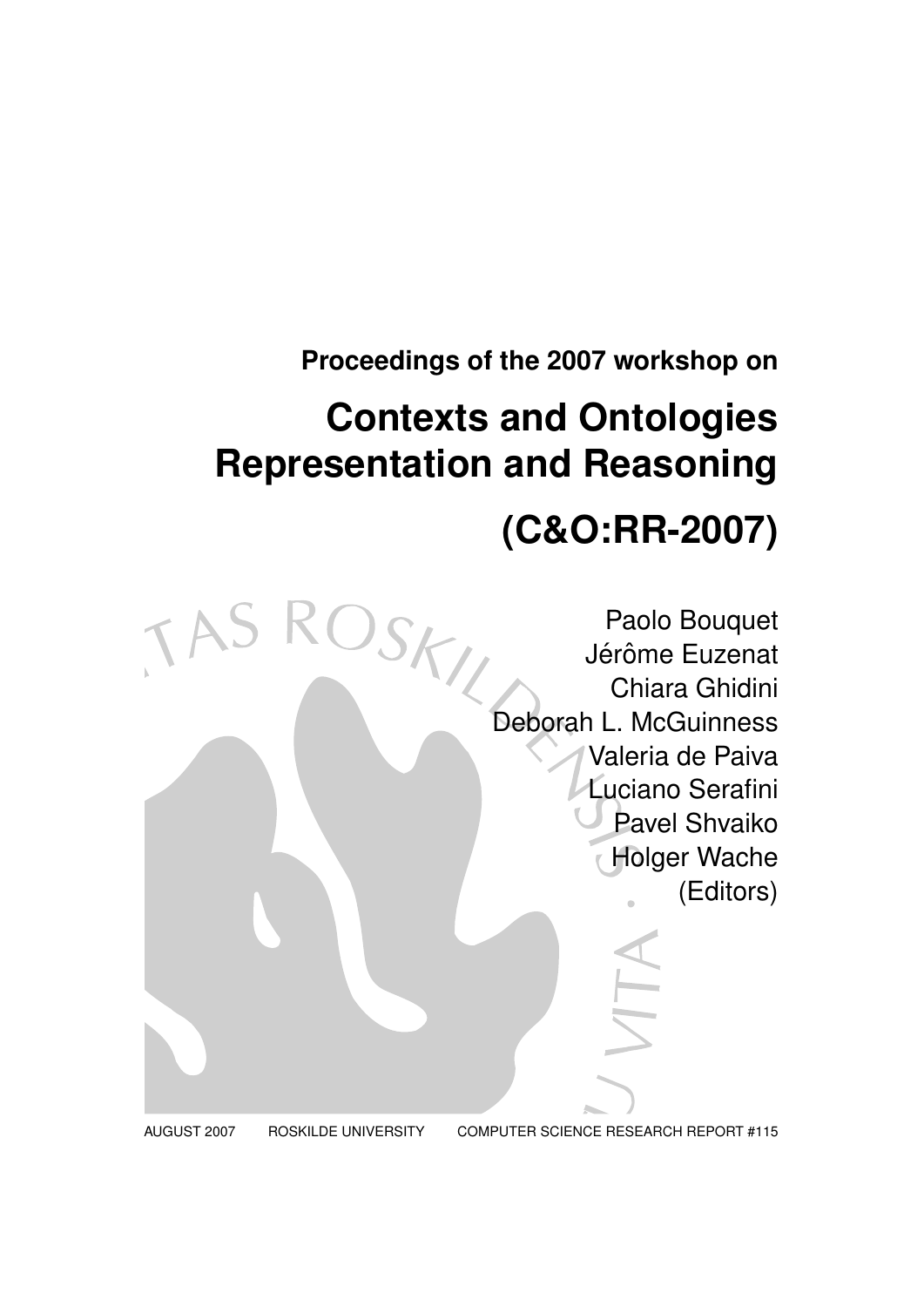### Copyright © 2007

Paolo Bouquet, Jérôme Euzenat, Chiara Ghidini, Deborah L. McGuinness, Valeria de Paiva, Luciano Serafini, Pavel Shvaiko, and Holger Wache



Computer Science Roskilde University P. O. Box 260 DK–4000 Roskilde Denmark

Telephone: +45 4674 3839 Telefax: +45 4674 3072 Internet: http://www.ruc.dk/dat/ E-mail: datalogi@ruc.dk

#### All rights reserved

Permission to copy, print, or redistribute all or part of this work is granted for educational or research use on condition that this copyright notice is included in any copy.

ISSN 0109–9779

This research report constitutes the proceedings of the *2007 workshop on Contexts and Ontologies Representation and Reasoning (C&O:RR-2007)* which is held in conjunction with the 6th International and Interdisciplinary Conference on Modeling and Using Context (CONTEXT 2007), Roskilde University, Denmark, August 2007.

Research reports are available electronically from:

http://www.ruc.dk/dat/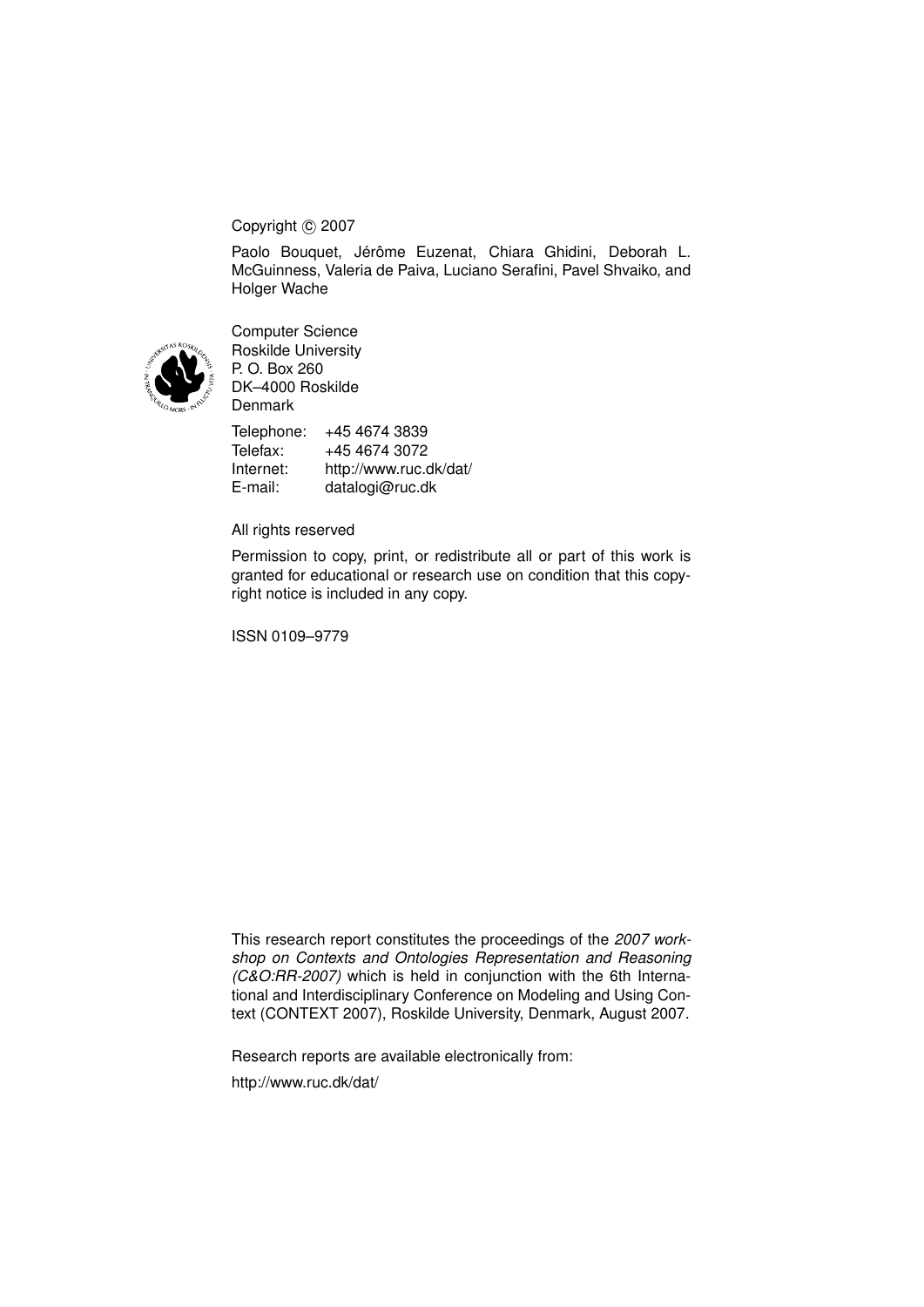P. Bouquet, J. Euzenat, C. Ghidini, D. L. McGuinness, V. de Paiva, L. Serafini, P. Shvaiko, H. Wache (Eds.)

## Contexts and Ontologies Representation and Reasoning C&O:RR-2007

Working notes of the workshop collocated with CONTEXT 07 Roskilde University, Denmark, 21 August 2007 http://www.ruc.dk/dat\_en/research/reports/115/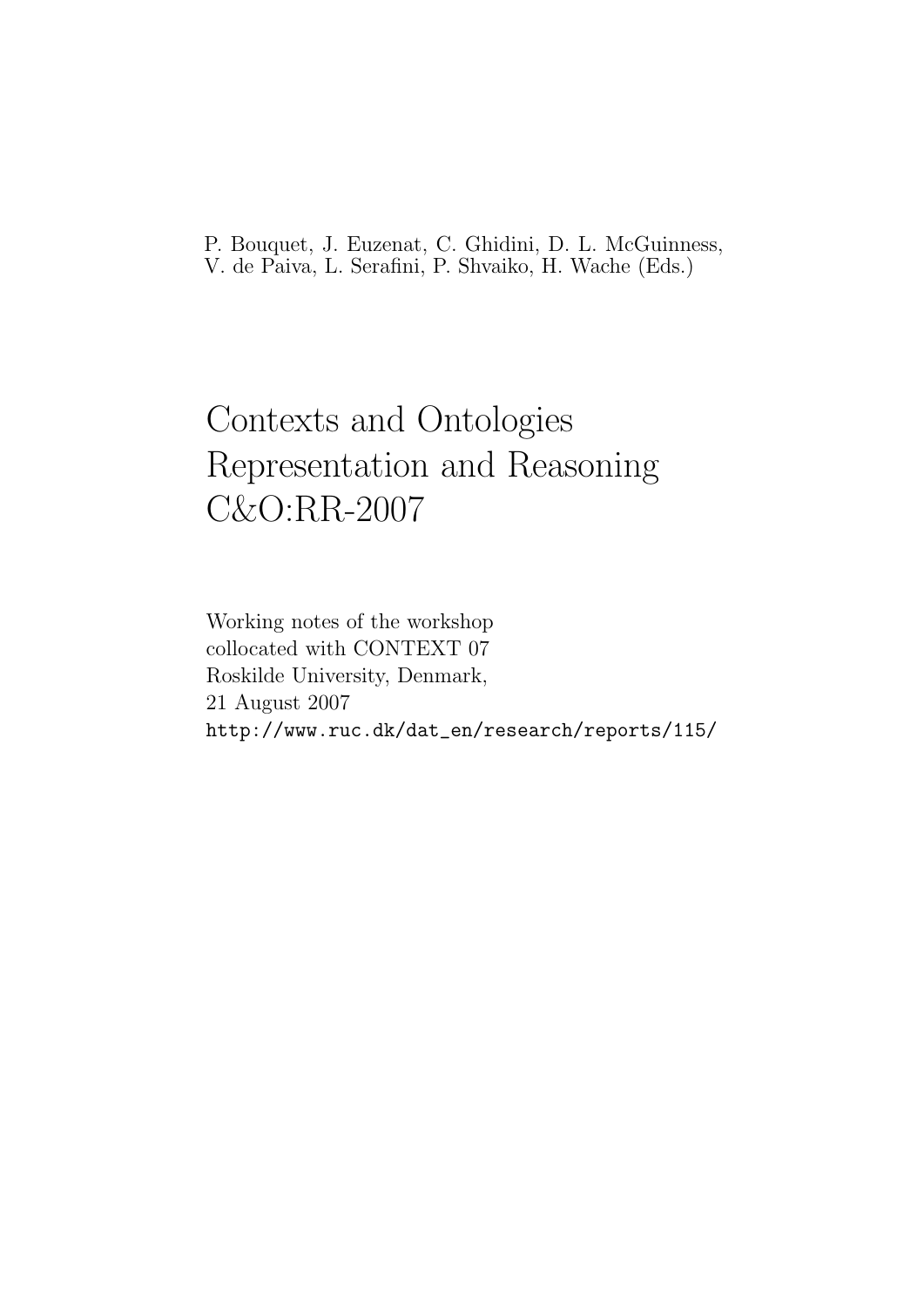#### **Foreword**

Contexts and ontologies play a crucial role in knowledge representation and reasoning. Computer systems which act intelligently need the ability to represent, utilize and reason about contexts and ontologies. Recently we have seen a number of projects devoted to the definition and usage of contexts as well as ontologies in intelligent KR systems. With the advent of the web and the ubiquitous connectivity it brings, contexts and ontologies have become a relevant notion also in other, more recent, applications. Many such applications, including for example, information integration, distributed knowledge management, semantic web, multi-agent systems, distributed reasoning, data grid and grid computing, pervasive computing and ambient intelligence, and peer-to-peer information management systems, have acknowledged the need for methods to represent and reason about knowledge which is scattered in a large collection of contexts and ontologies.

The workshop Contexts and Ontologies: Representation and Reasoning (abbreviated as C&O:RR) is the result of a merge of two successful lines of workshops (Contexts and Ontologies: Theory, Practice and Applications (C&O) and Context Representation and Reasoning (CRR)) investigating these issues. The previous workshops have focused on the themes of combining ontologies, contexts, and contextual reasoning. The new workshop keeps the focus on the combination of contexts and ontologies, but also emphasizes the representation and reasoning aspects of this research. The Context and Ontologies Representation and Reasoning workshop welcomes papers on contexts and ontologies, with a focus on approaches to semantic heterogeneity and on the analysis and understanding of the combination of contexts and ontologies from the knowledge representation and reasoning perspectives.

The organizers would like to thank the members of our programme committee for their careful work and our invited speakers, Professors Frank Wolter and David Robertson for their inspiring contributions.

#### **Organizing Committee**

- **–** Paolo Bouquet, University of Trento, Italy
- **–** J´erˆome Euzenat, INRIA Rhˆone-Alpes & LIG, France
- **–** Chiara Ghidini, Fondazione Bruno Kessler (ITC-IRST), Italy
- **–** Deborah L. McGuinness, Stanford University, USA
- **–** Valeria de Paiva, Palo Alto Research Center (PARC), USA
- **–** Luciano Serafini, Fondazione Bruno Kessler (ITC-IRST), Italy
- **–** Pavel Shvaiko, University of Trento, Italy
- **–** Holger Wache, University of Applied Sciences Northwestern Switzerland, Switzerland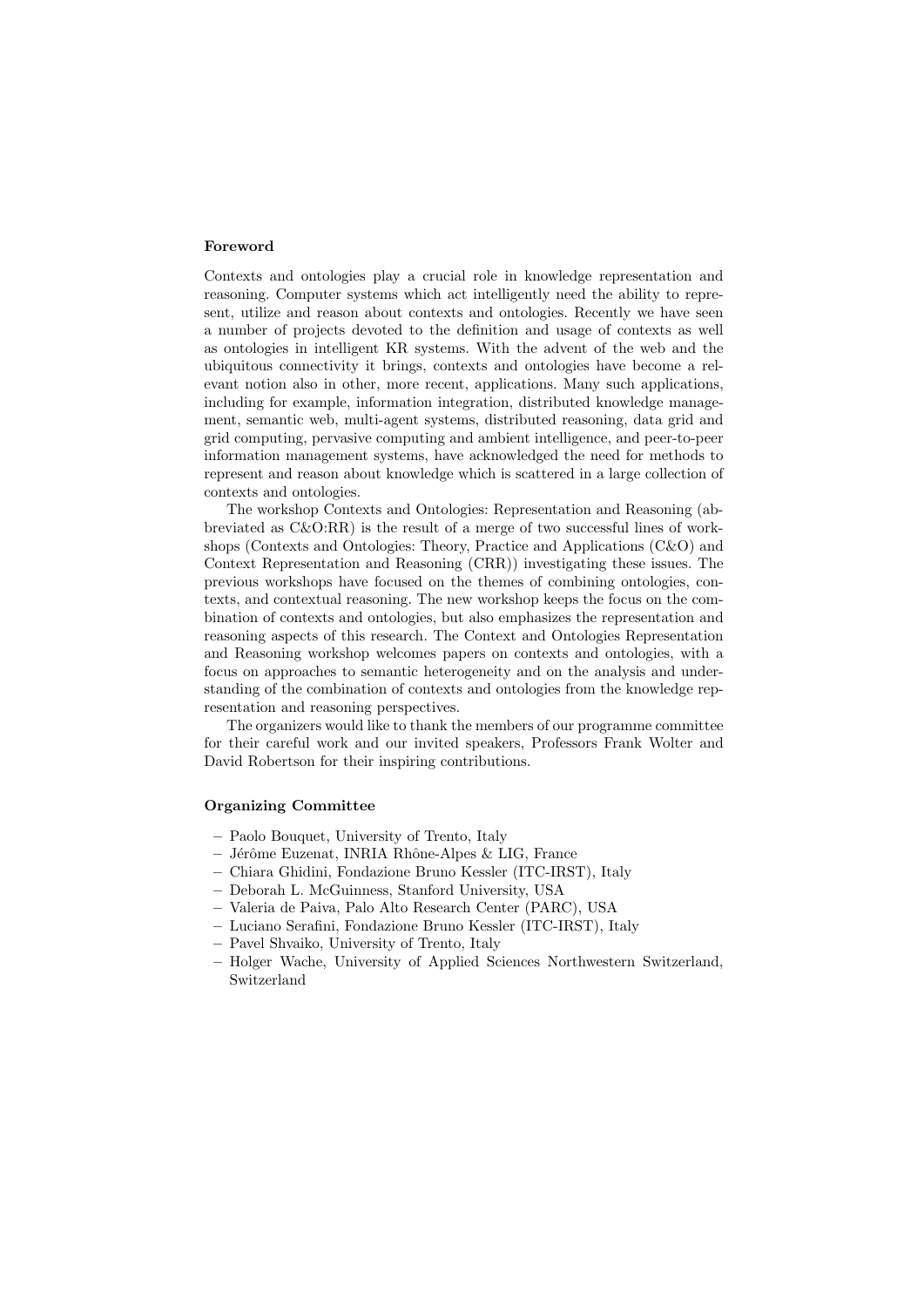#### **Program Committee**

- **–** Horacio Arlo-Costa, Carnegie Mellon University, USA
- **–** Alex Borgida, Rutgers University, USA
- **–** Fausto Giunchiglia, University of Trento, Italy
- **–** Vasant Honavar, Iowa State University, USA
- **–** Yannis Kalfoglou, University of Southampton, UK
- **–** David Leake, Indiana University, USA
- **–** Maurizio Marchese, University of Trento, Italy
- **–** Leo Obrst, MITRE, USA
- **–** Fano Ramparany, France Telecom R&D, France
- **–** Chantal Reynaud, Universit Paris-Sud, France
- **–** David Robertson, University of Edinburgh, UK
- **–** Riccardo Rosati, University of Rome "La Sapienza", Italy
- **–** Thomas Roth-Berghofer, DFKI, Germany
- **–** Aviv Segev, Technion, Israel
- **–** Heiner Stuckenschmidt, University of Mannheim, Germany
- **–** York Sure, AIFB, University of Karlsruhe, Germany
- **–** Andrei Tamilin, Fondazione Bruno Kessler (ITC-IRST), Italy
- **–** Sergio Tessaris, Free University of Bolzano/Bozen, Italy
- **–** Rich Thomason, University of Michigan, USA
- **–** Roy Turner, University of Maine, USA
- **–** Ludger van Elst, DFKI, Germany
- **–** Frank Wolter, University of Liverpool, UK

#### **Acknowledgements**

We appreciate the support from the KnowledgeWeb European Network of Excellence (IST-2004-507482).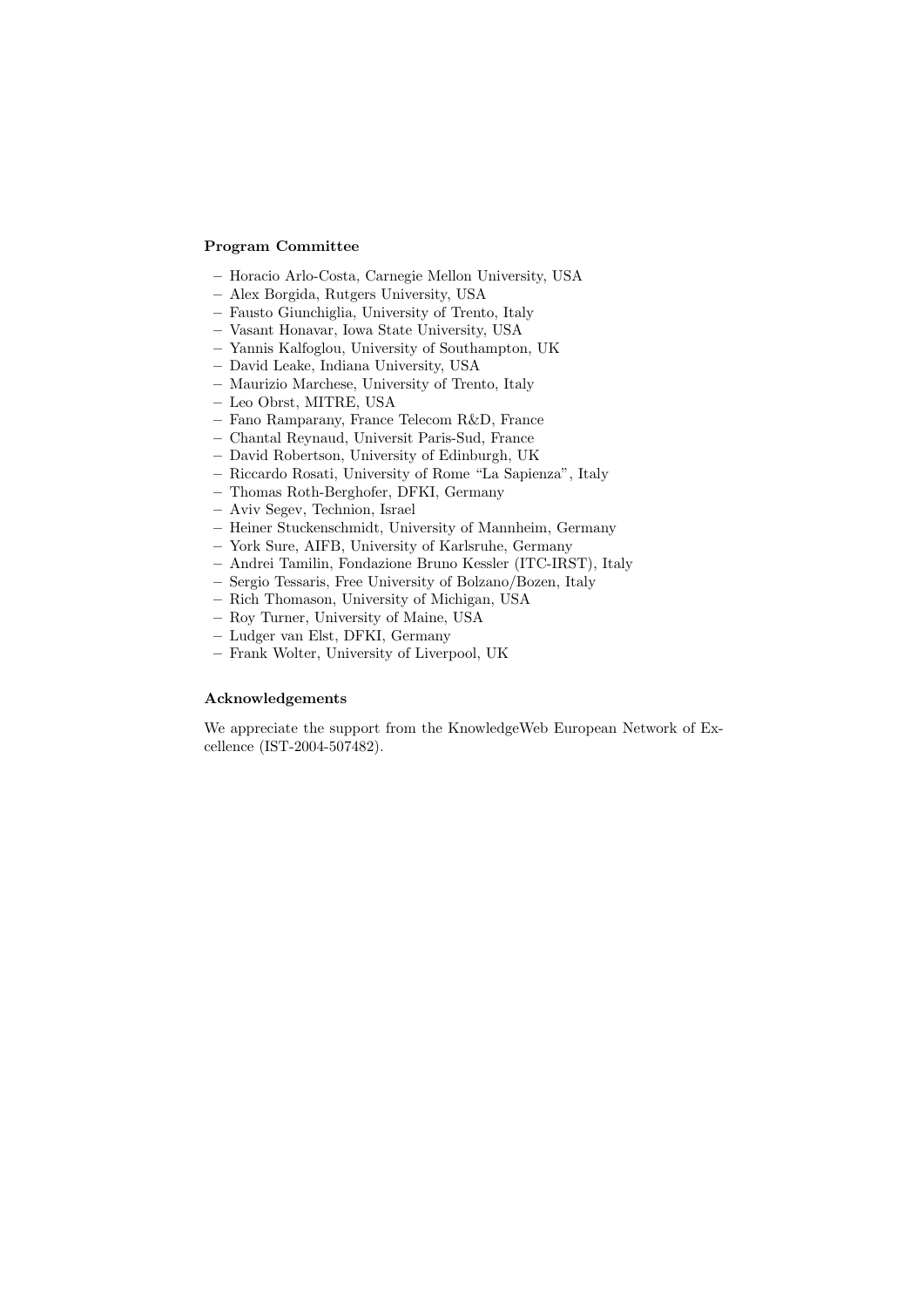#### **Invited Talk: Modularity in logical theories and ontologies Frank Wolter, University of Liverpool, UK**

Modularity of logical theories is a classical subject in mathematical logic and philosophy of science. Due to the ever increasing size and complexity of logical theories that are used to represent ontologies and software specifications, the problem of defining appropriate notions of modularity and of providing reasoning support for dealing with modularity has recently become an important research topic also in these areas. In this talk, we introduce and survey recent progress in the field. We start with a general introduction to modularity in the context of propositional and first-order logic, highlighting the connection to classical notions such as conservative extensions and interpolation. We then switch to ontologies and description logics, introduce different notions of modularity, analyze their interrelation and possible use, and consider a variety of reasoning tasks such as the extraction of a module from an ontology.

#### **Biographical Note:**

Frank Wolter is Professor for Logic and Computation at the Department of Computer Science, University of Liverpool. He works in Knowledge Representation and Reasoning and Logic in Computer Science. His main interests are in Modal Logic (theory and applications), Description Logic and their application as ontology languages, Spatial and Temporal Reasoning, and Combining Logics. Frank Wolter is co-editor of the Handbook of Modal Logic (Elsevier, 2007) and co-author of the research monograph Many-dimensional Modal Logic: Theory and Applications (Elsevier, 2003). He is member of the Steering Committees 'Advances in Modal Logic (AiML)', 'Description Logic Workshop (DL),' and 'Frontiers of Combining Systems (FroCoS)'.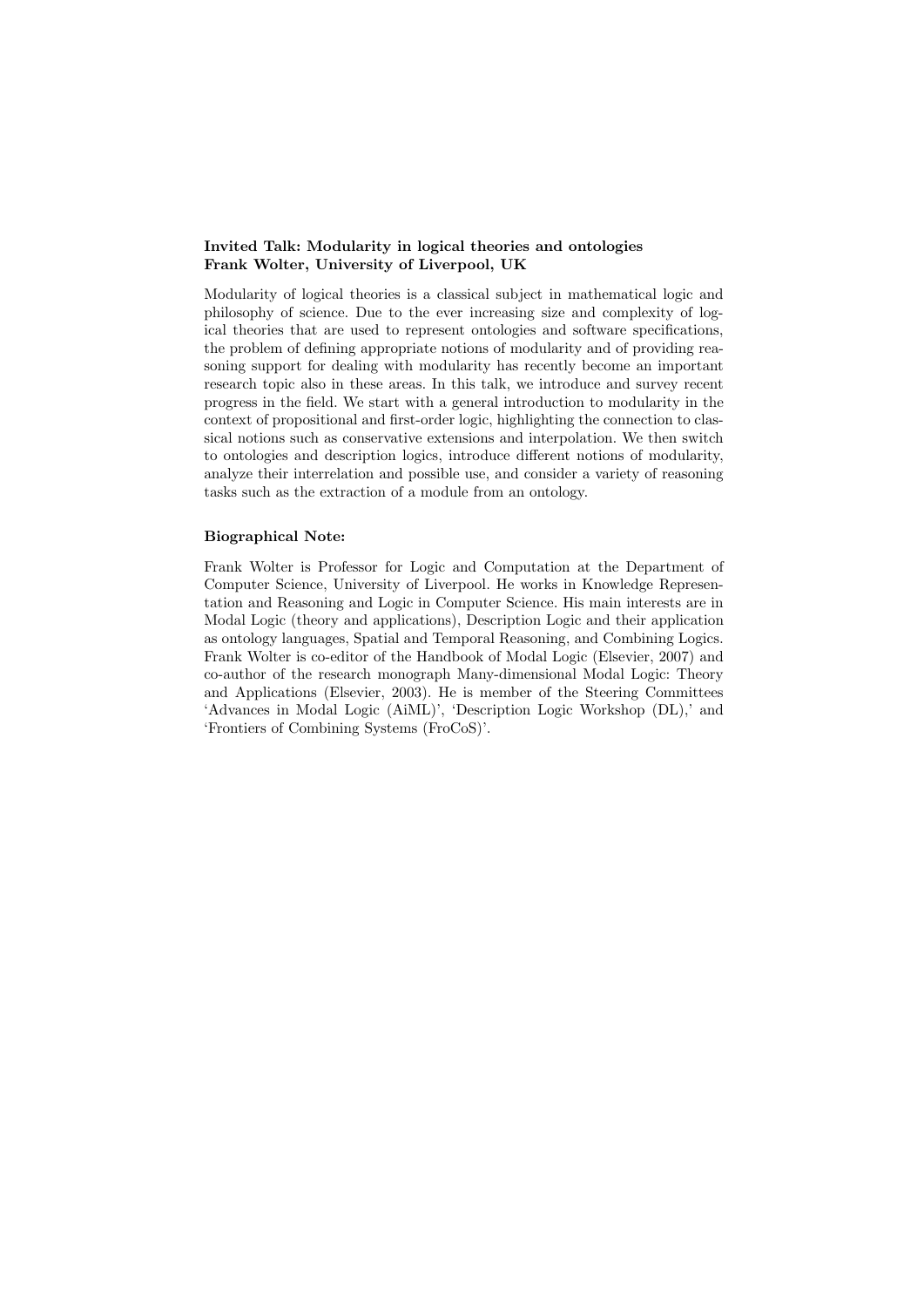#### **Invited Talk: Interaction as context: the OpenKnowledge experience David Robertson, University of Edinburgh, UK**

Context often is viewed by traditional knowledge engineers as a problem: our beautifully crafted ontologies tend to break as we shift them from one context to another and then we become frustrated in our attempts to prevent such breakages by attempting to standardise across ontologies. The OpenKnowledge project (www.openk.org) has taken a different view; it accepts that context will radically influence the semantics of the knowledge conveyed during interaction between systems (both automated and human) and requires all knowledge sharing to be situated with respect to a (standardised) model of the interaction for which that knowledge is being shared. We have provided a lightweight infrastructure in which this sort of context can be shared at very low cost, providing a form of web service choreography in the process. With this infrastructure we then have a different starting point for addressing problems such as ontology mapping, service matchmaking and assessment of reputation of services.

#### **Biographical Note:**

Dave Robertson is the Director of the Centre for Intelligent Systems and their Applications, part of the School of Informatics at the University of Edinburgh. His current research is on formal methods for coordination and knowledge sharing in distributed, open systems - the long term goal being to develop theories, languages and tools that out-perform conventional software engineering approaches in these arenas. He is coordinator of the OpenKnowledge project (www.openk.org) and was a principal investigator on the Advanced Knowledge Technologies research consortium (www.aktors.org), which are major EU and UK projects in this area. His earlier work was primarily on program synthesis and on the high level specification of programs, where he built some of the earliest systems for automating the construction of large programs from domain-specific requirements. He has contributed to the methodology of the field by developing the use of "lightweight" formal methods - traditional formal methods made much simpler to use in an engineering context by tailoring them to a specific type of task. As an undergraduate he trained as a biologist and continues to prefer biology-related applications of his research, although methods from his group have been applied to other areas such as astronomy, simulation of consumer behaviour and emergency response.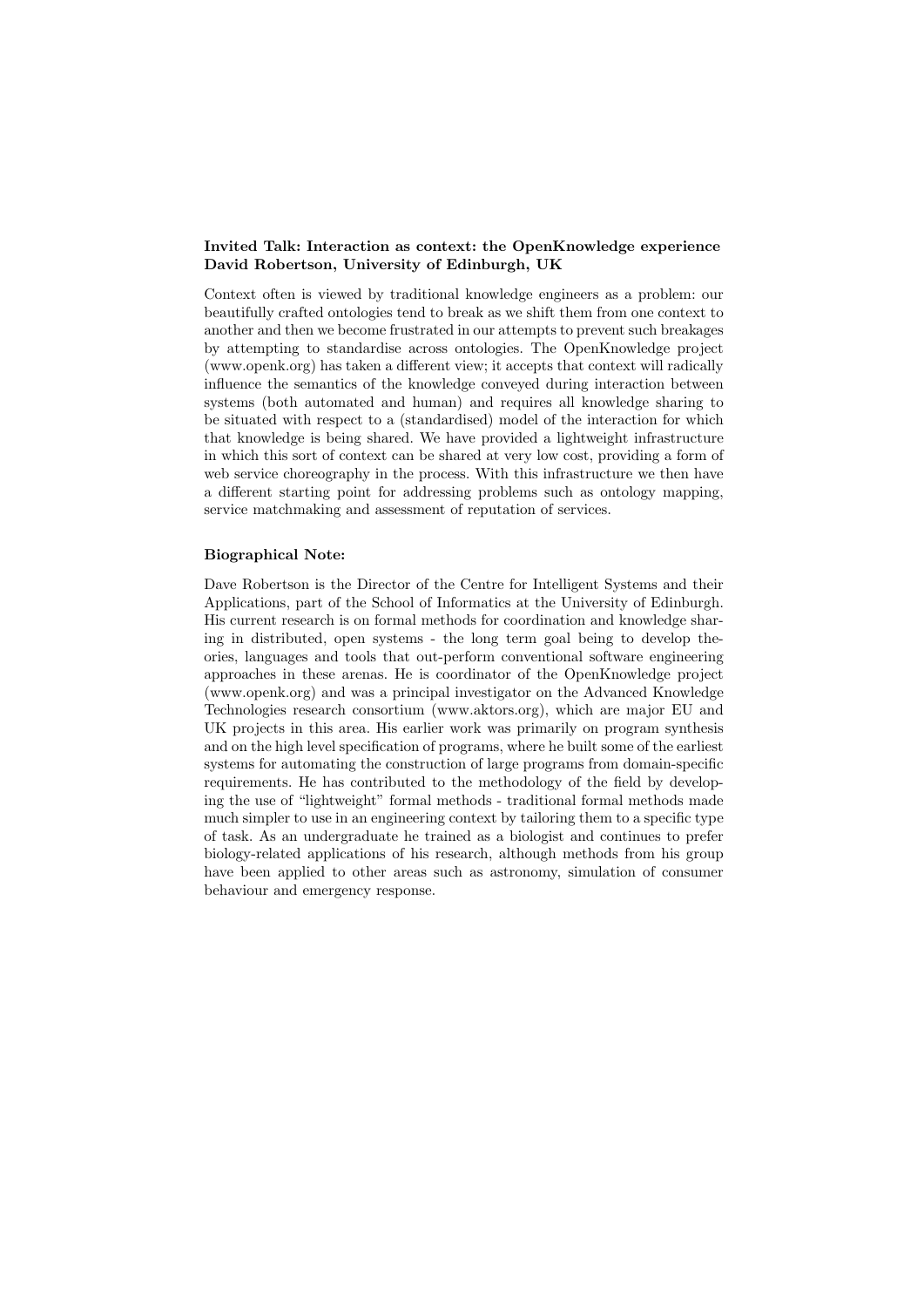## **Table of Contents**

| <b>Full papers</b>                                                                                                                                        |
|-----------------------------------------------------------------------------------------------------------------------------------------------------------|
| Andrea Bellandi, Barbara Furletti, Valerio Grossi, Andrea Romei                                                                                           |
| Paolo Bouquet                                                                                                                                             |
| Valeria de Paiva, Daniel G. Bobrow, Cleo Condoravdi, Dick Crouch,<br>Tracy Holloway King, Lauri Karttunen, Rowan Nairn, Annie Zaenen                      |
| Dominik Heckmann, Eric Schwarzkopf, Junichiro Mori,<br>Dietmar Dengler, Alexander Kröner<br>The user model and context ontology GUMO revisited for future |
| Heiko Paulheim, Michael Rebstock, Janina Fengel<br>Context-sensitive referencing for ontology mapping disambiguation 52                                   |
| Michael Wessel, Marko Luther, Matthias Wagner<br>The difference a day makes $-$ recognizing important events in daily                                     |
| Short papers                                                                                                                                              |
| Michael Cebulla                                                                                                                                           |
| Yves Vanrompay, Yolande Berbers<br>Opinion nets for reasoning with uncertain context information $\dots\dots\dots\dots$ 76                                |
| Richard Wallace, Tomas Nordlander, Ioannis Dokas<br>Ontologies as contexts for constraint-based reasoning<br>81                                           |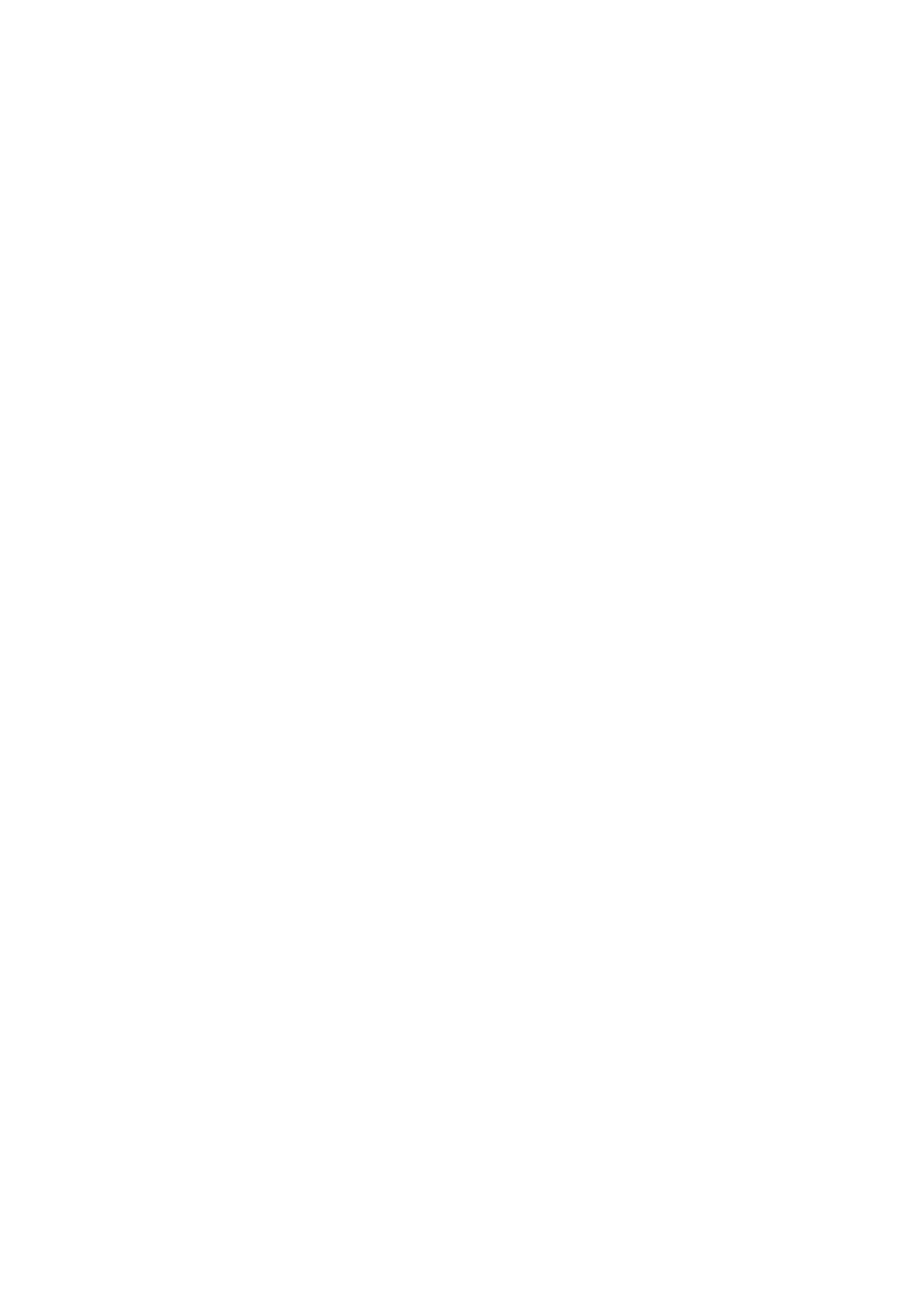## **Ontology-Driven Association Rule Extraction: A Case Study**

Andrea Bellandi<sup>1</sup>, Barbara Furletti<sup>1</sup>, Valerio Grossi<sup>2</sup>, and Andrea Romei<sup>2</sup>

 $^{\rm 1}$  IMT - Lucca Institute for Advanced Studies Piazza S. Ponziano, 6 - 55100 Lucca, ITALY {a.bellandi, b.furletti}@imtlucca.it

<sup>2</sup> Department of Computer Science - University of Pisa Largo B. Pontecorvo, 3 - 56127 Pisa, ITALY {romei, vgrossi}@di.unipi.it

**Abstract.** This paper proposes an integrated framework for extracting Constraint-based Multi-level Association Rules with an ontology support. The system permits the definition of a set of domain-specific constraints on a specific domain ontology, and to query the ontology for filtering the instances used in the association rule mining process. This method can improve the quality of the extracted associations rules in terms of relevance and understandability.

#### **1 Introduction**

The Data Mining (DM) results, i.e. the models, represent relations in the data and are usually employed for classifying new data or for describing correlations hidden in the data. In this paper, we focus on the Association Rule Mining as originally introduced by Agrawal et al. in [2] and on a way for improving the process results. There are several ways to reduce the computational complexity of Association Rule Mining and to increase the quality of the extracted rules: (i) reducing the search space; (ii) exploiting efficient data structures; (iii) adopting domain-specific constraints. The first two classes of optimizations are used for reducing the number of steps of the algorithm, for re-organizing the itemsets, for encoding the items, and for organizing the transactions in order to minimize the algorithm time complexity. The third class tries to overcome the lack of user data-exploration by handling domain-specific constraints. This paper focuses on these optimizations by representing a specific domain by means of an ontology and driving the extraction of association rules by expressing constraints. The aim of this work is to reduce the "search space" of the algorithm and to improve the significance of the association rules.

*Paper Organization.* Section 2 provides some notions of OWL ontologies, data mining and association rules. Section 3 introduces the syntax of the constraints and describes the process. Section 4 presents a case study based on a real dataset. Section 5 discusses the related works and section 6 proposes some ideas for further improvements.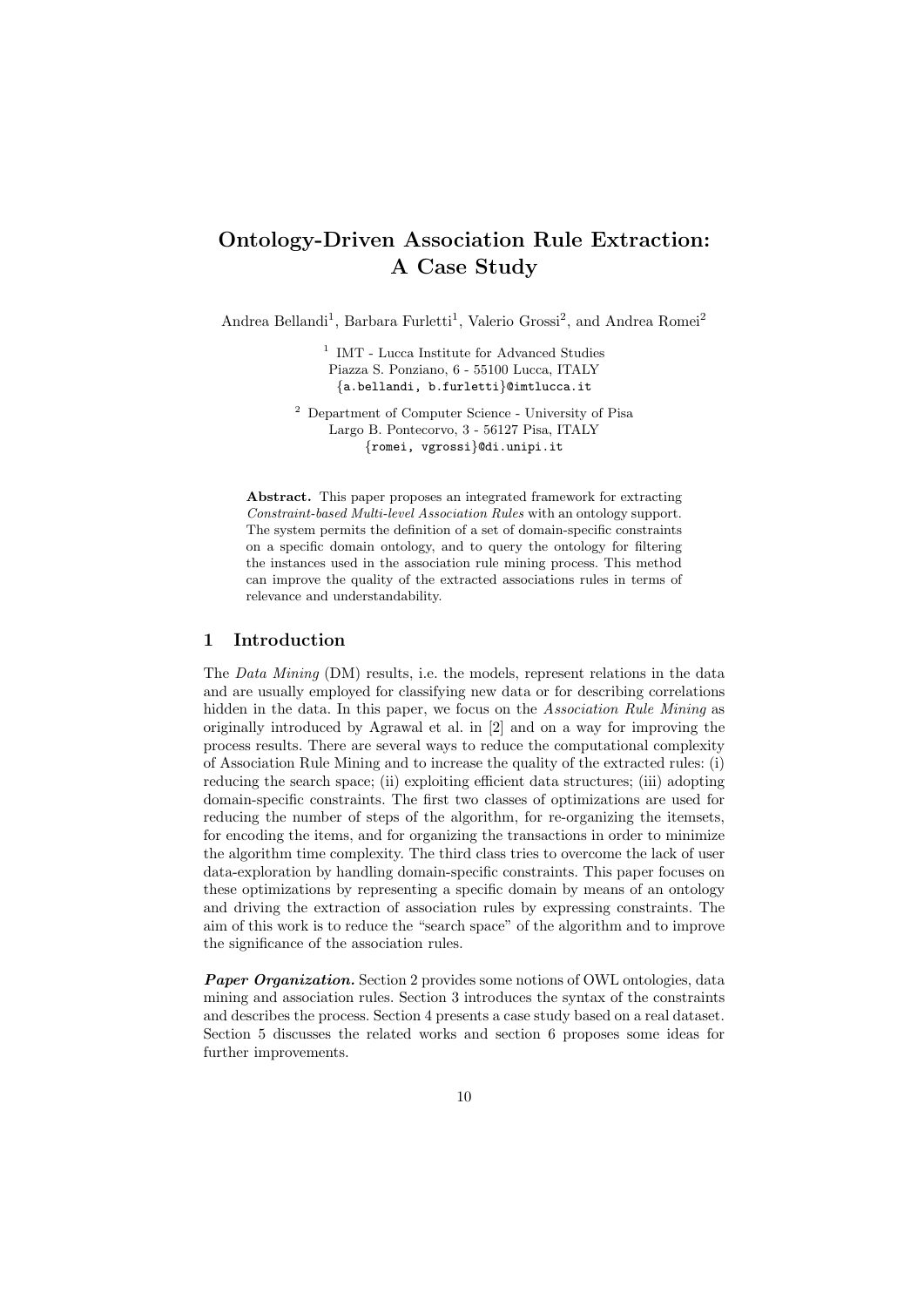#### **2 Background knowledge**

#### **OWL Overview**

OWL is a family of three ontology languages:  $OWL - Lit$ ,  $OWL - DL$ , and  $OWL-Full$ . The first two languages can be considered syntactic variants of the  $SHIF(D)$  and  $SHOIN(D)$  description logics (DL), respectively, whereas the third language was designed to provide full compatibility with RDF(S). We focus mainly on the first two variants of OWL because OWL-Full has a nonstandard semantics that makes the language undecidable and therefore difficult to implement. OWL comes with several syntaxes, all of which are rather verbose. Hence, in this paper we use the standard DL syntax [3]. The main building blocks of DL knowledge bases are concepts (or classes), representing sets of objects, roles (or properties), representing relationships between objects, and individuals representing specific objects. OWL ontologies consist of two parts: intensional and extensional. The former part consists of a  $TBox$  and an  $RBox$ , and contains knowledge about concepts (i.e. classes) and the complex relations between them (i.e. roles). The latter part consists of an  $ABox$ , and contains knowledge about entities and how they relate to the classes and roles from the intensional part. In our scenario, TBox and RBox shall provide supermarket domain knowledge, while all the supermarket items constitute ABoxes which are interlinked with intensional knowledge.

The semantics for OWL DL is fairly standard. An interpretation  $\mathcal{I} = (\Delta^{\mathcal{I}}, \cdot^{\mathcal{I}})$ is a tuple where  $\Delta^{\mathcal{I}}$ , the domain of discourse, is the union of two disjoint sets  $\Delta_{\mathcal{O}}^{\mathcal{I}}$  (the object domain) and  $\Delta_{\mathcal{D}}^{\mathcal{I}}$  (the data domain) and  $\mathcal{I}$  is the interpretation function that gives meaning to the entities defined in the ontology.  $\mathcal I$  maps each OWL class C to a subset  $C^{\mathcal{I}} \subseteq \Delta_{O}^{\mathcal{I}}$ , each object property  $P_{Obj}$  to a binary relation  $P_{Obj}^{\mathcal{I}} \subseteq \Delta_{O}^{\mathcal{I}} \times \Delta_{O}^{\mathcal{I}}$ , and each datatype property  $P_{Data}$  to a binary relation  $P_{Data}^{\mathcal{I}} \subseteq \Delta_O^{\mathcal{I}} \times \Delta_D^{\mathcal{I}}$ . The whole definition is in the OWL W3C Recommendation (http://www.w3.org/TR/owl-semantics/).

#### **Data Mining and Association Rules**

Data mining is the analysis of (often large) observational data sets to find unsuspected relationships and to summarize the data in novel ways that are both understandable and useful to the data owner. The relationships and summaries derived through a data mining exercise are often referred to as models or patterns. The main tasks of Data mining are generally divided in two categories: Predictive and Descriptive. The objective of the predictive tasks is to predict the value of a particular attribute based on the values of other attributes, while for the descriptive ones, is to derive patterns (correlations, trends, clusters, ...) that summarize the relationships in the data.

The Association rule mining is one of the major techniques of data mining and it is perhaps the most common form of local-pattern discovery in unsupervised learning systems. These methodologies retrieve all possible interesting patterns in the database. Given a database  $D$  of transactions, where each transaction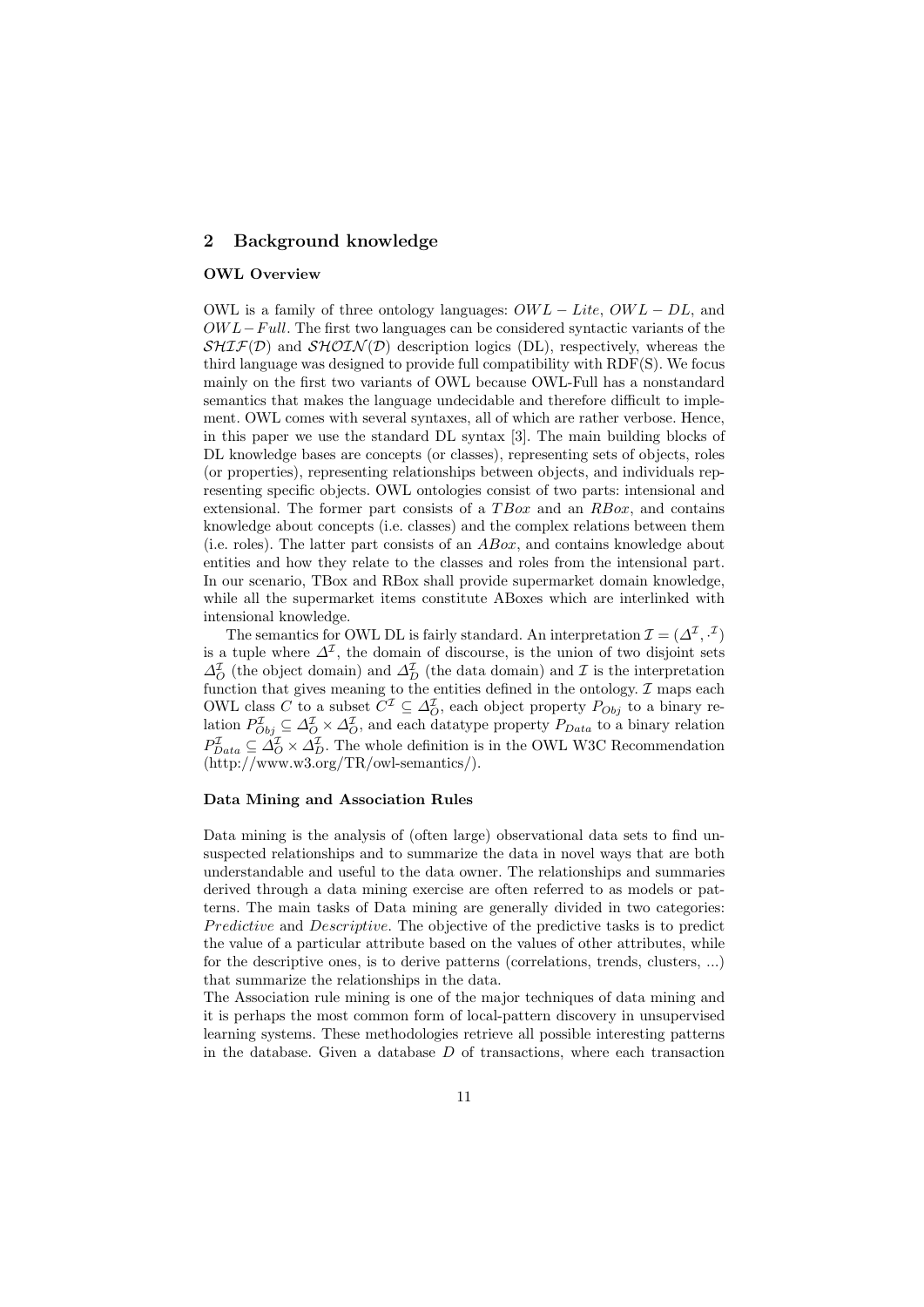

**Fig. 1.** The system architecture.

 $T \in D$  is a set of items, an association rule is a (statistical) implication of the form  $X \to Y$ , where  $X, Y \in D$  and  $X \cap Y = \emptyset$ . A rule  $X \to Y$  is said to have a support (or frequency) factor s if and only if, at least  $s\%$  of the transations in T satisfy  $X \cup Y$ . A rule  $X \to Y$  is satisfied in the set of transactions T with a confidence factor c if and only if, at least  $c\%$  of the transactions in T that satisfy  $X$  also satisfy  $Y$ . The support is a measure of statistical significance, whereas the confidence is a measure of the strength of the rule. A rule is said to be "interesting" if its support and confidence are greater than user-defined thresholds  $sup_{min}$  and  $con_{min}$ , respectively, and the objective of the mining process is to find all such interesting rules [13].

#### **3 Description of the approach**

In this section, we describe our approach for guiding the extraction process of Multi-level Constraint-based Association Rules with an ontology support. Our scenario consists of the set of components shown in figure 1. The ontology  $(O_{\mathcal{D}})$ describes the domain of interest  $(D)$  and it is used as a means of meta-data representation. The interpretation module translates the requests of an user (user constraints) into a set of formal constrains  $(Q_{\mathcal{D}})$  defined on  $O_{\mathcal{D}})$  so that they can be supplied to the Ontology Query Engine by means of a suitable query language. The aim of these constraints is to exclude some items from the output association rules, or to characterize interesting items according to an abstraction level. The user constraints syntax is formalized in table 1. It includes both pruning constraints, used for filtering a set of non-interesting items, and abstraction constraints, which permit a generalization of an item to a concept of the ontology. By using pruning constraints, one can specify the exclusion of a set of items from the input transactions set, and, as a consequence, from the extracted rules. This kind of constraints refers either to a single item, or to an ontology concept, and they can include a condition expressed on a set of ontology properties. Abstraction constraints permit exploring different levels of the ontology concepts. The generalization to a predefined level of the hierarchy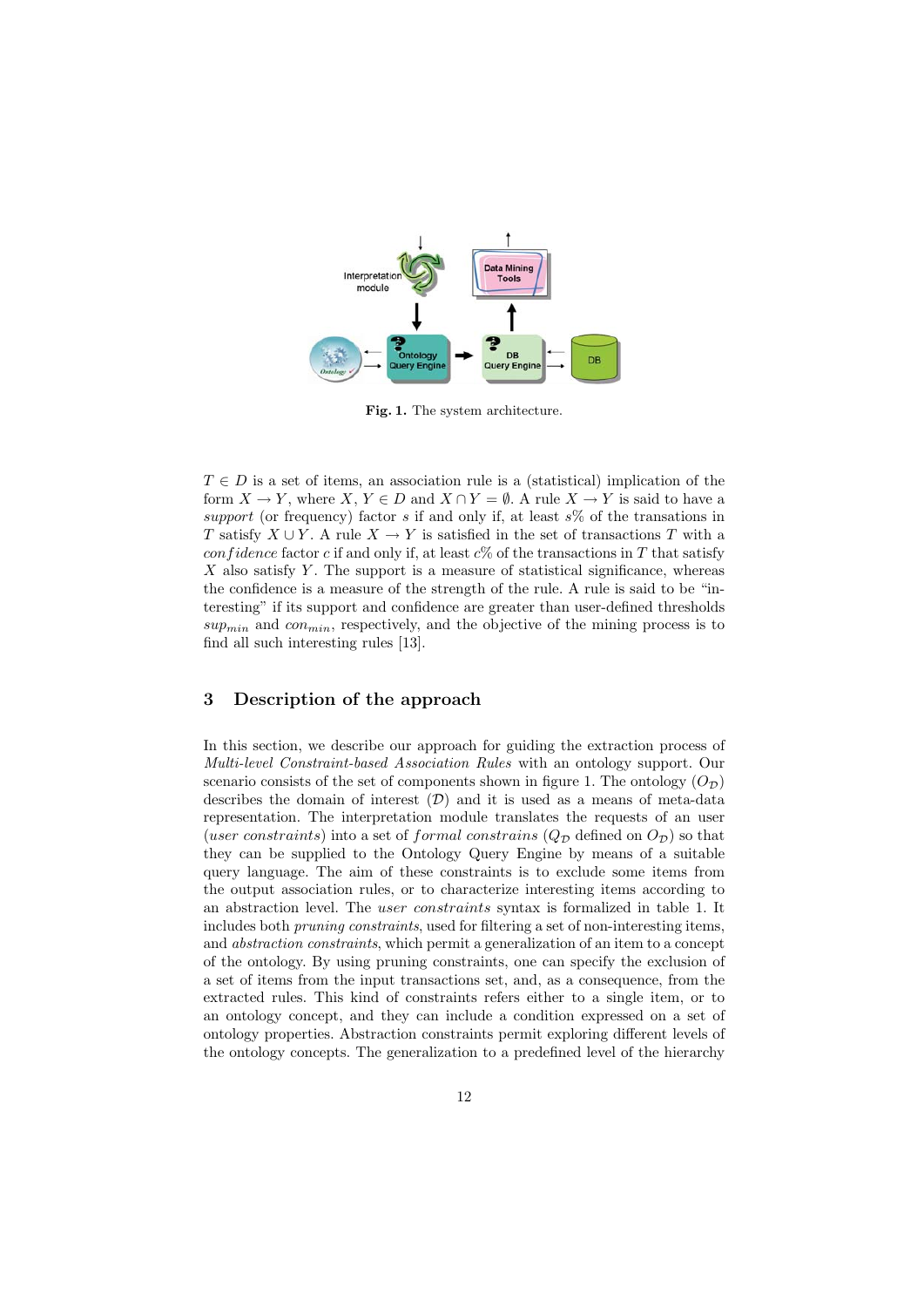ALL represents all the instances defined in the ontology.

A constraint is defined on  $\mathcal{I}, \mathcal{C}$  and  $\mathcal{P}_{\mathcal{C}}$  in the following form:

- 1. **Pruning Constraints.** A pruning constraint is of one of the following forms: (a)  $prune(e)$ , where  $e \in \mathcal{I} \cup \mathcal{C} \cup \{ALL\}.$ 
	- (b)  $prune_{cond_c}(c)$ , where  $c \in \mathcal{C} \cup \{ALL\}.$
- 2. **Abstraction Constraints.** An abstraction constraint is of one of the following forms:
	- (a)  $abstract(e, c)$ , where  $e \in \mathcal{I} \cup \mathcal{C}$ ,  $c \in \mathcal{C}$  and c is a super-concept of e.
	- (b) abstract<sub>condc<sub>1</sub></sub> (c<sub>1</sub>, c<sub>2</sub>) where  $c_1 \in \mathcal{C} \cup \{ALL\}$ ,  $c_2 \in \mathcal{C}$  and c<sub>2</sub> is a super-concept of  $c_1$ .
	- (c) abstract<sup>l</sup><sub>conde</sub> (e), where  $e \in \mathcal{I} \cup \mathcal{C} \cup \{ALL\}$ , and l is a non-negative integer indicating the level of the hierarchy; cond can be unspecified.

**Table 1.** User constraints syntax.

improves the support of association rules, and consequently avoids the discovery of a massive quantity of useless rules, especially in case of sparse data.

The ontology query engine interacts with the ontology by performing the set  $Q_{\mathcal{D}}$  of queries. The resulting  $R_{\mathcal{D}}$  instances set, is used by the DB query engine for retrieving the instances that contain the filtered/abstracted/pruned items (i.e., the items specified in  $R_{\mathcal{D}}$ ). The data base is the repository of the data to pass in input to the data mining tools. The box "Data Mining Tools" contains the tool for analyzing and processing the data. In our context we refer to a specific algorithm for extracting association rules, but we would like to point out that the system can operate with other kinds of DM tools. The support and the confidence measures are initially provided by the user.

#### **4 Case study: a Market Basket Analysis application**

In this section we show the results of a case study by using data taken from a national supermarket, and stored in a relational database (DB). The aim of this study is to construct and test the framework described in the previous section with real data and w.r.t. specific market analysis. In this case, the data consist of a set of purchase transactions  $T = [transID, item]$ , where transID is the cash voucher identification and item is the purchased item. The DB contains 775,000 transactions. According to the approach proposed in sec. 3, meta-data (description of the items) and data to analyze have been organized respectively in separate structures:

 $\overline{\mathcal{I}}$  is the set of items  $(i_1, i_2, ... i_n \in \mathcal{I}).$ 

C is the set of the concepts of the ontology  $(c_1, c_2, ... c_n \in \mathcal{C})$ .

 $\mathcal{P}_c$  is the set of the properties of the concept  $c \in \mathcal{C}$   $(p_1, p_2, ... p_n \in \mathcal{P}_c)$ .  $cond_c$  is a Description Logic expression.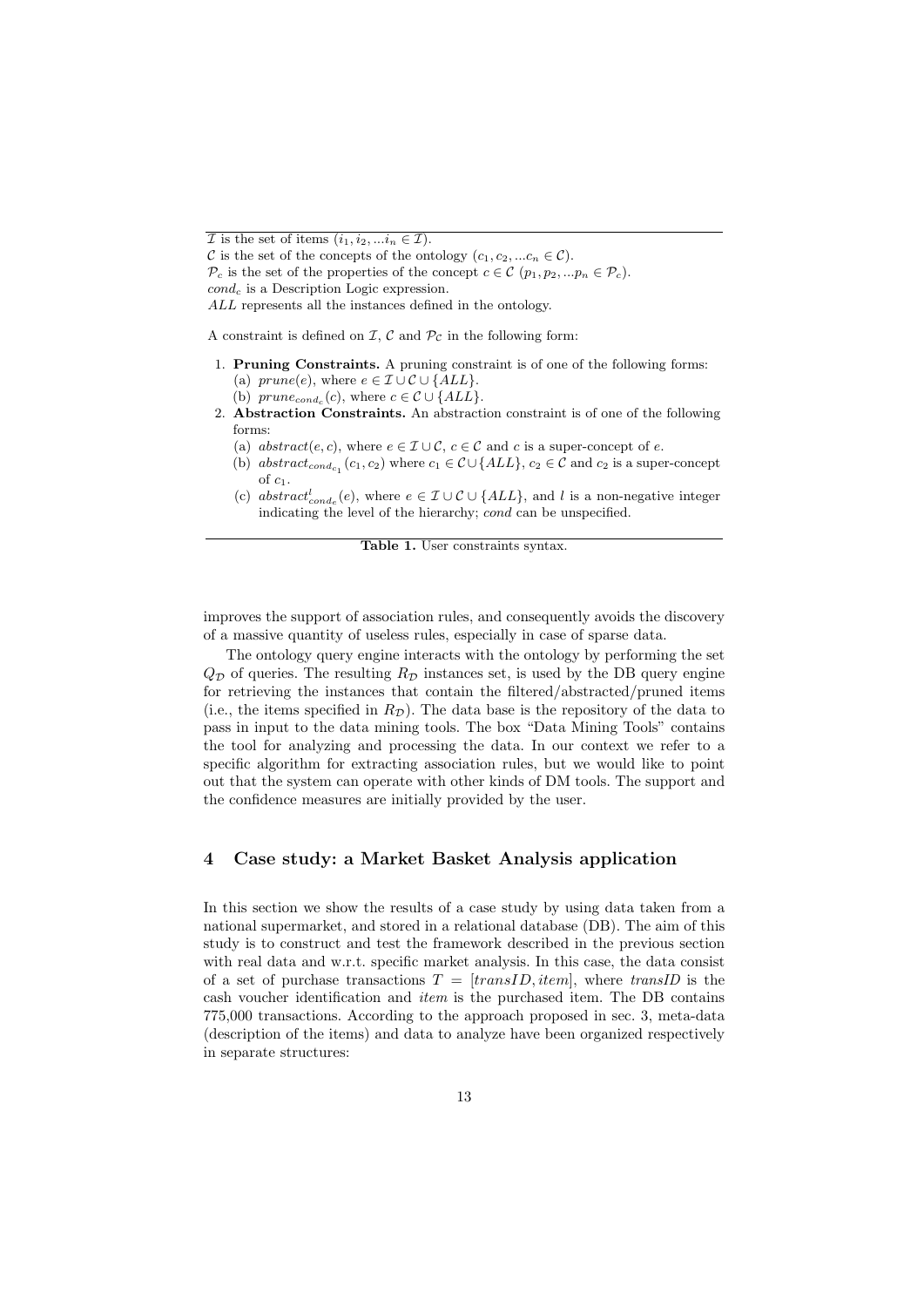**The ontology** - contains the description of the items and their hierarchical organization. Starting from the DB structure (tables and fields)<sup>3</sup>, we derived the OWL ontology schema mapping the fields of the DB tables in classes and properties of the ontology. Also, we automatically filled up the ontology with about 30,000 items, and their attributes (approximately 100).

Let us consider the item Vodka Keglevich Melon. The correspondent hierarchical structure and the list of the item attributes are shown in the table below.

| Hierarchical Structure                                                 | Attributes of Vodka                                                  |
|------------------------------------------------------------------------|----------------------------------------------------------------------|
| $\odot$ owl: Things                                                    | $has Color: \verb+transparent+; has Alcoholic Content: \verb+high+;$ |
| $\nabla \odot XXX$ Supermarket                                         |                                                                      |
| $\nabla \odot L0$ Foodstuffs and Drinks Department has Flavour: Melon; |                                                                      |
| $\nabla \odot L1$ Drinks                                               | hasBrand: Keglevich;                                                 |
| $\nabla \odot L2$ Vodka                                                |                                                                      |
| $\nabla \odot L3$ Spicy                                                | $isFizzy:$ No;<br>hasPrice: EUR 7.56;                                |
| $\odot$ Vodka Keglevich Melon   hasSize: 70 cl;                        |                                                                      |
|                                                                        |                                                                      |

**The DB** - contains the transactions T.

The experimentation has been conducted using SeRQL ("Sesame RDF Query Language") [4] language for querying the ontology and the Apriori algorithm [1] for mining association rules.  $SeRQL$  is an RDF/RDFS query language that is currently being developed by Aduna as part of Sesame [5]. It combines the best features of other (query) languages (RQL, RDQL, N-Triples, N3) and adds some of its own. Sesame is a RDF database which can be employed to manage RDF triples.

In the first two tests we abstract all items to two upper levels (level L2 and level L1) for verifying what categories of items are bought together. In this way we abstract all items to only 14 high level concepts in the first case and to only 4 high level concepts in the second one. These abstraction constraints can be expressed respectively as:

 $Query 1 \equiv abstract^2(ALL)$  $Query$  2  $\equiv$  abstract<sup>1</sup>(ALL)

The third test concerns an investigation for organizing a future promotional campaign during the holidays (Christmas and Easter). The focus is on typical sweets and cakes (with well-known brands) of the two holidays, and the alcoholic drinks. The objective is to verify how those articles are related. All kinds of sweets/cakes are abstracted to Foodstuffs (associated with the item brand) and all kinds of alcoholic drinks to Drinks. These constraints can be expressed as:

```
Query 3 \equiv prune_{(\exists hasBrand.=null}(ALL) \wedge abstract_{(\exists hasBrand.<>>n_{null})}(Alcoholic, Drinks)\land abstract<sub>(∃hasBrand.</sub><><sub>null</sub>)(Sweets, FoodStuffs)
        \land abstract<sub>((∃hasRecurrence.=Easter</sub>)\sqcup(∃hasRecurrence.=<sub>Christmas</sub>))(Sweets, FoodStuffs)
```
<sup>&</sup>lt;sup>3</sup> We considered the DB table named *Marketing* that, for each article, specifies a hierarchical structure w.r.t. the department organization in the supermarket.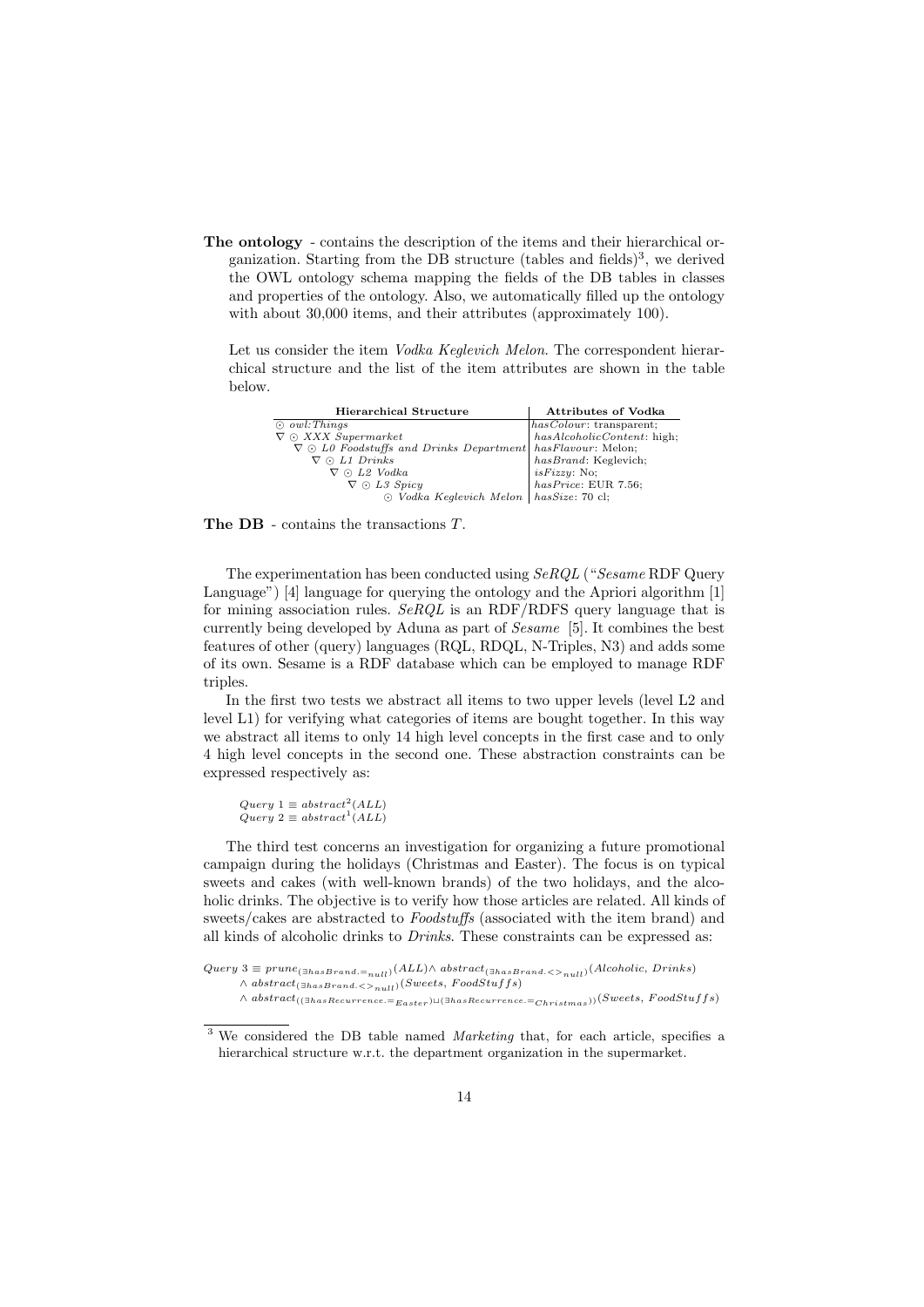The part of the ontology schema (i.e. the part of the DL knowledge base) related to the Query 3 can be expressed by the following TBox fragment:

$$
\begin{array}{l} \mathcal{T}_3 = \textit{Eatable} \textit{Things} \sqsubseteq (\exists has\textit{Brand}.\textit{string}) \sqcap (\text{=} \textit{1has}\textit{Brand}) \\ \sqcap \textit{Eatable} \textit{Thisg} \sqsubseteq (\exists has\textit{Recurrence}.\textit{string}) \sqcap (\text{ } \geq \textit{0has}\textit{Recurrence}) \\ \sqcap (\textit{Drinks} \sqsubseteq \textit{Eatable} \textit{Third}) \sqcap (\textit{Food} \textit{St\_Eatable} \textit{Third}) \\ \sqcap (\textit{Alcoholic} \sqsubseteq \textit{Drinks}) \sqcap (\textit{Sweets} \sqsubseteq \textit{Food} \textit{Stiffs}) \end{array}
$$

According to the interpretation function  $\mathcal{I} = (\Delta^{\mathcal{I}}, \cdot^{\mathcal{I}})$  defined in section 2, the semantic interpretation of the conditions expressed by the *abstract* clauses is:

$$
\left(\begin{aligned}\n\text{Alcoholic } &\sqsubseteq (\exists hasBrand. <>_{null}) \\
\sqcup \text{ Sweets } &\sqsubseteq (\exists hasBrand. <>_{null}) \\
\sqcap \left((\exists has Recurrence. =_{Easter}) \sqcup (\exists has Recurrence. =_{Christmas}))\right)\right)^{\mathcal{I}} \\
&= Alcoholic^{\mathcal{I}} \cap \{x_a \mid \exists y_a.(x_a, y_a) \in hasBrand^{\mathcal{I}} \land y_a \neq null^{\mathcal{I}}\} \\
\sqcup \text{ Sweets}^{\mathcal{I}} \cap \{x_s \mid \exists y_s.(x_s, y_s) \in hasBrand^{\mathcal{I}} \land y_s \neq null^{\mathcal{I}}\} \\
&\cap \left(\{z \mid \exists w.(z, w) \in has Recurrence^{\mathcal{I}} \land w = Easter^{\mathcal{I}}\} \cup \{h \mid \exists k.(h, k) \in has Recurrence^{\mathcal{I}} \land k = Christmas^{\mathcal{I}}\}\right) \\
&= \{\mathcal{A}\} \cap \{x_a \mid \exists y_a.(x_a, y_a) \in \{(a, b_a)\} \land y_a \neq null\} \\
&\cap \left(\{z_s \mid \exists w_s.(z_s, w_s) \in \{(s, b_s)\} \land y_s \neq null\} \cap \left(\{z_s \mid \exists w_s.(z_s, w_s) \in \{(p, r_p)\} \land w_s = Easter\}\right) \cup \{h \mid \exists k_s.(h_s, k_s) \in \{(q, r_q)\} \land k_s = Christmas\}\right) \\
&= \{\mathcal{A}\} \cap \{(a, brand)\} \\
&\cup \{S\} \cap \{(s, brand)\} \\
&\cap \left(\{(p, Eastern) \cup \{(q, Christmas)\}\}\right) \\
&= \{(alcoholic, b_a)\} \cup \{(sweets_{Easter}, b_s)\} \cup \{(sweets_{Christmas}, b_s)\}\n\end{aligned}
$$

where  $\{\mathcal{A}\}\$ and  $\{\mathcal{S}\}\$ are the instances sets of the classes Alcoholic and Sweets respectively, with  $a \in \{\mathcal{A}\}\$ and  $s, p, q \in \{\mathcal{S}\}\;$ ;  $b_a, b_s$  are any well-known brands of Alcoholic and Sweets respectively. The semantic expressed by prune clause is very similar to abstract so we omit it for lack of space.

In the last test, we consider the case in which the supermarket augments its services by introducing a new department (Assisted Service). This event introduces an innovation in the supermarket domain, so we have to modify the ontology<sup>4</sup> i.e. we have to introduce a new data property, for some category (typeOfService (ToS) with enumerated type Assisted Service, Take Away, Free Service). We abstract to level L2 all the items with typeOfService equals to Assisted Service or Take Away, ignoring the others. This constraint can be expressed as:

<sup>4</sup> Notice that, the introduction of a new property does not imply the re-engineering of the structure, but only the introduction of the property in the higher classes so that the property is inherited by each subclasses.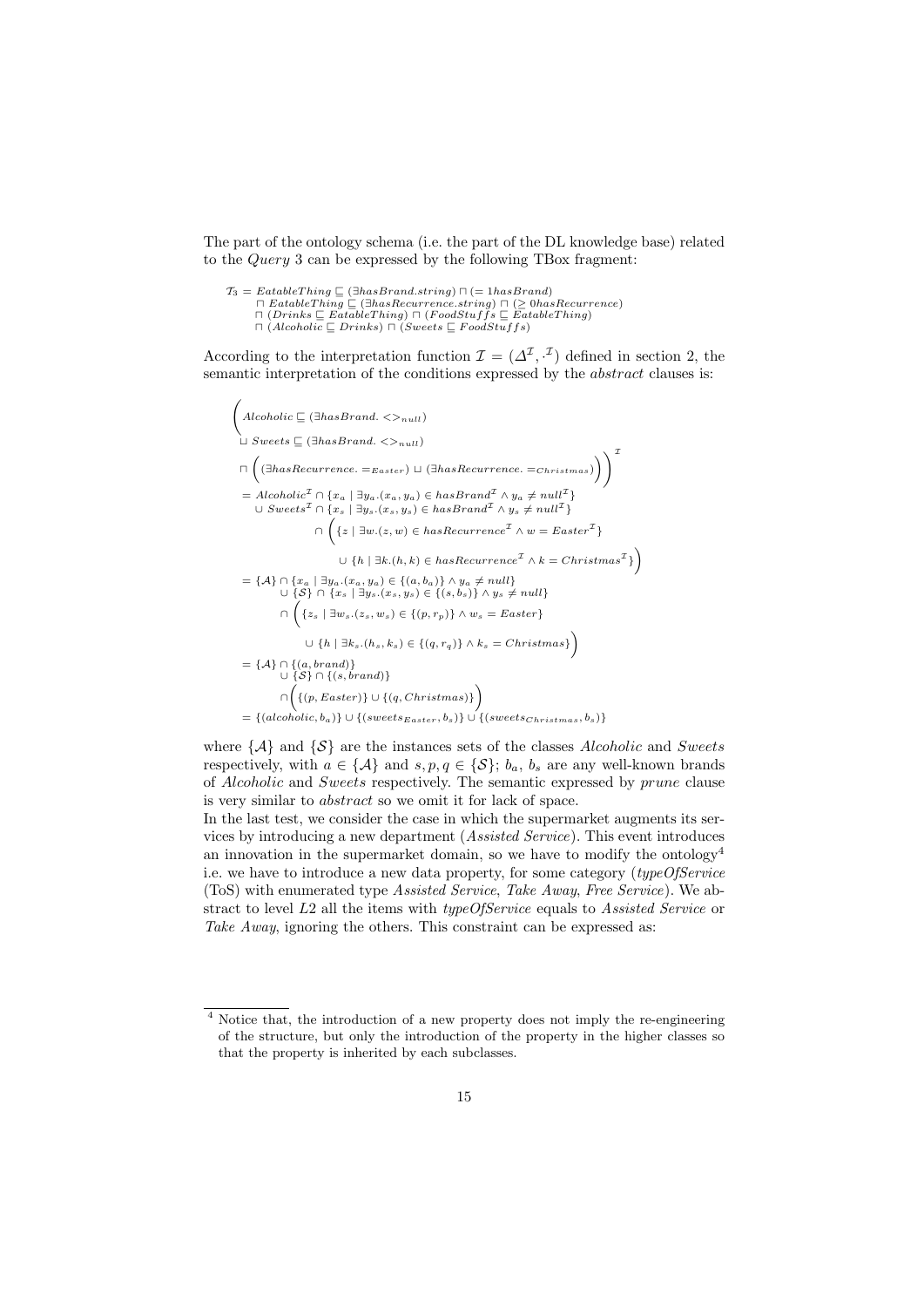$Query 4 \equiv abstract_{(\exists hasToS.=AssistedService)}^{2}(ALL)$  $\wedge$  abstract<sup>2</sup>( $\exists$ hasToS.=<sub>TakeAway</sub>)</sub>(ALL)  $\land$  prune(( $\exists$ hasTos. <  $>$ AssistedService</sub>) $\sqcap$ ( $\exists$ hasTos. <  $>$ T<sub>akeAway</sub>))(ALL)

For the lack of space we omit the semantic interpretation of the Query4.

For evaluating our framework we submitted to the system the queries introduced above. Our framework automatically translates these constraints into SeRQL language for querying the ontology. In all tests we applied the Apriori implementation of the KDDML System [10], setting the support threshold to  $1\%$ <sup>5</sup>, and confidence to 50%. In Table 2, the five rows represent the results of the tests. The first query labeled no<sub>constraints</sub> represents the request without any constraints.  $#Trans$  reports the number of transactions that satisfy the constraints,  $\#Items$  reports the total number of different articles that compose the transactions,  $\#Itemsets$  and  $\#Rules$  report the number of itemsets and the rules computed by the Apriori, respectively. Furthermore LI and AI contain statistical information about the number of items contained in the largest transaction, and the average number of items contained in a transaction. In figure 2

| Query ID                         |       |     | $\#\text{Trans}$   $\#\text{Items}$   $\#\text{Items}$   $\#\text{Rules}$ |      | ∣ LI∣AI |      |  |
|----------------------------------|-------|-----|---------------------------------------------------------------------------|------|---------|------|--|
| no constraints $_{Query0}$       | 91563 | 123 | 176                                                                       | 50   | 76      | 7.68 |  |
| Test $1_{Query1}$                | 80765 | 11  | 524                                                                       | 1248 | 12      | 3.86 |  |
| Test $2_{Query2}$                | 76323 | 4   | 15                                                                        | -31  | 4       | 2.83 |  |
| Test $3_{Query3}$                | 352   | 33  | 60                                                                        | 9    | 6       | 2.17 |  |
| Test $4_{Query4}$                | 69534 | 10  | 200                                                                       | 258  | 10      | 4.03 |  |
| Table 2. Queries summary results |       |     |                                                                           |      |         |      |  |
|                                  |       |     |                                                                           |      |         |      |  |

we report the supports graph of the queries. In the abscissa there are the top 50 frequent itemsets, while in the ordinate there is the support related to the  $i<sup>th</sup>$  frequent item. As you can notice, in the picture the result of Test 2 has not been reported because it contains only 15 frequent itemsets. The use of real data typically brings issues related to the quality of the extracted model. Items at the lower levels of the taxonomy may not have enough support to appear in any frequent itemsets. This aspect is underlined in figure 2 in which we can notice that the Query 0 retrieves only itemsets with a very low support. This is mainly due to the large number of articles. Moreover, rules extracted at the lower levels of a concept, are too much specific, and may not be interesting. Consider for example the following rule extracted at low level:

 ${break, red$  wine, ham, chocolate cake}  $\Rightarrow$  {roasted chicken, cooked lasagne}  $[supp = 0.02, conf = 0.57].$ 

The rule is not relevant due to the low support. Consider instead the following rule, that corresponds to the previous, but at an higher level of abstraction, and

 $\frac{5}{5}$  This low support threshold is dued to the large number of items.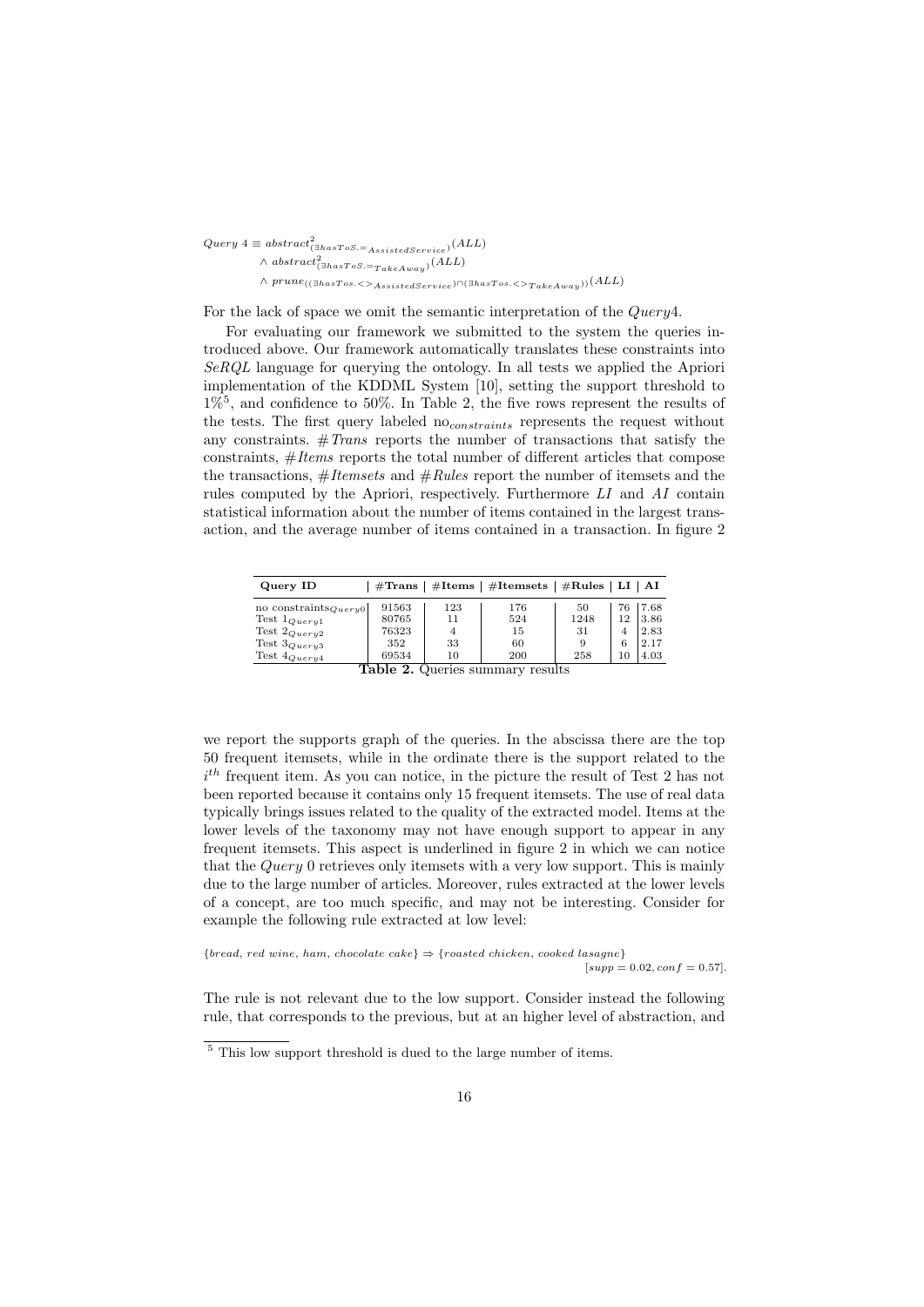

**Fig. 2.** Compared Supports.

satisfying *Query* 4:

 ${FoodStuffs.}\ Assume the received Service$  ⇒  ${FoodStuffs.}$  TakeAway}

 $[supp = 0.26, conf = 0.68].$ 

This rule abstracts all the items to level L2 of the ontology and each of them is selected by the *typeOfService* property. The information extracted from this association rule can suggest that the assisted service department has to provide to the customers also (take away) cooked meals (roastedchicken, cookedlasagne). In general, items abstracted at the higher levels, tend to have higher support counts. This fact increases the quality of the extracted rules, and as consequence, helps the analyst in the decision support. Association rules related to *Query* 3, for example, emphasize the concept of multi-level rule correlating concepts at different abstraction level. For example the concept FoodStuffs (level L2) with BAULI and MOTTA as brands, and Drinks (level L2) with  $ASTI<sup>6</sup>$ , are related to Red Meats (level L7) slaughtered and packed by the supermarket. It can suggest to the analyst some marketing decisions on these products during Easter or Christmas period.

The study of multi-level association rules is well-known in literature, and in this context, our work may not seem innovative. The focus of our approach is the introduction of the expressive power of ontologies for constraint-based multilevel association rule mining. The main advantages can be summarized in terms of extensibility and flexibility. Our framework is extensible because data properties and concepts can be introduced in the ontology without either changing the relational database containing the transaction, or the implementation of our framework. The flexibility is guaranteed from the separation of the data to

 $\sqrt[6]{MOTTA}$ ,  $BAULI$  and  $ASTI$  are Italian food and drink brands.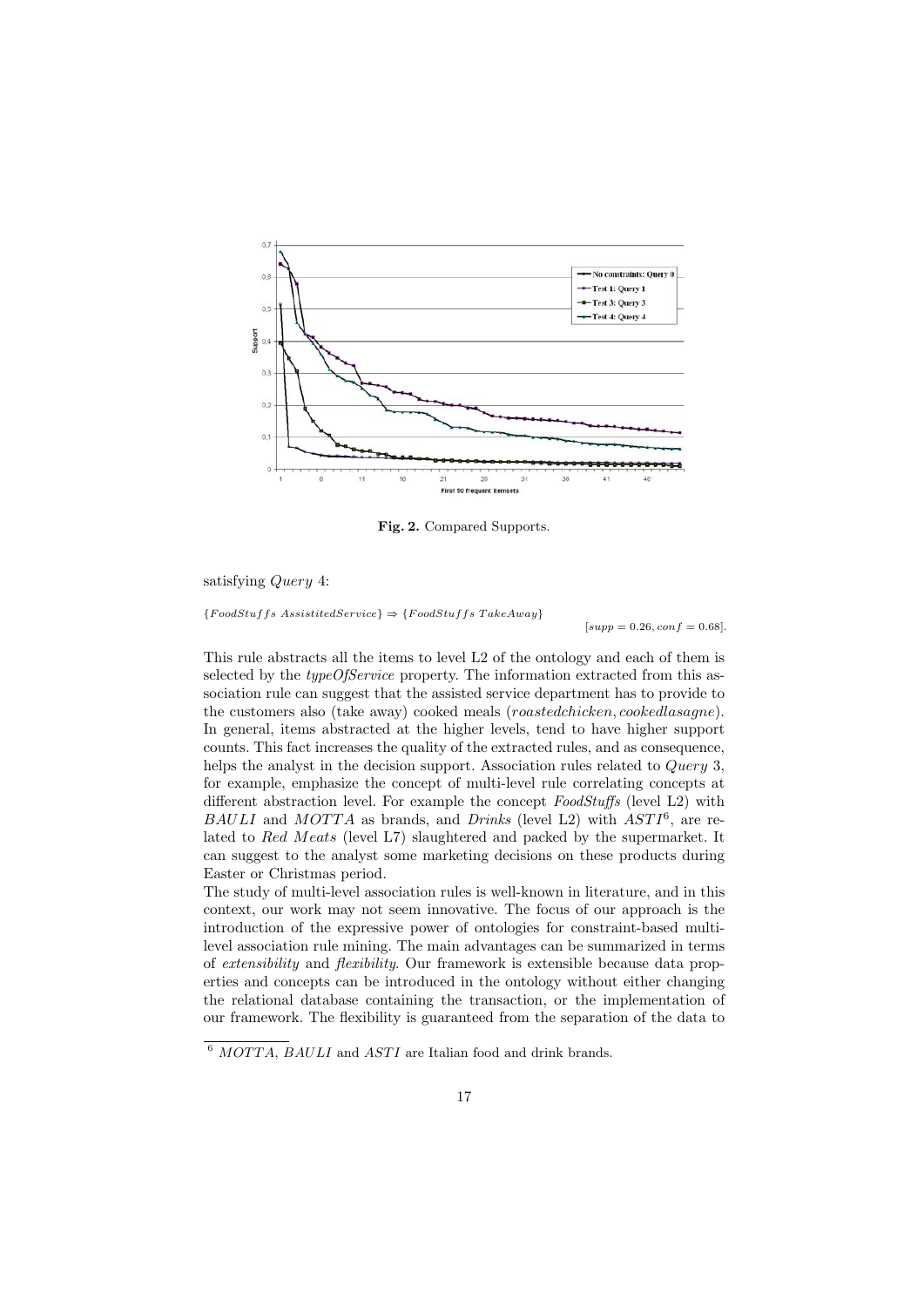analyze (the transactions) from the meta-data (description of the data). Furthermore it interesting to point out that our approach is general, and can be adapted to further data mining analysis.

#### **5 Related Works**

Methods to define and integrate item constraints are originally introduced by Srinkant and Agrawal in [11] and by Han and Fu in [7]. Recently, in [12] and [9], we can find the attempt to integrate the item-constraints evaluation directly in the rule extraction algorithm. In [12], the authors concentrate on improving the Apriori algorithm, while in [9] the authors focus on the definition of a two-phase approach: specification of the constraint association queries, and submission of the constraints in the mining process.

Our approach follows the research line proposed by the cited works, nevertheless it introduces three main differences: (i) we employ an ontology to represent an item taxonomy; (ii) constraints can be defined on the basis of specific properties of the items; (iii) by using an ontology instead of a taxonomy, a new item property or a concept can be added without re-engineering the (meta-data) representation model or the relational database.

Other studies concern the merging of the association rules mining with a domain ontology. In [6], the authors use an ontology to improve the counting support during the association rule mining phase by using a taxonomy. Another interesting approach is presented in [8], where an ontology-based algorithm is employed for discovering rules of product fault causes, in an attempt to discover high-level clearer rules. In this case, the system enables the user only to specify an ideal level of generality of the extracted rules. In addition, our framework also enables the users to specify different levels of abstraction for different items, depending on the specific properties of such items. A concise syntax has been defined to this aim. In our view, the use of an ontology enforces constraints definition, enabling us to use data properties in domain-specific constraints.

#### **6 Conclusions and future works**

We proposed an integrated framework for the extraction of constraint-based multi-level association rules with the aid of an ontology. Our system permits the definition of domain-specific constraints by using the ontology for filtering the instances used in the association rule mining process. The main advantages of the proposed framework can be summarized in terms of extensibility and flexibility.

In our case study, the supermarket domain is modeled only by classes and data properties and it would be very interesting to study: (i) how object properties (and more complex logical relationships) can be employed in our framework; (ii) what aspects they can improve. Other important future works are the possibility of modeling the antecedent and the consequent of an association rule as ontology concepts in order to express constraints on the association rules structure. Furthermore we could improve the system by integrating the constraints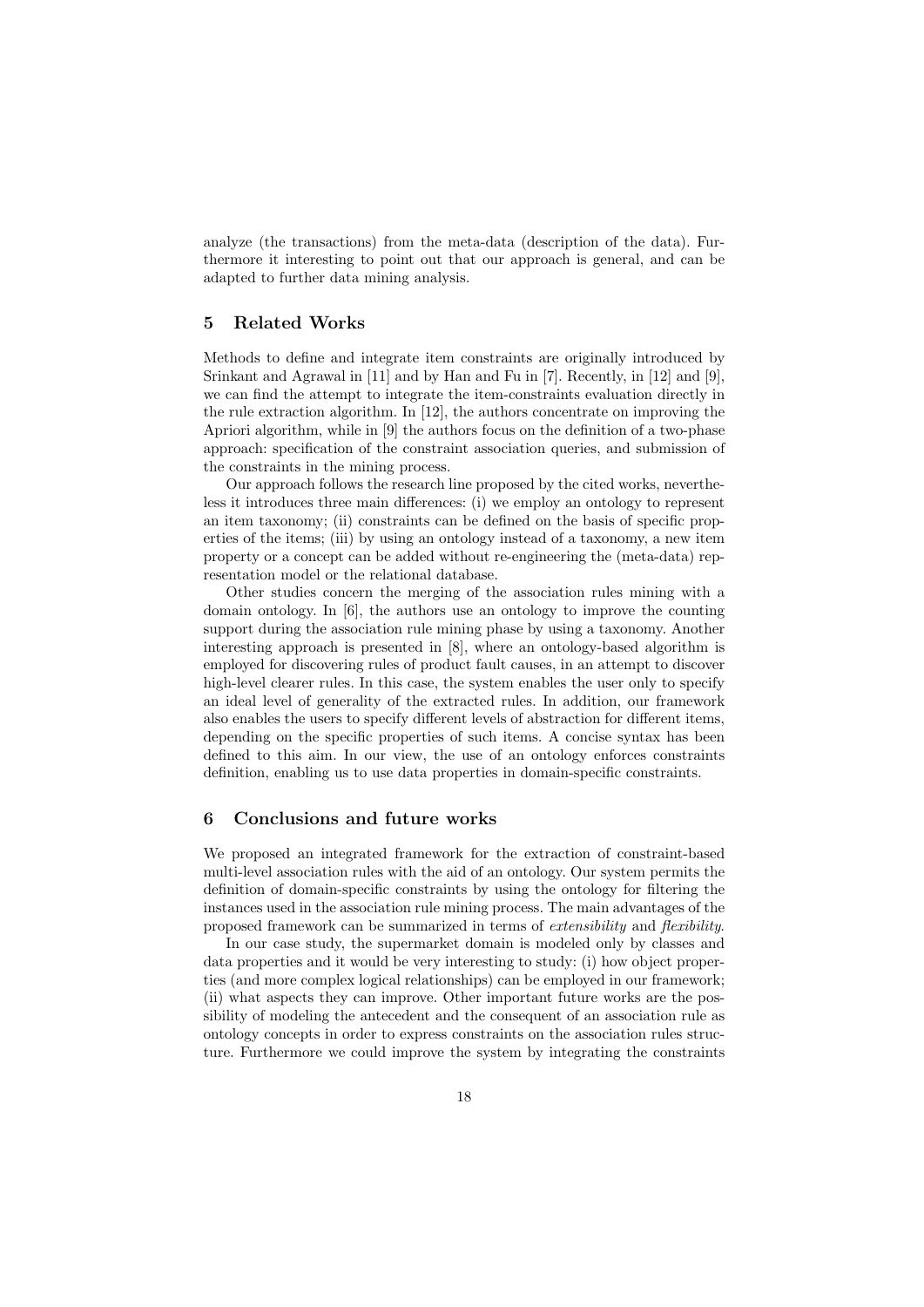evaluation directly in the mining algorithm.

*Acknowledgement.* This work is supported by MUSING project (www.musing.eu/).

#### **References**

- [1] Agrawal, R., Methta, M., Shafer, J., and Srikant, R.: Fast algorithms for mining association rules in large databases. In Proceedings of the 20th International Conference on Very Large Databases (VLDB '94), Santiago de Chile, Chile, pp. 478-499.
- [2] Agrawal, R., Srikant, R., and Swami, A.: Mining association rules between sets of items in large databases. In Proceedings of ACM SIGMOD Conference on Management of Data (SIGMOD '93), San Diego, CA, pp. 207-216.
- [3] Baader, F., Calvanese, D.,McGuinness, D., Nardi, D., Patel-Schneider, P., eds.: The Description Logic Handbook. Cambridge University Press (2003).
- [4] Broekstra, J., Kampman, A.: SeRQL: An RDF Query and Transformation Language, http://www.cs.vu.nl/ jbroeks/papers/SeRQL.pdf, 2004.
- [5] Broekstra, J., Kampman, A., van Harmelen, F.: Sesame: A Generic Architecture for Storing and Querying RDF and RDF Schema. In Ian Horrocks and James Hendler, editors, Proceedings of the first International Semantic Web Conference (ISWC 2002), number 2342 in Lecture Notes in Computer Science, pages 5468, Sardinia, Italy, June 9 12, 2002. Springer Verlag, Heidelberg Germany.
- [6] Chen, X., Zhou, X., Scher, R., and Geller, J.: Using an interest Ontology for Improved Support in Rule Mining. In Proceedings of the 5th International Conference of Data Warehousing and Knowledge Discovery (DaWaK 2003), Prague, Czech Republic, pp. 320–329
- [7] Han, J., and Fu, Y.: Discovery of multiple-level association rules from large databases. In Proceedings of the 21st International Conference on Very Large Data Bases (VLDB '95) San Francisco, CA, pp. 420–431
- [8] Hou, X., Gu, J., Shen, X., and Yan, W.: Application of Data Mining in Fault Diagnosis Based on Ontology. In Proceedings of the 3rd Conference on Information Technology and Applications (ICITA '05), Sydney, Australia, pp. 260–263.
- [9] Ng, R., T., Lakshmanan, L., V., S., Han, J., and Pang A.: Exploratory mining and pruning optimizations of constrained associations rules. In Proceedings of the 1998 ACM SIGMOD international conference on Management of data (SIGMOD Seattle, WA, pp. 13–24.
- [10] Romei, A., Ruggieri, S., and Turini, F.: KDDML: a middleware language and system for knowledge discovery in databases, Data and Knowledge Engineering, 57(2):179–220, 2006.
- [11] Srikant, R., and Agrawal, R.: Mining Generalized Association Rules, In Proceedings of the 21st International Conference on Very Large Data Bases (VLDB '95), San Francisco, CA, pp. 407–419.
- [12] Srikant, R., Vu, Q., and Agrawal, R: Mining Association Rules with Item Constraints In Proceedings of the 3rd International Conference of Knowledge Discovery and Data Mining (KDD '97), Newport Beach, CA, pp. 67–73.
- [13] Tan, P.N., Steinbach, M., and Kumar, V.: Introduction to Data Mining, Pearson International Edition - Addison Wesley, 2006.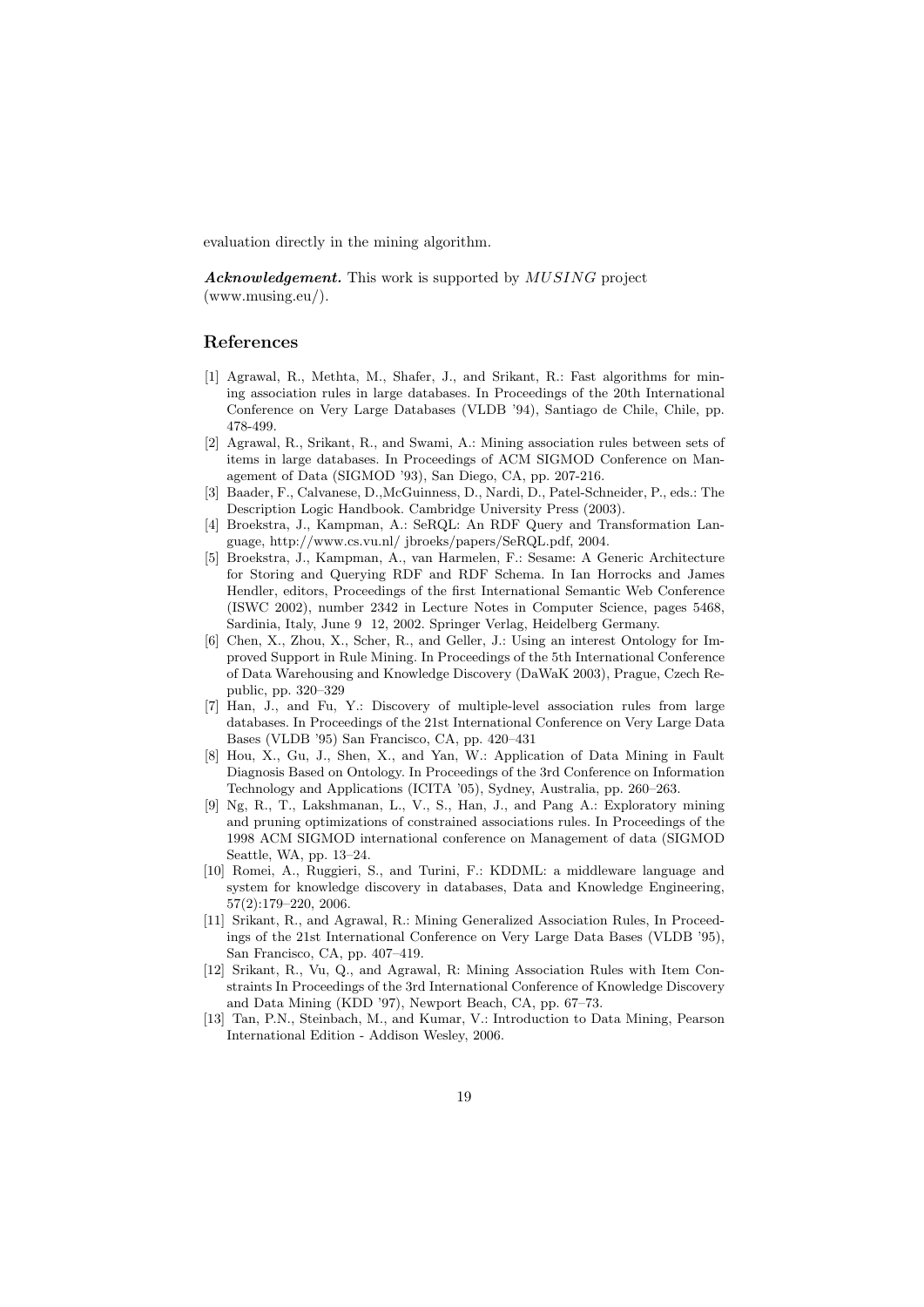## **Contexts and ontologies in schema matching**

Paolo Bouquet\*

Department of Information and Communication Technology, University of Trento Via Sommarive, 14 – 38050 Trento (Italy)

**Abstract.** In this paper, we propose a general model of schema matching based on the following ideas: on the one hand, a schema is viewed as a context (namely as a partial and approximate representation of the world from an agent's perspective); on the other hand, a schema cannot be assigned any arbitrary interpretation, as the meaning of the expressions used to label nodes (and possibly arcs) may be constrained by shared social conventions or agreements expressed in some lexical or domain ontologies. Accordingly, the proposed schema matching method can be viewed as an attempt of coordinating intrinsically context-dependent representations by exploiting socially negotiated constraints on the acceptable intepretations of the labels as codified in shared artifacts like lexicons or ontologies.

#### **1 Introduction**

In the literature, we find many different approaches to the problem of schema matching, and each of them reflects a theoretical view on what a schema is (a graph, a linguistic structure, a data model, . . . ). In this paper, we propose a general model based on the following ideas: on the one hand, a schema can be viewed as a context in the sense defined in [**?**] (a partial and approximate representation of the world from an agent's perspective); on the other hand, a schema cannot be assigned any arbitrary interpretation, as the meaning of the expressions used to label nodes (and possibly arcs) may be constrained by shared social conventions or agreements expressed in some lexical or domain ontologies. Accordingly, a schema matching method can be viewed as an attempt of coordinating intrinsically context-dependent representations by exploiting socially negotiated constraints on the acceptable intepretations of the labels as codified in shared artifacts like lexicons or ontologies.

Our claim is that this type of approach may also provide a general view on the relation between contexts and ontologies. The idea is the following: contexts are representations which encode an agent's point of view; to be shared or communicated, these representations need to be linguistically expressed; however, this linguistic representation cannot be arbitrary, otherwise agents would never succeed in cokmmunication; lexical and domain ontologies are the reification

<sup>-</sup> Part of the material for this paper was developed in collaboration with Stefano Zanobini as part of his PhD work.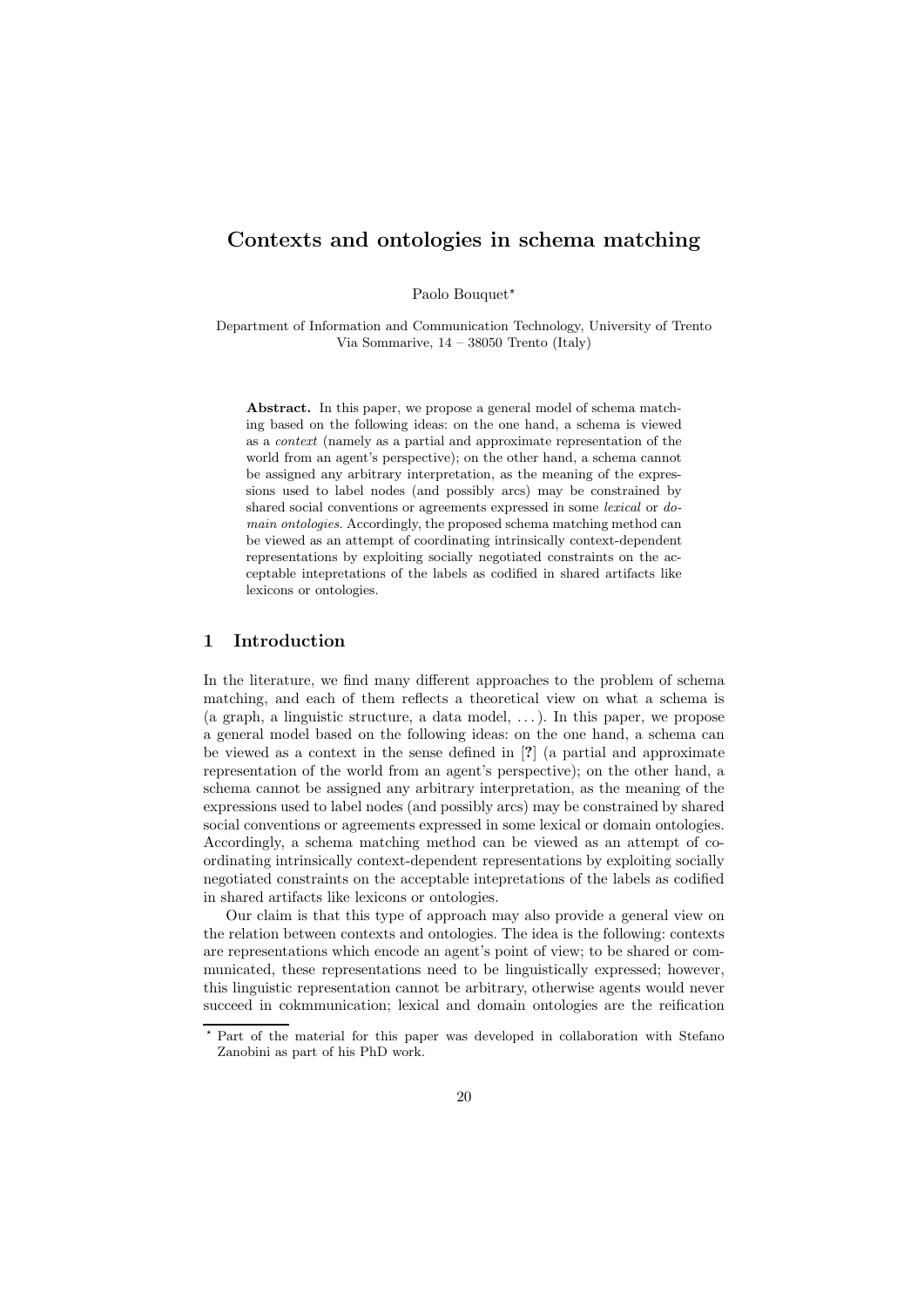of partial and evolving agreements achieved in a linguistic or in other types of communities on the use of terms used for communication (perhaps in limited domains).

The paper is structured as follows. First, we present the intuitions underlying our approach. Then we show how these intuitions are captured in a formal model. Finally we argue that this model can also be used to explan what other approaches to schema matching do.

#### **2 The building blocks**

Let us start with a few general definitions.

**Definition 1 (Schema).** Let  $L_{ext}$  be a set of labels. A schema S is a 4-tuple  $\langle N, E, \mathrm{lab}_N, \mathrm{lab}_E \rangle$ , where  $\langle N, E \rangle$  is a graph,  $\mathrm{lab}_N : N \to L_{ext}$  is a function that associates each node with a label in  $L_{ext}$ , and  $\text{lab}_E : E \to \mathcal{L}_{NL}$  is a function that associates each edge to a label in  $L_{ext} \cup \emptyset$ .

In this definition,  $L_{ext}$  is the language used to externalize a schema outside an agent's mind (e.g. for publishing the schema and sharing it with other agents). In many real situations, it may be a subset of some natural language. For example, in most web directories, the communication language is basically the portion of English which is needed to label the directory categories, and the sign > to denote the sub-category relation (e.g. Music > Baroque > Europe is a subcategory of Music > Baroque)

Now we need to capture the intuition that an agent a may associate a set of objects to a schema element  $e$  based on her understanding of the meaning of  $e$ , and that different agents may have a different understanding of  $e$ . Let  $a_1$  and  $a_2$  be two agents and  $L_{ext}$  a suitable communication language. We now introduce the notion of a representation language for an agent, namely the internal (mental?) language which represents agents know about their environment. Let  $L^i$  be the representation language of the agent  $a_i$  (where  $i = 1, 2$ ), W a set of worlds, and  $C$  a set of contexts of use. Intuitively,  $W$  is the set of all possible interpretations of  $L^j$ , and C represents a collection of distinct contexts of use of expressions belonging to  $L_{ext}$  (C is necessary to model the fact that many communication languages, including natural languages, are polysemous, namely the same word may have a different meaning in different contexts of use). We do not make any special assumption on  $L_{ext}$  and  $L^j$ ; the only important requirement is that they are distinct – and possibly different – languages. For the sake of this paper, we will assume that the representation languages are some sort of Description Logic (DL) language (see [1] for an introduction to DL languages).

The connection between schema elements and data happens in two steps: in the first, we take the specification of a schema element  $e$  in  $L_{ext}$  and build the representation of its meaning in  $L^j$  (given a context of use c); in the second, we provide an interpretation function from the resulting expression of  $L^j$  into a set of objects in the domain of W.

The first step is formalized by the following translation function.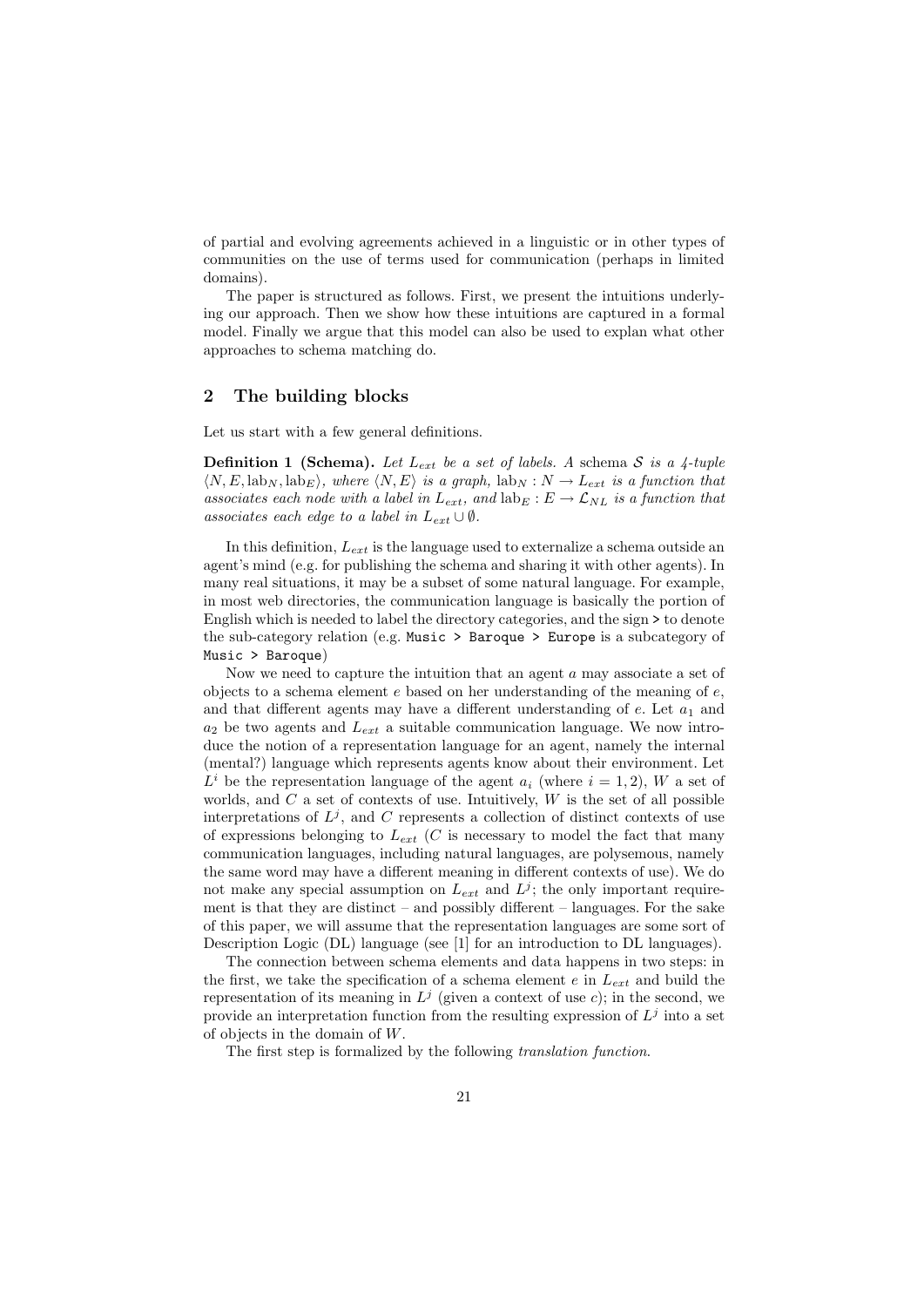**Definition 2 (Translation function).** Let  $L^j$  be a representation language,  $L_{ext}$  a communication language and c a context in C. The translation function  $\mathcal{T}^j_c$  :  $L_{ext} \rightarrow L^j$  is the function which associates an expression of  $L^j$  to an expression of  $L_{ext}$  when used in c.

We notice that the translation function is indexed with an agent's name, as it reflects the way such an agent assign a (subjective) meaning to the (public) expressions of a communication language. In the following, we will use the notation  $\mathcal{T}^j$  to denote the family of functions  $\{\mathcal{T}_c^j \mid c \in C\}$ .

The second step is formalized by the following projection function.

**Definition 3 (Projection function).** Let  $L^j$  be a representation language and  $w \in W$ . The projection function  $\mathcal{P}_w^j : L^j \to 2^w$  is a function which, for any possible world w, associates an extension to any term of  $L^j$ .

In the following, we will use the notation  $\mathcal{P}^j$  to denote the family of functions  $\{\mathcal{P}^j_w \mid w \in W\}.$ 

To model the fact that agents may have domain knowledge about the concepts which they associates to schema elements, we introduce the notion of an agent's ontology, expressed as a set of axioms in the agent's representation language:  $\mathcal{O}^j = \{t_i \sqsubseteq t_k \mid t_i, t_k \in L^j\}^1$ .

Finally, an *agent*  $a_i$  which uses  $L_{ext}$  as a communication language is defined as follows:

**Definition 4 (Agent).** An agent  $a_j^{L_{ext}} = \langle T^j, \mathcal{P}^j, L^j, \mathcal{O}^j \rangle$  is a quadruple, where  $\mathcal{T}^j$  is a family of translation functions,  $\mathcal{P}^j$  is a family of projection functions,  $L^j$  is the agent's representation language,  $\mathcal{O}^j$  is the agent's knowledge, and the following holds:

$$
\forall w \in W \ \ t_i \subseteq t_k \in \mathcal{O}^j \Rightarrow \mathcal{P}_w^j(t_i) \subseteq \mathcal{P}_w^j(t_k)
$$

Now we have all the necessary building blocks for defining the formal object of schema matching in this model.

#### **3 Semantic Coordination**

The main idea of our model is that in no real world sitation one can guarantee that two agents share meanings just because they share a communication language. Indeed, the notion of shared meaning is not available (meaning is always mediated through concepts, and therefore partially private). Therefore, to model schema matching, we need to introduce a notion of agreement which does not

<sup>1</sup> For the sake of simplicity, we assume that the agent knowledge can be represented as a set of entailment axioms between concepts. Notice that this formalization of the knowledge basis is not a novelty, but it is the standard one used in Description Logics [1]. Following this approach, for expressing the Is-A relation between the concepts, we use the DL symbol  $\subseteq$ .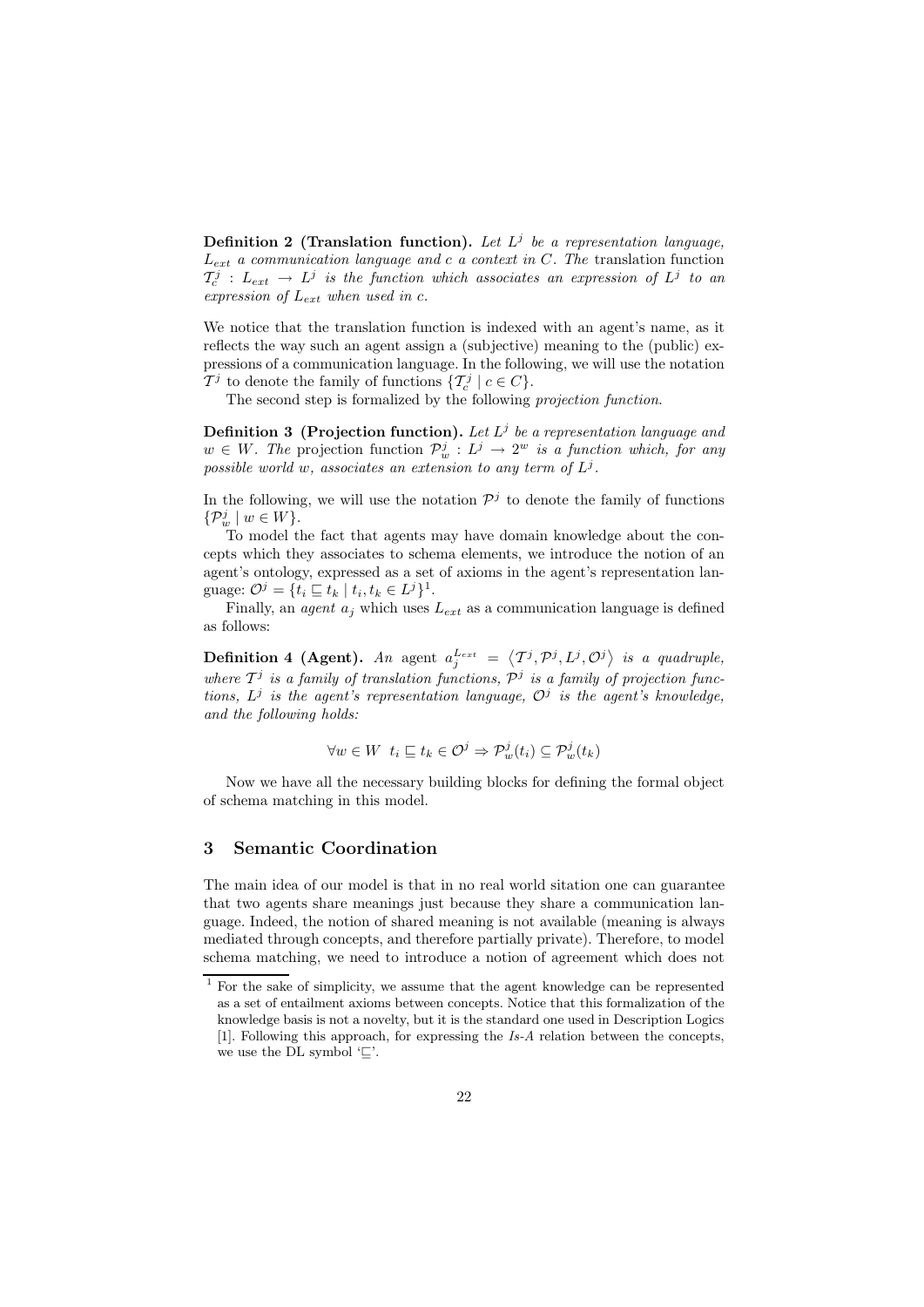presuppose that shared meanings are available and which we call semantic coordination: two agents are semantically coordinated on the use of two expressions  $t_1$  and  $t_2$  of a communication language  $L_{ext}$ , with respect to a relation R and<br>in game sentert of use a when the intermetation they give to the two linguistics in some context of use  $c$ , when the interpretation they give to the two linguistic expressions is *compatible*<sup>2</sup>:

**Definition 5 (Semantic Coordination).** Let  $a_1^{Lex} = \langle T^1, \mathcal{P}^1, L^1, \mathcal{O}^1 \rangle$ and  $a_2^{L_{ext}} = \langle T^2, \mathcal{P}^2, L^2, \mathcal{O}^2 \rangle$  be two agents,  $t_1$  and  $t_2$  two expressions of a<br>communication language  $L_{\text{tot}}$  and  $R$  be any set-theoretical relation. We see communication language  $L_{ext}$ , and R be any set-theoretical relation. We say that  $a_1$  and  $a_2$  are semantically coordinated on  $t_1$  and  $t_2$ , with respect to R in some context of use c, if the following holds:

$$
\forall w \in W \quad \mathcal{P}_w^1(\mathcal{T}_c^1(t_1)) \; R \; \mathcal{P}_w^2(\mathcal{T}_c^2(t_2))
$$

Imagine, for example, that R is an equivalence relation and  $t_1 = t_2 = 'cat';$ then the definition above says that two agents are coordinated with respect to the use of the word 'cat' (in English) in a context of use  $c$  if, for any world  $w \in W$ , they associate to it the set of objects belonging to the domain of w (via translation and projection).

In what follows, we will use the notation  $coord(a_1, a_2, t_1, t_2, R, c)$  to denote that the agents  $a_1$  and  $a_2$  are semantically coordinated on  $t_1$ ,  $t_2$  with respect to R in the context c.

We now introduce a syntactic notion of mapping across schemas:

**Definition 6** (Mapping). Let  $S_1 = \langle N_1, E_1, \text{lab}_N^1, \text{lab}_K^1 \rangle$  and  $S_2 = \langle N_2, E_2, \text{lab}_N^2, \text{lab}_K^2 \rangle$ be two schemas and  $\Re = \{r_1, \ldots, r_n\}$  be a set of binary relations which may hold between elements of the two schemas. A mapping  $\mathcal{M}_{\mathcal{S}_1^P \to \mathcal{S}_2^P}$  is a set of mapping elements  $\langle n_1, n_2, r_i \rangle$ , where  $n_1 \in N_1$ ,  $n_2 \in N_2$ , and  $r \in \Re$ .

We say that a mapping element  $m = \langle n_1, n_2, R, q \rangle$  is correct if the two agents  $a_1$  and  $a_2$  are semantically coordinated with respect to  $n_1$ ,  $n_2$  and  $R$ , in a context c:

**Definition 7 (Correct Mapping).** Let  $M_{S_1 \to S_2}$  be a mapping between the schemas  $S_1$  and  $S_2$ .  $\mathcal{M}_{S_1\rightarrow S_2}$  is correct if and only if, for any mapping element  $m = \langle n_1, n_2, r \rangle \in \mathcal{M}_{\mathcal{S}_1 \to \mathcal{S}_2}$ , it holds that:

$$
coord(a_1, a_2, n_1, n_2, r, c)
$$

To illustrate the generality of the model, consider the two following cases. In the first, we imagine that  $a_1$  and  $a_2$  are the same agent; in this case, semantic

<sup>2</sup> Compatibility here refers to a precise formal notion which was defined in [15] as part of a logic of contextual reasoning. For lack of space, we will not try event to summarize this notion in any detail. We only stress that compatibility captures the idea of logical constraints holding between two distinct logical languages, and therefore seems especially suitable in this paper, where we imagine that agents have distinct representation languages.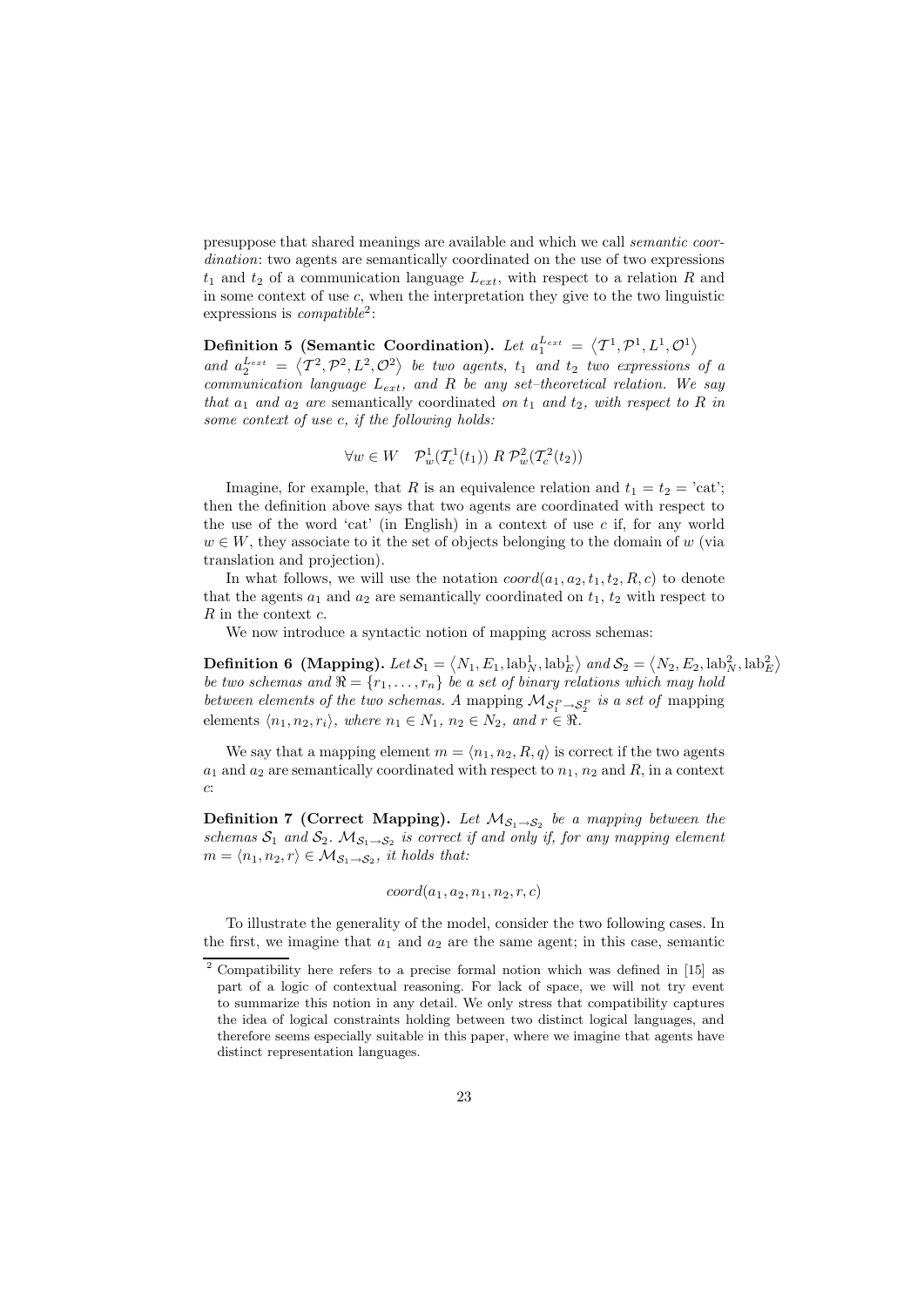coordination boils down to the translation of elements of different schemas into the same representation language, and to checking whether the relation  $r$  holds between the two expressions of the representation language itself. In the second, imagine that  $a_1$  and  $a_2$  are different, but  $S_1$  and  $S_2$  are the same schema; then,  $a_1$  and  $a_2$  might be not coordinated even on the same schema element n, as they might accion a different meaning to n and therefore n might not hald hatmon might assign a different meaning to  $n$  and therefore  $r$  might not hold between them.

#### **4 Default rules for semantic coordination**

Many theoretical results can be used to prove that semantic coordination (and therefore the correctness of a mapping) can't be directly checked, as it would require knowledge on what any agent really means by a word in a context, and this would be equivalent to look into an agent's mind. However, in this section we show that the condition of semantic coordination can be (and actually is) approximated by three types of default rules which are used by agents to "jump to the conclusion" that semantic coordination holds.

#### **4.1 Syntactic default rules**

The first type of default rule has to do with the used of a communication language  $L_{ext}$  in a community of agents. The idea is the following. Take any two expressions  $t_1$  and  $t_2$  of  $L_{ext}$ , and a family  $R^+$  of relations which connect some syntactic features of any two expressions of  $L_{ext}$  (e.g. string identity, substring, permutations of strings, and so on). Now suppose that we have a "table" associating the elements of  $R^+$  with a family of set–theoretic relations R. The syntactic default rule (SDR) says that, whenever  $r^+ \in R^+$  holds between  $t_1$  and  $t_2$ , then  $r \in R$  holds between the meaning of  $t_1$  and  $t_2$ .

**Definition 8 (Syntactic Default Rule).** Let let  $a_1$  and  $a_2$  be two agents,  $t_1$ and  $t_2$  be two expressions of the language  $L_{ext}$ ,  $r^+$  a relation between expressions of  $L_{ext}$ , and r the set-theoretical relation which corresponds to the syntactic relation  $r^+$ . Then:

$$
if t_1 r^+ t_2 \quad in a context c
$$
  
then 
$$
coord(a_1, a_2, t_1, t_2, r, c)
$$

As an example, let  $t_1$  be the phrase 'black and white images',  $t_2$  be the word 'images' and  $r^+$  a relation holding two strings when one *contains* the other. Imagine that this relation is associated with set inclusion  $(\subseteq)$ . Then one would be allowed to conjecture that an agent  $a_1$  using the expressions 'black and white images' is semantically coordinated with an agent  $a_2$  using the expression 'images' with respect to set inclusion.

We should recognize that this default rule is extremely powerful and widely used even in human communication, in particular in the special case of a single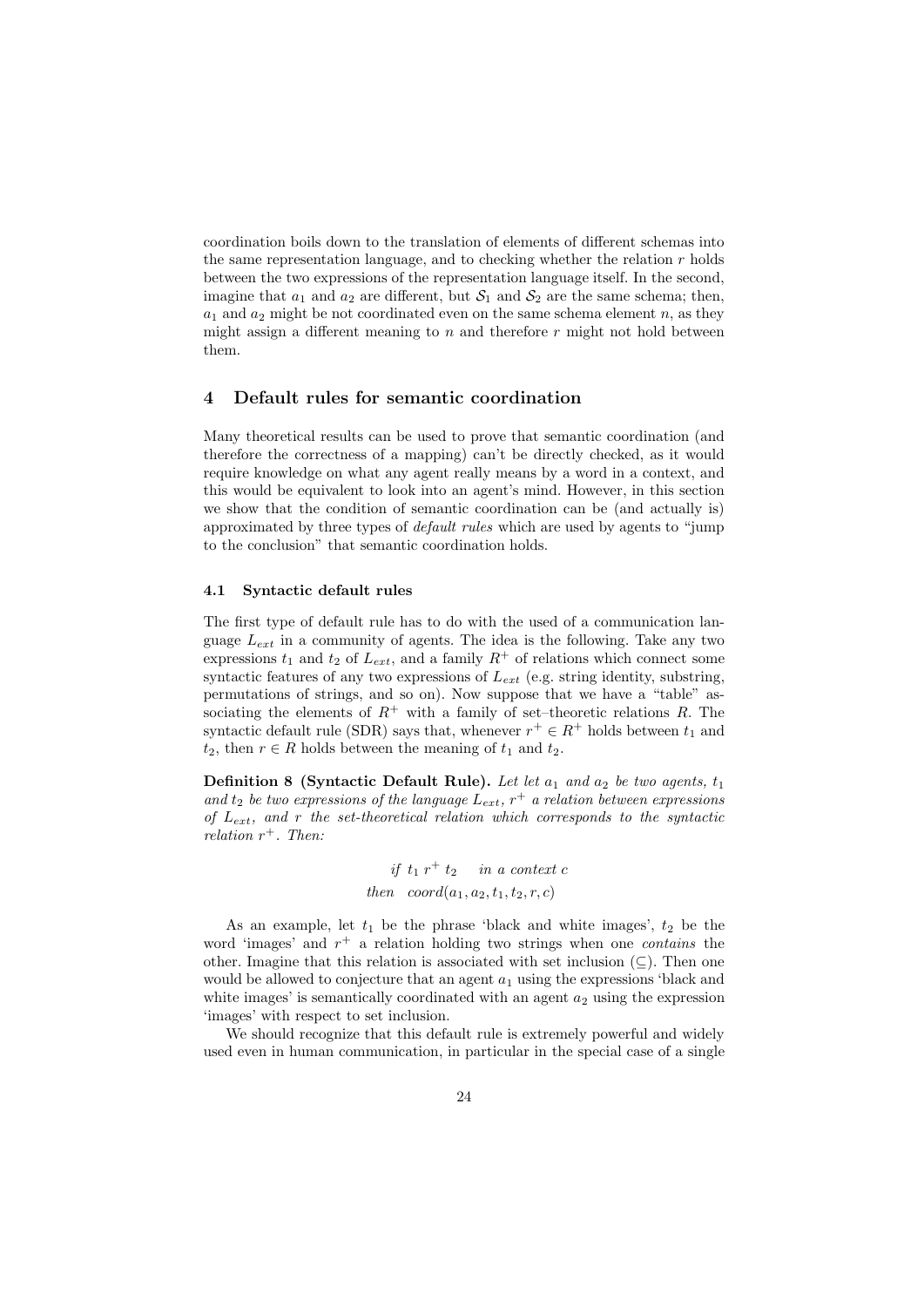term (we typically assume that, unless there is any evidence to the contrary, what other people mean by a word  $t$  is what we mean by the same word in a given context). The intuitive correctness and the completeness of this default rule essentially depends on the fact that a syntactical relation  $r^+$  be an appropriate representation of a set–theoretical relation  $r$ , and vice–versa, that a set–theoretical relation  $r$  is appropriately represented by some syntactical relation  $r^+$ . But, in general, polysemy does not allow to guarantee the correctned and completeness of this rule even in the trivial case when  $t_1 = t_2$ ; and the existence of synonyms makes it quite hard to ensure completeness.

#### **4.2 Pragmatic default rule**

The second type of default rules says that agents tend to induce that they are semantically coordinated with other agents from a very small number of cases in which the agreed with another agent upon the use of a word. For example, from the fact that they agreed upon a few examples of objects called "laptops", they tend to induce a much stronger form of coordination on the meaning of the word "laptop". Formally, this pragmatic default rule can be expressed as follows:

**Definition** 9 (Pragmatic Default Rule). Let  $t_1$  and  $t_2$  be two expressions of the language  $L_{ext}$ , W a set of worlds,  $c \in C$  a context of use and r a settheoretical relation. Furthermore, let  $w_A \in W$  be a finite world. Then:

> if  $\mathcal{P}_{w_A}^1(\mathcal{T}_c^1(t_1))$  R  $\mathcal{P}_{w_A}^2(\mathcal{T}_c^2(t_2))$ then  $coord(a_1, a_2, t_1, t_2, r, c)$

For exmaple, if  $t_1 = t_2 = t$  and R is the equality symbol  $(4-i)$ , then the pragmatic default rule says that the restricted notion of semantic coordination can be inferred when two agents associate the same subset of the current world to  $t$ .

Pragmatic default rules are a very strong form of induction from the particular to the universal, and it is well-known that this not a valid pattern of reasoning. Indeed, if the positive examples are taken from a very small domain, then the two agents may happen to induce their coordination on equivalence simply because they never hit a negative example (lack of correctness); or vice versa they may fail to recognize their coordination simply because they could not find any positive example (lack of completeness).

#### **4.3 Conceptual default rule**

Finally, we discuss a third type of default rule, which can be stated as follows:

if  $\mathcal{T}_c^i(t_1)$   $r^*$   $\mathcal{T}_c^j(t_2)$ , then  $\forall w \in W$   $\mathcal{P}_w^i(\mathcal{T}_c^i(t_1))$   $r$   $\mathcal{P}_w^j(\mathcal{T}_c^j(t_2))$ 

where  $r^*$  would be any relation between concepts.

However, there are two major problems with this definition: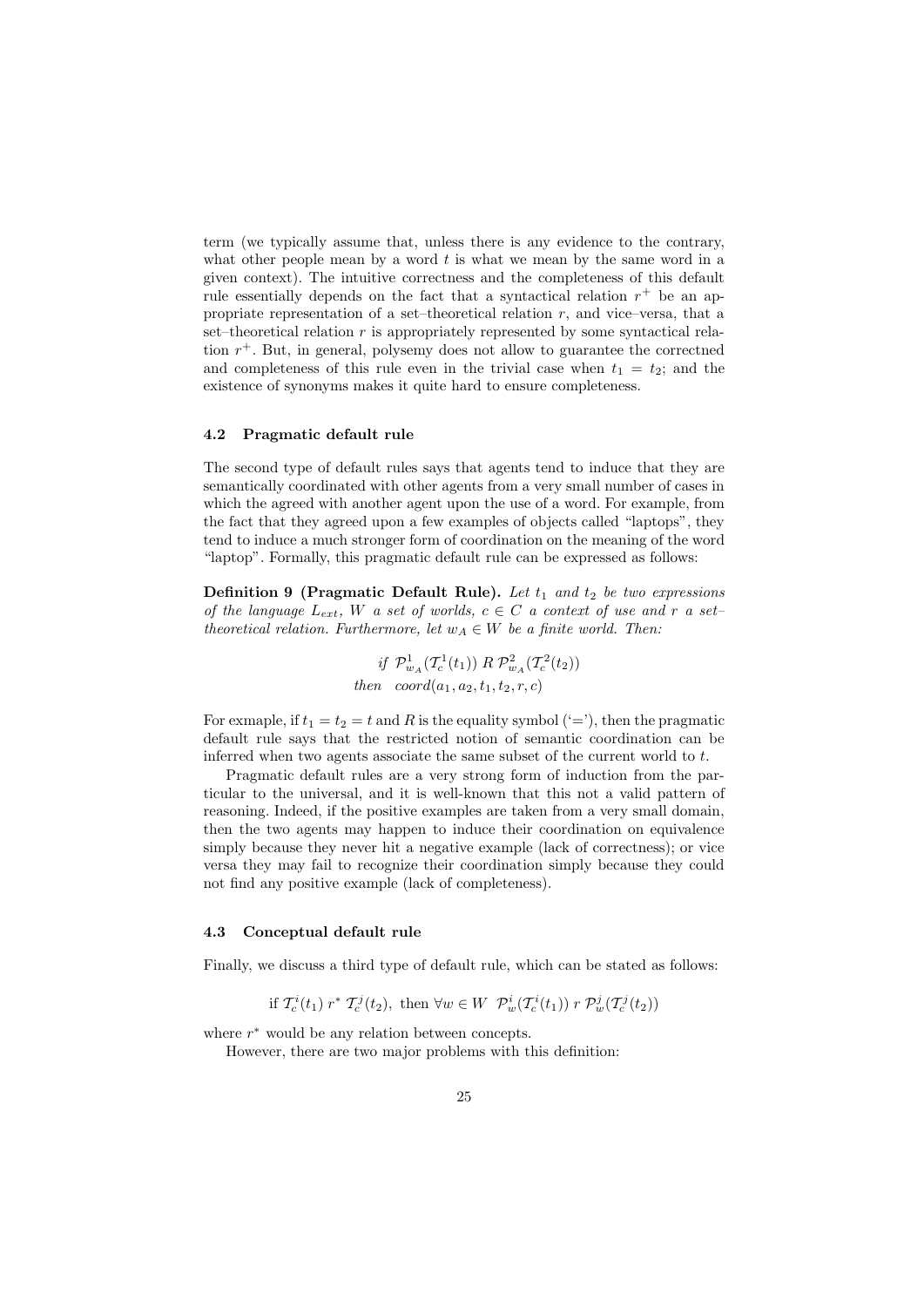- **–** first of all, the premise of the rule does not make sense, as we do not know how to check in practice whether  $\mathcal{T}_{c}^{i}(t_{1})$   $R^{*}$   $\mathcal{T}_{c}^{j}(t_{2})$  holds or not, as the two<br>concepts heleng to different (and experimentially surface exactly expresentation concepts belong to different (and semantically autonomous) representation languages;
- **–** second, it not clear how to determine a relation between concepts. Indeed, the syntactic and pragmatic default rule are based on conditions (relation between strings, and relations between sets of objects) which can be externally verified. But how do we check whether the concept of "cat" is subsumed by the concept of "mammal"?

A possible way out for the second issue may be that agents infer that such a relation holds (or does not hold) from what they know about the two concepts. This, of course, introduces an essential directionality in this rule, as it may be that two agents have different knowledge about the two concepts to be compared. So we need two distinct checks:

$$
\text{if } \mathcal{O}^i \models \mathcal{T}_c^i(t_1) \; R^* \; \mathcal{T}_c^j(t_2) \\
\text{then } \; \forall w \in W \; \mathcal{P}_w^i(\mathcal{T}_c^i(t_1)) \; R \; \mathcal{P}_w^j(\mathcal{T}_c^j(t_2))
$$

and

$$
\text{if } \mathcal{O}^j \models \mathcal{T}_c^i(t_1) \ R^* \ \mathcal{T}_c^j(t_2) \\
\text{then } \forall w \in W \ \mathcal{P}_w^i(\mathcal{T}_c^i(t_1)) \ R \ \mathcal{P}_w^j(\mathcal{T}_c^j(t_2))
$$

Suppose we accept this asymmetry. How can we address the first problem?

**Senses and Dictionaries** Here is where we introduce the notion of socially negotiated meanings. Indeed, most communication languages (for example, natural languages) provide dictionaries which list all accepted senses of a word (WORDNET [13] is a well-known example of an electronic dictionary). A sense can be viewed as a tentative bridge between syntax and semantics: its goal is to list possible meanings (semantics) of a word (syntax), but this is done by providing definitions which are given in the same language which the dictionary is supposed to define. So, dictionaries have two interesting properties:

- **–** on the one hand, they provide a publicly accessible and socially negotiated list of acceptable senses for a word;
- **–** however, senses cannot ipso facto be equated with a list of shared meanings for the speakers of that language, as senses are (circularly) defined through other words, and do not contain the concept itself.

However, we believe that dictionaries are crucial tools for communication languages, and indeed a linguistic community can be defined as a group of speakers which agree on a common dictionary. Let us show how this idea can be used to define a surrogate of a conceptual default rule.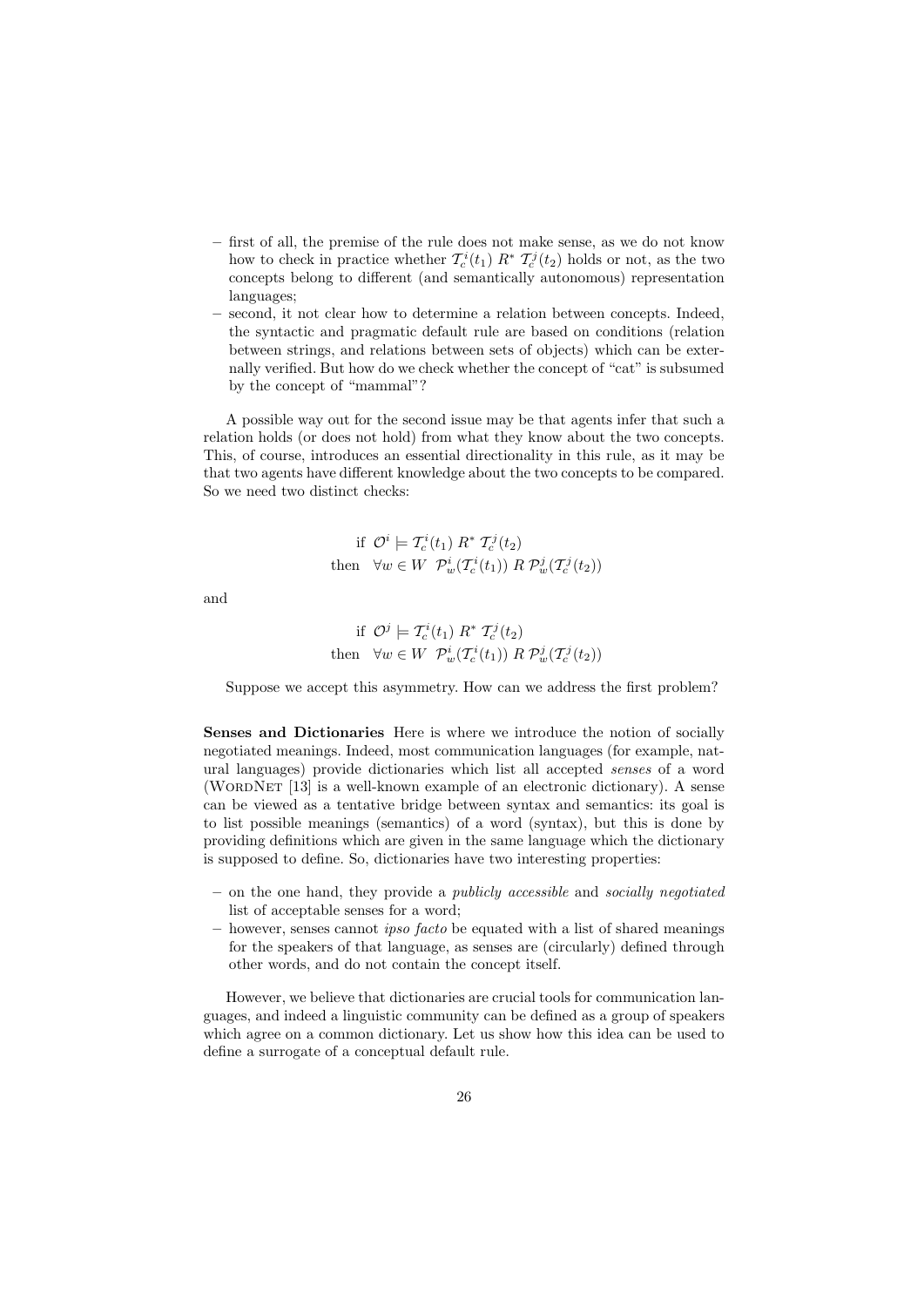**Definition 10 (Lexical Default Rule).** Let t be an expression of the language  $L_{ext}$ , W a set of worlds, and  $c \in C$  a context of use. Furthermore, let  $a_1^{L_{ext}}$  and  $a_2^{L_{ext}}$  be to agents of the same linewistic community. Then:  $a_1^{L_{ext}}$  be to agents of the same linguistic community. Then:

$$
if SRc1(t) = SRc2(t)
$$
  
then  $coord(a_1, a_2, t, t, \equiv, c)$ 

where  $SR_c^i(t)$  is a function that, given a context c and a term  $t \in L_{ext}$ , returns a suitable sense for  $t$  from a dictionary (notice that this function is again parametric on agents).

Such default rules overcomes the first issue of an the ideal conceptual default rule, i.e. comparing terms from different representation languages. Indeed, it is a verifiable condition whether two agents refer to the same dictionary sense of a word in a given context of use. However, as it is, it can only be used to infer the restricted form of semantic coordination, as it applies only to a single term t of  $L_{ext}$ . The general default rule should say that two agents  $a_1$  and  $a_2$  are semantically coordinated with respect to two expressions  $t_1$  and  $t_2$  of the communication language  $I_1$  and with respect to a relation n when the the communication language  $L_{ext}$ , and with respect to a relation r, when the dictionary senses individuated by the sense retrieval function are r<sup>∗</sup>–related, where  $r^*$  is a relation between senses corresponding to the relation r between concepts. As we said at the beginning of this section, the relation  $r^*$  can be determined only with respect to an agent's knowledge about the relation between concepts corresponding to senses. To capture this aspect, we need to make a further assumption, namely that there is a mapping from the concepts is an agent's ontology  $\mathcal{O}^j$  and dictionary senses. For example, if  $a_1$ 's ontology  $\mathcal{O}^1$ contains the axiom 'cat  $\sqsubseteq$  animal' (where cat and animal are expressions of  $L^1$ ), then  $[\mathcal{O}^1]$  contains the axiom ' $s_g \subseteq s_h$ ', where  $s_g$  is the dictionary sense 'feline mammal' associated to the word 'cat' and  $s_h$  is the dictionary sense 'a living organism' associated to the word 'animal'3. Now, we can introduce an extended lexical default rule.

**Definition 11 (Lexical Default Rule Extended).** Let  $t_1$  and  $t_2$  be two expressions of the language  $L_{ext}$ , W a set of worlds,  $c \in C$  a context of use and r a set–theoretical relation. Furthermore, let  $a_1$  and  $a_1$  be two agents belonging to the same linguistic community. Then:

if 
$$
[\mathcal{O}^1] \models SR_c^1(t_1) r^* SR_c^2(t_2)
$$
  
then  $coord(a_1, a_2, t_1, t_2, r, c)$  w.r.t.  $[\mathcal{O}^1]$ 

and

if 
$$
[O^2] \models SR_c^1(t_1) r^* SR_c^2(t_2)
$$
  
then  $coord(a_2, a_1, t_1, t_2, r, c)$  w.r.t.  $[O^2]$ 

<sup>&</sup>lt;sup>3</sup> The problem of lexicalizing the ontologies with respect to some dictionary is not completely new. In computer science area, a lot of studies are dedicated to this problem. Among them, in our opinion the most relevant approaches are described in [3, 14, 30].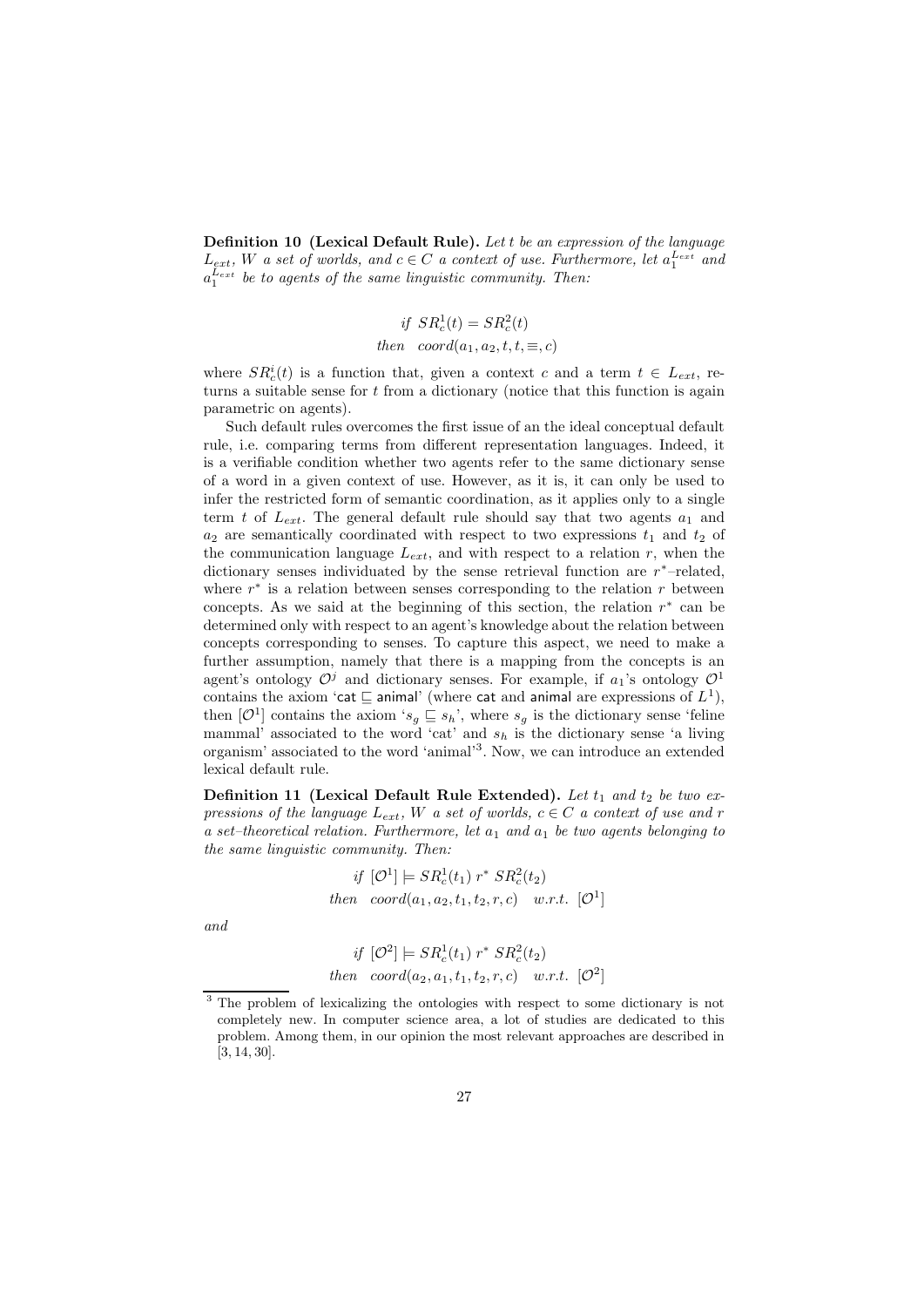#### where  $r^*$  is the relation between senses corresponding to r with respect to the conceptual level of meaning.

Essentially, this rule says that, if the sets of senses associated to two expressions  $t_1$  and  $t_2$  by the agents  $a_1$  and  $a_2$  are in some relation  $r^*$  with respect to the (lexicalized) knowledge of the agent  $a_i$  (for  $i = 1, 2$ ), then they are semantically coordinated with respect to  $t_1$ ,  $t_2$  and r. An example will better clarify the situation. Suppose  $t_1$  is 'images of cats', and  $t_2$  is 'images of animals'. Furthermore, imagine that the senses that  $a_1$  associates to  $t_1$  are  $\langle s_q, s_w, s_e \rangle$   $(SR_c^1(t_1) = \langle s_q, s_w, s_e \rangle)$ , and that the senses that  $a_2$  associates to  $t_2$ are  $\langle s_q, s_w, s_r \rangle$   $\overline{(SR_c^2(t_2))} = \langle s_q, s_w, s_r \rangle$ , where  $s_q = 'a$  visual representation',  $s_w$ = 'concerning',  $s_e$  = 'feline mammal' and  $s_r$  = 'a living organism'. Imagine now that the (lexicalized) ontology  $[O^1]$  contains the following two axioms: (i) 'for each pair of concepts c, d, if  $c \subseteq d$ , then 'a visual representation' 'concerning'  $c$  is less general than 'a visual representation' 'concerning'  $d$ ; (ii) 'feline mammal'  $\subseteq$  'a living organism'. In this case, we can deduce that  $\langle s_q, s_w, s_e \rangle$  'less general than'  $\langle s_q, s_w, s_e \rangle$ , and, by applying the default rule, that the two agents are coordinated with respect to the relation 'less general than'  $(\subseteq)$ . The same considerations can be done if we take into account the agent knowledge  $[O^2]$  of the other agent.

As we announced at the beginning of the section, the extended lexical default rule introduces a form of directionality in the notion of semantic coordination, as the computation of the relation  $r^*$  between (lexicalized) concepts relies on an agent's knowledge about them, and such knowledge may lack, or be different in two different agents. However, as it was proved in [2], this directionality effect can be weakened. Indeed, the relation computed by  $a_1$  is guarantee to be correct also for  $a_2$ , if we can prove that  $\mathcal{O}^1 \sqsubseteq \mathcal{O}^2$ .

The correctness and completeness of the lexical default essentially depends on the condition that two agents use the same function to associate dictionary senses to concepts in their internal representation and vice versa. Clearly, this condition cannot be guaranteed, as we can always conceive a situation where two agents point to the same dictionary sense  $s_k$  for a term t, but then their internal representation of  $s_k$  is different. However, this type of rule makes an essential use of socially negotiated tools, which provide a powerful extension to purely syntactic or pragmatic methods.

#### **5 Conclusions**

The model we propose leds to two general results. The first is negative, as it says that the condition required to prove that a mapping is correct (even in the weak sense of semantic coordination) can never be formally proved. The second, however, is that all the proposed matching methods can be classified into three broad families, one for each default rule<sup>4</sup>:

 $\frac{4}{4}$  Wever, see [25, 27] for a classification of matching methods based on different principles.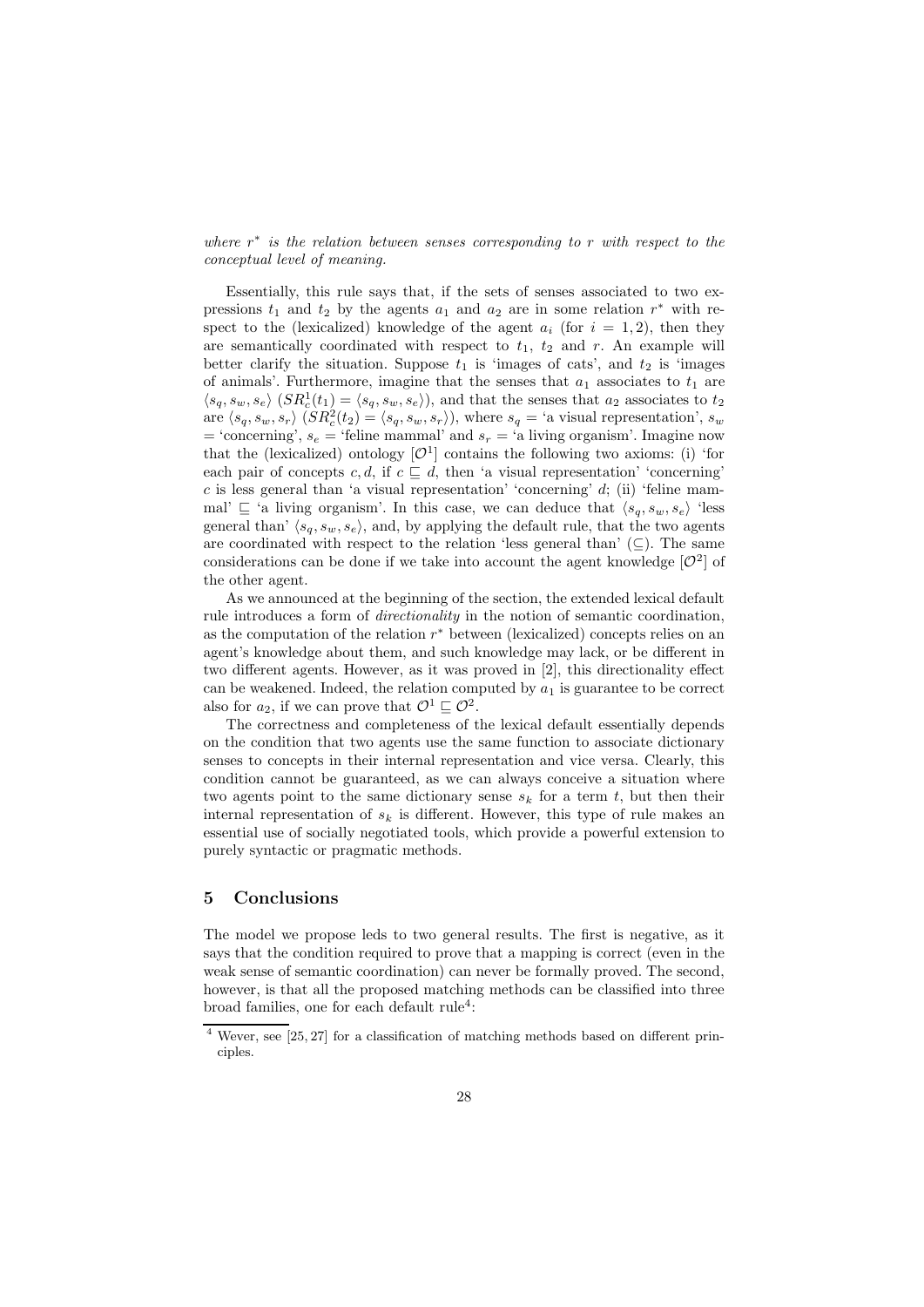- **Syntactic methods:** methods which try to determine a mapping by a purely syntactic analysis of the linguistic expressions occurring in different schemas, namely by comparing the properties of the strings that are used to label nodes, and reasoning on their arrangement into a schema. Examples can be found in [35, 32, 24, 6, 12, 34, 7, 19];
- **Pragmatic methods:** methods which assume that the relation between schema elements can be inferred from the relation between the data associated to them. Examples can be found in [33, 8, 31, 7, 9, 29, 11, 5, 10, 20, 28];
- **Conceptual methods:** methods which try to compute a mapping by comparing the (lexical representation of the) concepts associated by the schema creators to the schema elements. Examples can be found in [26, 4, 16].

The three types of methods have their own pros and cons. For example, syntactic methods are highly effective, as they exploit and reuse very efficient techniques from graph matching; however, their meaningfulness is quite low, as they take into account a very superficial level of meaning which disregards potential ambiguities and cannot capture semantic relations between concepts which are not reflected in the pure syntax (for example, the relation between "cats" and "mammals"). Pragmatic methods are extremely meaningful (if two schemas were used to classify the same data set, and if the data set was representative of the domain of discourse, then the outcome of pragmatic methods would be always correct – independently from the analysis of labels and from the arrangement of nodes); however, the necessary preconditions (same data set and appropriate coverage) are extremely hard to match, and in practice we can never know when they are matched (we can only rely on statistical methods). Finally, conceptual methods – like pragmatic methods – have the advantage of being independent from the syntactical structure of the schemas, as in principle they can find the correct relation between two schema elements even if labels are (syntactically) very different and nodes are arranged in different orders (when such an order is inessential from a semantic point of view). In addition, like syntactic methods, they have the advantage of being independent from the data contained into the schema elements. However, conceptual methods may fail in two crucial steps. First of all, the function which returns a sense for a word in a context of use is quite complex, and inherits most well-known issues related to word sense disambiguation in NLP. Second, an agent might lack part of the relevant knowledge to compute a mapping between two concepts. However, we should add that these methods are the only ones which are semantically incremental: one can always know why a mapping was not found (or why a wrong match was computed) and fix the problem is a general way (and not, for example, by tuning some parameters, which may have bad effects on the performance on different schemas).

Probaby to overcome some of these limitations, most actual methods are indeed hybrid, as they use techniques which are based on more than one default rule (for example, syntactic methods use lexical information from thesauri, and some conceptual methods use string matching techniques for improving the quality of their results).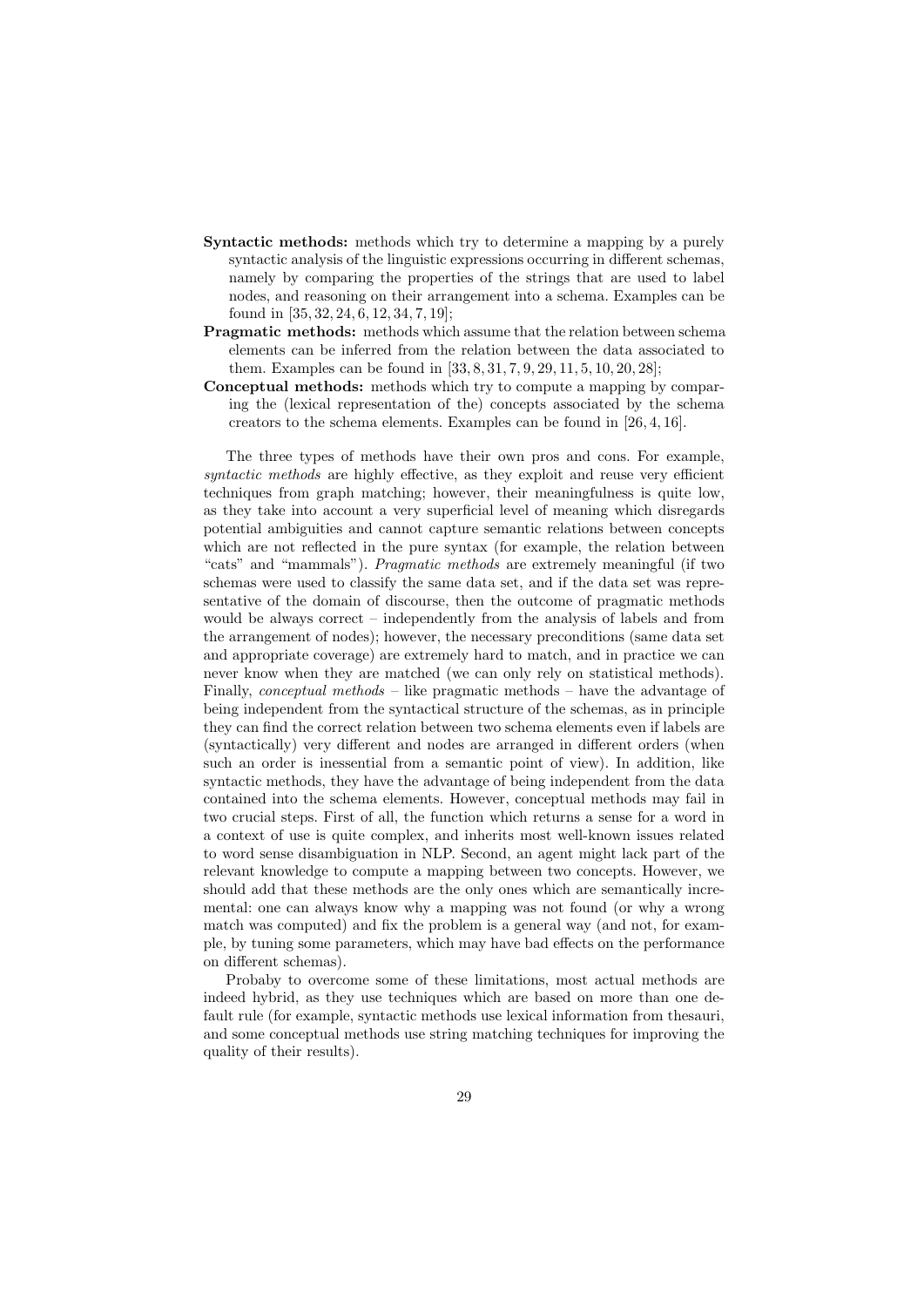#### **References**

- 1. F. Baader, D. Calvanese, D. McGuinness, D. Nardi, and P. Patel-Schneider, editors. The Description Logic Handbook. Theory, Implementation and Applications. Cambridge University Press, January 2003.
- 2. M. Benerecetti, P. Bouquet, and S. Zanobini. Soundness of schema matching methods. In L. Torenvliet A. Gòmez-Pèrez, J. Euzenat, editor, second European Semantic Web Conference (ESWC 2005), volume 3532 of LNCS, Heraklion, Crete, Greece, May 29–June 1, 2005 2005. Springer.
- 3. S. Bergamaschi, S. Castano, and M. Vincini. Semantic integration of semistructured and structured data sources. SIGMOD Record, 28(1):54–59, 1999.
- 4. P. Bouquet, L. Serafini, and S. Zanobini. Semantic coordination: a new approach and an application. In D. Fensel, K. P. Sycara, and J. Mylopoulos, editors, The Semantic Web – 2nd international semantic web conference (ISWC 2003), volume 2870 of Lecture Notes in Computer Science (LNCS), pages 130–145, Sanibel Island, Fla., USA, 20-23 October 2003. Springer Verlag.
- 5. J. Broekstra, M. Ehrig, P. Haase, F. van Harmelen, M. Menken, P. Mika, B. Schnizler, and R. Siebes. Bibster - a semantics-based bibliographic peer-to-peer system. In In Proceedings of the SemPGrid 04 Workshop, New York, USA, May 2004.
- 6. J. Carroll and HP. Matching rdf graphs. In Proc. in the first International Semantic Web Conference - ISWC 2002, pages 5–15, 2002.
- 7. A. Doan, P. Domingos, and A. Y. Halevy. Reconciling schemas of disparate data sources: A machine-learning approach. In SIGMOD Conference, 2001.
- 8. A. Doan, P. Domingos, and A. Y. Levy. Learning source description for data integration. In WebDB (Informal Proceedings), pages 81–86, 2000.
- 9. A. Doan, J. Madhavan, P. Domingos, and A. Halevy. Learning to map between ontologies on the semantic web. In Proceedings of WWW-2002, 11th International WWW Conference, Hawaii, 2002.
- 10. M. Ehrig and S. Staab. Qom quick ontology mapping. In In Proceedings of the 3rd ISWC, Hiroshima (JP), November 2004.
- 11. J. Euzenat. Brief overview of t-tree: the tropes taxonomy building tool. In In Proceedings of the 4th ASIS SIG/CR workshop on classification research, pages 69–87, Columbus (OH), USA, 1994.
- 12. J. Euzenat and P. Valtchev. An integrativive proximity measure for ontology alignment. Proceedings of the ISWC2003 workshop on Semantic Integration, Sanibel Island (Florida, USA), October 2003.
- 13. Christiane Fellbaum, editor. WordNet: An Electronic Lexical Database. The MIT Press, Cambridge, US, 1998.
- 14. A. Gangemi. Comparative and Functional Genomics, volume 4, Some tools and methodologies for domain ontology building, pages 104–110. John Wiley & Sons, Ltd., 2003.
- 15. C. Ghidini and F. Giunchiglia. Local Models Semantics, or Contextual Reasoning  $=$  Locality + Compatibility. Artificial Intelligence, 127(2):221-259, April 2001.
- 16. F. Giunchiglia and P. Shvaiko. Semantic matching. The Knowledge Engineering Review Journal, 18(3):265–280, 2003.
- 17. P. Hitzler, J. Euzenat, M. Krotzsch, L. Serafini, H. Stuckenschmidt, H. Wache, and A. Zimmermann. D2.2.5 – Integrated view and comparison of alignment semantics. Deliverable of the EU funded network of excellence KnowlegdeWeb, 2005.
- 18. P. Bouquet, L. Serafini, and S. Zanobini. Bootstraping semantics on the web: meaning elicitation from schemas. Proceedings of  $WWW2006$ , Edinburgh, Scotland, 22nd – 26th May 2006.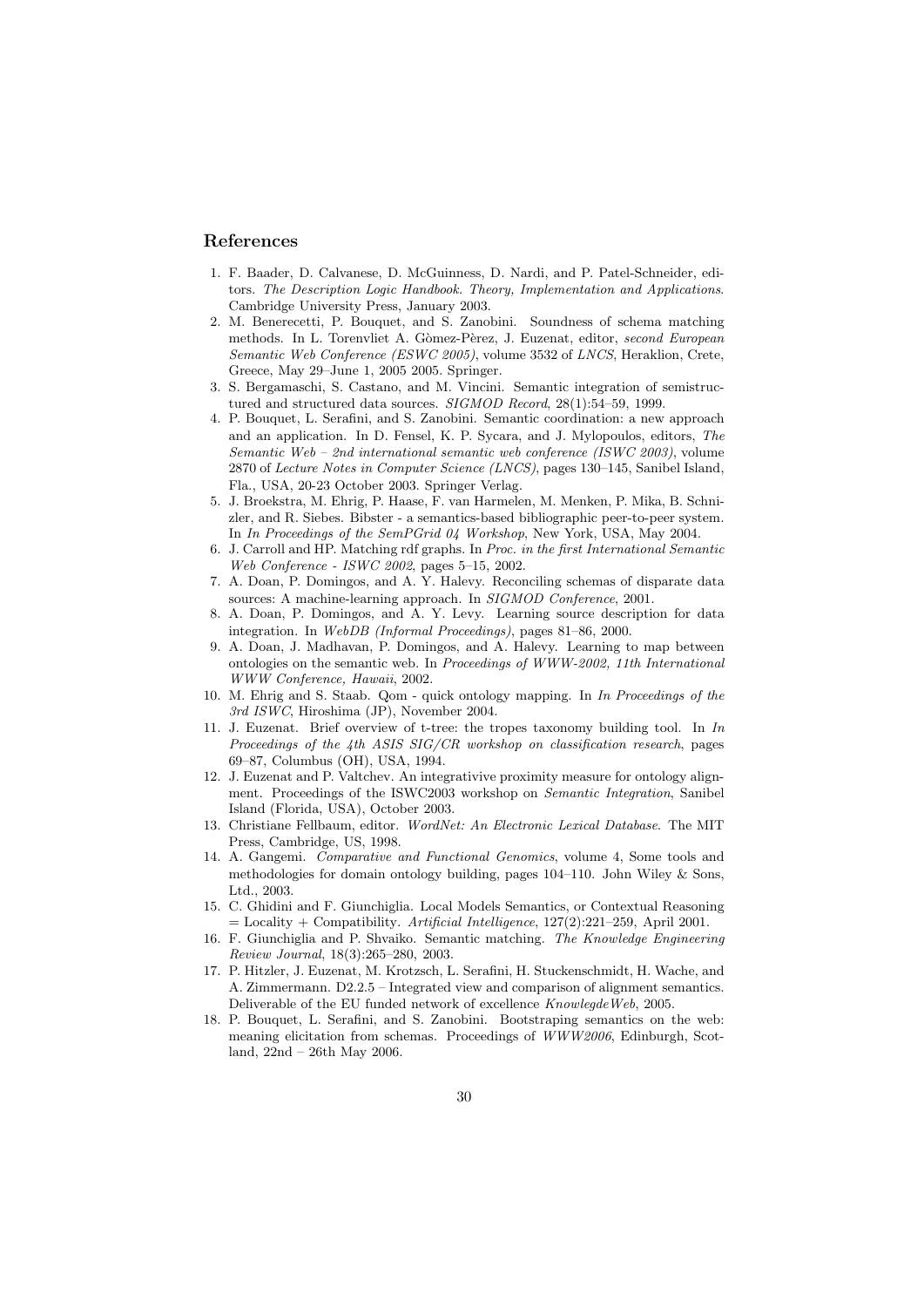- 19. W. Hu, N. Jian, Y. Qu, and Y. Wang. Gmo: A graph matching for ontologies. In Integrating ontologies Workshop Proceedings, K-CAP 2005, pages 41–48, 2005.
- 20. Ryutaro Ichisem, Hiedeaki Takeda, and Shinichi Honiden. Integrating multiple internet directories by instance–base learning. In AI AND DATA INTEGRATION, pages 22–28, 2003.
- 21. N. Jian, W. Hu, G. Chen, and Y. Qu. Falcon-ao: Aligning ontologies with Falcon. In Integrating ontologies Workshop Proceedings, K-CAP 2005, pages 85–91, 2005.
- 22. J. Madhavan, P. A. Bernstein, and E. Rahm. Generic schema matching with CUPID. In The VLDB Journal, pages 49–58, 2001.
- 23. T. Milo and S. Zohar. Using schema matching to simplify heterogeneous data translation. In Proc. 24th Int. Conf. Very Large Data Bases, VLDB, pages 122– 133, 24–27 1998.
- 24. M. Pelillo, K. Siddiqi, and S. W. Zucker. Matching hierarchical structures using association graphs. Lecture Notes in Computer Science, 1407, 1998.
- 25. E. Rahm and P.A. Bernstein. A survey of approaches to automatic schema matching. VLDB Journal, 10(4), 2001.
- 26. L. Serafini, S. Zanobini, S. Sceffer, and P. Bouquet. Matching hierarchical classifications with attributes. In European Semantic Web Conference (ESWC2006), 2006.
- 27. P. Shvaiko. A classification of schema-based matching approaches. Technical Report DIT-04-093, Dipartimento di Informatica e Telecomunicazioni, University of Trento, 2004.
- 28. U. Straccia and R. Troncy. OMAP: Results of the ontology alignment context. In Integrating ontologies Workshop Proceedings, K-CAP 2005, pages 92–96, 2005.
- 29. Gerd Stumme and Alexander Maedche. FCA-merge: bottom-up merging of ontologies. In In Proceedings of 17th IJCAI, pages 225–230, Seattle (WA), USA, 2001.
- 30. W. R. van Hage, S. Katrenko, and G. Schreiber. A method to combine linguistic ontology-mapping techniques. In Y. Gil, E. Motta, V. R. Benjamins, and M. A. Musen, editors, The Semantic Wec – ISWC 2005, volume 3729 of LNCS. Springer, 2005.
- 31. C. Clifton W. Li. Semint: A tool for identifying attribute correspondences in heterogeneous databases using neural networks. In Data  $\mathcal C$  Knowledge Engineering, volume 33(1), pages 49–84, 2000.
- 32. J. T. Wang, K. Zhang, K. Jeong, and D. Shasha. A system for approximate tree matching. Knowledge and Data Engineering, 6(4):559–571, 1994.
- 33. Q. Y. Wang, J. X. Yu, and K. Wong. Approximate graph schema extraction for semi-structured data. In Proceedings of the 7th International Conference on Extending Database Technology, pages 302–316. Springer-Verlag, 2000.
- 34. L. Xu and D. W. Embley. Using domain ontologies to discover direct and indirect matches for schema elements. In *Proceedings of the workshop on Semantic* Integration, Sanibel Island (Florida, USA), October 2003.
- 35. K. Zhang, J. T. L. Wang, and D. Shasha. On the editing distance between undirected acyclic graphs and related problems. In Z. Galil and E. Ukkonen, editors, Proceedings of the 6th Annual Symposium on Combinatorial Pattern Matching, volume 937, pages 395–407, Espoo, Finland, 1995. Springer Verlag.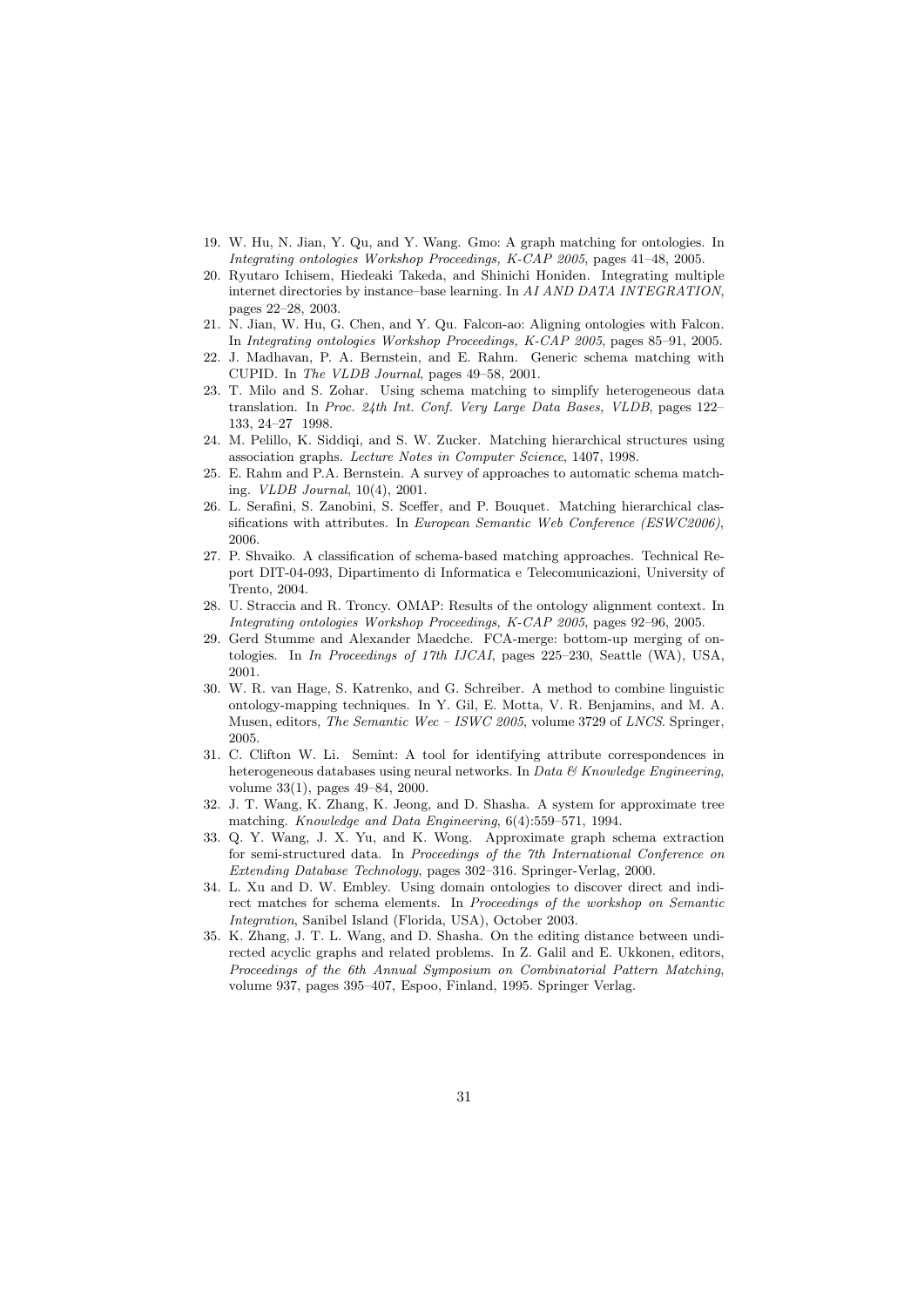## **Textual Inference Logic: Take Two**

V. de Paiva, D. G. Bobrow, C. Condoravdi, R. Crouch, L. Karttunen, T. H. King, R. Nairn, and A. Zaenen

> Palo Alto Research Center 3333 Coyote Hill Road Palo Alto CA 94304\*

**Abstract.** This note describes a logical system based on concepts and contexts, whose aim is to serve as a representation language for meanings of natural language sentences. The logic is a theoretical description of the output of an evolving implemented system, the system Bridge, which we are developing at PARC, as part of the AQUAINT program. The note concentrates on the results of an experiment which changed the underlying ontology of the representation language from cyc to a version of WordNet/VerbNet.

#### **1 Introduction**

This note describes a second version of a logical system based on concepts and contexts, whose aim is to serve as a representation language for meanings of natural language sentences. This representation language is constrained in two different directions: on the one hand we want the mapping from English to this language to be as easy as possible, hence we want a very expressive logical language. On the other hand we want to do *reasoning* with this language, so we want to constrain its complexity as much as possible.

The first version of this logic of contexts and concepts was called TIL (for Textual Inference Logic) and was described in [1]. The logical system in this paper, which we call TIL2 (for Textual Inference Logic Two), the formalization of the implemented system Bridge that we are developing at parc as part of the aquaint framework, shares with TIL its main characteristics: it is a logical system of concepts and contexts, where declaration of instantiability of an instance of a concept in a context specifies the truth of assertions concerning that concept in that context. Uninstantiability is the negation of instantiability. Some higher level discussion of the rationale behind the systems can be found in [6, 2, 4].

The main difference between TIL and TIL2 is the change of the underlying ontology from the cyc one to an in-house version of a merge of WordNet/VerbNet. Here we concentrate on the results of this experiment in the change of ontology. We also discuss briefly the problem of evaluating the quality of the representations produced by the system Bridge.

<sup>\*</sup> This work was sponsored in part by DTO. Approved for Public Release; distribution unlimited.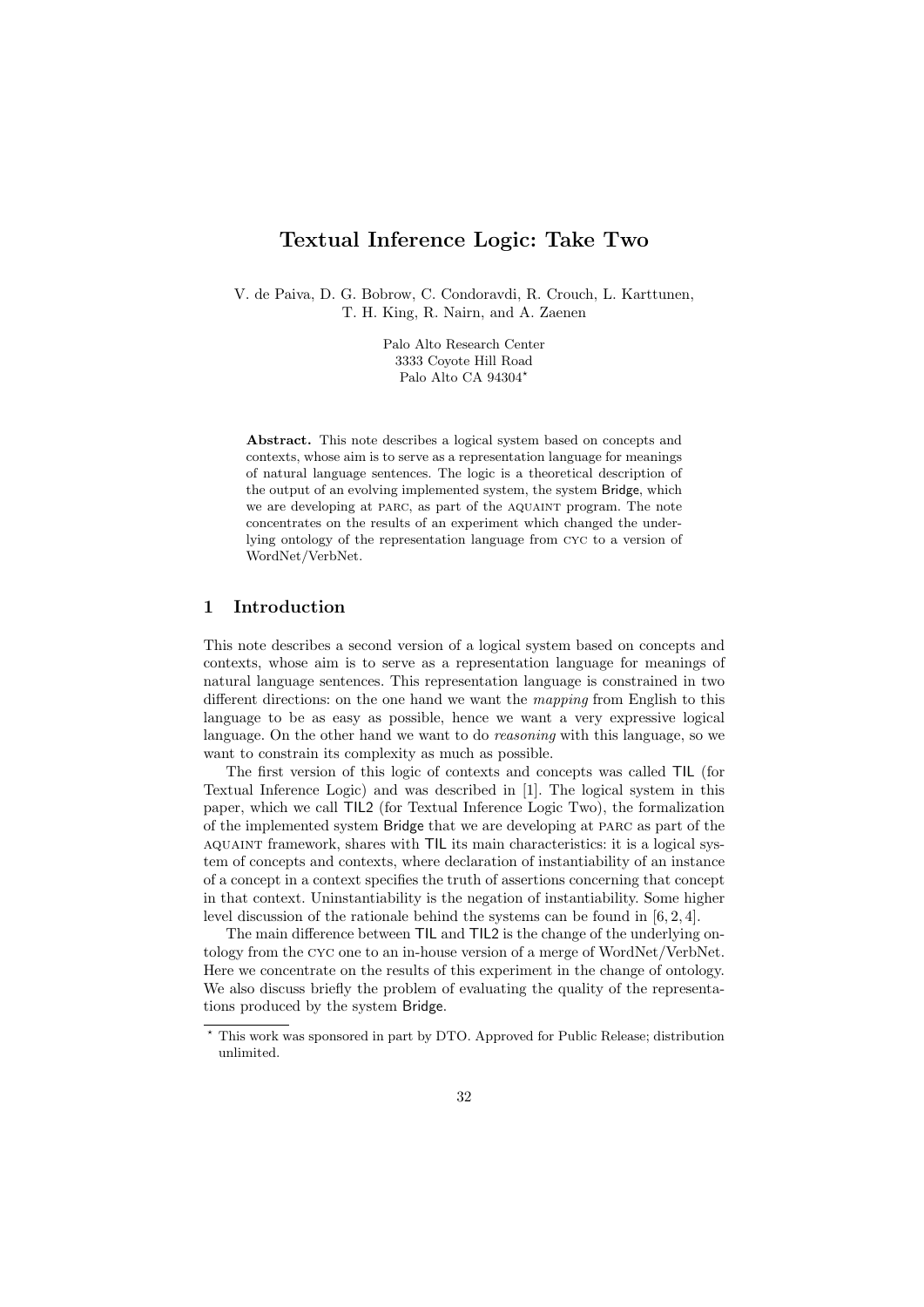For those interested, the system Bridge parses sentences in English using our industrial-strength parser xle and a hand-crafted lexical functional (lfg) gram $mar[11]$ . Parsed sentences are mapped to  $f$ -structures and  $f$ -structures are then mapped to linguistic semantic structures. These are mapped to akr (Abstract Knowledge Representation) structures using a robust rewriting system [6]. This layered approach to producing logic from text is useful and natural. We have discussed elsewhere the (perhaps less natural) main characteristics of our approach: the 'packing' of all these structures. By 'packing' we mean that instead of disambiguating structures (grammatical ones, semantic ones and knowledge representation ones) and pruning the less likely ones at each stage of the pipeline, our algorithms allow us to keep a condensed representation of all possibilities, effectively avoiding premature pruning of the correct choices.

Given that our logical AKR representations are intimately connected to the underlying ontology, one might expect that the change of ontology from cyc to WordNet/VerbNet would necessitate a total reworking of the system Bridge. This turned out not to be case, the re-architecture of the system was surprisingly easy and almost trouble-free. It is true that new trade-offs were made and these are some of the issues that we discuss here. But before discussing trade-offs we should explain why this change of ontology and what are the representations obtained in TIL2.

Our aim is to map free text to logical formulae based on a conceptual hierarchy that one can reason with. Our initial intuition was to try to use the concepts provided by the biggest knowledge base available cyc, and to take advantage of its reasoning component, which was familiar to some of us. Although we used cyc concepts for our first logic, we found it useful to map the text to an abstract form of knowledge representation (akr), that could be realized as cyc or km or any other knowledge representation formalism. The design of this AKR aimed for a sweet spot between ease of mapping from text to a formalism, and mapping from that formalism to standard logical representations. A happy surprise was our realization that the AKR representations were already good enough for some important classes of textual inferences that we wanted to concentrate on. In general, the inferences we wanted to concentrate on were immediate, almost simple-minded, but necessary for the understanding of the text. For example, if the text says that "John managed to close the door" then we can safely infer that "John closed the door" and this kind of immediate inference is absolutely necessary to answer questions, based on snippets of text, as is the case in our primary application. Furthermore, these inferences did not seem to depend crucially on the particular ontology; they were much more dependent on the articulation of inference patterns surrounding the use of particular classes of words which appear quite often in open texts.

At the same time, we were having serious difficulties completing mappings from open texts when using the cyc system. cyc's mappings from word to cyc concepts are very sparse, as might be expected from a knowledge base not built to model language. We realized that having good information, very deep, about some concepts and nothing at all about others was worse than having superficial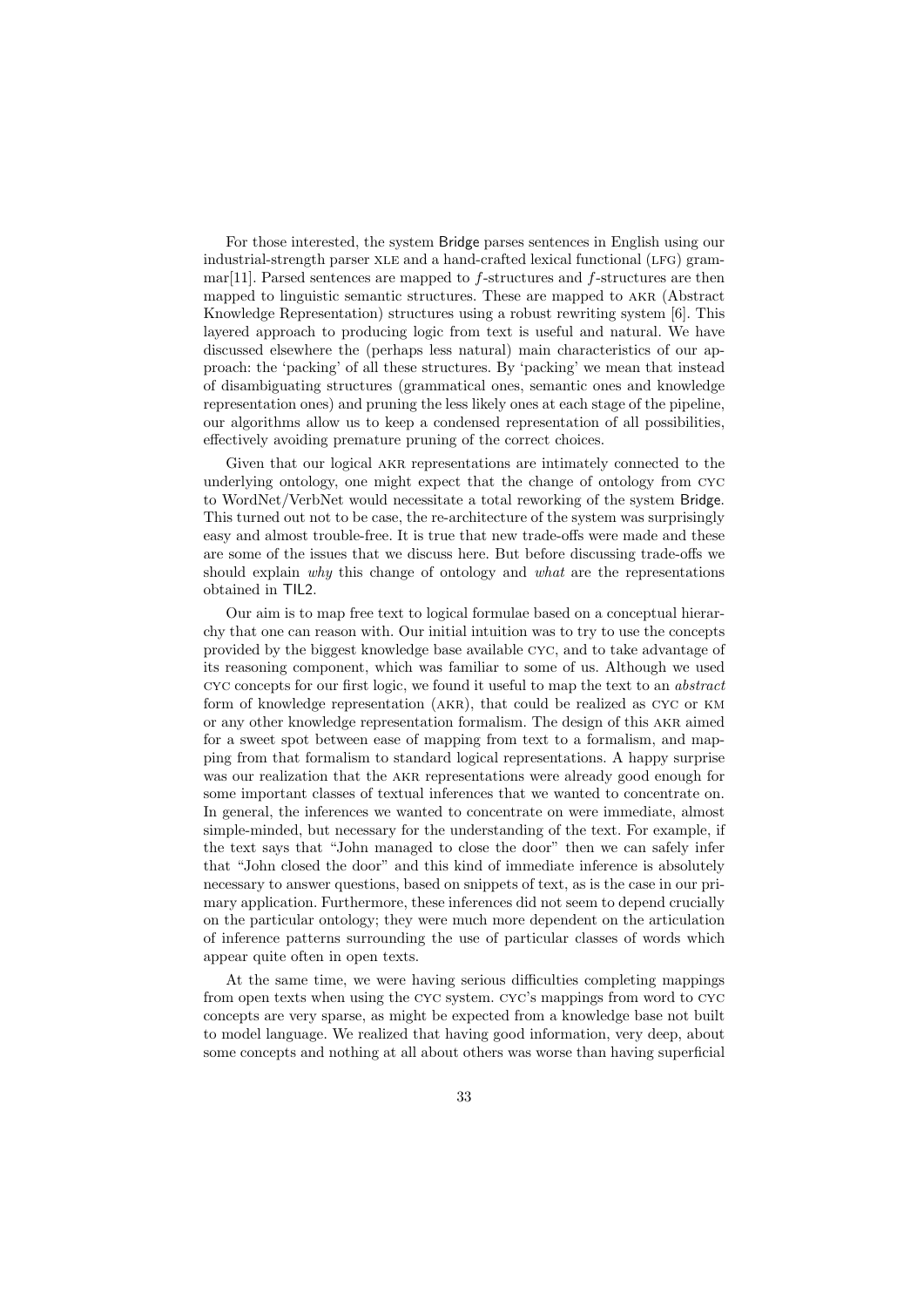information about most words. Thus we decided to move to a WordNet/VerbNet ontology, or more precisely, to the projection of WordNet/VerbNet obtained from our own Unified Lexicon[5].We considered trying to extend the mappings from WordNet to cyc; however, we found that concepts implicit in WordNet covered a broader range than those in cyc, and we found no automatic way of extending the mappings from WordNet senses to cyc concepts.

As in the previous version of the system the logic is based on the notion of events expressed in a neo-Davidsonian style [10]. We use the neo-Davidsonian notation because it supports easy handling of optional/missing arguments. We couple this with use of contexts based on McCarthy's ideas [8]. McCarthy's contexts have two properties that we cash out in our system. The first is that within a context, reasoning can be done locally. So for example, if Ed leaves Berlin. then whether this is in a hypothetical/counterfactual, or real-world context, in that context one can conclude that Ed was in Berlin. The second property of Mc-Carthy's contexts is the existence of context-lifting rules that relate statements in one context to ones in nested contexts. We show how linguistic structures provide a framework for different classes of such context-lifting rules.

We first describe the logical system, using several examples. Rather than listing all kinds of relations between contexts and concepts that the implemented system produces, we aim to give a feel for how our representations look like. Then we discuss the changes, gains and losses, caused by the change of ontology from cyc to WordNet/VerbNet. Finally we discuss methods and criteria for evaluating the coverage of the logical system obtained. We close with some ideas for further work.

#### **2** TIL2 via examples

It is traditional for logics of Knowledge Representation to be fragments of firstorder logic (fol). It is traditional for logics for natural language semantics to be higher-order intensional logics. Our logic has concepts, which make it look like "description logics", that is, fragments of FOL, but it also has contexts, a possible-worlds-like construct that, we hope, is expressive enough for the needs of natural language.

Concepts, the way we conceive them, come from both neo-Davidsonian event semantics and, somewhat independently, from description logics. Some of our reasons for using a concept denoting analysis instead of an individual denoting analysis when mapping noun phrases to logic are discussed in [3]. The main reasons are being able to deal with non-existent entities (for example when mapping "Negotiations prevented a strike" we do not want to say that there exists negotiations N and there exists a strike S and prevented  $(N, S)$ , as the prevented strike does not really exist in the actual world).

One of the main differences between TIL and TIL2 consists in the type of concepts that are used. While in the previous logic TIL the basic ontology was the cyc ontology, for TIL2 the basic ontology is WordNet/VerbNet. But whatever the basic ontology, concepts in our logic are of two very different kinds: the first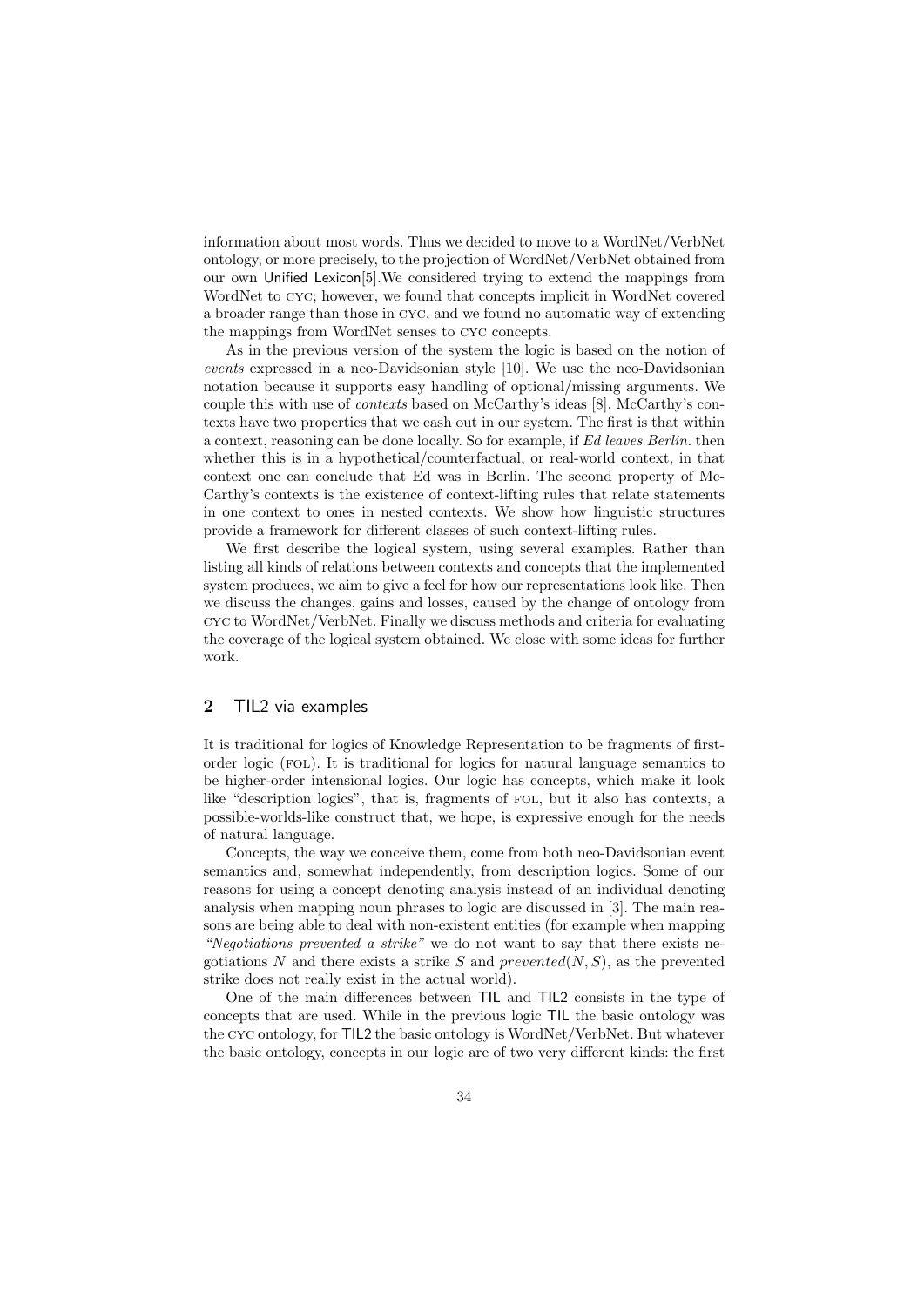kind of concepts are given a priori, sitting in a established hierarchy, based on the hierarchy underlying either cyc or the synsets of WordNet, considered as a taxonomy. The second kind of concepts are dynamic, created by the implemented system Bridge when we feed it an English sentence. The dynamic concepts are created and placed in the hierarchy in use, as best as we can, at run time.

For example, when using the cyc ontology, for the sentence A zebra slept, we use two CYC concepts Zebra and Sleeping and two dynamic concepts  $zebra:1$ , a subconcept of the cyc concept Zebra and sleep : 11, a subconcept of the cyc concept Sleeping. Now when the same sentence is analyzed in the Word-Net/VerbNet version of the system, the dynamic concept zebra : 1 will be mapped to a subconcept of the WordNet synset corresponding to the zebra animal, but the dynamic concept corresponding to the zebra's sleeping, sleep : 11 will be mapped to **two** different static concepts in WordNet, one corresponding to the WordNet meaning of animal sleep, the other corresponding to "accommodate", as in the sentence The tent sleeps six.

The concepts in WordNet are treated by Bridge, following WordNet convention, using the synset numbers. These are not very easy to read, hence the system pretty-prints it as a head word of the synset, followed by a number. The dynamic concepts are written as the word colon a number, showing that this is simply a Skolem constant. For example a clause like *subconcept*(sleep : 11,  $[sleep-1, sleep-2]$  means that the dynamic subconcept of the zebra sleep (sleep : 11) is either a subconcept of  $sleep - 1$  or of  $sleep - 2$ .

The most underspecified concept in the WordNet hierarchy is **entity**, which corresponds to the concept Thing in cyc. All our concepts are subconcepts of the most underspecified concept. We assume that that there are no circularities nor inconsistencies<sup>1</sup> in the given initial hierarchy, be that  $\alpha$  cyc or WordNet.

The second main difference between TIL and TIL2 has to do with how the concepts are related, when expressing propositions. In both systems concepts are related via "role" assertions, but the kinds of roles available are different. Thus continuing on with the same example "The zebra slept" when using the  $CYC$ ontology, we were able to use the cyc role bodilyDoer to connect the sleeping event concept to the zebra concept, so the representation ends up with the two subconcept clauses plus a clause for  $role(bodilyDoer, sleep: 11, zebra: 1)$ , while the representation using the WordNet/VerbNet ontology is very similar, but has instead  $role(Agent, sleep : 11, zebra : 1)$  The CYC role bodilyDoer is much more specific than the role Agent from the much more limited collection of VerbNet roles. Our unified lexicon ([5]) provides a mapping from the grammatical relations produced by our xle/lfg parser to the concept and role structure based on the information in VerbNet. While many of our roles resemble linguistic "thematic roles", the view here is more general and we have many roles that do not correspond to thematic roles, see below. Roles are written as ternary relations, in a prefix notation, i.e.  $role(t_1, t_2, t_3)$  where  $t_1$  is the name of the role and  $t_2$  and  $t_3$  are the concepts in the binary relation named by  $t_1$ . Thus the intuitive meaning of  $role(Agent, sleep: 11, zebra: 1)$  is that in a particular

 $\frac{1}{1}$  This is a big assumption, but we hope others are working on the problem.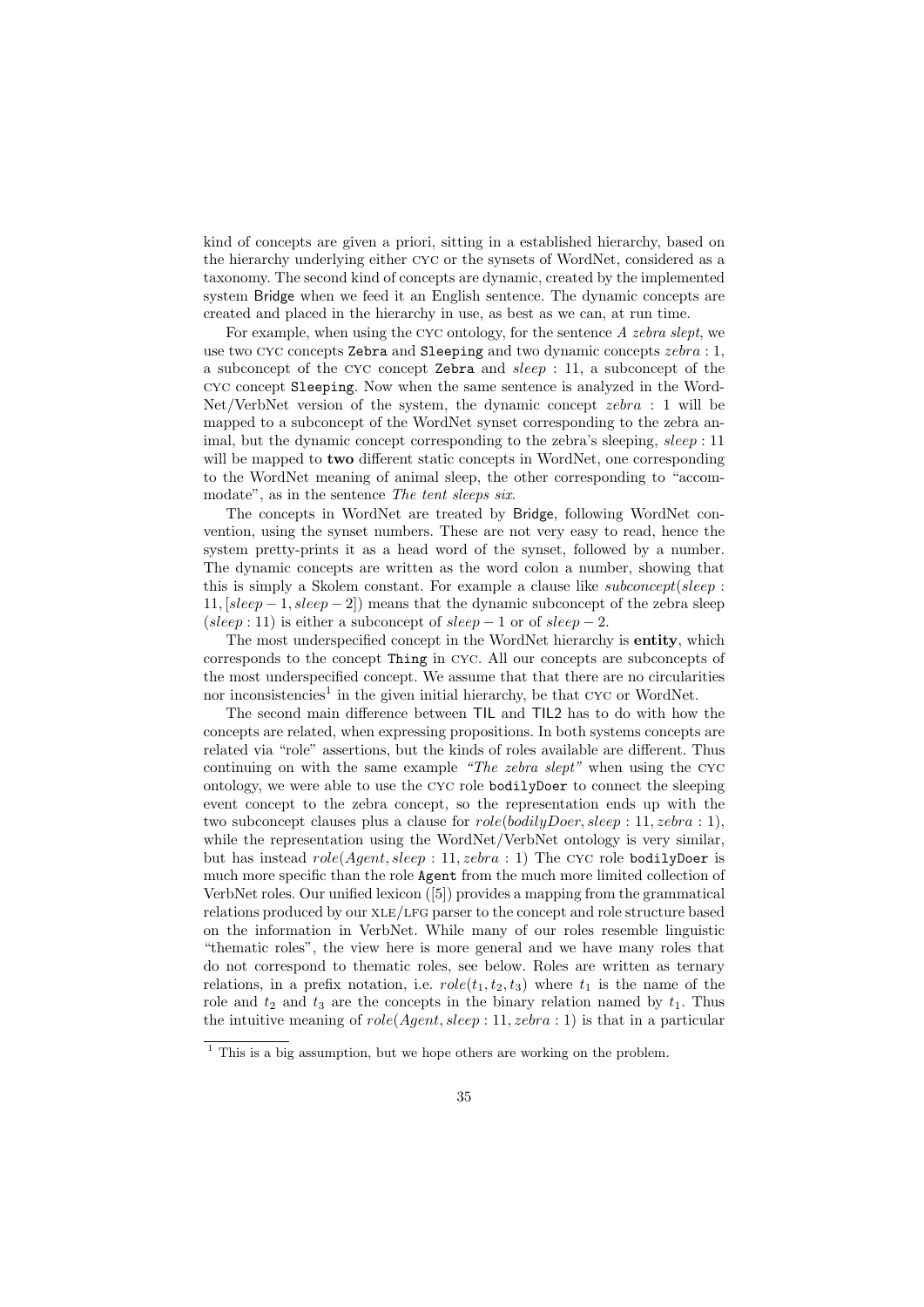context there is an sleeping event (a generic sub-concept of the sleeping concept) and there is a zebra (a generic sub-concept of the concept of zebra) such that the relation Agent relates this zebra and this sleeping event.

The logical system described so far looks like a description logic. We have concepts Concept with their own partial order (written as subconcept $(t_1, t_2)$ ) and roles Role, which are binary relations on the set of concepts Concept. We write clauses that either relate concepts via subconcept relations or relate roles to pairs of concepts, like  $role(Agent, sleep : 11, zebra : 1)$ . And we write collections of clauses that correspond to representations of natural language sentences and hence correspond to propositions.

But our simple logic has contexts Context, as well as concepts. There is a first initial context (written as  $t$ ) that corresponds roughly to what we take the world to be like, as far the author of the sentence is committed to. But since this circumlocution is awkward, we will usually talk about this top level context as the 'true context'.

Contexts in our logic were conceived as syntactic ways of dealing with intensional phenomena, including negation and non-existent entities. They support making existential statements about the existence and non-existence in specified possible worlds of entities that satisfy the intensional descriptions specified by our concepts. The possible worlds reflect the worlds implicitly (partially) described by the author of a text. Authors statements of propositional attitudes clearly require use of intensional terms, since no existence in the real world can be implied by such descriptions. It is clear that intensional notions are required when dealing with the representation in logic of *propositional attitudes*. We use propositional attitudes as an example of our use of contexts.

Propositional attitudes predicates relate contexts and concepts in our logic. Thus a concept like 'knowing' or 'believing' or 'denying' introduces a context that represents the proposition that is known, believed or denied. For example, if we want to represent the sentence Ed denied that the diplomat arrived, we will need concepts for the arriving event, for the denying event, for the diplomat and for Ed. And we will need roles that describe how these concepts relate to each other. Thus we need to say who did the 'denying' and 'what was denied' and who did the arriving. The content of what was denied in the denying event is the proposition corresponding to The diplomat arrived. The role corresponding to 'what was denied' relates a dynamic concept, the concept of the denying event (written as  $deny: 4$ ), to (the contents of) a new context. To name this new context we use its 'context head'. The context head is the arriving event, so the new context is called  $context(ctx(arrive: 4))$  ('contex-head' is one of the many roles in the system that is not a thematic role).

Contexts allow us to localize reasoning: the existence of the denying event and of Ed are supposed to happen in the true world, but the existence of the arrival of the diplomat is only supposed to happen in the world of the things denied by Ed. In particular the arrival event could be considered as not happening, if Ed is known as a reliable source. (The system takes no position as to the instantiability or not of the arrival event in the top context: the instantiability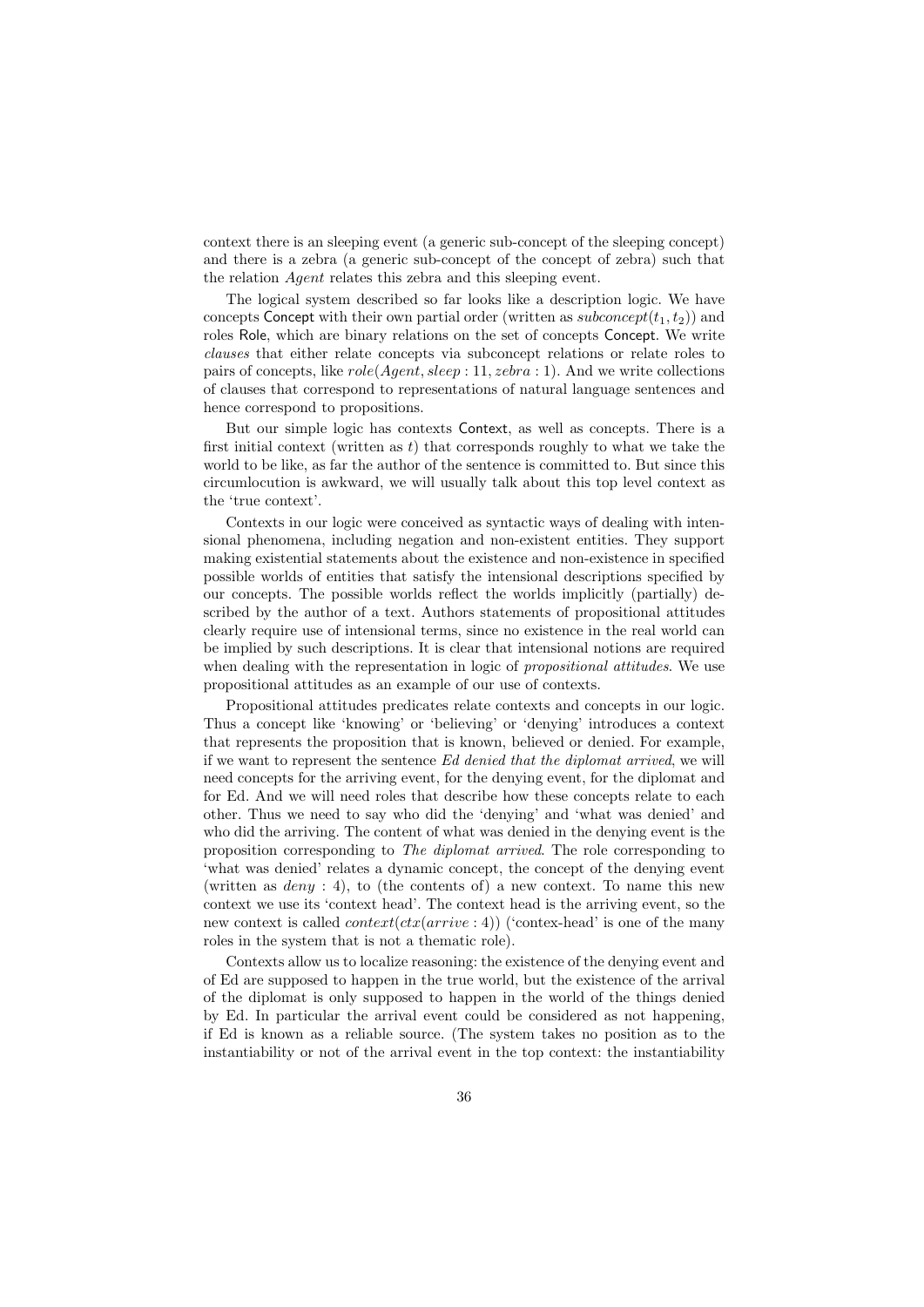of the arriving is only stated in the context of the things denied by Ed.) In some cases (for example if the sentence was Ed knew that the diplomat arrived) we can percolate up the truth of assertions in inner contexts up to the outside context. In many cases we cannot. The happening or not of events is dealt with by the instantiability/uninstantiability predicate that relates concepts and contexts.

While we may be prepared to make the simplifying assumption that if  $X$ is known' than 'X is true', we certainly do not want to make the assumption that if 'X is said' than 'X is true'. We say that the context introduced by a knowing event is *veridical* with respect to the initial context  $t$ , while the context introduced by a saying event is averidical with respect to the initial context. Negation introduces a context that is anti-veridical with respect to the original context. Thus we have a fairly general mechanism of contexts (these can clearly be iterated), which can represent some positive and some negative information. Similarly to McCarthy's logic we also have 'context lifting rules' that allow us to transfer veridicality statements between contexts, in a recursive way.

Our representations also have a (preliminary) layer of temporal representation on them. The idea is to order events according to their times of happening and with respect to some generic time 'Now'.

A few words on related work: Clearly our goals and motivations are very similar to the SNePS project [12]. We share the use of intensional notions and of contexts, with a logic approach that strives for the right amount of expressivity. But the differences are overt: we do not feel the need for belief revision. We deal with snapshots of the author's world, not with systems of beliefs. Our basic logic system is constructive, not relevant and paraconsistent. While both logics have been (and are being) designed to support natural language processing and commonsense reasoning, they are implemented very differently.

# **3 Changing the Ontology**

Changing the ontology allowed us to talk about ambiguity-enabled or packed representations. While we could, in principle, do the same with the cyc ontology and we did so, to a limited extent, in practice we simply didn't have the different concepts for each word. For many words we did not have a single concept associated to it, for very few we did have more than one. So we were restricted to what the ontologists in cyc thought the meaning of a given word was. (Of course we are now constrained to the meanings that the lexicographers at WordNet think one should have, but the pool is much bigger. So we do not have the problem of "missing concept for skolem", by and large). Thus a sentence like "Ed arrived at the bank" will not be assigned simply one of possible meanings of "bank" (river bank or financial institution). Actually it will map to any of the ten possible meanings of bank in WordNet. Also "arrive" will be mapped to two different meanings, the physical reaching of a destination and the somewhat metaphoric, succeed in a big way. But instead of having twenty different representations for the meaning of the sentence, sharing the concepts 'Ed', 'arrive', 'bank' and the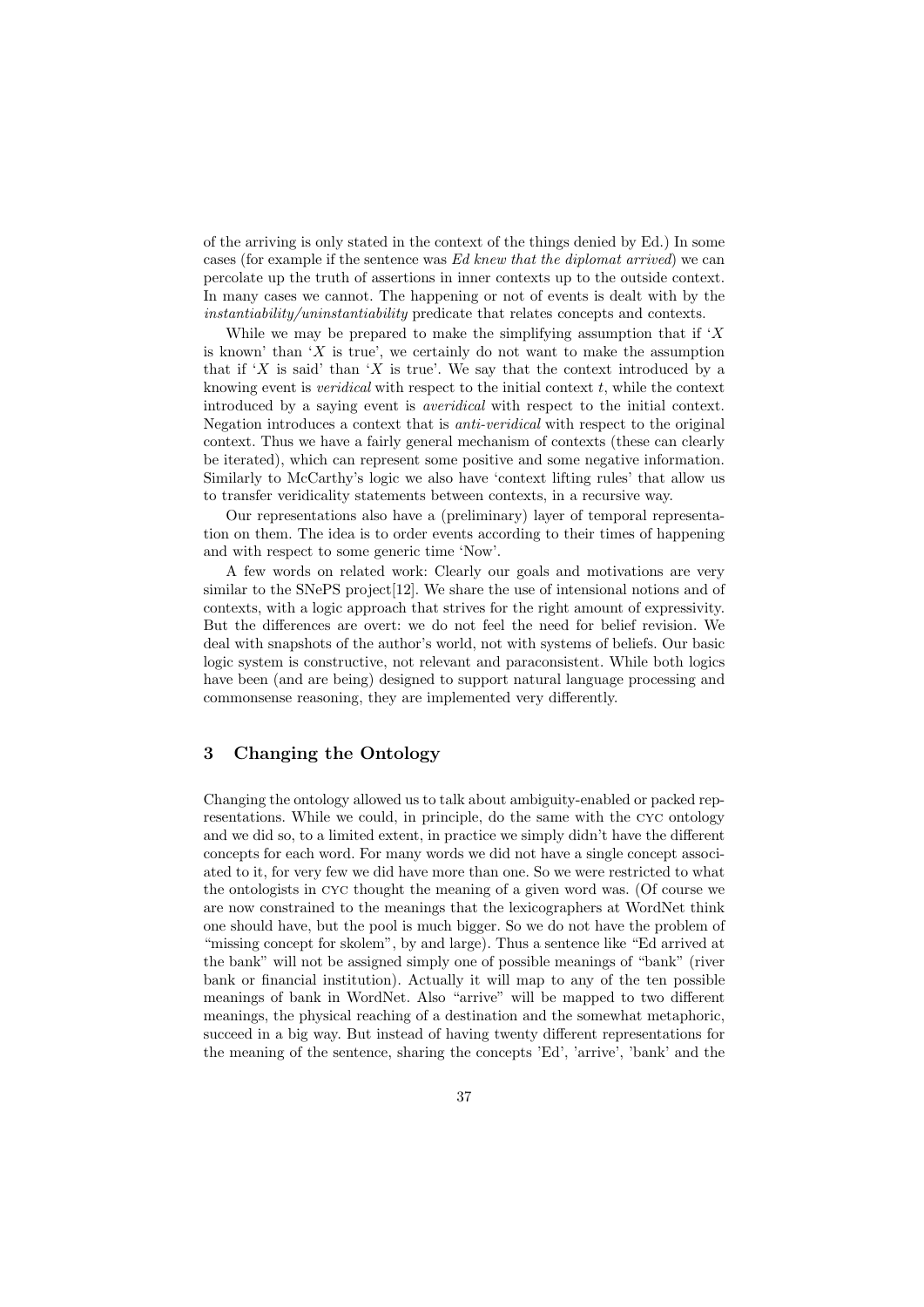VerbNet roles for 'arrive', we have a single representation packing all of this as

 $subconcept(arrive: 4, [arrive - 1, arrive - 2])$  $role(Experiment, arrive: 4, Ed: 1)$  $role(Cause, arrive: 4, bank: 15)$  $subconcept(Ed:1, [male-2]])$  $subconcept(bank: 15, [bank-1, \ldots bank-10])$ 

One bad side of this is that we are forced (to begin with, at least) to use the very uninformative VerbNet roles. Thus in the example above we end up with one sensibly named role  $role(Experiment, arrive: 4, Ed: 1)$  and one not so sensibly named  $role(Cause, arrive: 4, bank: 15)$ . We have discussed ways of augmenting the number of roles of VerbNet (from less than twenty) to a reasonable number, presumably much less than the 400 that cyc has, but have found that a daunting task, so we are still exploring possibilities. Roles in our system are supposed to support inference and at the same time are supposed to make the mapping from language feasible. For the latter purpose (mapping from language feasibly) VerbNet roles are well-suited, but they are too underspecified to help with inference. The quest is on to find a collection of roles that keeps feasibility of the mapping, but improves the inferential capabilities.

While the mechanism that implements the packing of representations could be used with the cyc ontology too, the actual details of the previous implementation, which looked at noun concepts before verb concepts (given cyc's more extensive coverage of nouns) made packed representations the exception rather than than the norm. In any case packing makes more sense when using WordNet/VerbNet where we do have many concepts for each word.

Another feature of our use of the new ontology is that it does not enforce "sortal restrictions". Using cyc we could make sure that in the sentence Ed fired the boy the verb 'fire' was used with the meaning of what cyc calls DischargeWithPrejudice, while in Ed fired the cannon it was used with a ShootingAGun meaning. With the new ontology we do not weed out even the worst clashes of meanings. But a single representation covers a multitude of meanings. We take this as a shortcoming that we plan to address in future work.

## **4 Inferences and Design Decisions**

The reason for introducing event concepts was the fact that they make some inferences that can be complicated in other semantical traditions very easy. For example it is obvious how to obtain Ed arrived in the city from the sentence Ed arrived in the city by bus. This inference corresponds simply to conjunction dropping in our logic. But of course there is much more to textual inference than simply dropping conjuncts.

To test textual inference our system provides a method for detecting entailment/contradictions, called "qa" for the application in question answering. When given two passages "qa" tells us whether the second passage is entailed by the first one or not. Simple subconcept/superconcept reasoning is handled.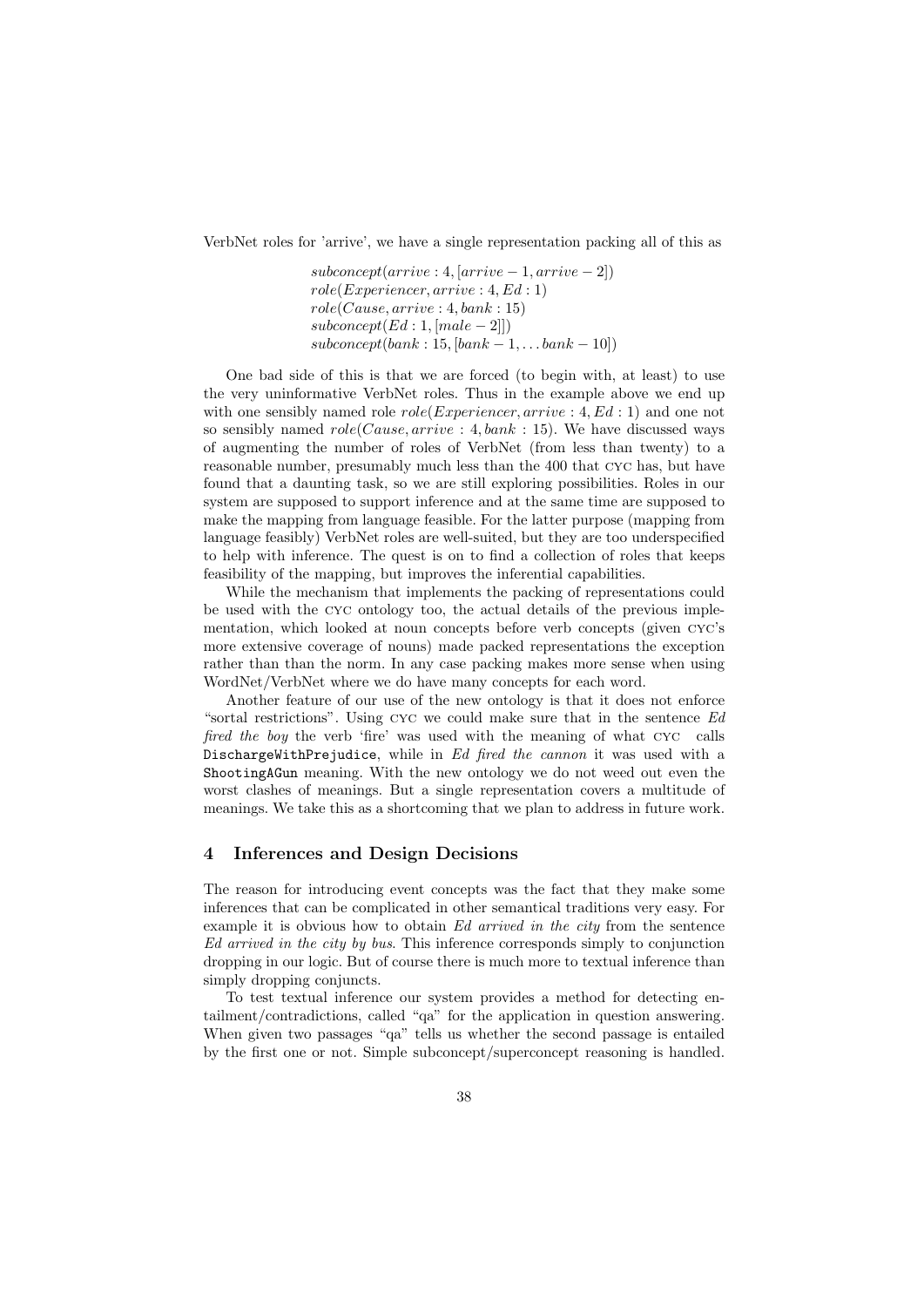In addition we support some pre and post condition reasoning. So Ed arrived in the city does entail that A person arrived in the city, since Ed is a person. Similarly Ed arrived in Rome should entail that Ed arrived in a city, as 'Rome' is a city, but given that the proper names in WordNet are somewhat sketchy, we do not use this facility.

Note that the clauses we construct satisfy the usual monotonicity patterns, both in positive and in negative form. Thus Ed arrived in the city by bus entails that Ed arrived in the city. But Ed did not arrive in the city entails that Ed did not arrive in the city by bus, while Ed did not arrive in the city by bus does **not** entail that Ed did not arrive in the city.

We have also implemented the transformation of nominal deverbals with their respective arguments into verb-argument structures. The work is described in [7]. It allows us to conclude from a sentence like Alexander's destruction of the city happened in 332 B.C. that the sentence Alexander destroyed the city in 332 B.C. follows.

We have done significant work on exploring how certain linguistic expressions support classes of context-lifting rules. Using the context structure of our logic we support inferences associated with kinds of verbs with implicative behavior. In our unified lexicon, the classes of such behavior are marked. This work is discussed in [9]. Here we simply give an example of each one of the classes of "implication signatures" or implicative behavior described by Nairn, Condoravdi and Karttunen. There are nine such classes, depending on whether positive environments are taken to positive or negative ones. Thus for example the verb "manage" takes positive predicates (e.g "Ed managed to close the door"  $\rightarrow$  "Ed closed the door") to positive predicates and negative ones ("Ed didn't manage to close the door"  $\rightarrow$  "Ed didn't close the door"). By contrast the verb "forget (to)" inverts the polarities: "Ed forgot to close the door"  $\rightarrow$  "Ed didn't close the door" and "Ed didn't forget to close the door"  $\rightarrow$  "Ed closed the door".

More complicated are the verbs that only show their implicative behavior either in positive or negative situations. For example we have positive implicatives like the verb "force (to)" takes positive polarities and produces positive polarities (e.g "Ed forced Mary to paint"  $\rightarrow$  "Mary painted"), but if "Ed didn't force Mary to paint" we cannot tell whether Mary painted or not. While "refuse (to)" only works to produce negative polarity (e.g. 'Mary refused to sing"  $\rightarrow$ "Mary did not sing"). There are also negative implicatives like "attempt (to)" and "hesitate (to)" which again only work for a negative polarity, but produce a positive one ("Ed didn't hesitate to leave"  $\rightarrow$  "Ed left", but if "Ed hesitated to leave" we cannot tell whether he left or not).

Finally we have factives and counterfactives, examples being "forget (that)" ("Ed forgot that Mary left"  $\rightarrow$  "Mary left" and "Ed didn't forget that Mary left"  $\rightarrow$  "Mary left" and "pretend that" ("Ed pretended that Mary left"  $\rightarrow$ "Mary didn't leave" and "Ed didn't pretend that Mary left"  $\rightarrow$  "Mary left"). And the neutral class, where we cannot say anything about the veridicity of the complement ("Ed said/expected that Mary left"). Further work is in progress to mark implicative behavior of verbs that do not take sentential complements.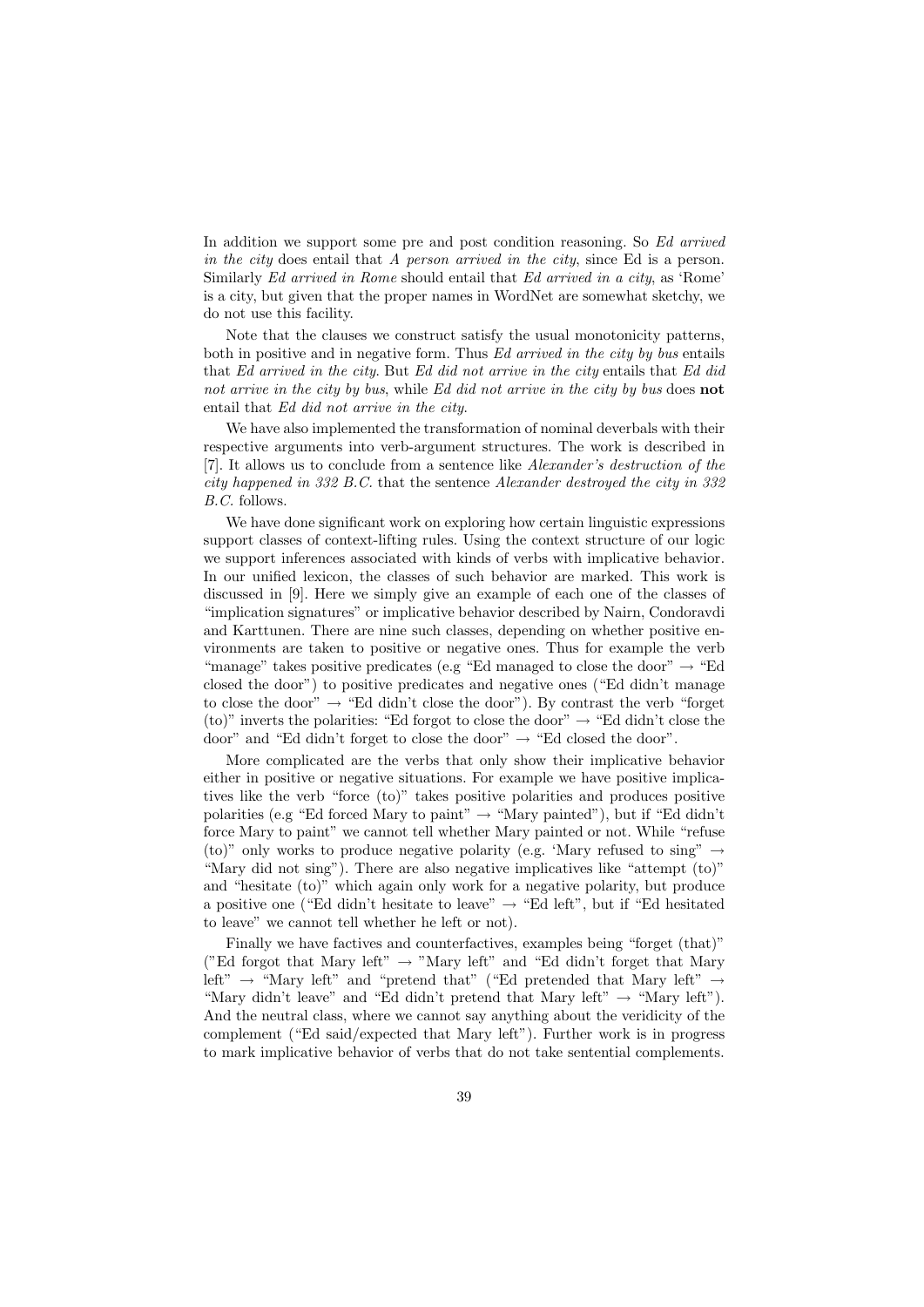One of our difficult design decisions was over the treatment of copula. It was clear that one needed to have trivial inferences like "Ed is a clown" contradicts "Ed is not a clown". But the mechanism used to infer that should be also able to cope with answering yes to "Ed, the clown, slept" implies that "A clown slept" and several other similar and not so similar inferences.

## **5 Towards Evaluation**

From the beginning we faced the problem of measuring the 'quality' of our representations. One can try to measure that by manually inspecting the representations themselves and checking that the arguments provided by the system correspond to our intuitions. But this is not very efficient nor objective. We can also try to measure the faithfulness of the representations by checking whether the system can answer correctly questions, using these representations. We have tried this indirect method in the AQUAINT pilot KB Evaluation and the measuring is quite difficult because question/answer pairs usually have to deal with several logic-linguistic issues at once. We devised pairs of question/answers that try to focus on a particular specific problem at a time. Thus we have test-suites checking mostly deverbal nouns, or anaphora resolution or coordination of sentences, etc. But besides being time consuming and laborious, it is not clear that this would measure adequacy or faithfulness of the representations in a fair way. At the moment, it seems to us that the best that can be done is to try to look at textual entailment, as originally proposed by the PASCAL RTE but modify it to deal with the issues that we consider important, like the implicative behavior of lexical items and especially the need to distinguish between entailment of a negation from not being able to draw a conclusion [13].

# **6 Conclusion**

This note only starts the discussion of the kinds of inferences that we expect to be able to make using our logic of concepts and contexts. On the positive side we have an implemented system Bridge that it is easy to modify as it relies on a heavy duty rewriting system (the transfer system[6]) capable of packing efficiently large amounts of representations, be they f-structures or akr-structures. This system proved to be robust enough to cope with a very radical change of ontologies. Moreover, the abstract description of the system needed almost no modification.

On the negative side, much work remains to be done to get the system working as well as we want it to. First we still have a long way to go as far as improving the representations is concerned. Amongst the issues we have not discussed here are how to deal with noun-noun compounds, how to deal with contexts introduced by adjectives and adverbs and how to deal with temporal modifiers and temporal interpretation in general. We have done some work on these problems and hope to describe that work elsewhere.

We have said nothing about how to deal with lexical entailments such as Ed snored implies that Ed slept. We are not sure whether this problem should be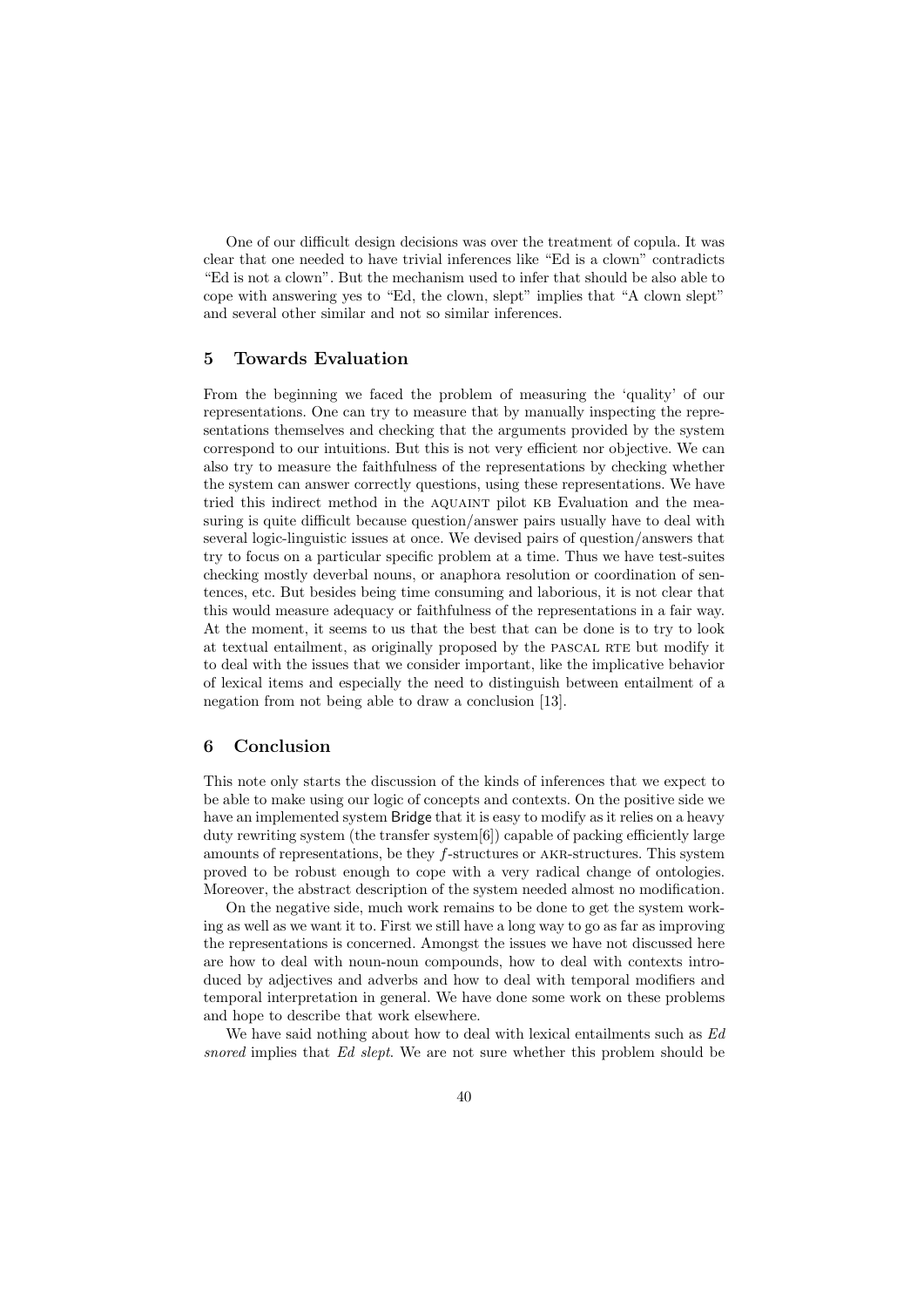addressed by creating enriched representations (maybe the concept of 'snoring' must include a "concurrent" necessary condition of 'sleeping') , or whether such inferences should be handled in the entailment/contradiction algorithm. So we are back to the previous trade-off between easiness of mapping and easiness of reasoning.

## **References**

- 1. D. Bobrow, C. Condoravdi, R. Crouch, R. Kaplan, L. Karttunen, T. H. King, V. de Paiva, and A. Zaenen. A basic logic for textual inference. In Proceedings of the AAAI Workshop on Inference for Textual Question Answering, Pittsburg, PA, 2005.
- 2. C. Condoravdi, D. Crouch, R. Stolle, V. de Paiva, and D. Bobrow. Entailment, intensionality and text understanding. In Proceedings Human Language Technology Conference, Workshop on Text Meaning, Edmonton, Canada, 2003.
- 3. C. Condoravdi, R. Crouch, M. van der Berg, , J. Everett, R. Stolle, V. de Paiva, and D. Bobrow. Preventing existence. In Proceedings of the Conference on Formal Ontologies in Information Systems (FOIS). Ogunquit, Maine, 2001.
- 4. D. Crouch, C. Condoravdi, R. Stolle, T. King, V. de Paiva, J. O.Everett, and D. Bobrow. Scalability of redundancy detection in focused document collections. In Proceedings First International Workshop on Scalable Natural Language Understanding (ScaNaLU-2002), Heidelberg, Germany, 2002.
- 5. R. Crouch and T. H. King. Unifying lexical resources. In Proceedings of the Interdisciplinary Workshop on the Identification and Representation of Verb Features and Verb Classes, Saarbruecken, Germany., 2005.
- 6. Richard Crouch. Packed rewriting for mapping semantics to KR. In Proceedings Sixth International Workshop on Computational Semantics, Tilburg, The Netherlands, 2005.
- 7. O. Gurevich, R. Crouch, T. H. King, and V. de Paiva. Deverbals in knowledge representation. In Proceedings of FLAIRS'06, Melbourne Beach, FA, 2005.
- 8. J. McCarthy. Notes on formalizing context. In Proceedings of the 13th Joint Conference on Artificial Intelligence (IJCAI-93), pages 555–560, 1993.
- 9. R. Nairn, C. Condoravdi, and L. Karttunen. Computing relative polarity for textual inference. In Proceedings of ICoS-5 (Inference in Computational Semantics). April 20-21, 2006. Buxton, UK, 2006.
- 10. T. Parsons. Underlying eventualities and narrative progression. In Linguistics and Philosophy, 681-99., 2002.
- 11. S. Riezler, T. H. King, R. Kaplan, R. Crouch, J. T. Maxwell, and M. Johnson. Parsing the wall street journal using a lexical-functional grammar and discriminative estimation techniques. In Proceedings of the 40th Annual Meeting of the Association for Computational Linguistics (ACL'02), Philadelphia, PA, 2002.
- 12. S. C. Shapiro. SNePS: A logic for natural language understanding and commonsense reasoning. In Natural Language Processing and Knowledge Representation: Language for Knowledge and Knowledge for Language, L. Iwanska, S. Shapiro (editors), AAAI Press/MIT Press, 2000.
- 13. A. Zaenen, L. Karttunen, and R. Crouch. Local textual inference: can it be defined or cicumscribed? In Proceedings of the AC 2005 Workshop on Empirical Modelling of Semantic Equivalence and Entailment, Ann Arbor, MI, 2005.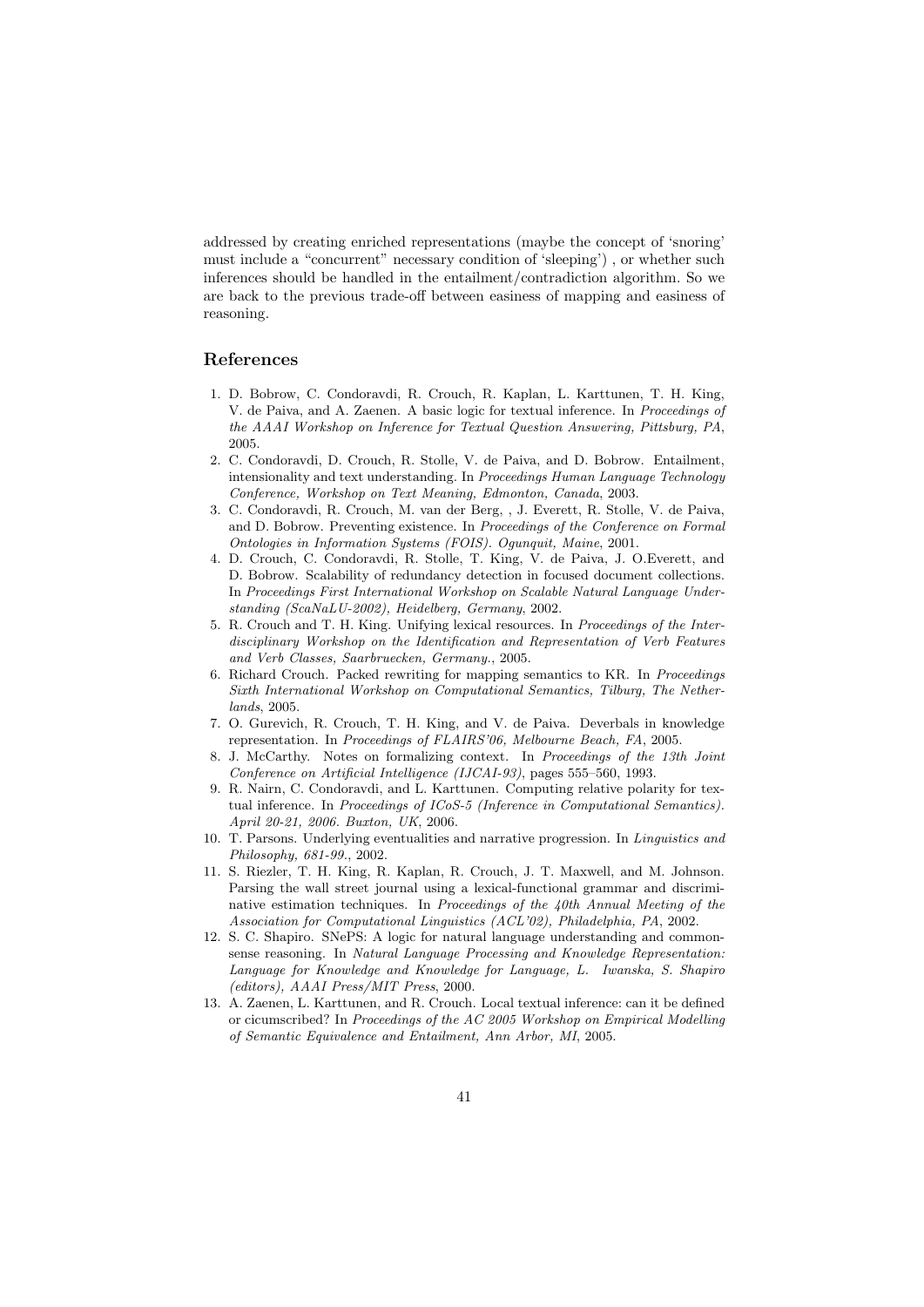# **The User Model and Context Ontology GUMO revisited for future Web 2.0 Extensions**

Dominik Heckmann, Eric Schwarzkopf, Junichiro Mori, Dietmar Dengler, Alexander Kröner

> German Research Center for Artificial Intelligence D-66041 Saarbrücken, Germany heckmann@dfki.de

**Abstract.** We revisit the top-level ontology Gumo for the uniform management of user and context models in a semantic web environment. We discuss design decisions, while putting the focus on ontological issues. The structural integration into user model servers, especially into the U2M-UserModel&ContextService, is also presented. We show ubiquitous applications using the user model ontology Gumo together with the user model markup language UserML. Finally, we ask how data from Web 2.0 and especially from a social tagging application like del.icio.us as a basis for user adaptation and context-awareness could influence the ontology.

**Keywords** ubiquitous user modeling, semantic web, ontological engineering, web 2.0, user model markup language

# **1 Motivation and Introduction**

A commonly accepted top level ontology for user and context models is of great importance for the user modeling and context research community. This ontology should be represented in a modern semantic web language like OWL and thus be available for all user-adaptive systems at the same time via internet. The major advantage would be the simplification for exchanging user model and context data between different user-adaptive systems.

However, the current trends of web 2.0 and social computing tell us that the users like to create their own tag spaces, naming conventions and taxonomies. The masses of tagging, rating and even blogging define a kind of "wisdom of the crowds". Now the question arises how this new bottom-up approach can be combined with the more top-down approach of ontology engineering. Does a revisiting of a domain ontology like the user model and context ontology GUMO make sense? There are two directions of mutual influence possible. An existing ontology could be used in taxonomy learning of tag spaces in a way of seeding, or the other way round, the taxonomies that are dynamically generated by the tagging behavior of communities can be used to correct or update existing ontologies. Approaches for tag-space mining are presented in [Schmitz et al., 2006],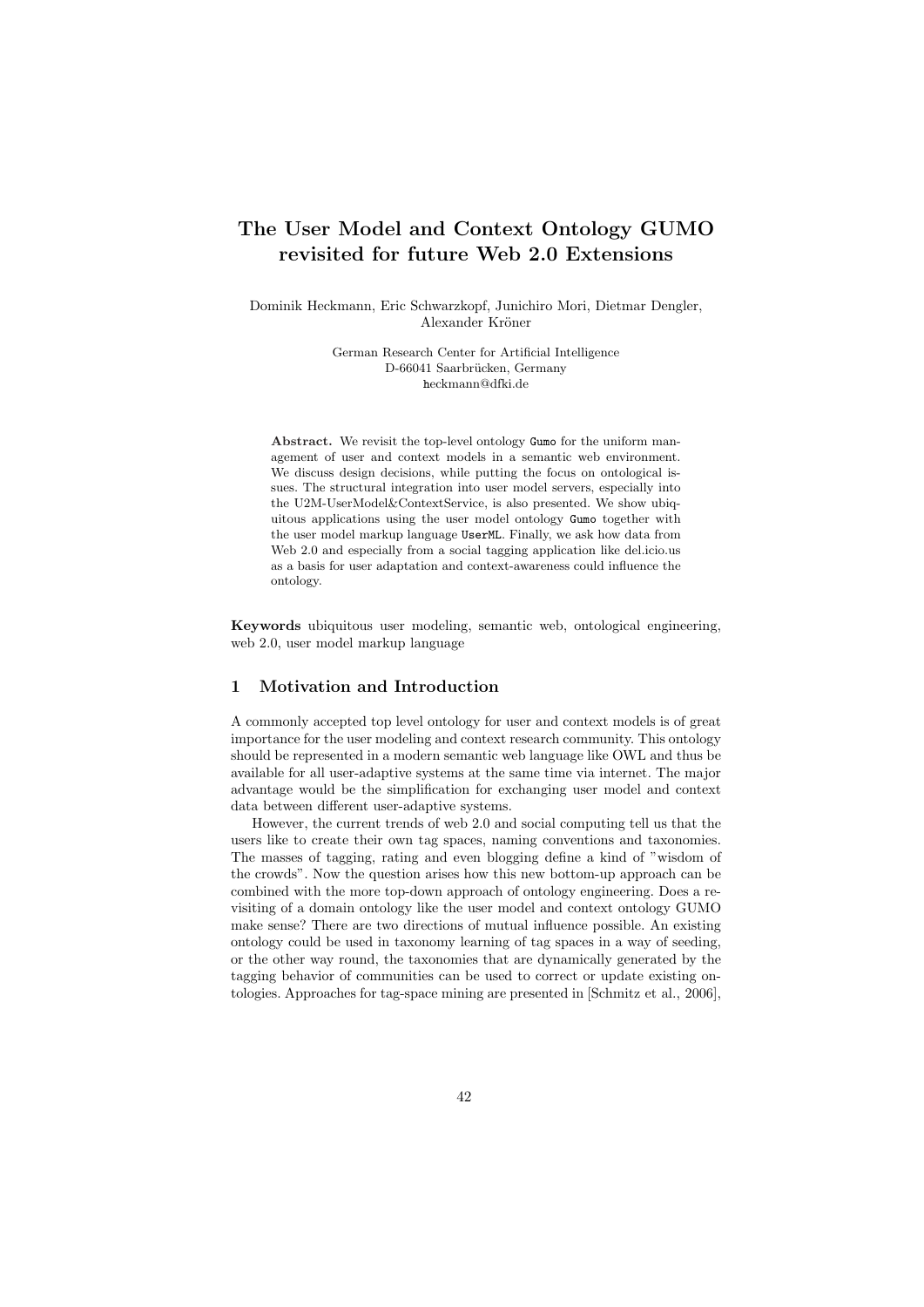[Heymann and Garcia-Molina, 2006] and [Golder and Huberman, 2006]. And in [Mika, 2005] a first attempt is shown how to learn ontologies from tag-space mining. Please notice that we present in this paper only initial thoughts in the direction of the duality of ontology engineering and tag-space mining. Back to the ontological approach. The problem of syntactical and structural differences between existing user modeling and context systems could be overcome with a commonly accepted taxonomy, specialized for user modeling tasks. Note, that we are talking about a user model ontology rather than a user modeling ontology, which would include, the inference techniques, or knowledge about the research area in general. We are analyzing the user's dimensions that are modeled within user-adaptive systems like the user's heart beat, the user's age, the user's current position or the user's birthplace.

Ontologies provide a shared and common understanding of a domain that can be communicated between people and heterogeneous and widely spread application systems, as pointed out in [Fensel, 2001]. Since ontologies have been developed and investigated in artificial intelligence to facilitate knowledge sharing and reuse, they should form the central point of interest for the task of exchanging user models. The design choices in our approach are described in the following. The main conceptual idea for the construction of the specialized user model ontology Gumo was to divide the descriptions of user model dimensions into three parts: auxiliary - predicate - range. For example if one wants to say *something about the user's interest in football*, one could divide this into the auxiliary part: "interest", the category part "football" and the range part: "low-medium-high". If a system wants to express something like the user's knowledge about Beethoven's Symphonies, one could divide this into the triple: "knowledge" - "Beethoven's Symphonies" - "poor-average-good-excellent". As a third example, the user's hair-color would lead to: "property" - "hair-color" - "black-red-brown-blonde-white". First of off all, important groups of auxiliaries have to be identified. A list of identified important user model auxiliaries could be { has Property, has Interest, has Believe, has Knowledge, has Preference, has Regularity, has Plan, has Goal, has Location }. This listing is not intended to be complete, but it is a start with which, most of the important user facts can be realized. Then the user model predicates have to be classified and analyzed. But it turned out that actually everything can be a category for the auxiliary "interest" or "knowledge", thus a whole world-ontology would be needed, what leads to a real problem if one does not work modularized. The crucial idea is to leave this part open for existing other ontologies like the general CYC ontology (see [Lenat, 1995] for example), the UbisWorld ontology (see [Stahl and Heckmann, 2004]), or any other. This insight leads to a modular approach which forms a key feature rather than a disadvantage. Nevertheless the problem of finding a commonly accepted, specialized top level ontology for the user modeling research group is moved into the user's property section: Which classes of user dimensions can be identified? In [Jameson, 2001] and in [Kobsa, 2001] rough classifications for such categories can be found. However, no top level user model ontology has been proposed so far.

2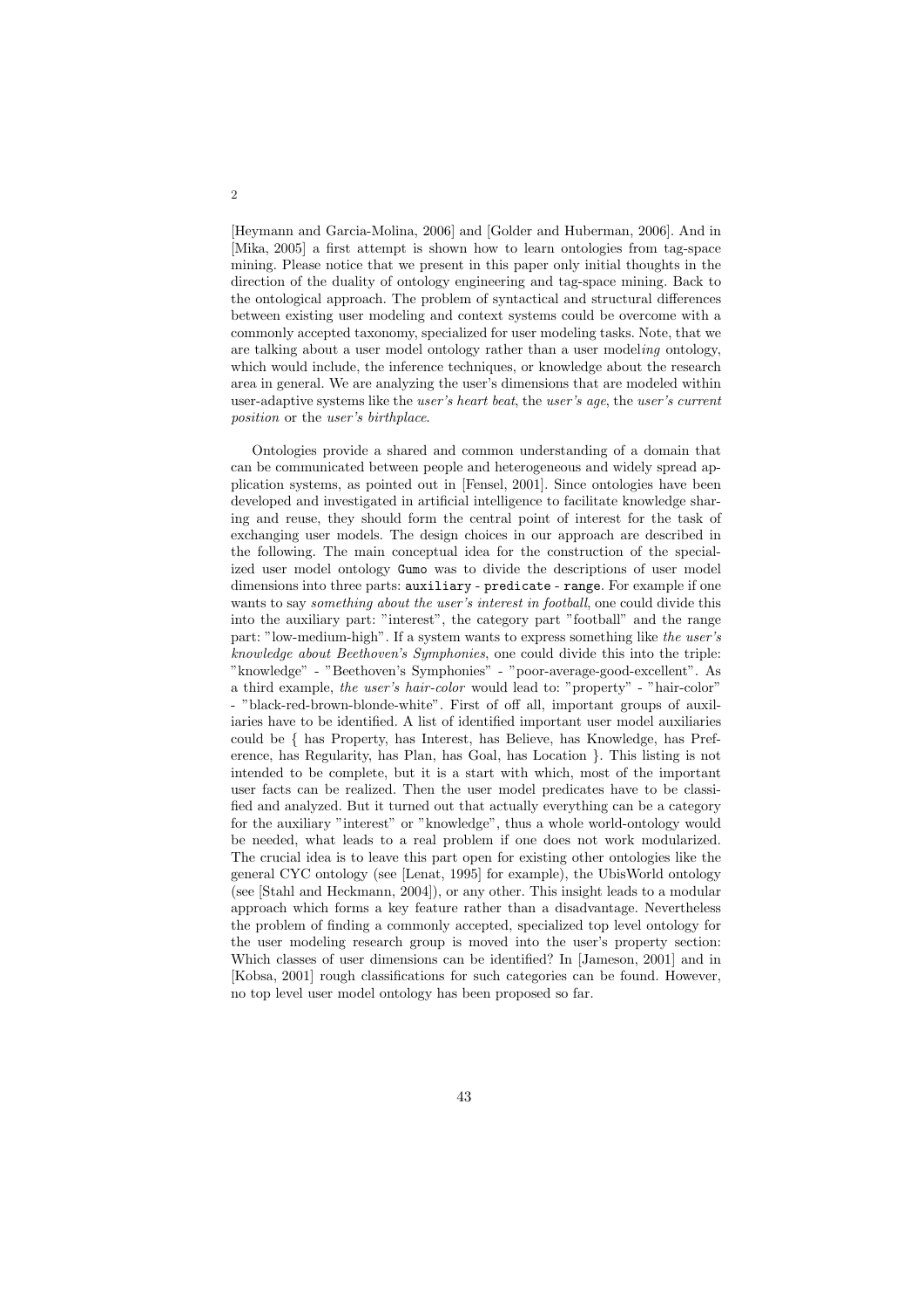

**Fig. 1.** Several User Model Property Dimensions: Emotional States, Characteristics and Personality with included sub models like the "Five Factor Model"

# **2 Representation of** Gumo **in OWL**

In this section we discuss, why we have chosen the web ontology language OWL. We present three concept definitions, namely the class "Physiological State", the user model dimension "Happiness" and the auxiliary "has Knowledge".

#### **2.1 Three example concept definitions from** Gumo

Figure 2 presents as a first example the concept of the user model dimension class Physiological State which is realized as a owl: Class. A class defines a group of individuals that belong together because they share some properties. Classes can be organized in a specialization hierarchy using subClassOf. There is a built-in most general class named Thing that is the class of all individuals and a superclass of all OWL classes. The Physiological State is defined as subclass of Basic User Dimensions.

Every new concept has a unique rdf:ID, that can be resolved into a complete URI. Since the handling of these URIs could become very unhandy, a short identification number was introduced, the so called u2m:identifier. The identification number in this case is 700016, it has been chosen arbitrarily but seen

3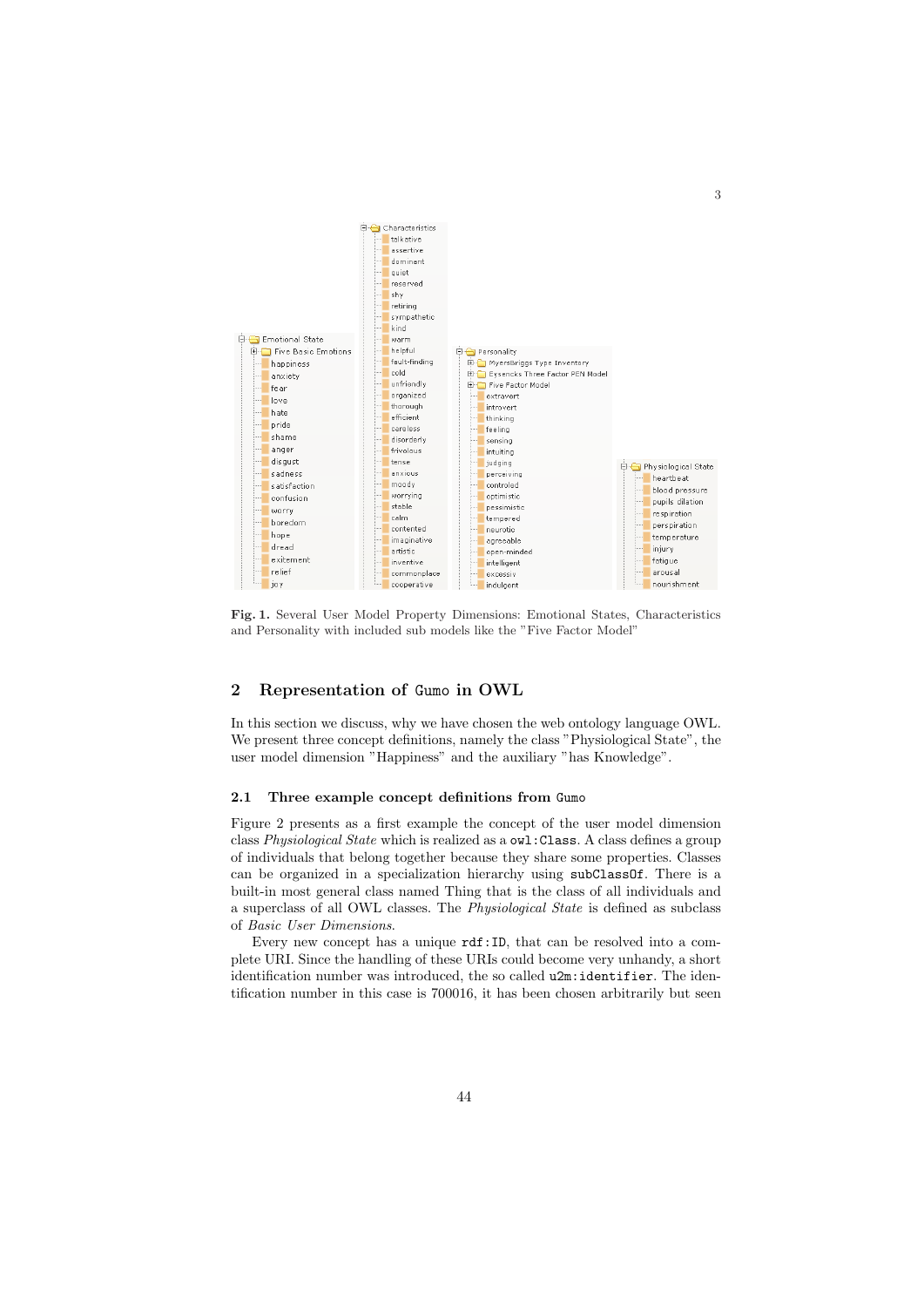```
<owl:Class rdf:ID="PhysiologicalState.700016">
   <rdfs:label> Physiological State </rdfs:label>
    <u2m:identifier> 700016 </u2m:identifier>
    <u2m:lexicon>the state of the body or bodily functions</u2m:lexicon>
    <u2m:website rdf:resource="&UserOL;concept=700016" />
    <rdfs:subClassOf rdf:resource="#BasicUserDimensions.700002" />
</owl:Class>
```
4

**Fig. 2.** The OWL class definition of "Physiological State"

under its namespace, it is unique. It has the advantage of freeing the textual part in the rdf:ID from the need of being semantically unique. The term mouse for example, could be read as the animal mouse, or as the computing device mouse. Apart from solving the problem of conceptual ambiguity, this number facilitates the work within relational databases, which is important from the implementation point of view.

Figure 2 also defines the lexical entry u2m:lexicon of the concept of Physiological State as "the state of the body or bodily functions", while this textual definition could also be realized through a link to an external lexicon. The attribute u2m:website points towards a web site, that has its purpose in presenting this ontology concept, to a human reader. The abbreviation &UserOL; is a shortcut for the complete URL to the Gumo ontology.

```
<rdf:Description rdf:ID="Happiness.800616">
    <rdfs:label> Happiness </rdfs:label>
    <u2m:identifier> 800616 </u2m:identifier>
    <u2m:durability> Hour.520060 </u2m:durability>
    <u2m:image rdf:resource="http://u2m.org/UbisWorld/img/happiness.gif" />
    <u2m:website rdf:resource="&UserOL;concept=800616" />
    <rdf:type rdf:resource="#EmotionalState.700014" />
    <rdf:type rdf:resource="#FiveBasicEmotions.700015" />
</rdf:Description>
```
**Fig. 3.** GUMO definition of "Happiness"

Figure 3 defines the user model dimension Happiness as an rdf: Description. It contains a rdfs:label, a u2m:identifier and a u2m:website attribute. Additionally it provides a default value of the average durability u2m:durability. It carries the qualitative time span of how long the statement is expected to be valid (like minutes, hours, days, years). In most cases when user model dimensions or context dimensions are measured, one has a rough idea about the expected durability, for instance, emotional states change normally within hours, however personality traits won't change within months. Since this qualitative time span is dependent from every user model dimension, a definition mechanism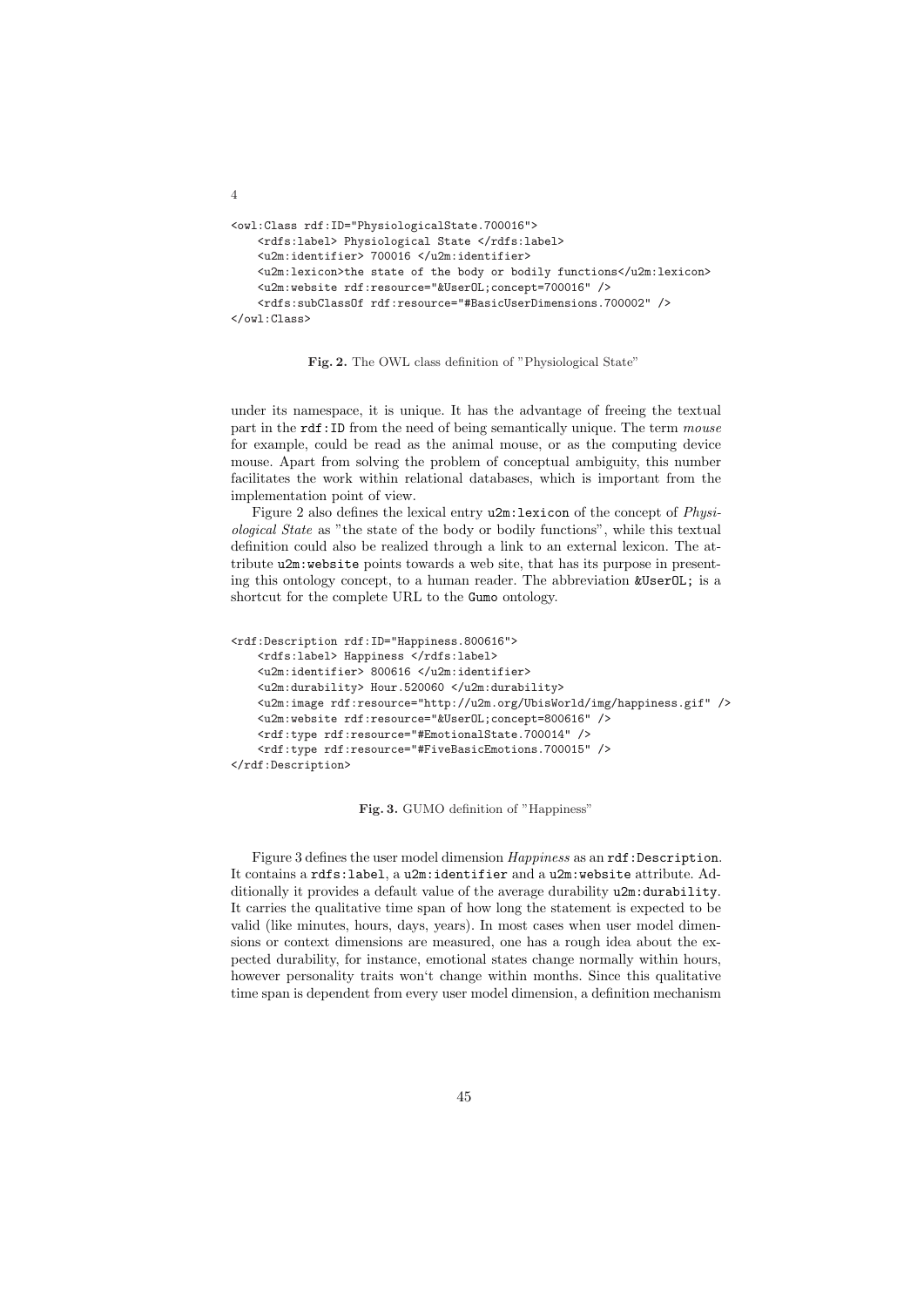is prepared within the Gumo. Some examples of rough durability-classifications, without any attempt of proven correctness, are:

- physiologicalState.heartbeat can change within seconds
- mentalState.timePressure can change within minutes
- emotionalState.happiness can change within hours
- characteristics.inventive can change within months
- personality.introvert can change within years
- demographics.birthplace can't normally change at all

Another important point that is shown in the definition of happiness in figure 3 is the ability in OWL of multiple-inheritance. In detail, happiness is defined as  $\texttt{rdf:type}$  of the class *Emotional State* as well as  $\texttt{rdf:type}$  of the class *Five* Basic Emotions. Thus OWL allows to construct complex, graph like hierarchies of user model concepts, which is especially important for ontology integration. Figure 4 defines the auxiliary has Knowledge as rdfs:subPropertyOf of the

```
<rdf:Property rdf:about="hasKnowledge.600120">
    <rdfs:label> has Knowledge </rdfs:label>
    <u2m:identifier> 600120 </u2m:identifier>
    <u2m:website rdf:resource="&UserOL;concept=600120" />
    <rdfs:domain rdf:resource="#Person.110003" />
    <rdfs:subPropertyOf rdf:resource="#UserModelAuxiliary.600020" />
</rdf:Property>
```
#### **Fig. 4.** GUMO Property hasKnowledge as example for general auxiliaries

resource user model auxiliary with the  $\texttt{rdf:domain} \# Person$ , which is not part of the user model ontology itself, but which is part of the general UbisWorld Ontology, see [Stahl and Heckmann, 2004]. The acronym u2m stands for ubiquitous user modeling and forms a collection of standards, that are available online at http://www.u2m.org/. The new vocabulary for the user model ontology language consists of u2m:identifier, u2m:durability, u2m:image, u2m:website u2m:lexicon . The main User Model Dimension that we identified so far are MentalState PhysicalState, Demographics, ContactInformation, Role, EmotionalState, Personality, Characteristics, Ability, Proficience and Motion.

To support the distributed construction and refinement of the top level user model ontology, we developed a specialized online editor, that helps with introducing new concepts, adding their definitions and transform the information automatically into the required semantic web ontology language. Currently supported are RDF and OWL.

#### **3 The U2M-UserModelServer**

A user model server manages information about users or individuals in general. The U2M-UserModel&ContextService, see [Heckmann, 2003a] is an application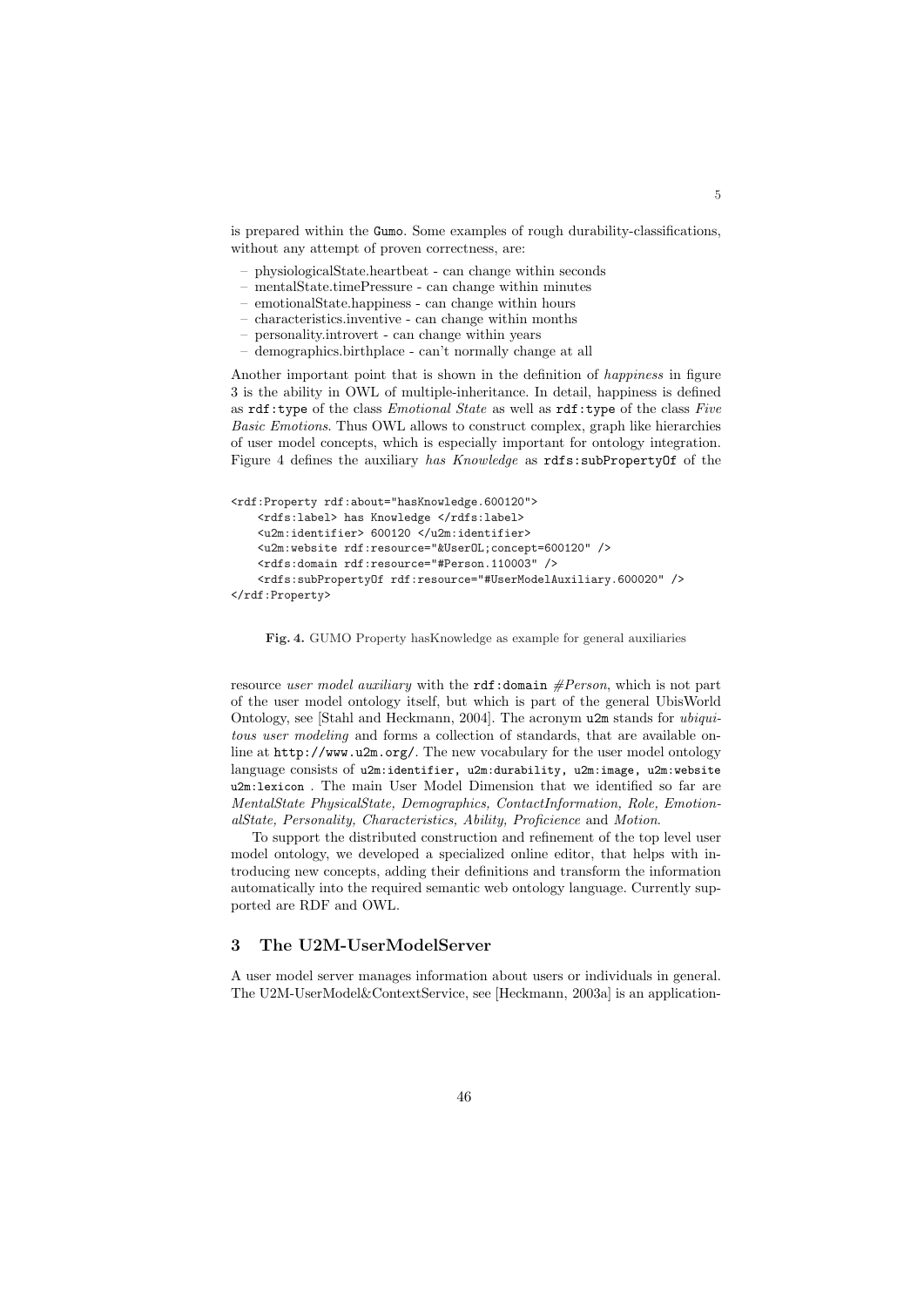independent server with a distributed approach for accessing and storing user information, while the focus lies on the possibility to exchange and understand the data between different applications, as well as adding privacy and transparency to the statements about the user itself. The semantics for all concepts is mapped to the Gumo ontology.

Applications can retrieve or add information to the server by simple HTTP requests, alternatively, by the "UserML" WebService. UserML, see for example [Heckmann and Krüger, 2003], is an XML application which is based on the concept of "situational statements", as introduced in [Heckmann, 2003b]. A request could look like:

#### http://www.u2m.org/UbisWorld/UserModelServer.php? subject=Joerg.210006&auxiliary=hasProperty&predicate=Age.800302

Mentionable is the optional naming convention for disambiguation, like "Joerg.210006" or "Age.800302". These names are unique identifiers for the particular, intended concepts. A general problem when one wants to talk about objects, individuals or concepts is the non-uniqueness of names, as seen before, especially in an open web-based system. In the Semantic Web approach, each resource is mapped to a (hopefully) unique URI. But the URIs have the disadvantage that they are rather long and uneasy to read. The used naming-format "Name.Id" can be seen as a shortcut for such a unique URI. Those unique resource identifiers, for the area of user modeling, are established in the Gumo.

The user model server "u2m.org" can be used by every user adaptive system to manage user related data, but also by the modeled user himself. A specialized UserModelEditor is provided which displays the information in a web-browser form that allows the change and privacy control, see http://www.u2m.org. The access, the purpose and the retention of every situational statement can be controlled in the "editor view modus". Each statement can contain meta information like creator, method, evidence or confidence. Figure 5 shows the overall architecture of the UserModelServer with its input and output information flows Query, Answer and Add that are represented as arrows. The main block of the illustration contains four piled, dotted rectangles. The lowest one indicates the distributed storage of the so called SITUATIONALSTATEMENTS, which are explained in detail in [Heckmann and Krüger, 2003]. The second rectangle shows the filter, ranking and conflict resolution strategies that are applied to the set of Situational Statements. The User Model Server itself, which is responsible for communication, handling requests and responses, is based on both introduced rectangles as well as the rectangle on the top for distributed knowledge bases in form of semantic web ontologies. A query or request, that is received in the so called UserQL query language will be handled by the user model server in the following way: first all matching situational statements are retrieved, then the filter and resolution strategies are applied and finally the semantics is given by referencing to web ontologies.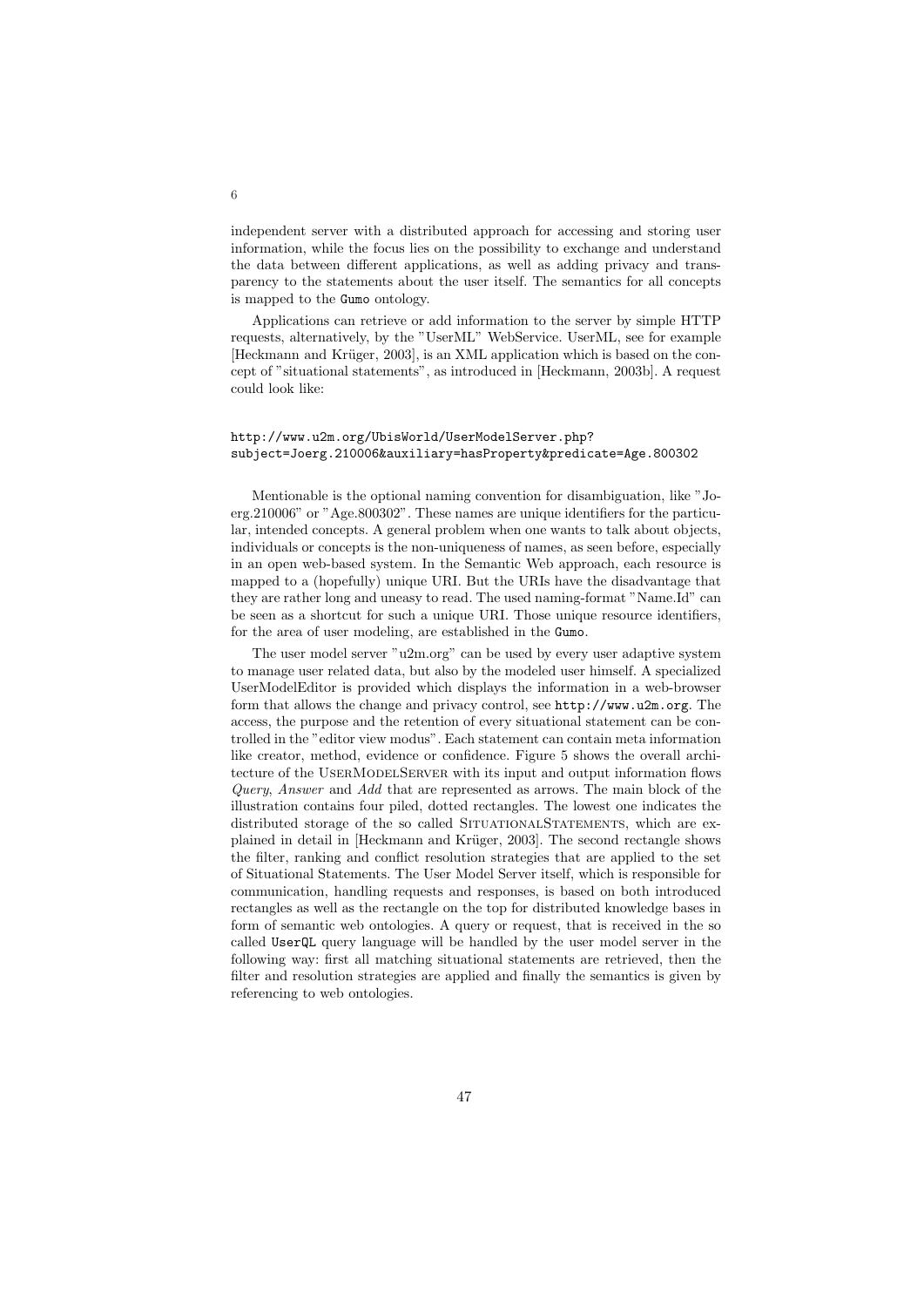

7

Fig. 5. Architecture of the USERMODELSERVER

## **4 How to further develop GUMO in the era of Web2.0?**

The Semantic Web is based on the content-oriented description of digital documents with standardized vocabularies that provide machine understandable semantics. The result is the transformation from a Web of Links into a Web of Meaning / Semantic Web, (see arrow A in Fig. 6). On the other hand, the traditional Web 1.0 has recently been orthogonally shifted into a Web of People / Web 2.0 where the focus is set on folksonomies, collective intelligence and the wisdom of crowds (see arrow B in Fig. 6). Only the combined muscle of semantic web technologies and broad user participation will ultimately lead to a Web 3.0 with completely new business opportunities in all segments of the ITC market. Without Web 2.0 technologies and without activating the power of community-based semantic tagging, the emerging semantic web cannot be scaled and broadened to the level, that is needed for a complete transformation of the current syntactic web. On the other hand, current Web 2.0 technologies cannot be used for automatic service composition and open domain query answering without adding machine-understandable content descriptions based on semantic web technologies. The ultimate world-wide knowledge infrastructure cannot be produced fully automatically, but needs massive user participation based on open semantic platforms and standards.

The interesting and urging question that arises is: what happens when the emerging Semantic Web and Web 2.0 meet with their full potential power?

There are no new technologies introduced by Web 2.0, but the role and value of the user has been changed significantly. We focus in this paper on tagging.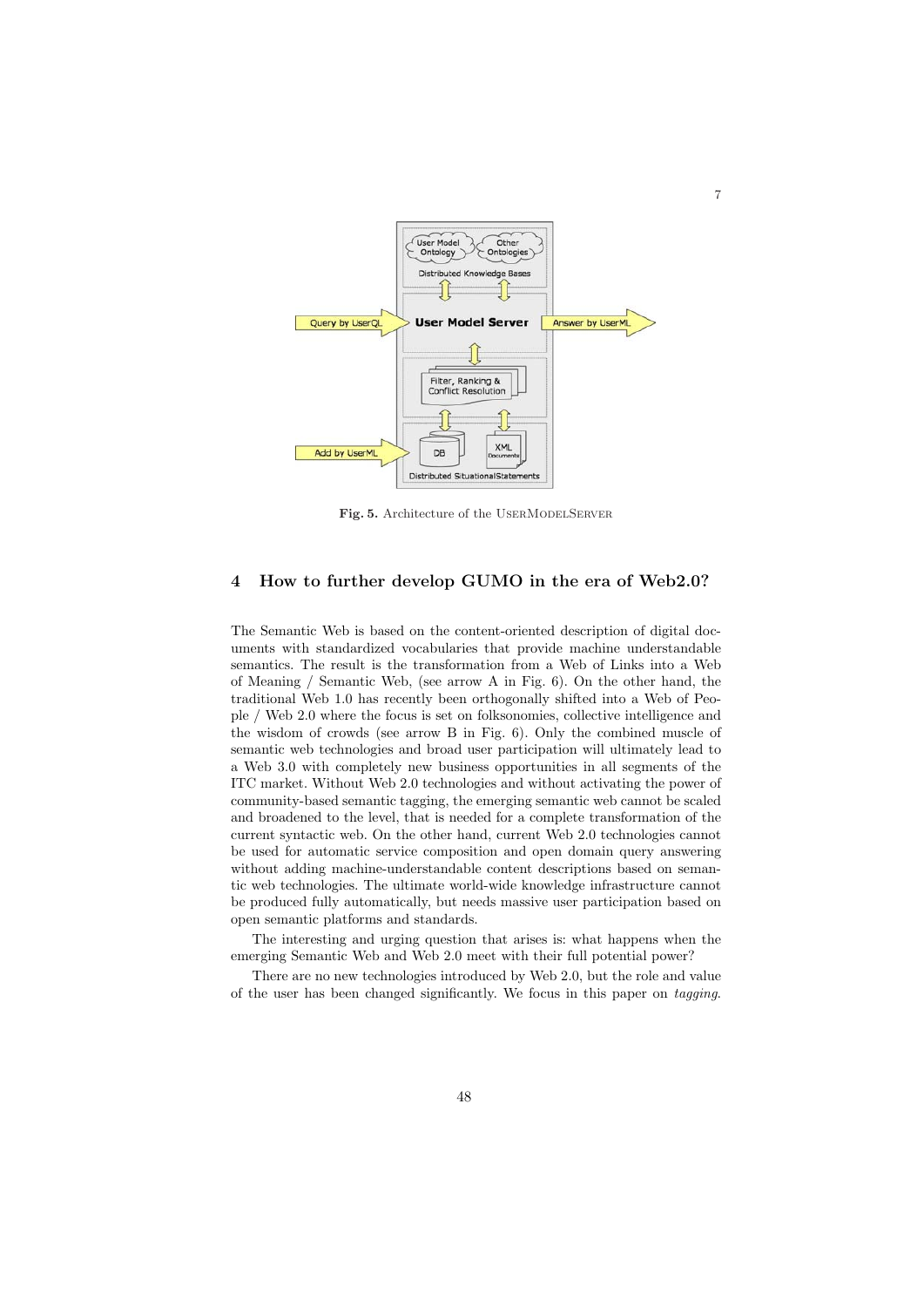

**Fig. 6.** Joining Semantic Web and Web 2.0

However, a social rating system could also be of interest in order to improve the ontologies.

Tag spaces are an obvious source of data for user modeling. The user of a social tagging tool could provide access to his personal tag space to an ecommerce site which could use the data to tailor its structure and presentation to the user. For example, a music store could attempt to assess where a user lives given data from a social bookmarking site. Then, if the user is interested in an album by an artist who will give a concert in the vicinity of the user's home town, the store could offer him tickets for the event. How can we use a tag space and a user's tagging data to create a user model and adapt a system? Furthermore, how can we use the already developed general user model and context Ontology Gumo to improve the tagging taxonomy and the generated user model and context rules? Figure 7 shows the possible connection of Gumo and Web 2.0.

The approach we are proposing starts with automatically learning a structure of the tag space, then manually defining adaptation rules based on that structure, and finally automatically mapping a user's data into the structure in order to decide what adaptation rules to apply. This implies that the set of possible adaptation rules depends on the learned structure. For instance, creating a rule with a precondition on the home town of a user is sensible only if this information is part of the structure. Not all tag spaces are suitable for this type of user modeling. Because we want to learn something about the user's interests, we require tagging data used by the user for himself (as in del.ico.us) and not for others (as in flickr).

We are aiming for a taxonomy of tags, where subtags of a tag tag (for example, pop-music should be a subtag of music). For the designer of an adaptive system, identifying the semantics of a tag (by using its predecessors and successors its generality (the higher it is in the taxonomy, the more users will Hence, we think a taxonomy is a good underlying structure for the a taxonomy from a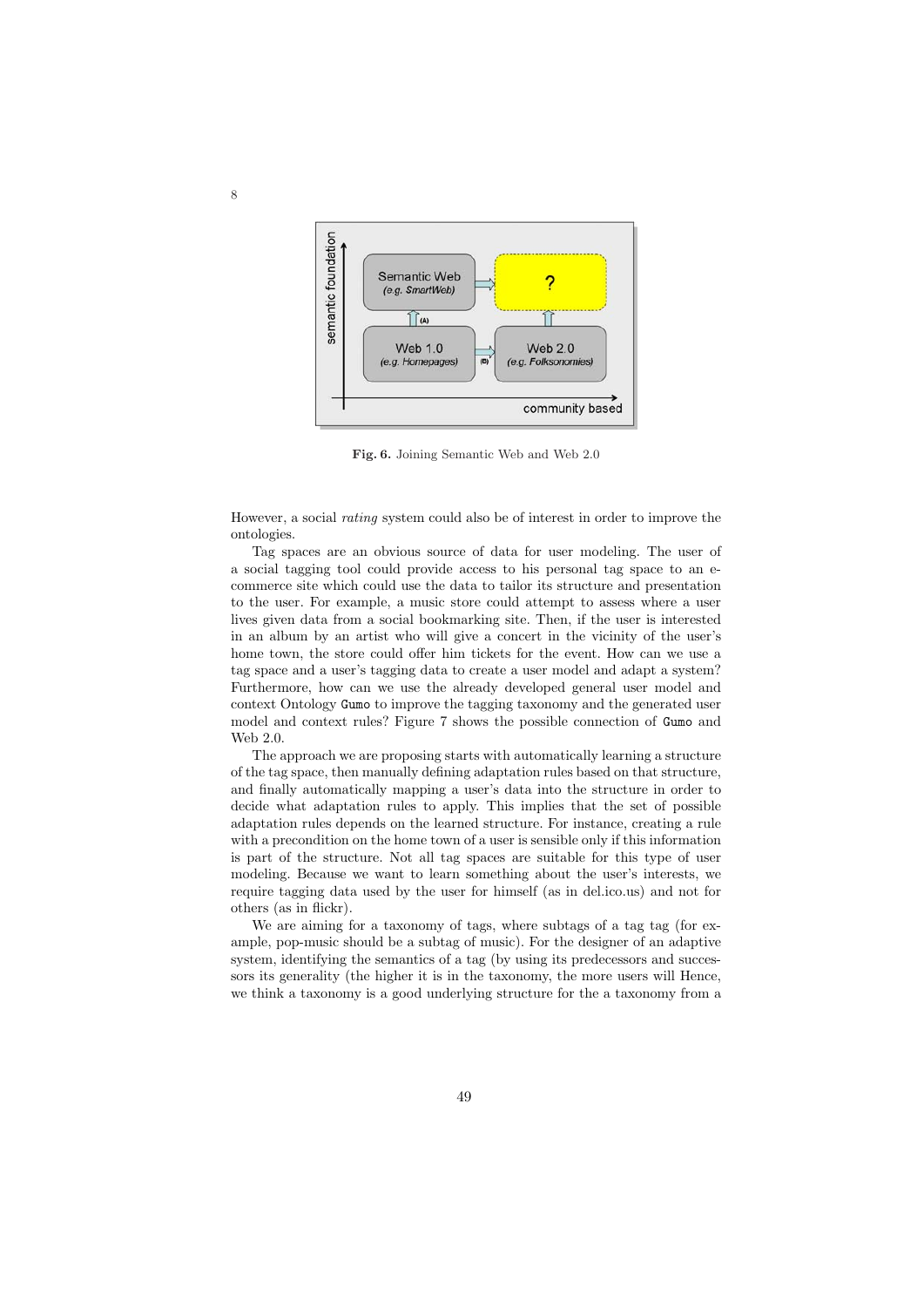

**Fig. 7.** A possible connection of GUMO and Web 2.0

tag space is the main subject of this paper. See [Schwarzkopf et al., 2007] for a detailed description of this approach.

Summary We have revisited the user model and context ontology Gumo in the semantic web ontology language OWL together with the exchange language UserML and the U2M UserModel&ContextServer. This work is highly under progress and the future goal is to find out the influence of social computing in Web 2.0 to the so far only semantic web approach in order to determine the possible advantages of combining tag-space mining and ontology engineering.

## **References**

- [Fensel, 2001] Fensel, D. (2001). Ontologies: A Silver Bullet for Knowledge Management and Electronic Commerce. Springer-Verlag Berlin Heidelberg.
- [Golder and Huberman, 2006] Golder, S. A. and Huberman, B. A. (2006). Usage patterns of collaborative tagging systems. J. Inf. Sci., 32(2):198–208.
- [Heckmann, 2003a] Heckmann, D. (2003a). Integrating Privacy Aspects into Ubiquitous Computing: A Basic User Interface for Personalization. In Krüger, A. and Malaka, R., editors, Artificial Intelligence in Mobile Systems (AIMS 2003), pages 106–110, Seattle, USA. in conjunction with the Fifth International Conference on Ubiquitous Computing.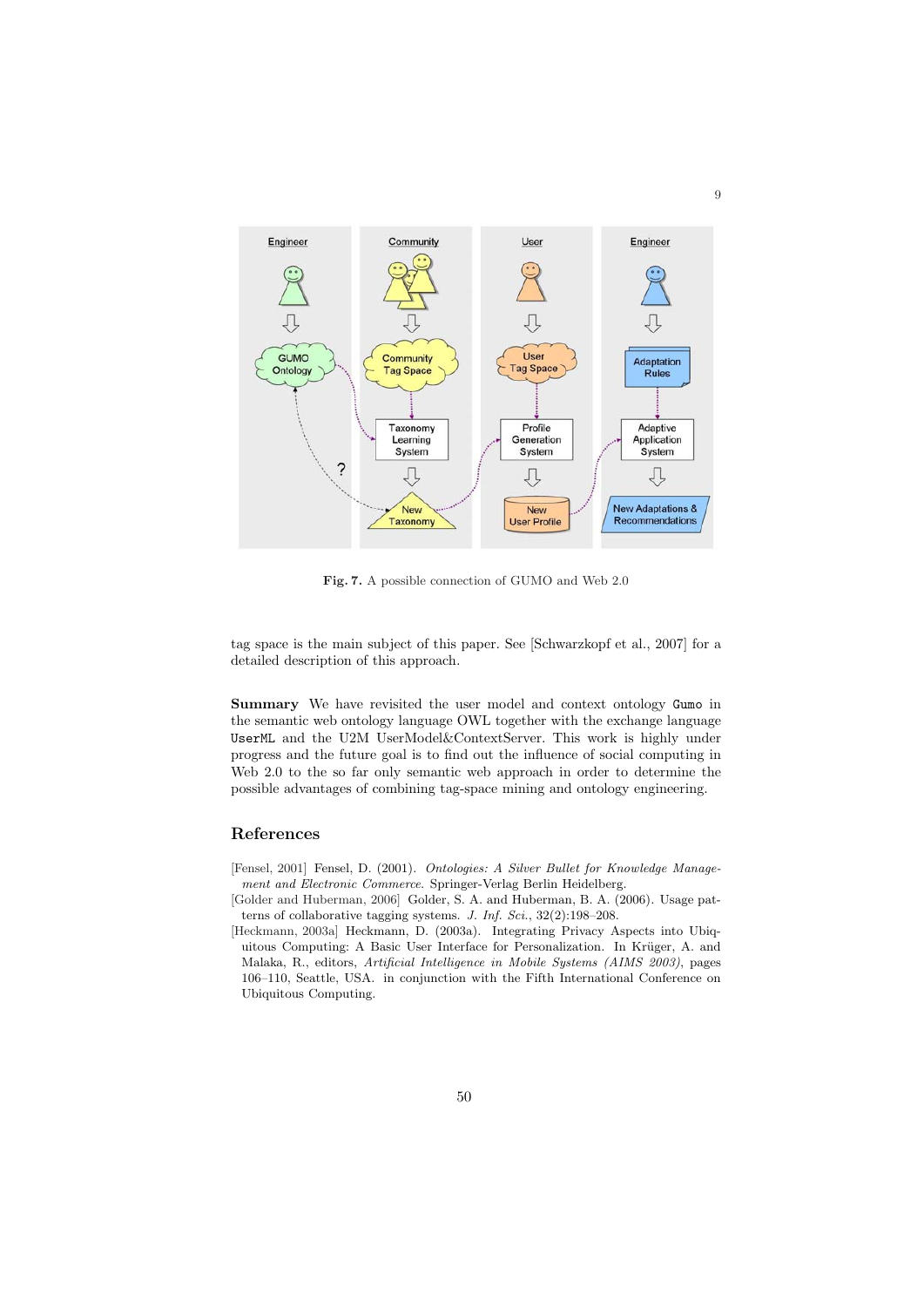- [Heckmann, 2003b] Heckmann, D. (2003b). Introducing situational statements as an integrating data structure for user modeling, context-awareness and resourceadaptive computing. In ABIS2003, pages 283–286, Karlsruhe, Germany.
- [Heckmann and Krüger, 2003] Heckmann, D. and Krüger, A. (2003). A user modeling markup language (UserML) for ubiquitous computing. Lecture Notes in Artificial Intelligence, 2702:393–397.
- [Heymann and Garcia-Molina, 2006] Heymann, P. and Garcia-Molina, H. (2006). Collaborative creation of communal hierarchical taxonomies in social tagging systems. Technical Report 2006-10, Stanford University.
- [Jameson, 2001] Jameson, A. (2001). Systems That Adapt to Their Users: An Integrative Perspective. Habil, Saarbrücken, Germany.
- [Kobsa, 2001] Kobsa, A. (2001). Generic user modeling systems. User Modelling and User-Adapted Interaction Journal, 11:49–63.
- [Lenat, 1995] Lenat, D. B. (1995). CYC: A large-scale investment in knowledge infrastructure. Communications of the ACM, 38(11):33–38.
- [Mika, 2005] Mika, P. (2005). Ontologies are us: A unified model of social networks and semantics. In International Semantic Web Conference, volume 3729 of Lecture Notes in Computer Science, pages 522–536.
- [Schmitz et al., 2006] Schmitz, C., Hotho, A., Jaschke, R., and Stumme, G. (2006). Mining association rules in folksonomies. In V. Batagelj, H.-H. Bock, A. Ferligoj, and A. iberna, editors, Data Science and Classification, Studies in Classification, Data Analysis, and Knowledge Organization, Berlin, Heidelberg, Springer, pages 261–270.
- [Schwarzkopf et al., 2007] Schwarzkopf, E., Heckmann, D., Dengler, D., and Krner, A. (2007). Mining the structure of tag spaces for user modeling. In Complete On-Line Proceedings of the Workshop on Data Mining for User Modeling at the 11th International Conference on User Modeling, pages 63–75, Corfu, Greece.
- [Stahl and Heckmann, 2004] Stahl, C. and Heckmann, D. (2004). Using semantic web technology for ubiquitous hybrid location modeling. In UbiGis.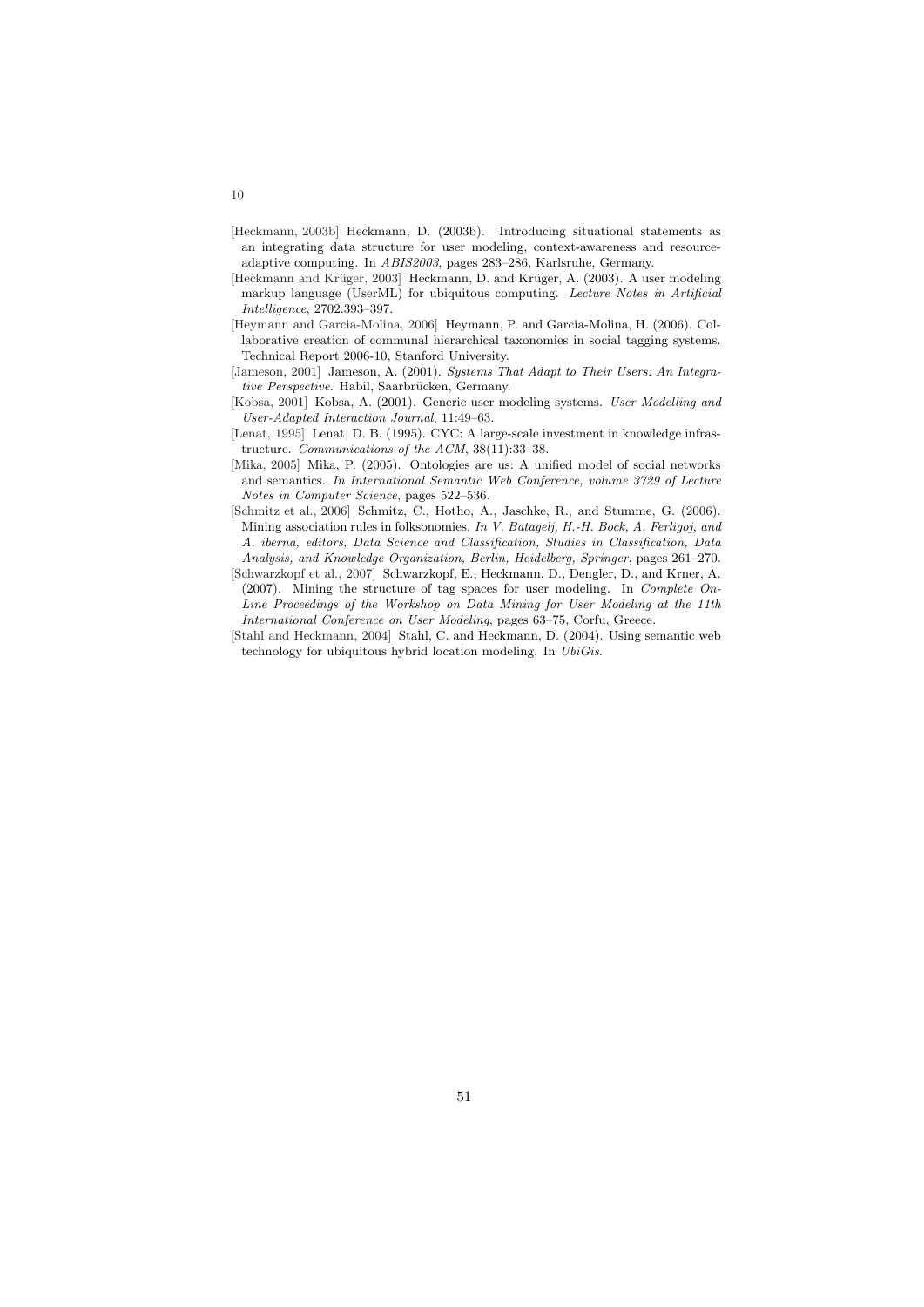# **Context-Sensitive Referencing for Ontology Mapping Disambiguation**

Heiko Paulheim, Michael Rebstock, and Janina Fengel-

Hochschule Darmstadt, University of Applied Sciences {lastname}@fbw.h-da.de

**Abstract.** Ontologies can be used for e-business integration, for example by describing existing e-business standards as ontologies. If cooperating parties use different ontologies, ontology mappings are needed, which can be ambiguous, thus making ontology mapping disambiguation necessary. Different disambiguation strategies exist, such as community-driven or context-sensitive referencing of ontologies, where the latter is what we developed in our project. In this paper, we show that community-driven referencing can be realized using a context-sensitive referencing service in a way that the user administration is transparent to the referencing system.

Keywords: Semantic Synchronization, Ontology Mapping, Ontological Engineering, Context-Sensitivity, Communities

#### **1 E-Business Integration with Ontologies**

Standards play an important role in electronic business. Unfortunately, there are different and competing standards for describing products, processes, documents, and the like. To allow interoperability, mechanisms that allow parallel usage of elements from different e-business standards in the same process are needed.

Nowadays, such mechanisms mainly either exist in the users' minds, or in fixed translation tables that require a major project effort and do not allow dynamic change. Furthermore, semantic synchronizations carried out manually are not persistent. With the framework presented in this paper, we provide a general architecture for the implementation of an evolutionary semantic synchronization service that can be integrated into different e-business systems to support users with semantic knowledge.

Following [1], we look at e-business standards as ontologies, thus, the elements to be synchronized are the ontologies' concepts and properties. This enables us to use methods and tools from the field of ontological engineering. Some existing e-business standards, like UN/SPSC [2] and eCl@ass [3], have already been transferred into ontology languages. Furthermore, a lot of research has been conducted in the past years on technologies for processing ontologies, so there are a couple of components ready to use, including ontology representation, visualization, mapping, and reasoning. We have implemented a framework on

<sup>\*</sup> The authors are supported by the German Federal Ministry of Education and Research under grant 1716X04, project ORBI.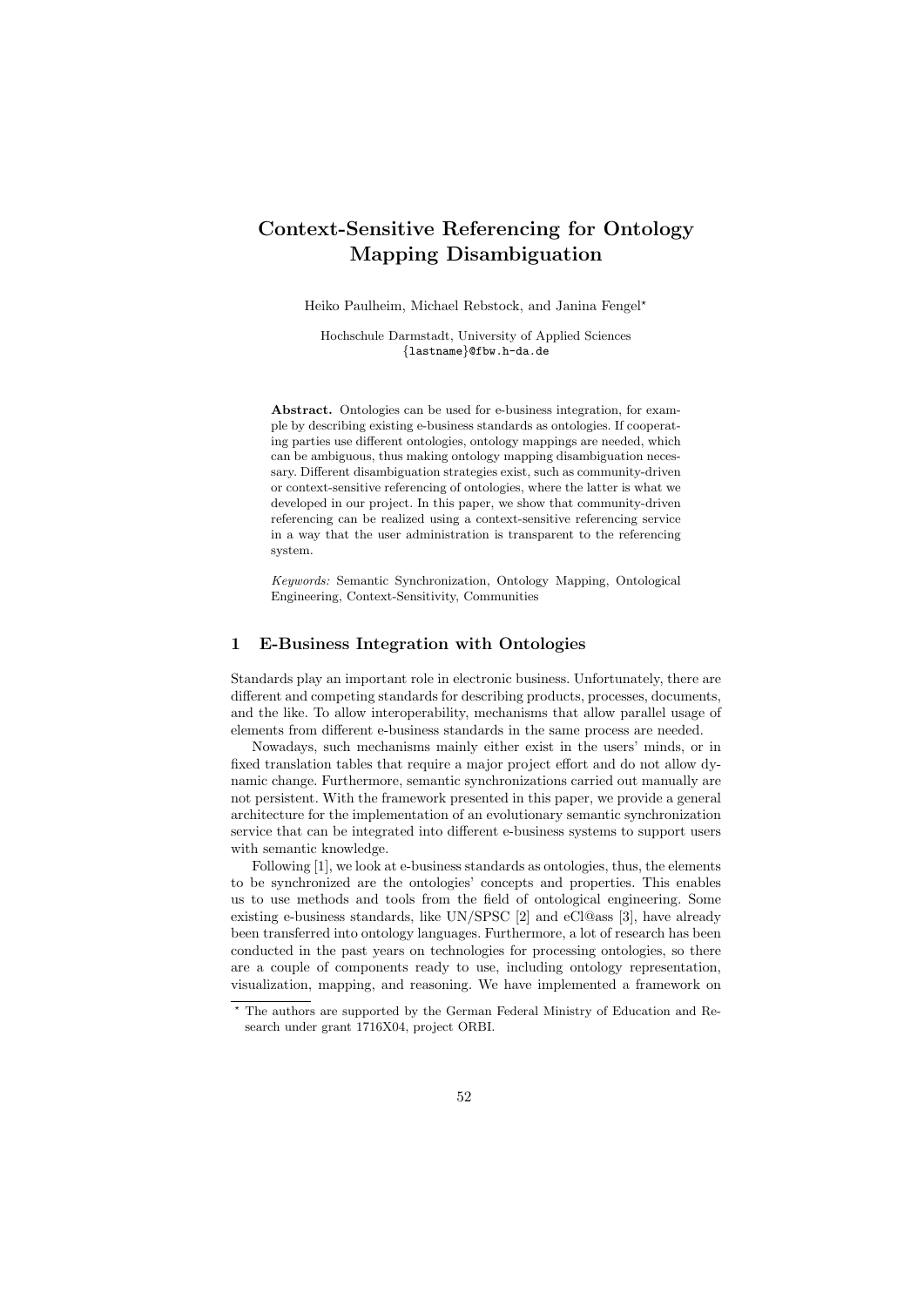top of JENA2 [4] and Java that allows connecting such components to form a coherent semantic referencing service [5], as well as reusing techniques from information retrieval (IR).

The service allows users to find references between ontologies. References may either be created manually or established automatically by a mapping tool. However, as stated in [6], more than one reference can exist for the same element, caused by different modelling approaches and granularities of the individual standards, even more so if proprietary or in-house standards are used. Therefore, reference disambiguation strategies are needed, which filter appropriate results and/or sort results by relevance. The framework developed in our project evaluates context information to provide reference disambiguation.

The rest of this paper is structured as follows. Section 2 describes the basics on ontologies, references, and context. Section 3 explains two approaches for reference disambiguation: community-based and context-sensitive referencing. Section 4 shows how community-based referencing can be realized using contextsensitive referencing. Section 5 provides an overview on related work, and section 6 closes with a discussion of our results.

#### **2 Ontologies, Semantic References, and Context**

Ontologies are structured, machine-readable representations of knowledge. There are many different definitions of what an ontology actually is (for a comprehensive overview see [1]), however, we will look at ontologies as a collection of definitions of elements and their relations. Ontologies can be represented in different languages, the most dominant are RDF Schema [7], and the various dialects of OWL [8]. Ontologies are considered as a means for e-business integration [9], however, if two or more cooperating parties use different ontologies, further steps have to be taken to allow seamless interoperability.

Therefore, ontology matching solutions are needed, which produce mappings from elements in one ontology to elements in another. There are two main categories of ontology matching algorithms [10]. One are element-based approaches, which try to match single elements of an ontology, either using only the information given in the ontology itself (e.g., by measuring string distance using the edit distance), or by using external information, e.g. upper-level ontologies, such as WordNet [11]. The second are structure-level approaches, which do not only analyze elements isolated from each other, but also their relations and patterns they form in graphs. An overview and more detailed analysis of matching approaches can be found in [10] and [12]. Some approaches, like [13], combine the weighted results of several matching solutions in order to obtain mappings of higher quality.

Ontology matching tools provide references. In extension of [14], references can be described as a five-dimensional vector of the form

$$
reference := \langle entity1, entity2, type, confidence, acceptance \rangle.
$$
 (1)

The first two entries entity1 and entity2 are URIs of the elements from both ontologies to be referenced, type describes the kind of relation (like "equal",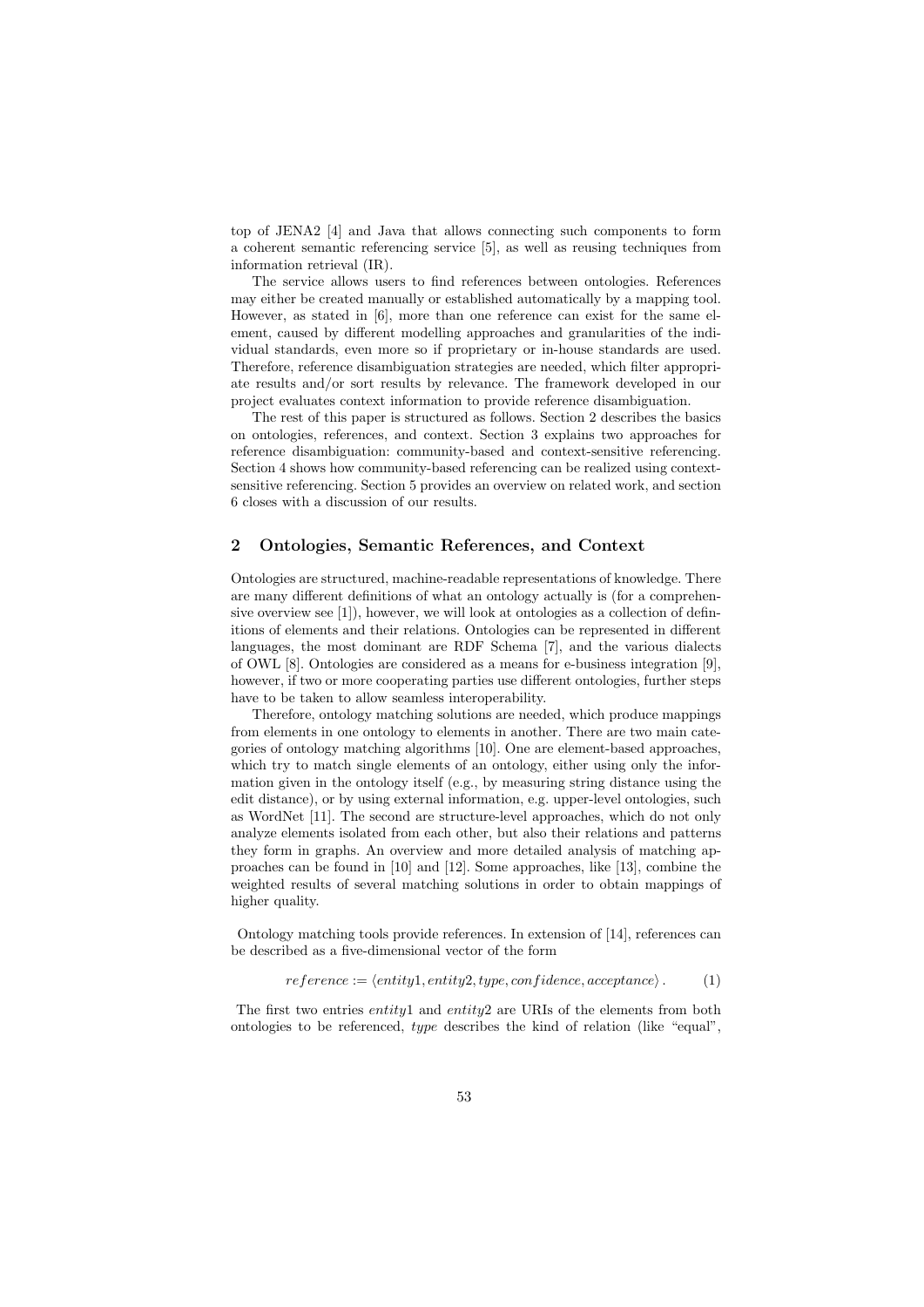"subclass of", etc.), *confidence* describes the degree of probability of the relation, and acceptance expresses the users' rating of that reference. For example, the reference

$$
r_1 = \langle StandardA\#X, StandardB\#Y, equal, 0.87, 0.95 \rangle \tag{2}
$$

is read as "Element X in StandardA and element Y in StandardB are equal with a probability of 87%, and 95% of all users agreed on that statement". The acceptance value is calculated from the users' ratings.

In order to disambiguate such semantic references, we have developed an approach which uses context information. There has been a lot of research on context in the fields of machine translation and IR, yielding several ways of describing context. In machine translation, shallow and deep approaches [15], bag of words and relational approaches [16] are distinguished to solve the problem of word sense disambiguation. In IR, context data can be represented in different forms, from simple binary vectors to highly complex graphs, as proposed by [17]. An introduction to context queries in IR can be found in [18].

#### **3 Approaches for Mapping Disambiguation**

#### **3.1 Community-Based Referencing**

The idea of context mapping disambiguation by using communities has first been developed by Anna V. Zhdanova and Pavel Shvaiko in [19]. The general problem of community-based referencing can be formally defined as follows:

**Definition 1.** Given a user being member in a non-empty set of communities  $S_U$ , find those references for an element x from a set of ontologies  $O_1$  to a set of ontologies  $O_2$  that have been created by a user being member in a non-empty set of communities  $S_C$  under the condition that  $S_U \cap S_C$  is not empty.

That means that a user issuing a query for semantic references on an element is presented all references for that element created by users with whom he has at least one community in common (note that we are considering the creators of ontology references, not of the ontologies themselves). The user's login and community data are directly processed by the referencing system.

Although the authors of [19] primarily focused on mapping reuse, this community-driven approach can also be seen as an ontology mapping disambiguation strategy: different semantic references caused by ambiguous use of elements in different communities are filtered and thereby disambiguated. We will call a semantic referencing service that allows disambiguation by using context information a community-based semantic referencing service.

Figure 1 demonstrates the idea of community-driven mapping disambiguation. There are two references for the element "switch" from a rather coarsegrained proprietary standard P to the more fine-grained standard eCl@ss [20], each having its right to exist in a given context. User 1 is a network administrator using standard P for ordering an ethernet LAN switch. Since the supplier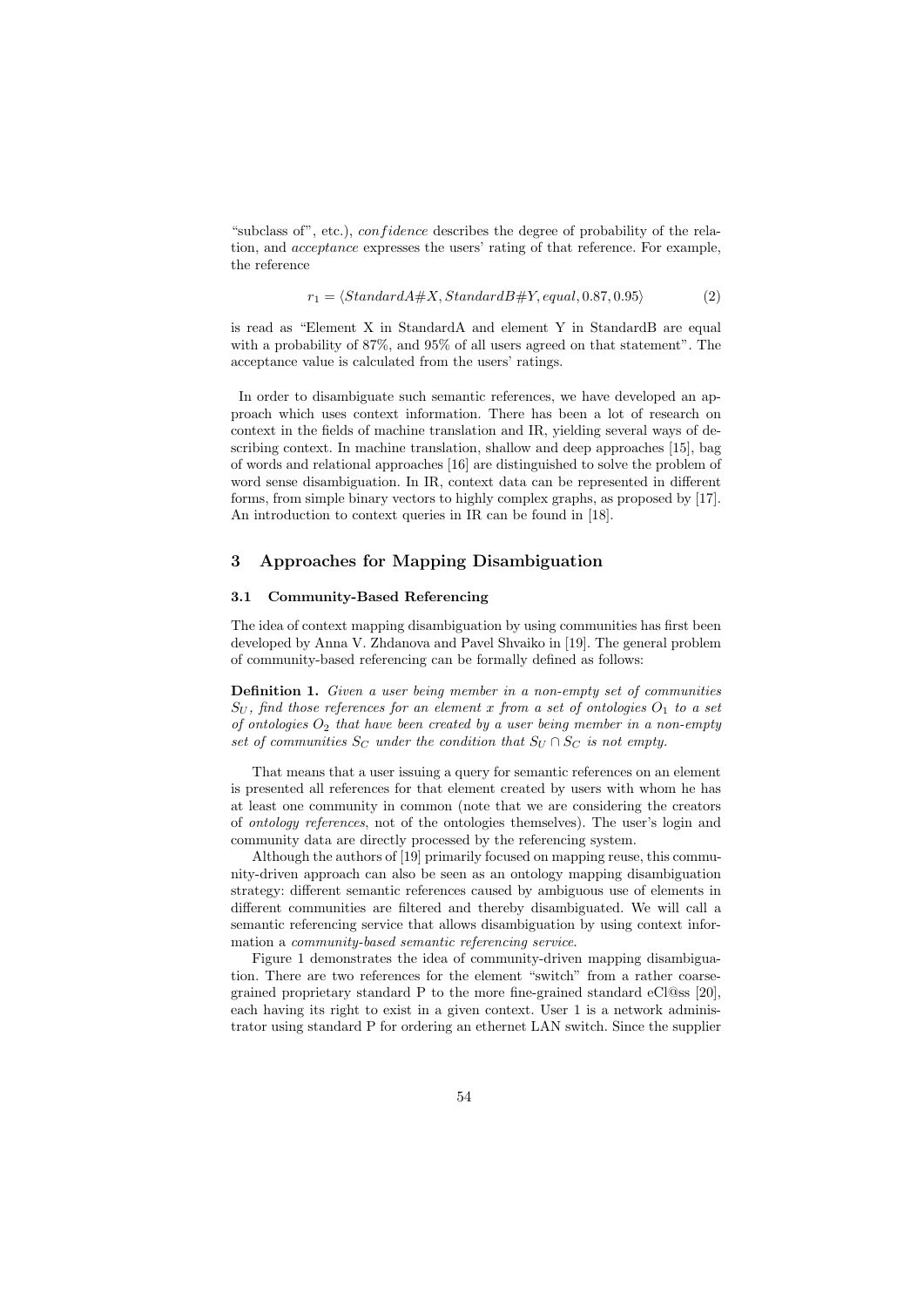

**Fig. 1.** Community-driven mapping disambiguation

uses eCl@ss, user 1 queries the semantic referencing system for references for the element "switch". The system returns the reference to "19-03-01-17" (which is the eCl@ss code for "network switch") created by user 2, since both users are in the "networks"-community, but does not return the reference to "27-14-40-47" (which is the eCl@ss code for "toggle switch") created by user 3, since users 1 and 3 do not share any communities. The list of references that exist for the element "switch" is thus filtered and thereby disambiguated.

#### **3.2 Context-Sensitive Referencing**

A different approach for disambiguating semantic references is the evaluation of the context of the term to be referenced. The general problem of context-sensitive referencing can be defined as follows:

**Definition 2.** Given some context information  $C(x)$ , find the references for an element x from a set of ontologies  $O_1$  to a set of ontologies  $O_2$ , with an acceptance value  $acc_{C(x)}$  (which is the higher the more appropriate the reference is in this context), calculated dynamically for that context information and exceeding a minimum acceptance threshold  $acc_{min}$ .

Such an acceptance value  $acc_{C(x)}$  can be obtained in different ways. Since one of the design aims of our system was to minimize the need for manual preparatory work, we decided to calculate  $acc_{C(x)}$  based on user ratings. Each user can rate (in the easiest case: accept or deny) a reference in his or her context, and the ratings are stored in the system. Each time a user requests a reference for an element in a context, the acceptance value is calculated using the distance-weighted k-nearest-neighbor rule [21], with the difference between the similarity of the request's context  $C_Q(x)$  and the rating's context  $C_R(x)$  as distances, given any similarity function sim. In other words,  $acc_{C(X)}(Ref)$  is calculated as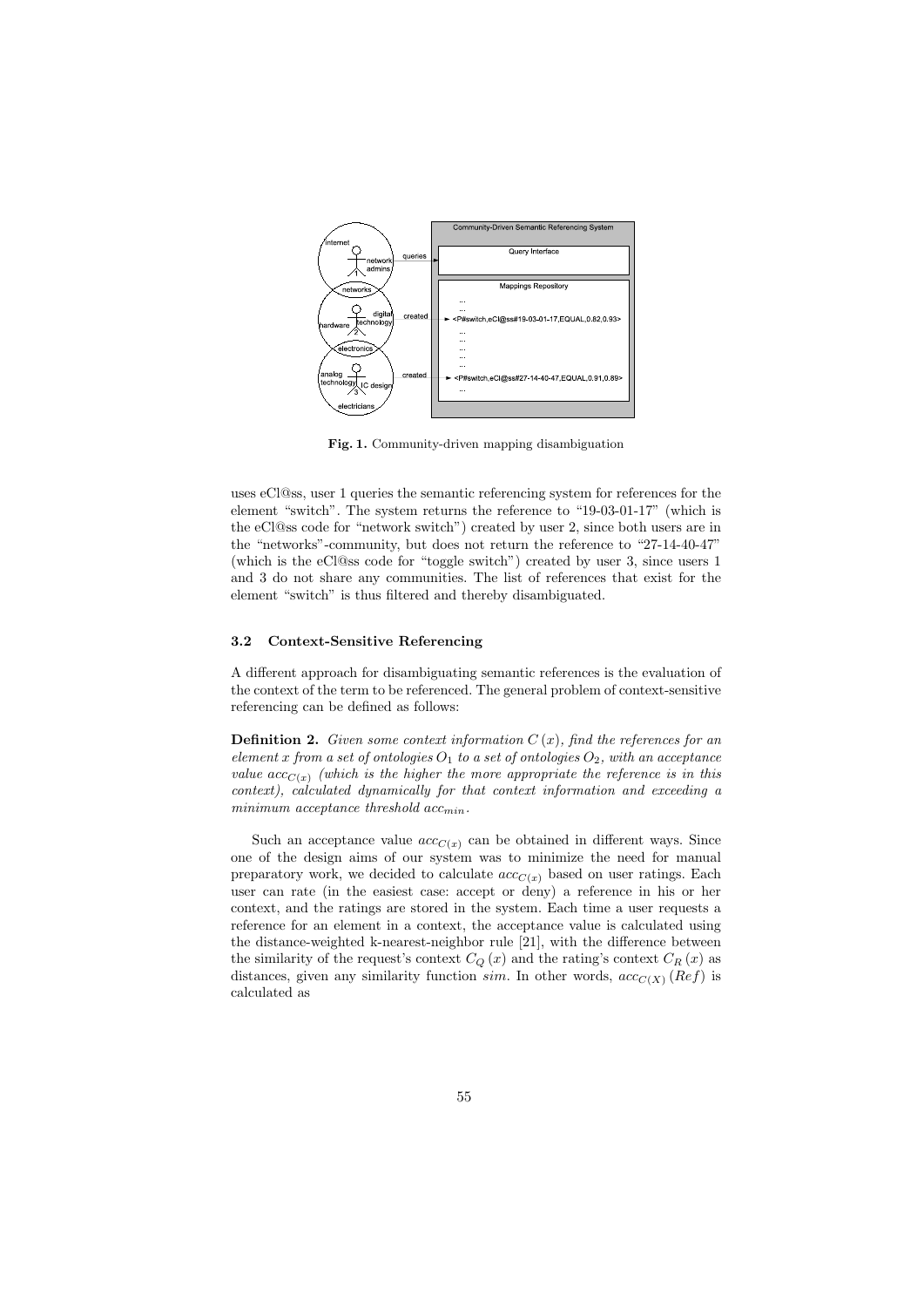$$
acc_{C_Q(X)}(Ref) = \begin{cases} \sum_{R \in Ratings(Ref)} \frac{sim(C_Q(x), C_R(x))}{sum_{sim}} \cdot acc(R) & sum_{sim} > 0\\ acc_{def} & sum_{sim} = 0 \end{cases}
$$
(3)

where  $sum_{sim}$  is calculated as

$$
sum_{sim} := \sum_{R \in Ratings} sim\left(C_R\left(x\right), C_Q\left(x\right)\right). \tag{4}
$$

and  $acc_{def}$  is a configurable parameter which serves as a default acceptance if no ratings exist or if none of the ratings is at least minimally similar to the query's context. In the latter case, it is also possible to use the unweighted median of all ratings.

We will call a semantic referencing service which uses context-sensitive reference disambiguation a context-sensitive semantic referencing service.

As already stated in section 2, there are different ways to describe context. Since different client applications can have different strategies of gathering context information, using more specific context information (as in deep and relational approaches) narrows the variety of possible client applications. Therefore, we decided for a relational approach which uses a weighting factor for each context term, where the context terms are simple strings. Therefore, the context of an element x is defined as a set of context terms  $C(x)$ , and a normalized weighting function  $\omega$ , defined as

$$
\omega_{C(X)} : C(X) \to [0,1] \text{ with } \max_{y \in C(X)} \omega_{C(X)} = 1. \tag{5}
$$

That function can also be interpreted as a reverse of a distance function: the higher a context term's weight, the closer it is to the term in question.

Since many context similarity measures are defined for vectors, with the context terms used as dimensions and the weights as values, the weighting function can also be regarded as a weighting vector  $w_{C(X)}$  with

$$
w_{i,C(X)} := \omega_{C(X)}(t_i), t_i \in C(X), 1 \leq i \leq |C(X)|.
$$
 (6)

With those definitions, an acceptance value can be calculated for each reference, determining that reference's appropriateness in the query's context. Thereby, semantic references can be disambiguated. Details on context-sensitive reference disambiguation can be found in [22].

### **4 Community information as a special kind of context**

#### **4.1 Using communities as context information**

A query for references in a community-driven scenario, as stated in definition 1, can be identified by a query term  $X$  and by a set  $S_U$  of community identifiers, where  $S_U \subseteq S$ , and S represents the set of all communities. A query in a contextsensitive scenario, as stated in definition 1, is identified by a query term  $X$ , a context set  $C(X)$  (containing context terms), and a weighting function  $\omega_{C(X)}$ as defined in (5).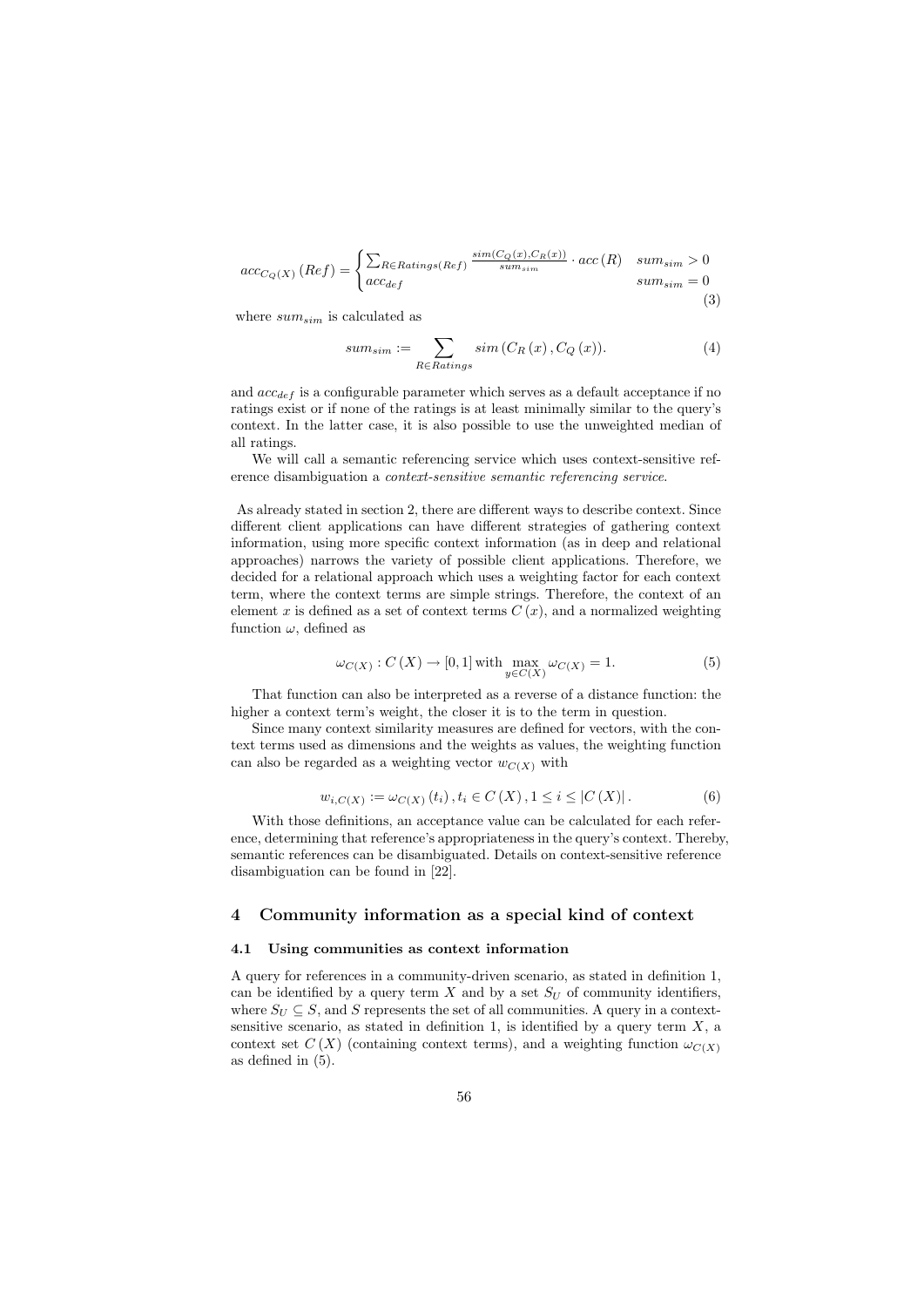Since, according to definition 1, the result set would be empty if the user was not a member of any community, we assume that each user issuing a query is a member of at least one community.

In order to transform a community-driven query to a context-sensitive one. we treat the community identifiers as simple strings and define:

$$
C(X) := S \text{ and } \omega_{C(X)}(t) := \begin{cases} 1 & \forall \, t \in S_U \\ 0 & \forall \, t \in S - S_U \end{cases} \tag{7}
$$

We are now going to show that our context-sensitive reference disambiguation approach answers context-based queries as defined above such that the following requirements are fulfilled:

**Requirement 1:** All references created by users that share at least one community with the user issuing the query are returned.

**Requirement 2:** No references created by users that do not share any community with the user issuing the query are returned.

To this end, we use the cosine similarity [18] as a similarity measure, and a default acceptance  $acc_{def} = 0$ . Furthermore, we assume that for each reference that one and only one rating exists, whose context is the community information of the reference's creator as defined above and whose acceptance value is 1. We will elaborate on how to assure this assumption in the next section.

Let  $w_{C_O(X)}$  be the query's weighting vector and  $w_{C_O(X)}$  be the rating's vector (containing the community information of the reference's creator), according to (6).

The cosine similarity is defined as

$$
sim_{cos}(w_{C_Q(X)}, w_{C_R(X)}) := \frac{w_{C_Q(X)} \bullet w_{C_R(X)}}{\|w_{C_Q(X)}\| \|w_{C_R(X)}\|}.
$$
\n(8)

Since each user is a member of at least one community, at least one element in both  $w_Q$  and  $w_R$  has a value of 1, thus, the denominator never equals 0. Furthermore,  $w_{C_{\Omega}(X)} \bullet w_{C_{R}(X)}$  is greater than zero if and only if both vectors contain a non-zero element in the same position, e.g. if both users have at least one community in common, and zero otherwise. Thus, (3) reduces to

$$
acc_{C_Q(X)}(Ref) = \begin{cases} > 0 & \text{if } sim(w_{C_Q(X)}, w_{C_R(X)}) > 0\\ 0 & \text{if } sim(w_{C_Q(X)}, w_{C_R(X)}) = 0 \end{cases}
$$
(9)

Thus, if all semantic references are filtered with a threshold of  $acc_{min} = 0$ , and only references with an acceptance value  $acc_{C_O(X)}(Ref) > 0$  are returned, the two requirements stated above are fulfilled. That shows that our system can provide community-driven reference disambiguation, put down to contextsensitive referencing.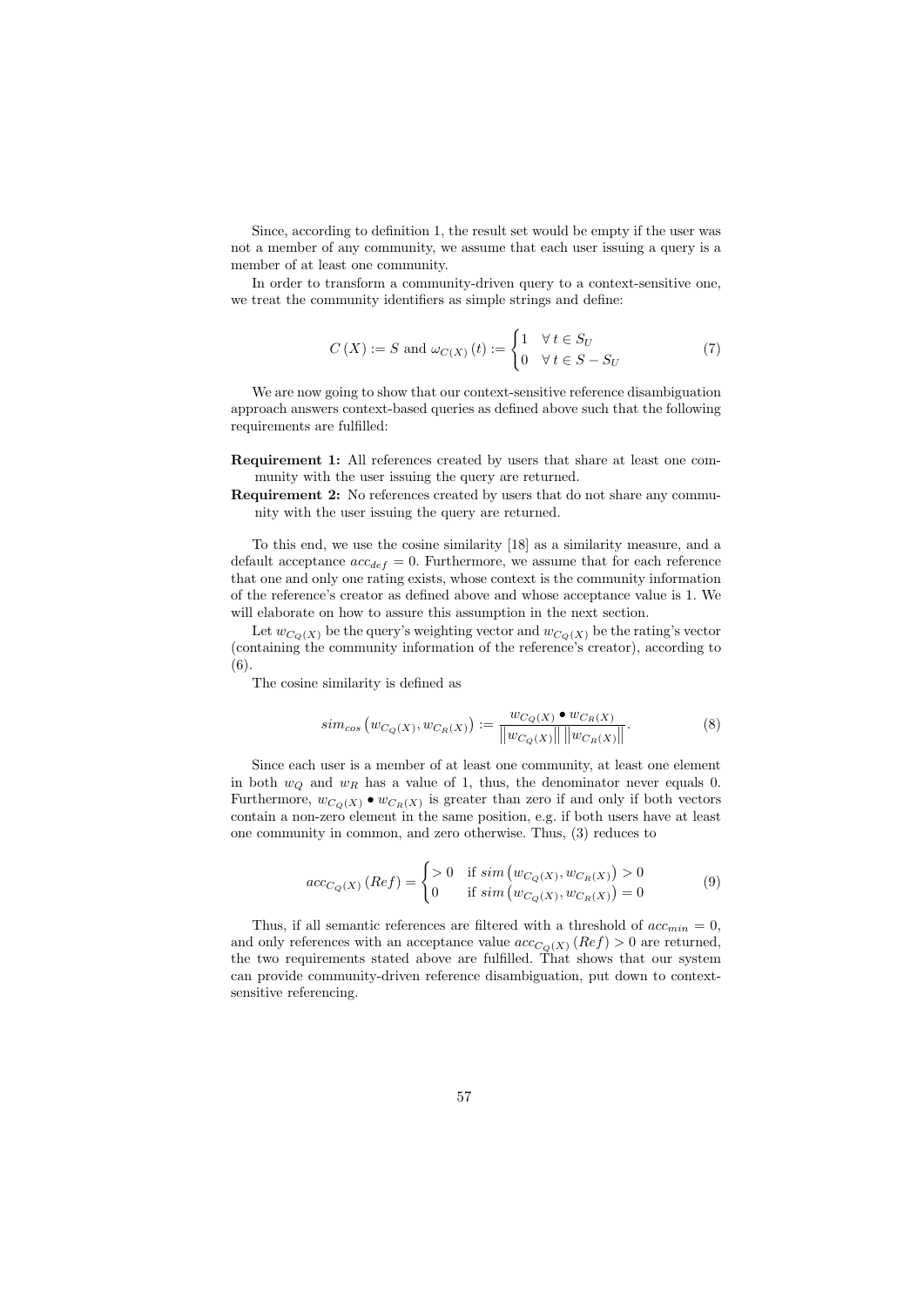#### **4.2 Providing community-based reference disambiguation by a context-sensitive referencing service**

Our original context-sensitive referencing service provides three main functions:

- **–** Create a new reference,
- **–** get a list of references in a given context,
- **–** and rate a reference in a given context.

In order to assure that only one rating exists for each reference, as proposed in the section above, those functions are encapsulated to form a community-based referencing service as follows:

- **–** Each time a user creates a reference using the community-driven referencing service, the reference is automatically rated with an acceptance value of 1 in the context derived from the user's community information.
- **–** The request for a list of references remains the same.

With this approach, we have created a community-driven semantic referencing service by encapsulating our context-sensitive semantic referencing service, where the latter remains unchanged. The referencing system only processes context data, thus abstracting away from user and community administration. In principal, the algorithm is generic enough to solve other context-based disambiguation tasks as well.

## **5 Related Work**

In the area of ontological engineering, much research work has already been conducted on ontology matching and ontology reasoning. Ontology matching deals with finding similarities between ontologies, often in order to merge them [10]. Ontology reasoning tries to derive new knowledge from knowledge already present in an ontology. There are also approaches trying to improve ontology mappings by means of ontology reasoning [23], while others propose an ontology mapping language capable of mapping heterogeneous information, like concepts to relations [24].

Some research projects deal with providing semantic references between ebusiness standards to allow semantic integration. Besides the already mentioned community-based approach developed by Zhdanova and Shvaiko [19], some other projects exist. [25] combine agents and ontology mapping to allow automatic e-business transactions. Some approaches try to collect references under the umbrella of one global ontology, like WordNet [26]. [27] propose a hierarchy of ontologies connected by mappings. Zimmermann and Euzenat haven shown in [28] that a context-sensitive approach is not possible for ontology alignment. However, it is a feasible approach for disambiguating semantic references. Other works, like [29], use ontologies, for example, to disambiguate items like person names in unstructured text by searching context terms in ontologies, unlike our approach, where context terms can be arbitrary strings that need not exist in any ontology.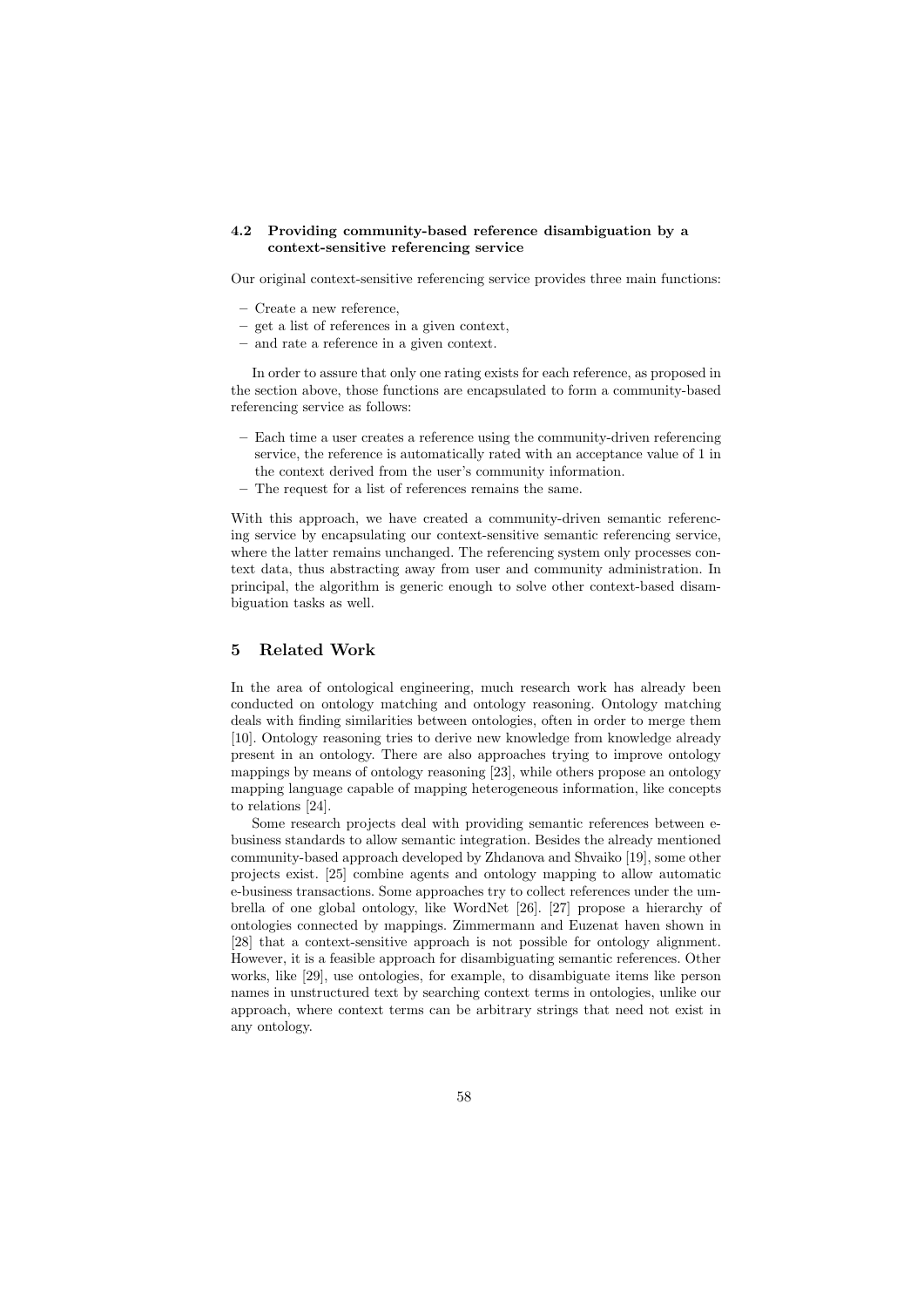The problem of context-sensitive referencing can be regarded as a special information retrieval problem. Extensive research has been conducted in this area. The present approaches stretch from using simple context term vectors [18] to describe context in rich semantic structures like RDF graphs [17]. There are also community-based information retrieval approaches, like [30], which uses the visualization of different perspectives in distinct communities for sharing information across community borders.

While our system is based on creating a collection of references, other approaches try on-the-fly mapping of ontologies [31], which is a reasonable approach when, like in the case of very large ontologies, the collection of mappings tends to become rather extensive. There are also works on matching blocks of partioned ontologies [32], which could be a possible approach to deal with the problem of large ontologies.

#### **6 Discussion**

In this paper, we have shown that a context-sensitive semantic referencing service, combined with user's ratings, can also be used for providing communitybased semantic referencing. Both are feasible approaches for ontology mapping disambiguation, each having their advantages and drawbacks:

- **–** Both approaches provide mechanisms to create a growing knowledge base of semantic references.
- **–** Community-based referencing needs the additional implementation of user and community administration, while context-sensitive referencing also works from scratch (our implementation of the service also works with empty context information).
- **–** On the other hand, community-based referencing is an appropriate approach to ensure that references remain private in a community and users from other communities will never come to see those references.
- **–** The rating mechanism underlying our context-sensitive approach can also be made transparent to the user by observing the user's behavior: if a user works with a reference, it receives a positive rating, if s/he decides not to work with a proposed reference, it receives a negative rating.
- **–** Both approaches have to cope with erroneous user's entries. Communitybased referencing only has to deal with wrong references. Context-sensitive referencing also has to handle wrong ratings, which can mislead the system to calculate a wrong acceptance value and thus present a reference not appropriate in a context as being highly appropriate, and vice versa. However, the ratio of correct ratings to incorrect ones is high enough, the weight of wrong ratings decreases, and it is likely that many negative ratings will make a wrong reference fall below the lower acceptance threshold and thus make it "disappear" from the list of results displayed for the user.
- **–** Since the usage context of a term in general can be expected to be similar within a community and different between distinct communities, context information can be looked at as implicit community information, and vice versa.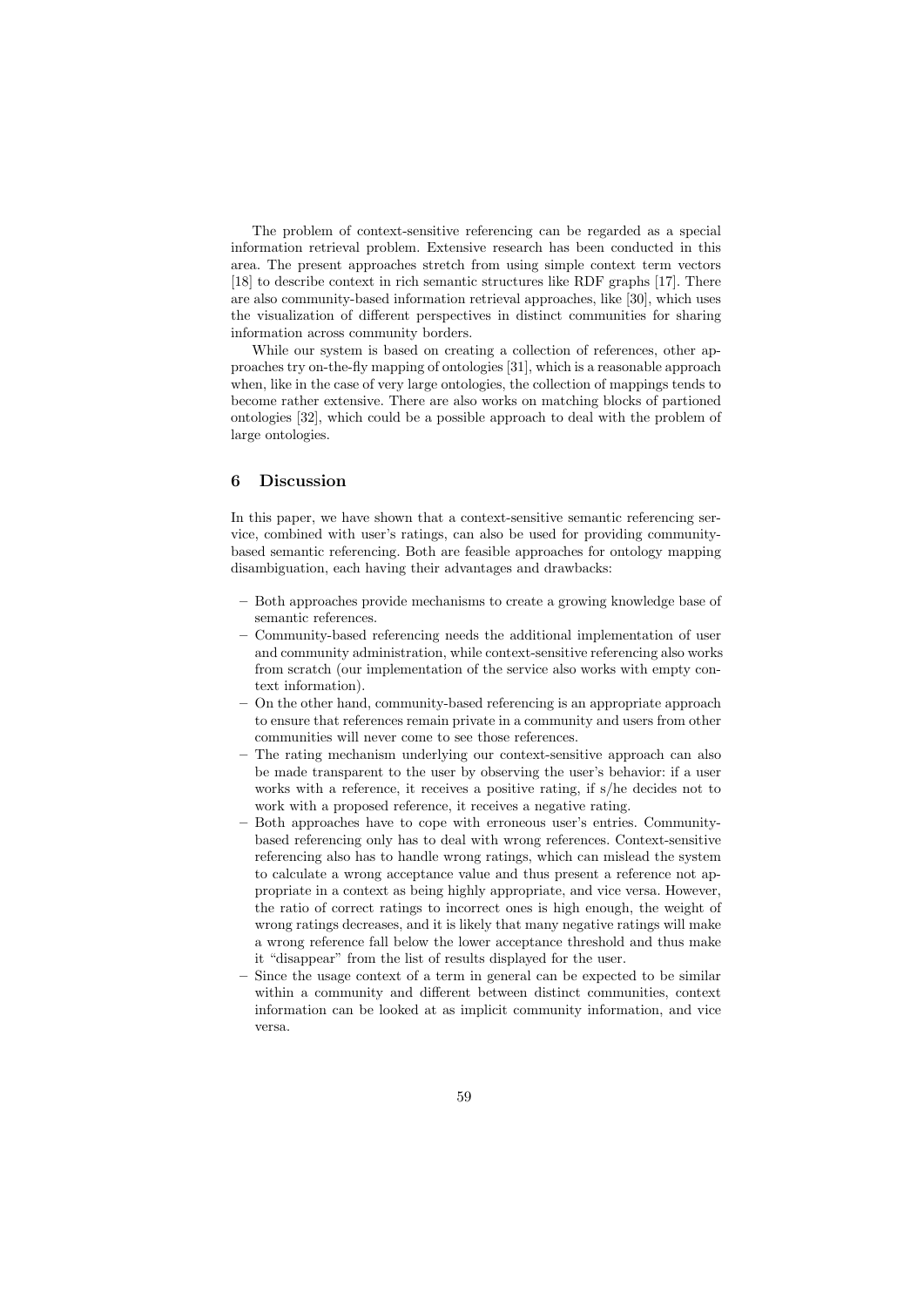The approach presented in this paper does not yet allow using context-sensitive and community-driven semantic referencing in parallel (e.g. to further disambiguate different references used in a community). However, if this can be achieved by allowing two sets of context (the community information and the actual context information), calculating an acceptance value for each context and applying filters to each of the calculated acceptance values. Such an approach would also make the use of further types of context information possible, like documents, bookmarks, the user's role in a company, or previous projects the user has worked on, as proposed by [17].

#### **References**

- 1. Gómez-Pérez, A., Fernández-López, M., Corcho, O.: Ontological Engineering. Springer, London et al. (2004)
- 2. Klein, M.: DAML+OIL and RDF Schema Representation of UNSPSC. http://www.cs.vu.nl/mcaklein/unspsc, October 31, 2006
- 3. Hepp, M.: Ontologizing eCl@ss. http://www.heppnetz.de/eclassowl/, October 31, 2006
- 4. Jena: Jena A Semantic Web Framework for Java. http://jena.sourcefourge.net/, October 25, 2006
- 5. Paulheim, H., Rebstock, M., Fengel, J.: Dynamic Semantic Synchronization in E-Business. In: Proceedings of the 1st European Semantic Technology Conference, May 31st - June 1st, Vienna, Austria (CD-ROM). (2007)
- 6. Schulten, E., Akkermans, H., Guarino, N., Botquin, G., Lopes, N., Dörr, M., Sadeh, N.: The E-Commerce Product Classification Challenge. IEEE Intelligent Systems **16**(4) (2001) 86–c3 7. RDF Core Working Group: RDF Vocabulary Description Language 1.0: RDF
- Schema (2004) http://www.w3.org/TR/rdf-schema/.<br>8. Web Ontology Working Group: Web Ontology
- Web Ontology Language (OWL) (2004) http://www.w3.org/2004/OWL/.
- 9. Uschold, M., Grüninger, M.: Ontologies: principles, methods, and applications. Knowledge Engineering Review **11**(2) (1996) 93–155
- 10. Shvaiko, P., Euzenat, J.: A Survey of Schema-based Matching Approaches. In: Journal on Data Semantics. (2005)
- 11. Fellbaum, C., ed.: WordNet: An Electronic Lexical Database. The MIT Press, Cambridge, MA (1998)
- 12. Kalfoglou, Y., Schorlemmer, M.: Ontology mapping: the state of the art. The Knowledge Engineering Review **18**(1) (2003) 1–31
- 13. Kalfoglou, Y., Hu, B., Reynolds, D., Shadbolt, N.: CROSI project, final report. Technical Report 11717, School of Electronics and Computer Science, University of Southampton, Southampton, UK (2005)
- 14. Euzenat, J.: Evaluating ontology alginment methods, extended abstract. In: Dagstuhl Seminar Proceedings 04391, Semantic Interoperability and Integration, http://drops.dagstuhl.de/opus/volltexte/2005/36, June 06, 2005. (2005)
- 15. Uszkoreit, H.: Shallow Language Processing, Deep Language Processing and Domain Ontologies. In: Natural Language Processing and Knowledge Engineering. (2005)
- 16. Ide, N., Véronis, J.: Introduction to the Special Issue on Word Sense Disambiguation: The State of the Art. In: Computational Linguistics 24 (1). (1998) 1–40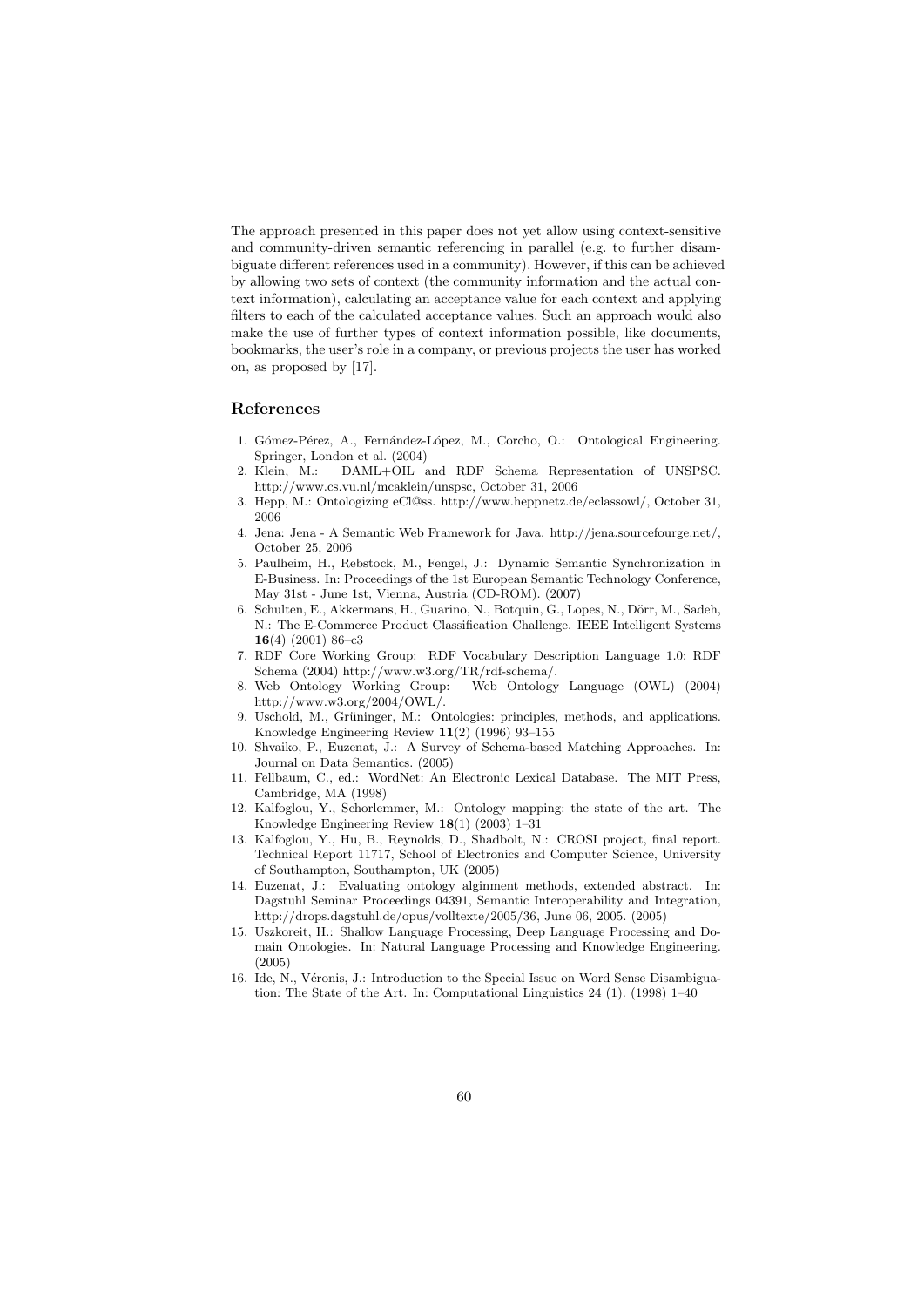- 17. Henrich, A., Morgenroth, K.: Kontextbasiertes Information Retrieval zur Unterstützung von Entwicklungsprozessen. In: eOrganiztion: Service-, Prozess-, Market-Engineering. Volume 2., Universitätsverlag Karlsruhe (2007) 575–592
- 18. Baeza-Yates, R., Ribeiro-Neto, B.: Modern Information Retrieval. ACM Press, New York (1999)
- 19. Zhdanova, A.V., Shvaiko, P.: Community-Driven Ontology Matching. In Sure, Y., Domingue, J., eds.: The Semantic Web: Research and Applications ESWC 2006, LNCS 4011, Berlin Heidelberg, Springer (2006) 34–49
- 20. ECl@ss: Internationaler Standard zur Klassifizierung u. Beschreibung von Produkten u. Dienstleistungen. http://www.eclass.de/, December 12, 2006
- 21. Dudani, S.A.: The distance-weighted k-nearest-neighbor rule. In: IEEE Transactions on Systems, Man and Cybernetics Vol. 6. (1976) 325–327
- 22. Rebstock, M., Fengel, J., Paulheim, H.: Context-Sensitive Semantic Synchronization in Electronic Negotiations. In: Proceedings of the Group Decision and Negotiation Meeting, Mt. Tremblant (Montreal), May 14-17, 2007. Volume 2. (2007) 253–264
- 23. Huang, J., Gutiérrez, R.L.Z., García, B.M., Huhns, M.N.: A Schema-Based Approach Combined with Inter-Ontology Reasoning to Construct Consensus Ontologies. In: Proc. AAAI Workshop on Contexts and Ontologies: Theory, Practice and Applications. (2005) 80–87
- 24. Ghidini, C., Serafini, L.: Reconciling Concepts and Relations in Heterogeneous Ontologies. In Sure, Y., Domingue, J., eds.: The Semantic Web: Research and Applications ESWC 2006, LNCS 4011, Berlin Heidelberg, Springer (2006) 50–64
- 25. Malucelli, A., Palzer, D., Oliveira, E.: Combining Ontologies and Agents to help in Solving the Heterogeneity Problem in E-Commerce-Negotiations. In: Proceedings of the 2005 International Workshop on Data Engineernig Issues in E-Commerce. (2005)
- 26. Kim, W., Choi, D.W., Park, S.: Product Information Meta-search Framework for Electronic Commerce. In Gómez-Pérez, A., Euzenat, J., eds.: ESWC 2005, LNCS 3532, Berlin Heidelberg, Springer (2005) 408–422
- 27. Corcho, O., Gómez-Pérez, A.: Solving Integration Problems of E-commerce Standards and Initiatives through Ontological Mappings. In: Proceedings of the Workshop on E-Business and intelligent Web at the Seventeenth International Joint Conference on Artificial Intelligence (IJCAI2001), Seattle, USA (2001)
- 28. Zimmermann, A., Euzenat, J.: Three Semantics for Distributed Systems and Their Relations with Alignment Compositions. In: Proc. of 5th International Semantic Web Conference, Athens, GA, USA, November 5-9, 2006, LNCS 4273. 16–29
- 29. Hassell, J., Aleman-Meza, B., Arpinar, I.B.: Ontology-Driven Automatic Entity Disambiguation in Unstructured Text. In: Proc. of 5th International Semantic Web Conference, Athens, GA, USA, November 5-9, 2006, LNCS 4273. 44–57
- 30. Novak, J.: Multiperspektivische Wissensvisualisierung für Wissensaustausch in heterogenen Netzen. In: eOrganiztion: Service-, Prozess-, Market-Engineering. Volume 2., Universitätsverlag Karlsruhe (2007) 611–628
- 31. Lopez, V., Sabou, M., Motta, E.: PowerMap: Mapping the Real Semantic Web on the Fly. In: Proc. of 5th International Semantic Web Conference, Athens, GA, USA, November 5-9, 2006, LNCS 4273. 414–427
- 32. Hu, W., Qu, Y.: Block Matching for Ontologies. In: Proc. of 5th International Semantic Web Conference, Athens, GA, USA, November 5-9, 2006, LNCS 4273. 300–313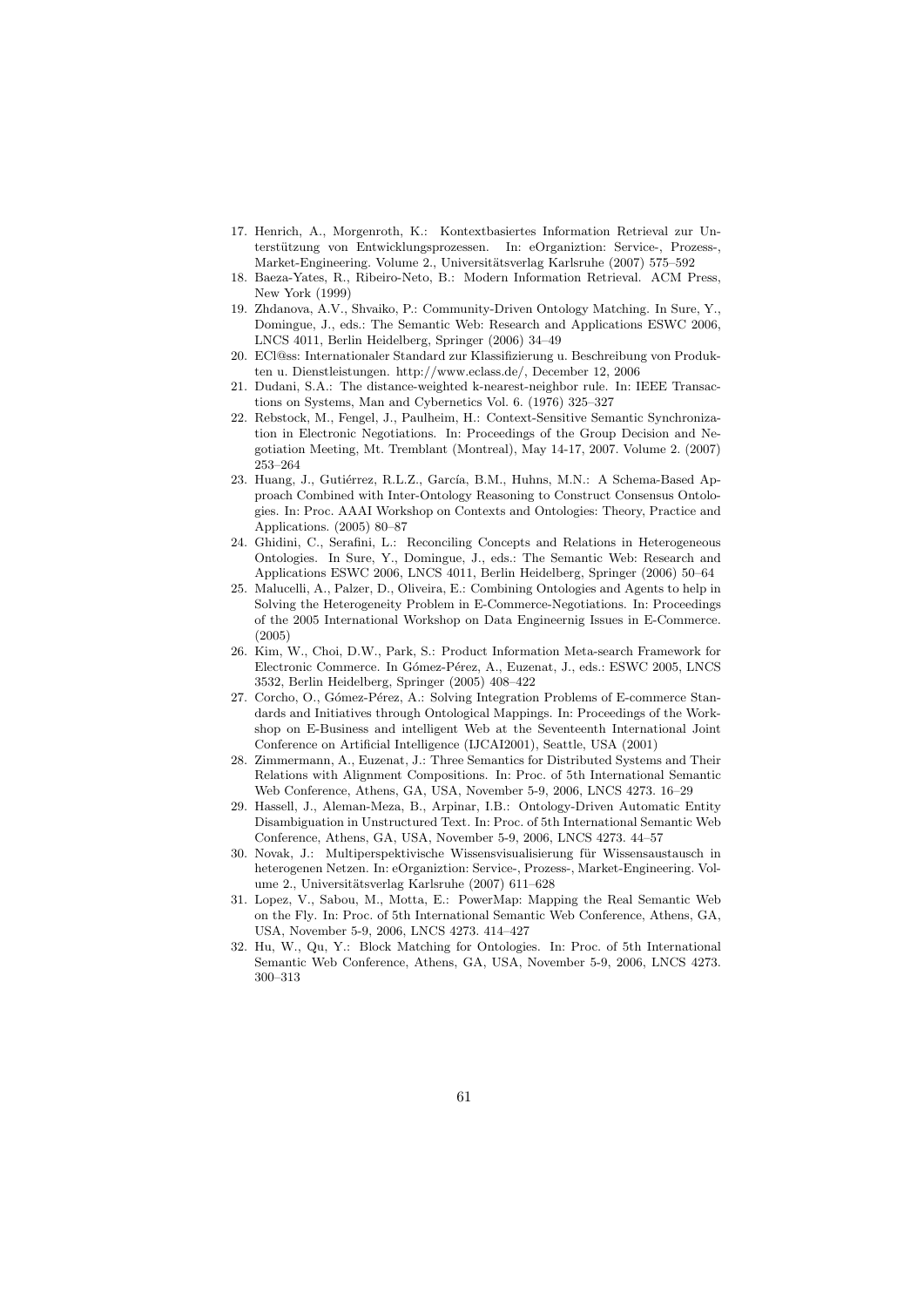# **The Difference a Day Makes – Recognizing Important Events in Daily Context Logs**

Michael Wessel<sup>1</sup>, Marko Luther<sup>2</sup>, and Matthias Wagner<sup>1</sup>

Racer Systems GmbH & Co. KG, Blumenau 50, 22089 Hamburg, Germany <sup>2</sup> DoCoMo Euro-Labs, Landsbergerstr. 312, 80687 Munich, Germany

**Abstract.** We study the extension of context ontologies towards enhanced qualitative spatio-temporal representations and reasoning. Our goal is to model and extract events that are important to the user from her context log, i.e. the history of context data collected over a longer period. We present a case study based on actual context ontologies and context data from the ContextWatcher mobile application. The presented work has been fully implemented in the DL-based reasoning engine RACERPRO.

#### **1 Introduction**

In this paper we present the representation and recognition of significant events within the context data that a mobile user collects over a longer period such as a couple of days. As contextual data sources we assume data collected by ContextWatcher [1]. ContextWatcher<sup>3</sup> is a mobile application that facilitates easy gathering and sharing of personal context from an underlying network of context providers. These context providers include the user's location in terms of the present location, location traces as well as frequently visited places, all kinds of user-tagged objects and activities, and locationspecific information extracted from public sources, such as local weather information. In ContextWatcher, the value of personal context information is multiplied by sharing context with others through networks of defined social relationships.

ContextWatcher is implemented as a self-contained mobile client but can also connect to third party applications. A currently very popular application is the automatic compilation of gathered context into personal daily Web logs, for instance, to show pictures taken on the phone in a certain context, display visits to selected places or to disclose social encounters. Such contextual blogs have been a strong motivation for the work presented in this paper: to enhance the blog readability, to make sharing of posts easier and to simply make blogs more attractive, enhanced concepts to model and recognize important events are needed.

As most data delivered by our context providers is of quantitative nature in the first place, abstraction methods and context ontologies haven been introduced to deal with context at a higher level [2]. At the level of these context ontologies, complex conceptual dependencies between context elements are introduced to enrich contextual descriptions and to implement classification-based reasoning about the user's situation. Qualitative context descriptions were firstly introduced in ContextWatcher to describe user places as conceptual abstractions from exact locations. Examples include place descriptions like "Office", "Home" ore "Business Place". As the supporting context

<sup>3</sup> http://www.contextwatcher.com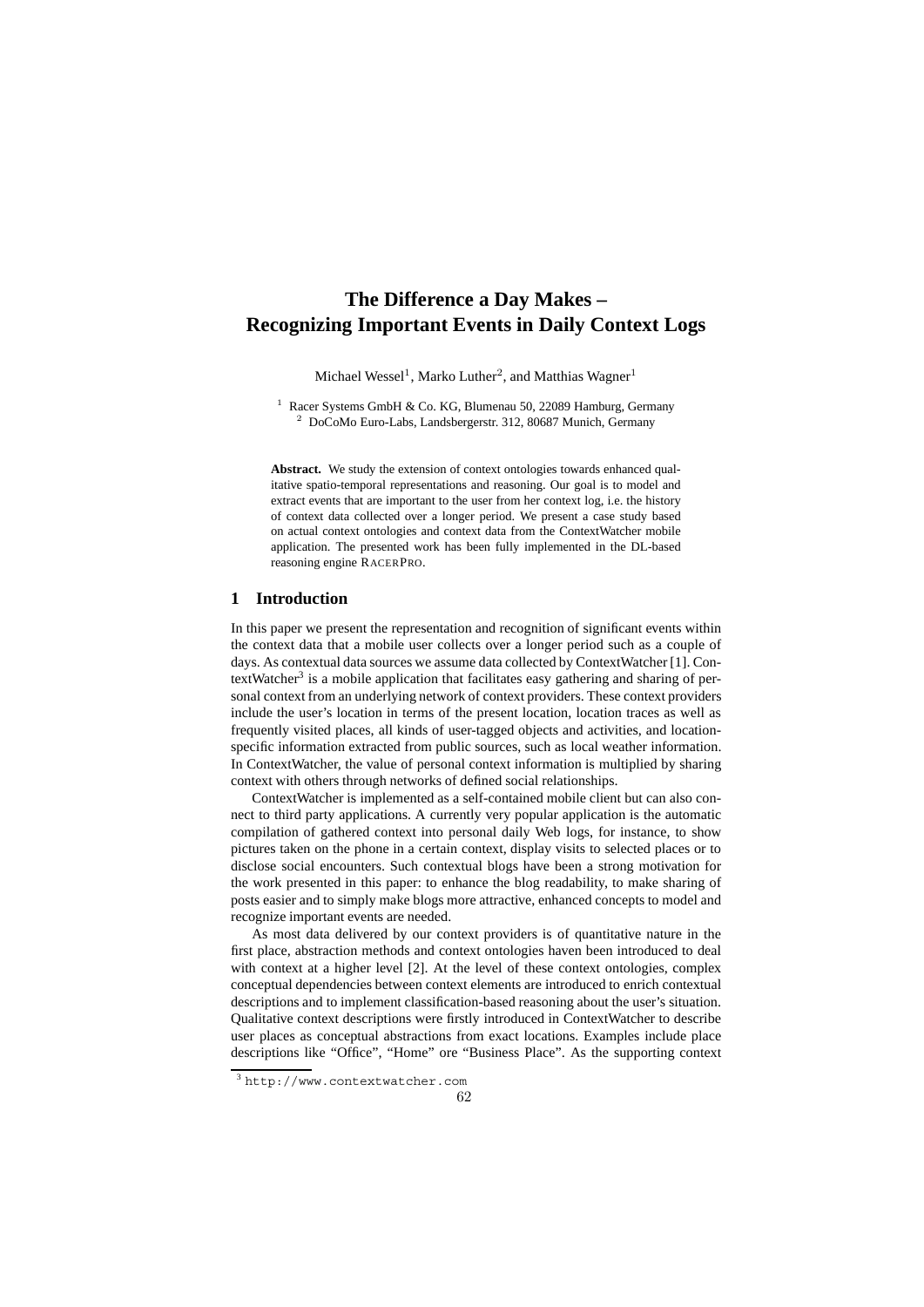ontologies evolved, more qualitative concepts that connect to these place descriptions were added. In the current version of ContextWatcher, the linkage between exact physical user locations and qualitative places is implemented through clustering methods which are applied to user traces.

In this paper we exploit extensions of the existing ContextWatcher ontologies towards enhanced qualitative spatial representation and reasoning. We study the implementation of a complex event recognition and management system with RACERPRO <sup>4</sup> as our DL-based reasoning component of choice. The rest of this paper is organized as follows. We first define required terminology and sketch the overall architecture of the proposed framework. Then we describe our RACERPRO event model. We illustrate the potentials of the modeling with an example scenario. Finally we conclude. In the following we assume some basic knowledge of Description Logics (DLs) [3] and related semantic technologies (e.g., W3C standards such as OWL<sup>5</sup> and semantic query languages such as NROL [4]).

### **2 Context Awareness and Event Recognition**

The most prominent definition of *context* was coined by A. K. Dey et al.: *Context is any information that can be used to characterize the situation of an entity. An entity is a person, place, or object that is considered relevant to the interaction between a user and an application, including the user and applications themselves.*

Such a piece of relevant "'information"' is also called a *context element*. As mentioned in the introduction, context elements are provided by *context providers.* In this case study, we are primarily considering the context elements *location* and *time*. The collection of all context elements is called the current context or current *situation*.

*Situational reasoning* [2] uses background knowledge specified in OWL ontologies to infer additional context elements from the asserted ones. One can claim that context providers merely provide *raw context data*, and that this context data can only be tranformed into context elements (being characterized as "information") by means of *interpretation.* This interpretation is performed with the help of logical reasoning.

Currently, the approach taken by ContextWatcher is to map the context data into *context assertions* in a *context or situation ABox* in RACERPRO. The *ABox realization service* (which is a standard DL inference service) is then used by ContextWatcher to derive the entailed, logically implied ABox context assertions. Each agent is represented as an individual in the ABox, describing the agent's current context. The ABox also includes social as well as spatial relationships.

The mapping function from *context data* to *context assertions* is currently defined procedurally. For example, the location of an agent is provided by a GPS device. Socalled *location clusters* are acquired from GPS agent traces which are analyzed offline by statistical learning / clustering methods to find so-called location clusters. An acquired location cluster can then be annotated by the user with an OWL class or DL concept, e.g. *home* or *office*. Membership in these clusters is from now on recognized automatically by ContextWatcher, and appropriate *qualitative* location assertions are put into the context ABox. This mapping function (which not only takes care of location) is called the *Situation Description Generator* in the following. In many cases,

<sup>5</sup> http://www.w3.org/TR/owl-ref/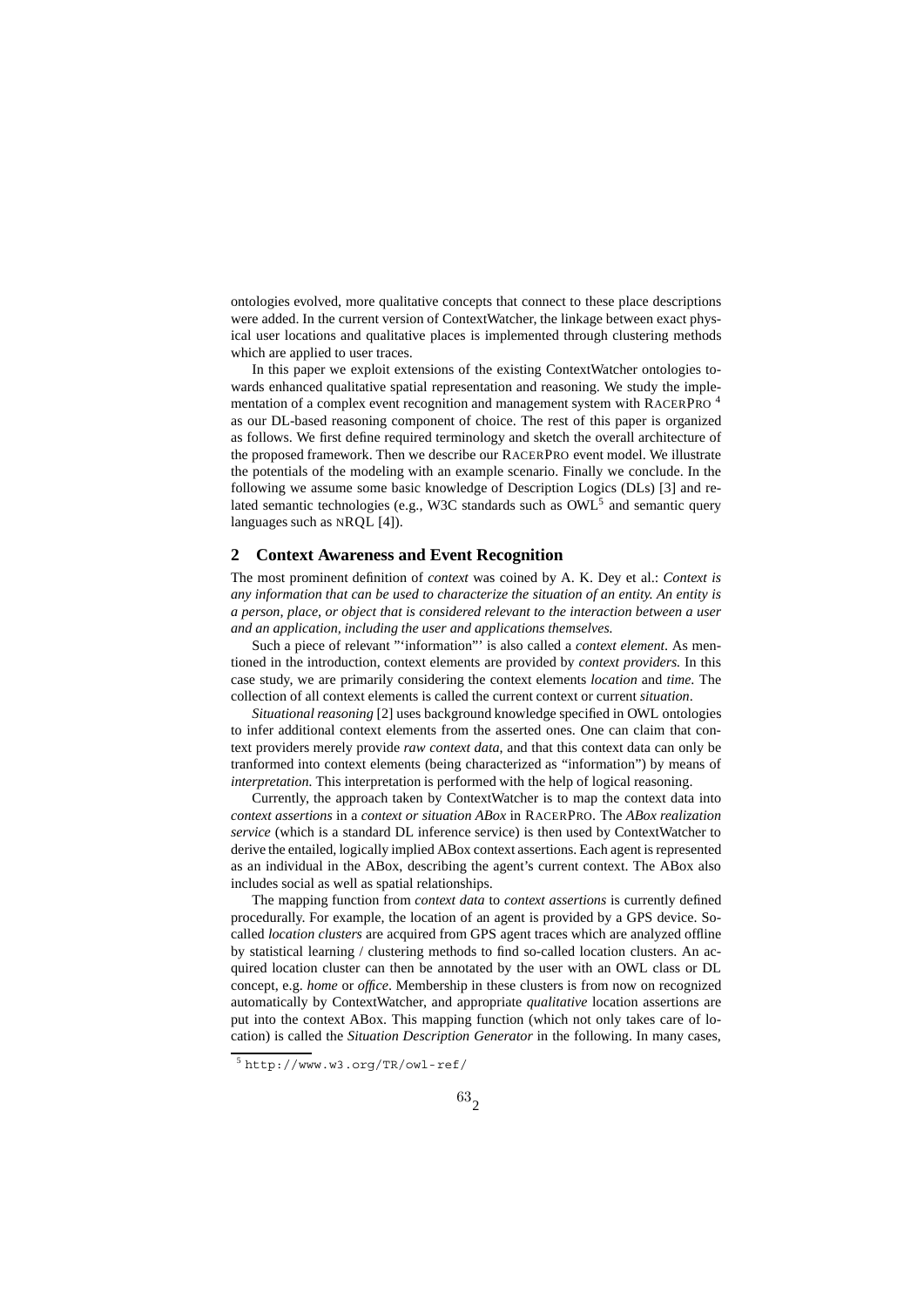*quantitative* context data is mapped to *qualitative* context assertions such that OWL or DL reasoning can be exploited, which primarily works on a qualitative, symbolic level. However, by exploiting the *expressive concrete domain reasoning facilities* of RAC-ERPRO we will also show how reasoning on quantitative (time) context data can be performed and exploited.

Context ABoxes in ContextWatcher so far can be described as static descriptions of "snapshots" in space-time. We claim that the recognition of *dynamic space-time histories*, so called events, can provide valuable additional context elements for ContextWatcher – in fact, certain situations can only be recognized if the *situational changes* are considered rather than the (static) situations themselves. For example, the situation *leaving home* is characterized by a *certain change in the agent's situation:* First the agent is *inside* its home cluster, then, in the next situation, he no longer is. In case the event takes place in the early morning hours of a working day, it is reasonable to assume that the agent is leaving his home for work. In case he should be too late, an SMS could be send automatically to his boss, apologizing in advance for being late. Moreover, as mentioned in the introduction, event structures which have been recognized in daily context logs can be used for the automated generation of diary-like blogs. Thus, a *dynamic* context ABox and DL-based event model is needed in which *notions of time and change play a major role.*

### **3 DL-based Event Recognition – A Case Study with** RACERPRO

Our RACERPRO event recognition model includes *three basic building blocks:* a model of time, a model for situations, and an event model. In the following, a situation is called a *state* to make the resemblance with temporal modal logics or AI planning formalisms [5,6] more explicit.

*Time Points and Intervals* The basic temporal building blocks are *time points* and *intervals*. Let us start with time points. A time point is any ABox individual which has a real valued filler of the time attribute in the concrete domain of  $ALCQHT_{\mathcal{R}+}(\mathcal{D}^-)$ , which is the DL implemented by RACERPRO:

**(define-concrete-domain-attribute time :type real) (define-concept point-in-time (a time))**

Two individual time points p1 and p2 can be modeled in the ABox as follows:

**(instance p1 (= time 6.5)) (instance p2 (= time 8.0))**

Certain day times can be modeled as defined concepts:

**(define-concept early-morning-time (and (<= 6.0 time) (< time 7.0)))**

Note that p1 is an instance of early-morning-time then. We also want to be able to reason about the *relative locations* of time points to one another, e.g., we want to know whether p1 is before of after p2. A mapping to qualitative relationships such as before-point-in-time and after-point-in-time is thus needed. In RAC-ERPRO we can use *defined* NRQL *queries* or NRQL *ABox rules* to establish such a mapping:

```
(defquery before-point-in-time (?s1 ?s2)
                  (and (?s1 point-in-time) (?s2 point-in-time)
                (?s1 ?s2 (constraint time time <))))
```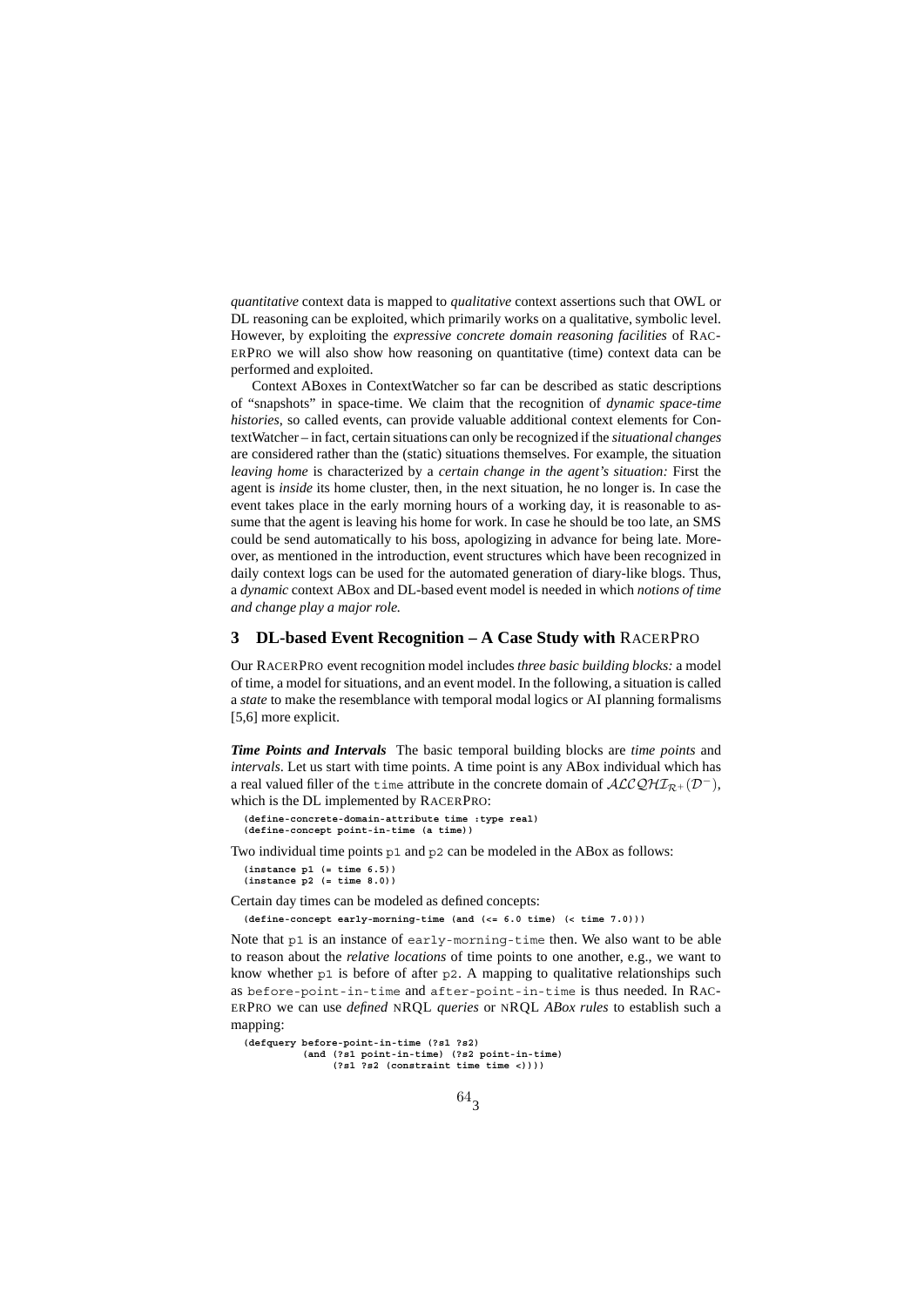A defquery form can be understood as a simple macro which can be used in NRQL queries such as (retrieve (?x ?y) (?x ?y before-point-in-time)), which then returns ( $((?x p1) (?y p2))$ . But in order to make ABox reasoning aware of the qualitative relationship holding between p1 and p2, we must add an before-pointin-time *role assertion* to the ABox. This can be done with an ABox rule:

**(firerule (?x ?y before-point-in-time)**

**((related ?x ?x before-point-in-time-role)))**

This rule fires and adds a (related p1 p2 before-point-in-time-role) assertion to the ABox. Due to the added role assertion, p1 can now for example be recognized as an instance of the concept

**(define-concept has-successor-point (and point-in-time (some before-point-in-time-role point-in-time)))**

Having modeled time points, we can continue defining *intervals* which have a start and end time point; moreover, the intervals duration shall be greater than zero:

```
(define-concrete-domain-attribute start-time :type real)
(define-concrete-domain-attribute end-time :type real)
(define-concept interval (and (a start-time) (a end-time)
(< start-time end-time)))
```
Given this definition of interval, it is even possible to classify / recognize events as *short or long intervals*, again by means of the expressive concrete domain reasoning offered by RACERPRO:

**(define-concept short-interval (and interval (< end-time (+ start-time 1.0))))**

A short interval is thus an interval that lasts at most one hour; note that  $\zeta$  end-time (+ start-time 1.0)) is satisfied iff  $end_time - start_time < 1$ ; this equation cannot be expressed in a more direct way in RACERPRO.

The *point in interval* relationship is an important qualitative relationship. It can be modeled as a defined query as follows:

```
(defquery point-in-time-inside-interval (?s ?e)
(and (?s point-in-time) (?e interval)
(?e ?s (constraint start-time time <=))
                          (?s ?e (constraint time end-time <=))))
```
It is now reasonable to define *certain special day times* as *interval individuals*, e.g., like morning-hours. The rationale is that these intervals can be used in queries such as *What happened during the morning hours?*:

**(instance early-morning-interval (and interval (= start-time 6.0) (= end-time 7.0)))**

Moreover, the famous *Allen temporal relationships* [7] provide well-known qualitative temporal relational vocabulary for intervals (meets, overlaps, during, . . . ). Like the point in interval relation, the Allen relations can be defined as queries. If required, corresponding ABox rules can again add *Allen role assertions* to the ABox so that further reasoning processes are aware of the qualitative temporal relationships holding between the intervals. The meets relationship between intervals looks as follows:

```
(defquery meets (?e1 ?e2)
                (and (?e1 interval) (?e2 interval)
                     (?e1 ?e2 (constraint end-time start-time =))))
```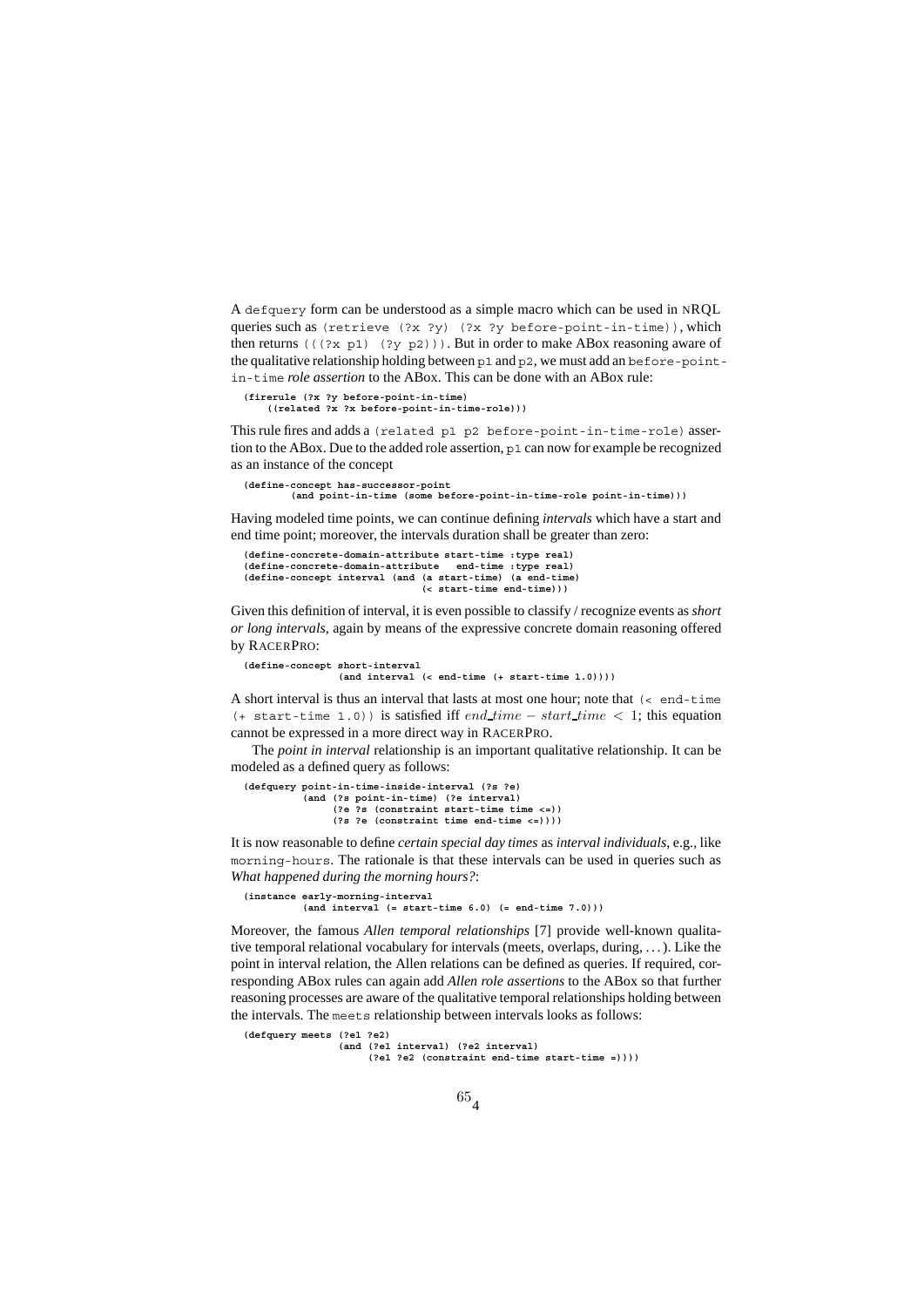

**Fig. 1.** States (Circles), Simple Events (Light Gray), and Complex Events (Gray)

*From Time Points to States and Histories* A *state* is a user/agent-specific description of the user's current situations as well as of its relevant (spatial, social, . . . ) environment at a given time point. States will be generated by the Situation Description Generator. Every time point that *has some agent* associated with it is called *a state of that agent*: **(define-concept state (and point-in-time (some has-agent agent)))**

An arbitrary amount of additional context information can be "attached" to a state individual; for example, information regarding the current location for which we are using the in-region role. Regions can be cluster regions annotated with location concepts, but also annotated map regions, points of interest etc:

**(define-primitive-role in-region :domain state :range region)**

A *sequence of states of an agent* is called a *history.* Like in a modal temporal logic based on a discrete linear model of time, we are are introducing a functional role next to reference the successor state. The inverse of next is called previous; next has a transitive super-role called future which can thus be used to access all future states from the current state. Obviously, past is the inverse of future.

Since the state individuals of the agents are generated by the Situation Description Generator, the generator can as well create the required (related s1 s2 next) role assertions to produce the time thread. However, since the quantitative time information is available, the required *next role assertions* can also be created with an ABox rule:

```
(firerule (and (?s1 state) (?s1 ?a has-agent)
(?s2 state) (?s2 ?a has-agent)
                   (?s1 ?s2 before-point-in-time)
                   (neg (project-to (?s1 ?s2 ?a)
(and (?s1 ?s before-point-in-time)
                                     (?s ?s2 before-point-in-time)
                                     (?s ?a has-agent)))))
     ((related ?s1 ?s2 next)))
```
The variables ?s1 and ?s2 will be bound to states of the same agent ?a. Moreover, ?s1 precedes ?s2 in time. We also have to verify that ?s2 is the *direct* successor of ?s1. This means that there is no state ?s *in between* ?s1 and ?s2 of that same agent. This is verified with the expression (neg (project-to ...)). If satisfying  $?51$ , ?s2 bindings are found, the rule adds a (related ?s1 ?s2 next) assertion to the ABox.

*From Histories to Events* Now we have an ABox containing all the histories of the agents. Events shall now be recognized on agent histories. An example history of an agent on which events have been recognized is shown in Fig. 1.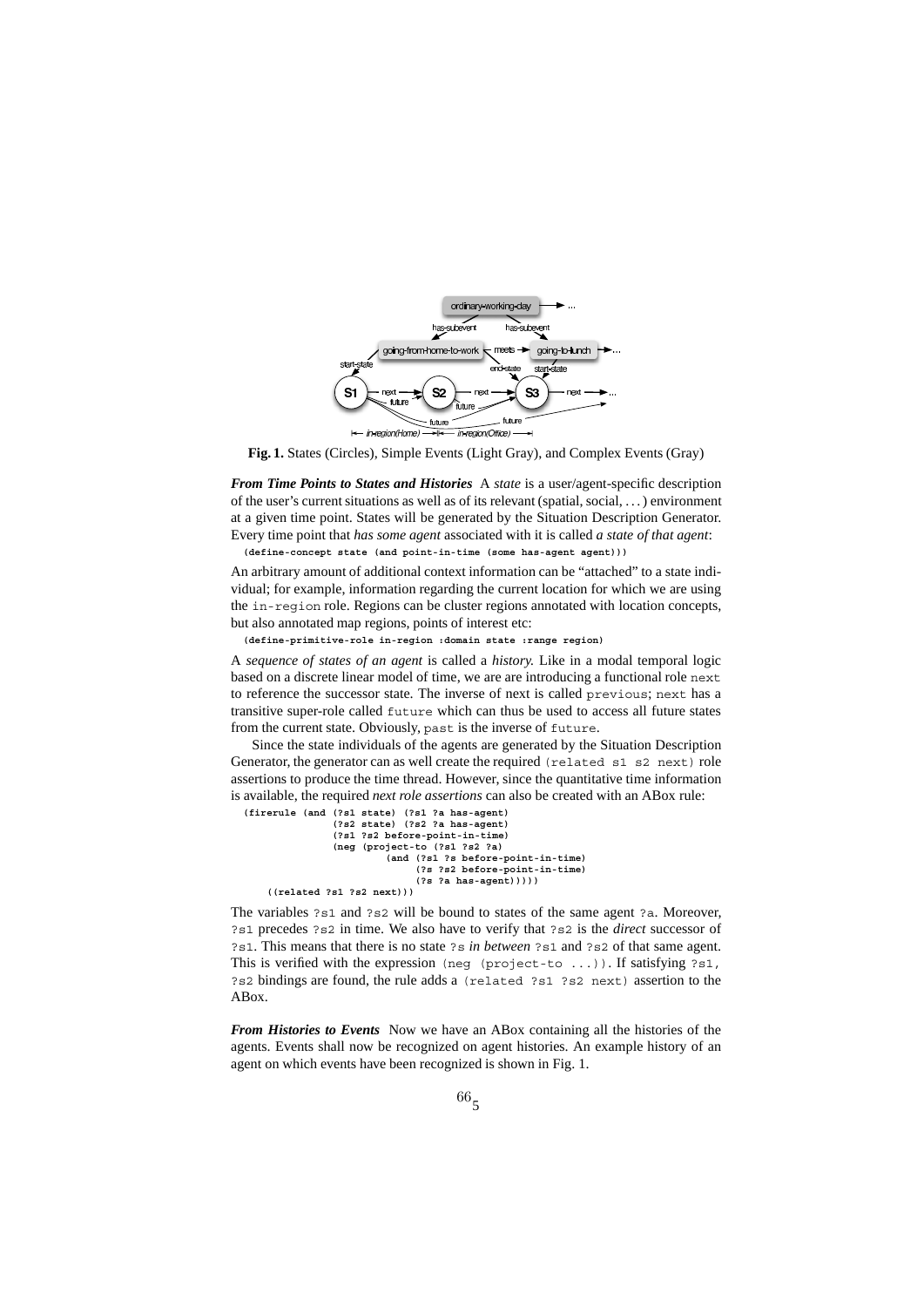An event *is a time interval* having a start state  $s_1$  and an end state  $s_2$ . An event either describes a *constancy holding between*  $s_1$  *and*  $s_2$ , e.g., like *staying at home*, or a *certain change that happened between*  $s_1$  *and*  $s_2$ , e.g. *going from home to work*. The former events are called *homogeneous events*. Such an event has the property that the described constancy does not only hold for the whole event, but also for all its subevents. Moreover, such events shall often be of *maximum length*, i.e., there shall be no proper subintervals which also satisfy the event property. In contrast, the events describing changes are often called *Gestalt events*, if they may *not* have subevents for which the property also holds. Thus, such events shall be of *minimum length*. We will show how these requirements (whose modeling would require an *until* modality in temporal modal logics) can be formalized in NRQL.

We distinguish *generic or non-thematic events* and *thematic events*. A thematic event requires background knowledge (e.g., social reasoning) in order to be recognized. For example, the event *staying in a region* is a (homogeneous) generic event, whereas the *staying at home* event is a thematic event. An additional discriminator is given by the distinction of *simple vs. complex events*, as illustrated in Fig. 2. Simple events have no subevents, whereas complex events have. The required relationships of the subevents to one another are specified with the help of Allen relations.

*Events describing constancies* can only be recognized if states are also automatically generated even if the situation description has *not changed*, but simply time has gone by. Thus, if a significant change of the value of the time attribute is considered as a relevant change in the situation description, then a new state will be generated automatically, so events describing constancies can be recognized from the similarity (non change) of attributes between situations. However, this also reveals the question of *how frequent* new states shall be constructed. We do not answer this question here.

Given the structure of the history ABoxes, the next important question to ask is: How to recognize the events? As a first idea, we can try to identify events with their *start states* and then exploit the temporal structure spawned by the *next* and *future* relationships. Thus, a *leaving home event* could be recognized with the following concept definition:

#### **(define-concept leaving-home-event**

**(and state (some in-region home) (some next (all in-region (not home)))))**

However, due to the Open World Semantics [3, pp. 68] employed by DLs, we see that (all in-region (not home)) can only be proven if appropriate closure assertions are added on the next successor's in-region role. Moreover, it does not seem to be adequate to identify events which have a certain duration and are thus conceptually intervals with their start states which are conceptually time points. Also, there is no way to access or refer to the duration of such an event, since role quantification on next and future can only *see* the require future states, but cannot *fix* them. Thus, *variables* are needed. Moreover, while / until operators known from temporal modal logics would be needed in order to express that an event has maximum or minimum length. Also, a concept such as home depends on the agent and thus cannot be used if more than one agent individual is present. Thus, we have to verify that the region is indeed the home *of the agent*.

We are thus defining events with the help of rules again. Events are instances of an event concept and reference their start and end states with the roles start-state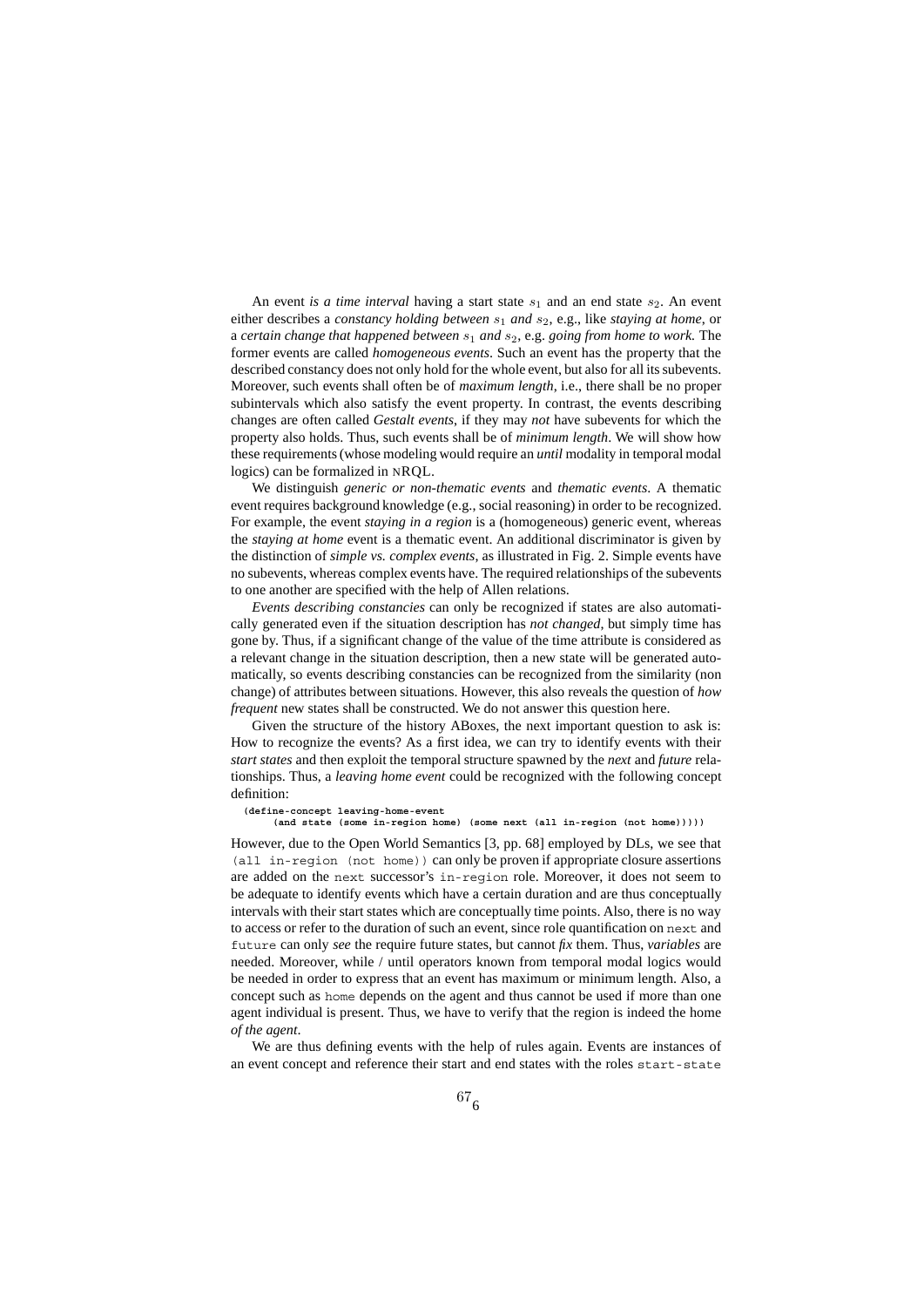and end-state. In case of a complex event, the subevents are aggregated using the has-subevent role. These events thus satisfy

**(define-concept event**

**(and interval (some has-agent agent) (some start-state state) (some end-state state)))**

Event rules have to construct *new individuals*. So-called *DL-safe rules* are rules whose variables only range over ABox individuals, i.e., all variables are *distinguished*. This is always the case in NRQL. However, since NRQL allows the creation of new individuals with rules we need to be careful, since rules may be applied to freshly created individuals as well. In order to avoid termination problems, NRQL does not offer an automatic rule application strategy; instead, API functions function are supplied to first identify the applicable rules, and then to fire (all or some of) them. This is called a single *rule application cycle*. In principle it is unclear how many cycles will be needed. Thus, the application runs a loop. To ensure termination, we make the antecedences of the rules *non-monotonic* such that a rule can only be fired once for a certain set of input individuals. The *general pattern / idiom for simple event rules* thus looks as follows:

```
(prepare-abox-rule
     (and (?s1 state) (?s2 state)
           (?s1 ?a has-agent) (?s2 ?a has-agent)
           (?s1 ?s2 next) // or future or past or previous
... // some more conditions on the states
           // ensure that rule can only be fired "once":
           (neg (project-to (?s1 ?s2)
                      (and (?e some-simple-event)
(?e ?s1 start-state) (?e ?s2 end-state)))))
  ((instance (new-ind new-simple-event ?s1 ?s2) some-simple-event)
   (related (new-ind new-simple-event ?s1 ?s2) ?s1 start-state)
   (related (new-ind new-simple-event ?s1 ?s2) ?s2 end-state)))
```
If the antecedence of the rule identified appropriate start and end states ?s1 and ?s2 in the same history (belonging to the same agent ?a), and such an event has not already been constructed, then a new event instance referencing ?s1, ?s2 is created. The new-ind operator is used to construct a new ABox individual; if ?s1 is bound to s1 and ?s2 to s2, then the expression (new-ind new-simple-event ?s1 ?s2) creates a new individual new-simple-event-s1-s2.

Using this pattern, we can define homogeneous and gestalt *generic simple events.* For example, we have the following spatial events: *leaving a region, entering a region, staying in a region,* and the *in no region event.* By means of *blutooth devices and buddy lists,* it can also be recognized if a buddy is close by. We thus also have the *meeting buddy, leaving buddy, staying in company of a buddy* as well as the *being alone event.*

It is obvious that the *leaving and entering a region events* are easy to model with ABox rules as follows: the general event rule pattern is used, but additional constraints on the states are imposed, for example, (?s1 ?r in-region) and (neg (?s2 ?r in-region)) in case of the leaving a region event, and vice versa for the entering a region event. Maximum duration and homogeneity of events are harder to enforce. Let us consider the staying-in-region event. Assume that ?r is the region in which the agent is currently staying. To enforce maximum duration of the interval to the left, we require that ?s1 does not have a previous state which is also contained in ?r, and similar for ?s2 and next. Homogeneity can be expressed as well – between ?s1 and ?s2 there shall be no states ?s3 in which (?s3 ?r in-region) does *not* hold. This gives us the additional conjuncts: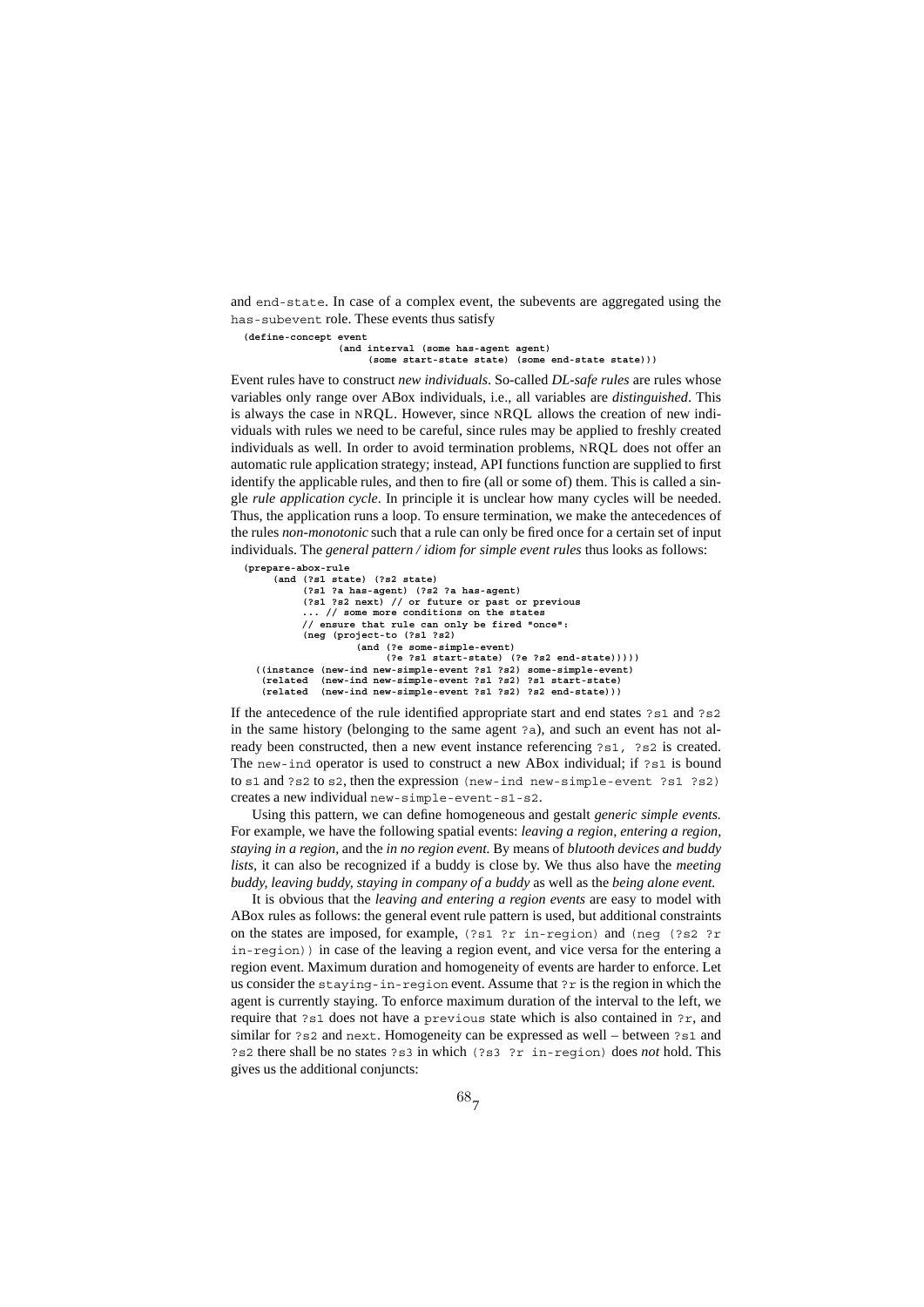

**Fig. 2.** Taxonomy of Complex Thematic Events

```
(and (neg (project-to (?s3 ?r)
     (and (?s3 ?s4 next) (?s4 ?r in-region))))
(neg (project-to (?s2 ?r)
               (and (?s12 ?s2 next) (?s12 ?r in-region))))
     (neg (project-to (?s2 ?s3 ?r)
               (and (?s2 ?sx future) (?sx ?s3 future)
                    (neg (?sx ?r in-region))))))
```
The analog social event, *staying in company of a buddy,* is even more complicated, since here one has to relate states of histories of two different agents in order to detect the constancy; note that the in-buddy-proximity relation holds between *states* of agents.

Having recognized the simple generic events, we can specialize these to *thematic events,* for example, a leaving-home-event is a special leaving-region-event. In some cases, simple concept definitions are sufficient for recognition, but in other cases, rules are needed again.

*Complex and Very High Level Events* We then continue and define *complex event* that consist of several subevents. As with the simple events, we distinguish *generic and thematic complex events.* An important generic complex event is the *going from A to B event*. This event is neither maximal nor homogeneous; instead, it is well known that going from A to B eventually means that one fist has to go from A to C, and then from C to B. Such recursive event rules can become very complex.

So, what are reasonable complex *thematic* events in our case study scenario? Given the *typical working day scenario,* we primarily consider further specializations of the *going from A to B event* which takes the thematic types of the origin and destination regions into account. For example, a *going from office to lunch event* is recognized if the destination region is a restaurant, and if the source region is the work office of the agent. Moreover, such an event has to overlap the *lunch time* individual interval. The introduced complex thematic events are visualized in Fig. 2.

Finally, we can define *very high level complex events*. An *ordinary working day event* is assumed to consist of the following consecutive *sequence of events:* goingfrom-home-to-office-event, working-event, going-from-office-tolunch-event, lunch-event, going-from-lunch-to-office-event, working-event, going-from-office-to-home-event. If such a sequence of events ?e1 to ?e7 is found, all belonging to the same agent, such that  $(2e[n]$  ?e[n+1] meets) holds for all n from 1 to 6, then a complex event of type ordinary-workingday-event is constructed, and the seven subevents are connected to it using the hassubevent role.

#### **4 A Complex Example**

A complex history ABox is visualized in Fig. 3. The histories of the three agents A1, A2, A3 are shown. Circles denote states, and containment of a state in a region (the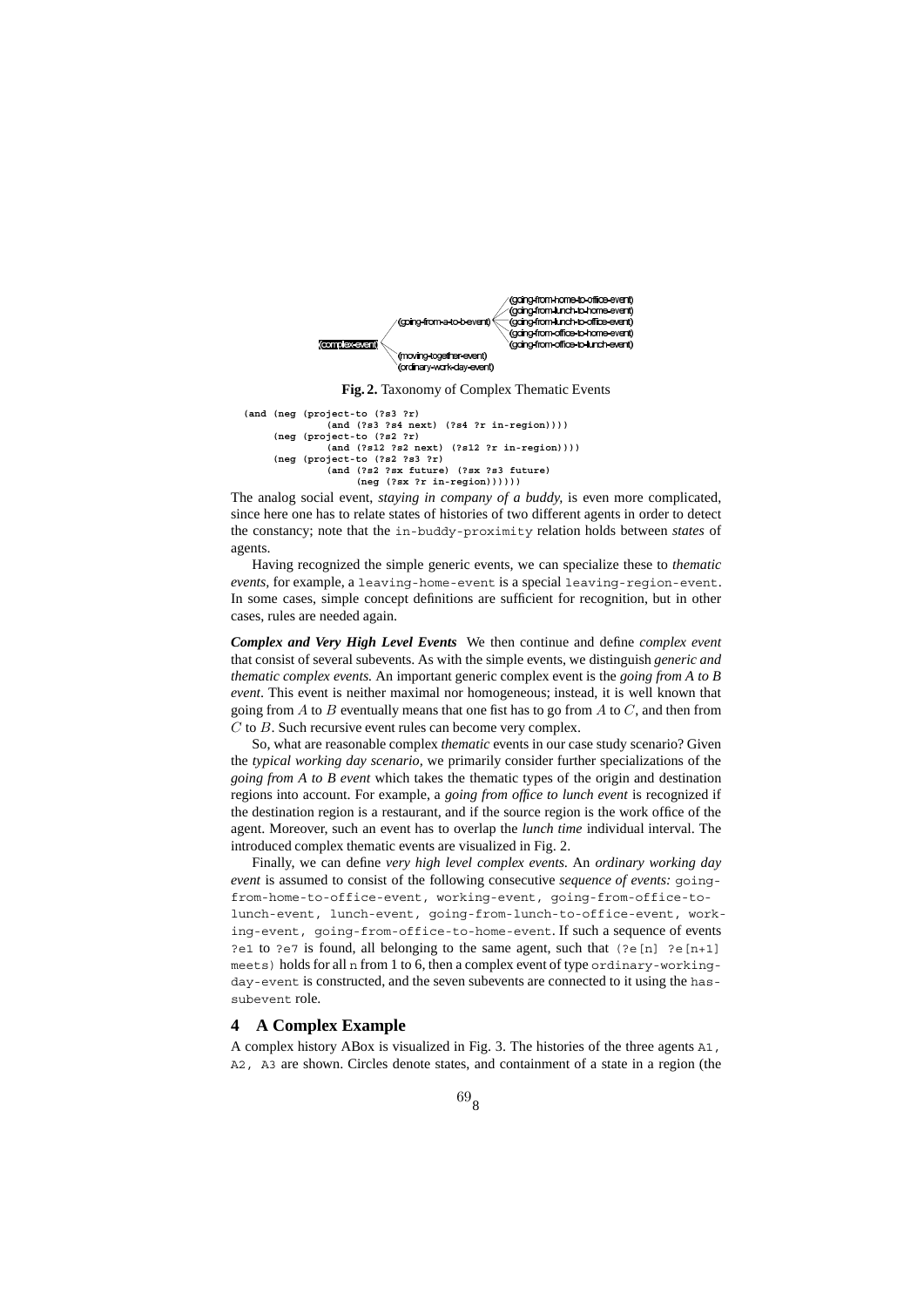

**Fig. 3.** History ABox for Agents A1, A2, A3

in-region relationship) is depicted with the help of the state enclosing gray shaded boxes (visualizing the regions). The home regions of A1 and A2 are different, but the restaurant and office boxes visualize the same region. The bold gray arrows visualize the in-buddy-proximity relationship. The values of the time attributes are shown as well (in decimal coding).

The scenario modeled in the example ABox goes as follows: Agent A2 is the boss of A1, and A3 is a friend of A1. A1 leaves its home at 7.0 and enters his office at 8.75; in the meantime he was *on the road.* He stayed in the office (presumably working) until 12.20 (we are omitting the concrete times in the remaining description). He is then in buddy proximity with his boss. Both are leaving the office together and are entering the restaurant, where they are having lunch. In the restaurant, A1 meets a friend (A3) for a couple of minutes. After staying a while in the restaurant, A1 and A2 are leaving the restaurant together. A1 goes back to office and stays there until he leaves the office in the evening, heading towards home. In contrast, A2 goes home after lunch.

This history ABox induces a complex event structure. After the rules no more apply, the following complex thematic events have been constructed for A1. The following list is the result of a NRQL query; for each binding  $\alpha$  to a complex thematic event we are also including its start and end time as well as its *most specific types.* For the events, a <event-name><start-state><end-state> naming schema is used, and <state-number><agent> for the states:

```
(((?x ordinary-working-day-s1a1-s9a1) (7.0) (19.0)
        (ordinary-working-day-event long-interval))
  ((?x going-from-a-to-b-s1a1-s3a1) (7.0) (8.75)
        (going-from-home-to-office-event region-event short-interval))
  ((?x going-from-a-to-b-s4a1-s5a1) (12.2) (12.3)
(going-from-office-to-lunch-event moving-together-event region-event))
  ((?x going-from-a-to-b-s6a1-s7a1) (13.0) (13.5)
        (going-from-lunch-to-office-event region-event))
  ((?x going-from-a-to-b-s8a1-s9a1) (18.5) (19.0)
        (going-from-office-to-home-event region-event)))
Thus, as expected, A1 has experienced an arbitrary working day. However, this is neither
```
the case for A2 nor for A3. Note that some more events have been recognized, but they are not "complex", e.g., the events **staying-in-region-of-office-of-a1-s3a1-s4a1** from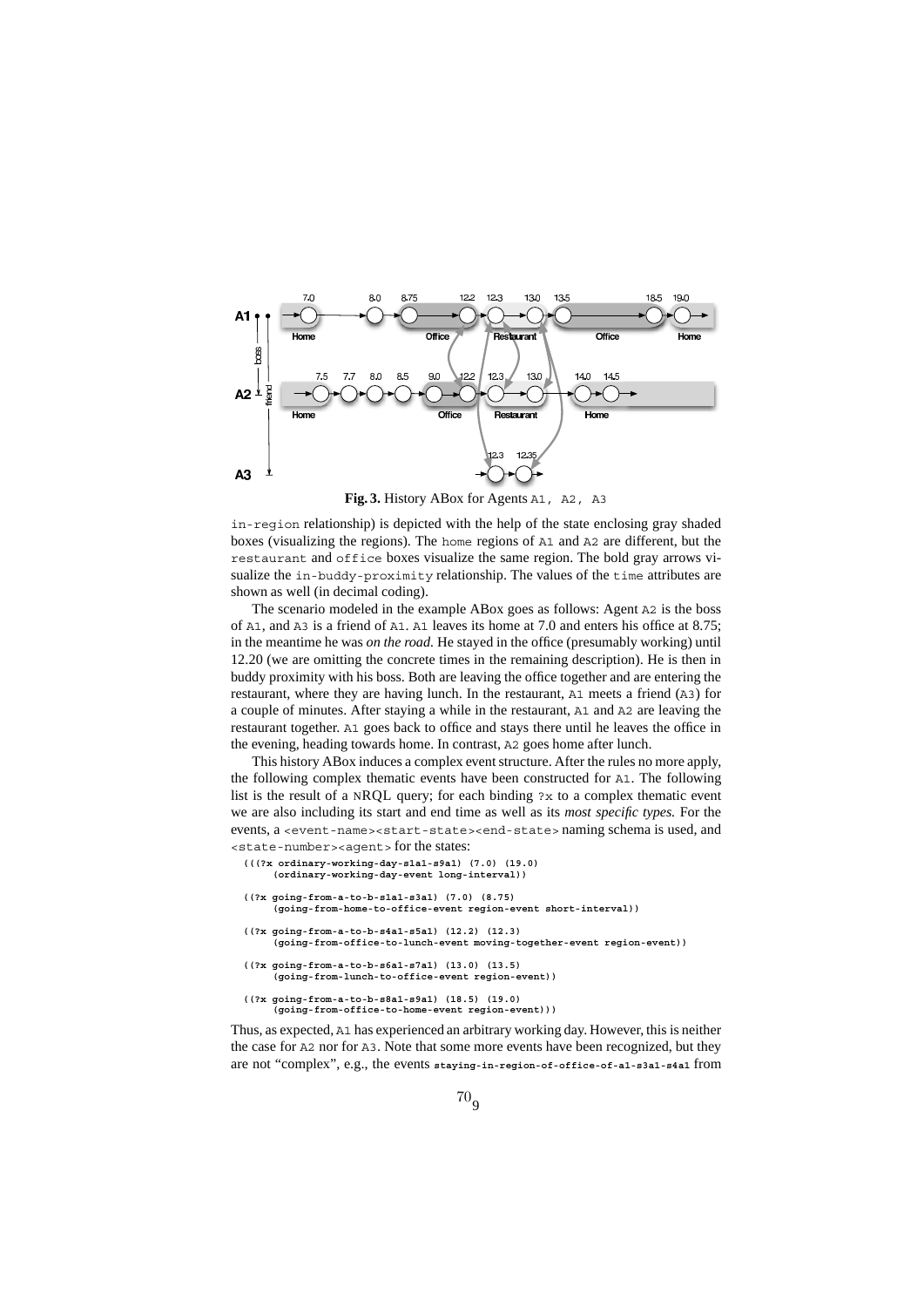8.75 to 12.2 of type **(working-event long-interval)**, **in-company-a3-s5a1-s6a1** from 12.3 to 13.0 of type **(in-company-event meeting-friend-event))** (which is a "social event" due to the bluetooth proximity with friend A3), and **staying-in-region-of-restaurant-1-s5a1 s6a1** from 12.3 to 13.0 of type **(lunch-with-boss-event)**.

#### **5 Conclusion & Future Work**

We have proposed a practical and working event model methodology in the RACERPRO DL system. The long term research goal of this work is to enhance the spatial, temporal and dynamic awareness of the ContextWatcher application framework. The principle feasibility of the approach has been demonstrated with a case study. A drawback of the proposed model is the slightly non-declarative semantics shown by some rules, especially those that create new individuals. Recently it has been shown that *abduction* – which is a non-deductive inference process – has the potential to deliver hypotheses and can thus also be used to hypothesize the assertions which we have constructed simply by means of rules [8,9]. How to apply this abduction framework is future work.

It should be stressed that the proposed model only works with RACERPRO, since current W3C Semantic Web standards (OWL, SPARQL, SWRL etc.) do not offer the required expressivity for the formulation of rules (e.g., negation as failure, closed domain universal quantification, creation of new individuals, concrete domain reasoning). It is clear that corresponding concept constructors easily lead to undecidability. But *pragmatic solutions* have to be developed for practical applications, as we have demonstrated.

#### **References**

- 1. Koolwaaij, J., Tarlano, A., Luther, M., et al.: ContextWatcher Sharing Context Information in Everyday Life. In: Proc. of the IASTED Int. Conference on Web Technologies, Applications, and Services (WTAS'06). (2006)
- 2. Luther, M., Fukazawa, Y., Wagner, M., Kurakake, S.: Situational Reasoning for Task-oriented Mobile Service Recommendation. The Knowledge Engineering Review **Special Issue on Contexts and Ontologies: Theory, Practice and Applications** (2007) To Appear.
- 3. Baader, F., Calvanese, D., McGuinness, D., Nardi, D., Patel-Schneider, P., eds.: The Description Logic Handbook – Theory, Implemenation and Applications. Cambridge University Press (2003)
- 4. Wessel, M., Möller, R.: A High Performance Semantic Web Query Answering Engine. In: Proc. Int. Workshop on Description Logics (DL '05). (2005)
- 5. McCarthy, J., Hayes, P.J.: Some Philosophical Problems from the Standpoint of Artificial Intelligence. In Meltzer, B., Michie, D., eds.: Machine Intelligence 4. Edinburgh University Press (1969) 463–502
- 6. Kowalski, R., Sergot, M.: A Logic-based Calculus of Events. New Gen. Computing **4** (1986) 7. Allen, J.F.: Maintaining Knowledge about Temporal Intervals. Communications of the ACM
	- **26** (1983) 832–843
- 8. Espinosa, S., Kaya, A., Melzer, S., Möller, R., Wessel, M.: Towards a Foundation for Knowledge Management: Multimedia Interpretation as Abduction. In: Proc. Int. Workshop on Description Logics (DL '07). (2007)
- 9. Möller, R., Neumann, B.: Ontology-based Reasoning Techniques for Multi-Media Interpreation and Retrieval. In Hobbson, P., Kompatsiaris, Y., eds.: Semantic Multi-Media and Ontolgies: Theory and Applications. (2007) To appear.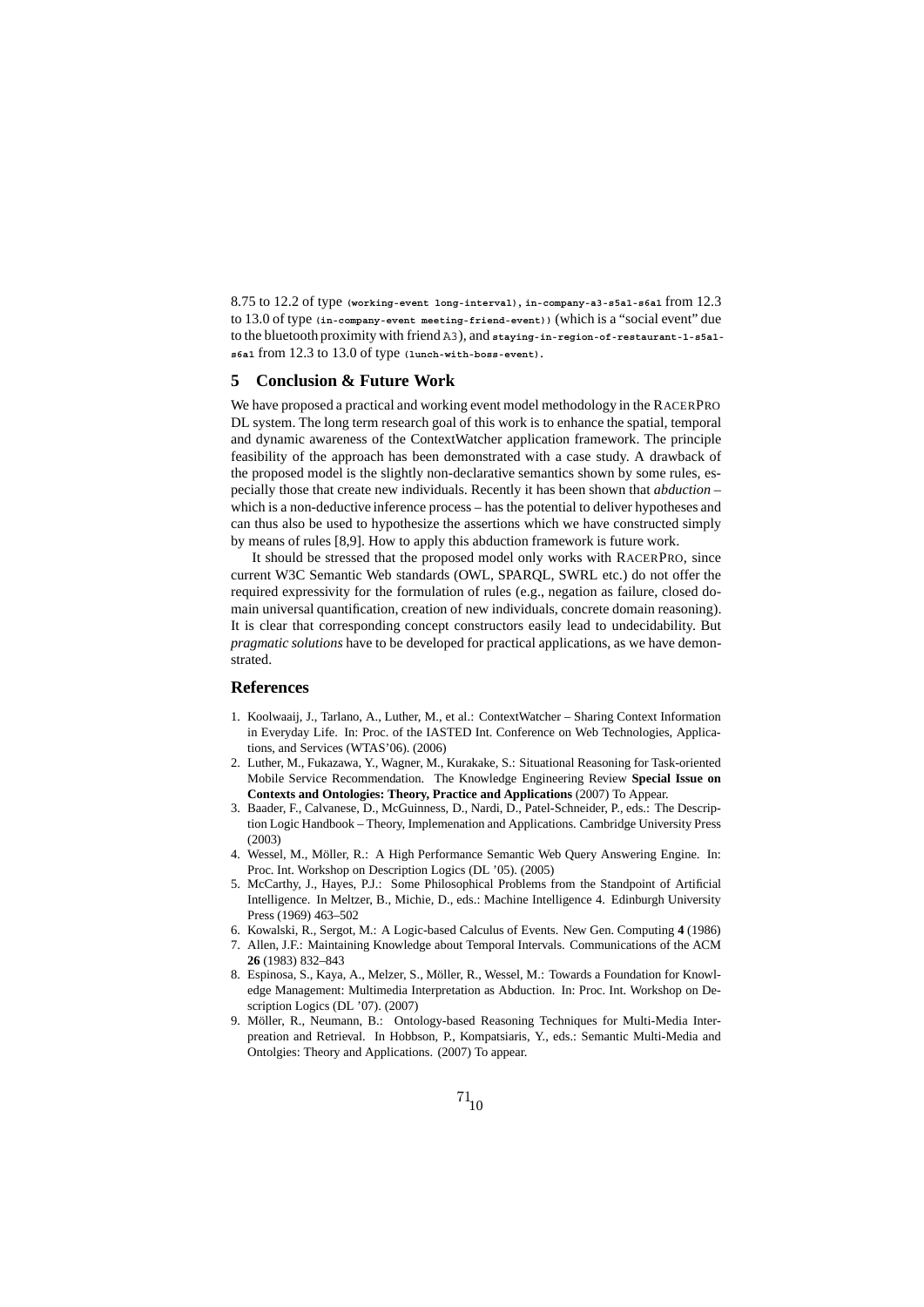# **Modeling Adaptive Behavior with Conceptual Spaces**

Michael Cebulla

Technische Universität Berlin, Fakultät für Elektrotechnik und Informatik, Institut für Softwaretechnik und Theoretische Informatik, Franklinstr. 28/29, 10587 Berlin mce@cs.tu-berlin.de

**Abstract.** We discuss a membrane-based calculus for the combination of conceptual spaces during runtime. Since our goal is to support emergent properties of behavior (and due to the fact that it is not possible to define a complete calculus for all situations) we introduce the notion of self-modification. Terms from situational description can evolve according to simple rules thus providing various possibilities for reactions.

## **1 Introduction**

In this paper some of the problems which are connected with context-dependent behavior are developed as a general problem of combining conceptual spaces. Examples from the field of medical workflows are given. The approach which is discussed in this paper relies on the notion of conceptual integration which was developed in the field of cognitive semantics [2]. This integration can be simulated by the rule-based integration of ontologies.

The framework described in this paper partly follows previous proposals for the formalization of contextual reasoning. While classifications [1] heavily rely on universal algebra or category theory [3] we focus on an operational treatment using membrane computing [4].

In this paper we make an attempt to bridge the gap between highly reactive behavior during runtime and the need for highly abstract and meaningful concepts for contextawareness. Especially we propose to integrate highly abstract forms of common sense reasoning (as proposed by [1]) with membrane computing (as proposed by [4]) in order to support a way of runtime reasoning whose robustness is comparable to human reasoning. By this proposal we extend previous suggestions concerning high-level and intuitive specifications (cf. [5]). Especially we propose to exploit common sense reasoning for the robustness of context-aware behavior in distributed systems.

# **2 Context and Behavior**

Simplified models of medical workflows are employed in this paper as examples for the treatment of adaptive behavior.

**Example 1 (Intubation: A Medical Workflow)** The activity of intubation is considered with represents a specific part of a medical operation. Although there is certainly a definition of the process (i.e. a pattern) the exact shape of the final activity highly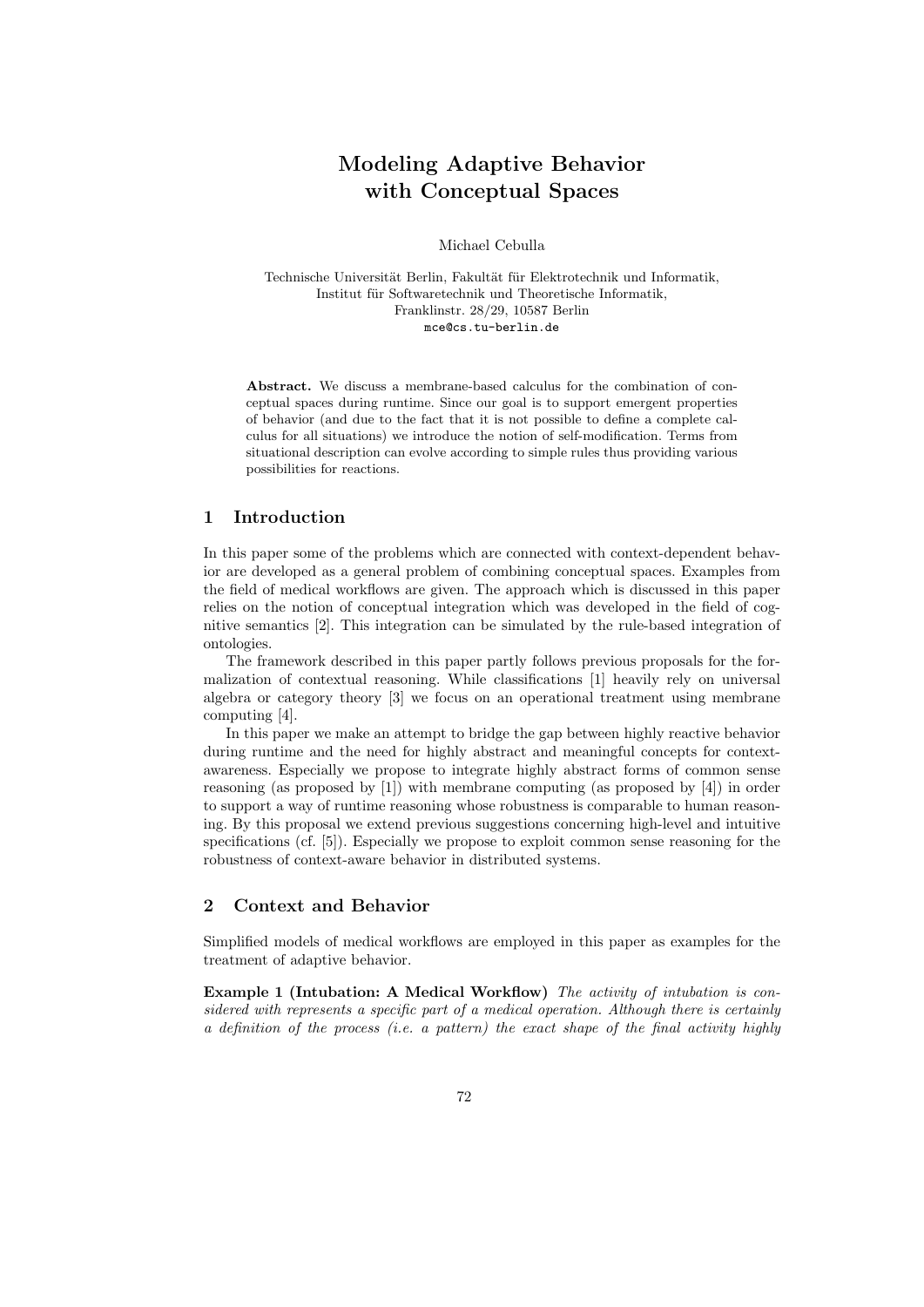depends on the context in which this pattern is activated. In this paper we propose to represent the definition of the process (the pattern) as well as the situation as input spaces (in the sense of  $(2)$ ). We develop an emergent calculus which establishes links between these spaces.  $\Diamond$ 

The Intubation Space. The conceptual space containing the process of intubation contains a constraint-based description of this process (cf. Figure 2). The important actions are described with their causal relationships as well as constraints which have to hold in certain states. Especially three subtasks can be identified (Preparation, Laryngoscopy and Introduction) which have different relevance values for the overall process. Since the intubation space contains a pattern which is described in this space there are many variables which have to be bound to actual values from a specific situation. For instance, agents are represented by roles which have to be bound to real agents taken from another conceptual space. In a similar way constraints which are specified over objects or states are applied to elements from other spaces.

The Situation Space. While the intubation space contains roles for the agents which are responsible for certain actions the situation space is populated by (entities representing) real agents and resources. In addition in this conceptual space specific relations and circumstances can be described which are of informal nature but which heavily influence the shape of the resulting process. As an example a relation of informal hierarchy is given which may hold between an experienced nurse and a less experienced anesthesist.



**Fig. 1.** Conceptual Spaces

Cross-Space Mapping. The combination of conceptual spaces is triggered by cross-space mappings. Cross-space mappings are enabled by morphisms between ontologies. Morphisms represent background knowledge for combining conceptual spaces. In our example relevant morphisms are:

```
mapping intsit from Intubation to Situation
   sort Intubation-Task Intubation-Capability
```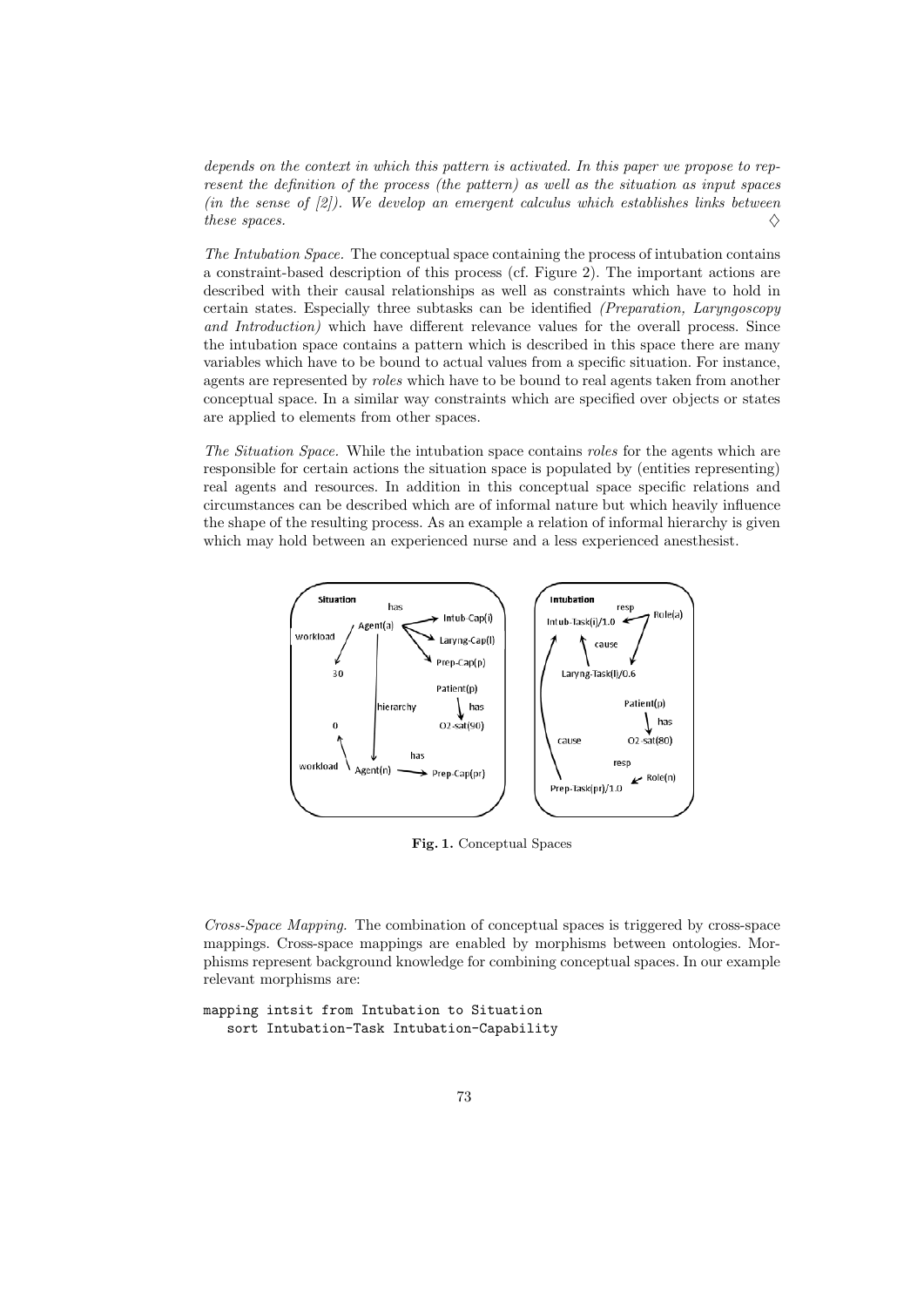As we will see the background knowledge is used to establish infomorphisms between the conceptual spaces. As we will see there are multiple possibilities to establish these infomorphisms. One of our main points consist in the claim that the adaptive or selfconfiguring capabilities of complex systems (like human teams in the operation theatre) can be simulated by an adequate selection of the best possibility.

Generally the process of blending results in the creation of a blended space. Due to space restrictions we concentrate on the establishment of vital relations in this paper.

## **3 Operational Treatment of Vital Relations**

Under operational aspects we represent conceptual spaces as  $P$ -systems  $P_{CS}$ . Basically a conceptual space is enclosed by a membrane. These entities which are contained in the space are mapped to components of P-systems (cf. [4]). While concepts are mapped to molecules, individuals and relations are mapped to labeled membranes.

**Definition 1 (P-System**  $P_{CS}$ ) The P-System for the representation of conceptual spaces  $P_{CS}$  is defined by the tuple  $\langle V, L, \mu, w_i, Rn_i \rangle$  where V is the terminology of the classifications (containing concept names) and the label algebra L (containing individuals, situations and the concatenation operator ",").  $\mu$  is the structure of membranes containing the multi-fuzzy sets w<sub>i</sub>. The rules contained in Rn<sub>i</sub> are discussed below.

One of our central goals is to support self-organizational capabilities in the dynamic composition of conceptual spaces. This is especially due to the fact that it is impossible to foresee every possible combination of situations. Since we do not want to define a uniform rigid calculus which is restricted to a certain set of known combinations we take the opposite approach which promises a more flexible solution. This means that we allow the terms to evolve in a solution and to look for possible combinations by themselves. This decentralized approach is robust against local evolutions and to unforeseen changes.

We proceed in two steps. Firstly we have to map context descriptions to membrane structures. This can be easily done by mapping individuals and situations to labeled membranes and concepts to molecules floating in a solution. In the same way we have to represent ontology morphisms by membrane structures. In a second step we give the rules for the evolution of these structures and for the establishment of valid combinations of contexts.

Airlock Rules. In our membrane-based approach molecules are enclosed by membranes. In order to make reactions possible however they have be able to leave their membranes. This is defined by the airlock rule. We introduce an extended version (EAL) which enables molecules to cross multiple membranes.

$$
\begin{array}{ll}\n\text{(AL)} & [aC_1]_a \leftrightharpoons C_1 \lhd_{\langle a \rangle} [a]_a \\
\text{(EAL)} & [bC_1 \lhd_{\langle L, a \rangle} [a]_a]_b \leftrightharpoons C_1 \lhd_{\langle L, a, b \rangle} [b]_a]_b\n\end{array}
$$

Intuitively we enable the molecules to travel through the membrane structure keeping track of the membranes they crossed in a list which is an annotation of the airlockoperator.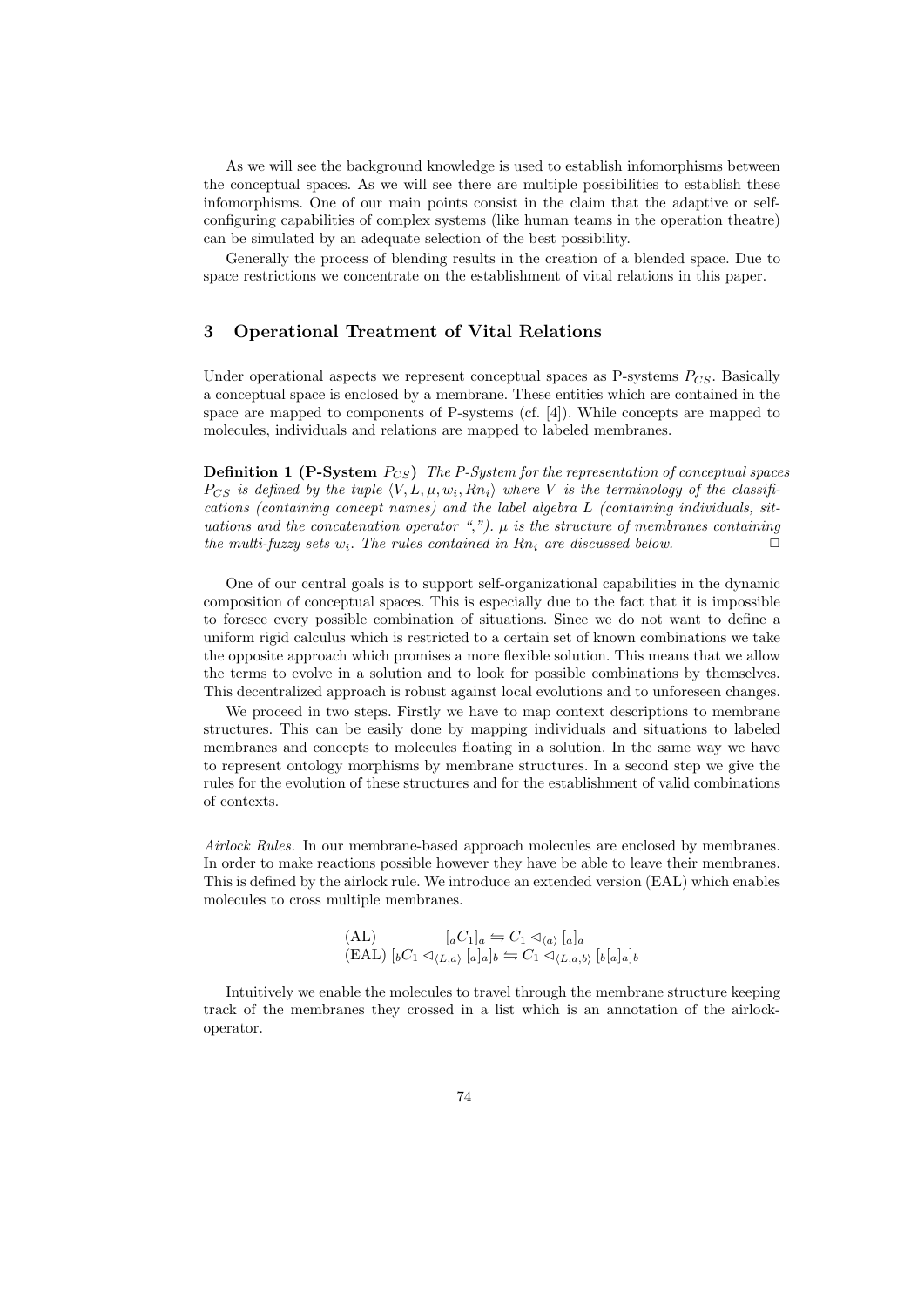Interaction. The main goal is to find and encourage possible interactions. Especially molecules from situations should react with molecules from morphisms. Such reactions are only possible because both situations and morphisms evolve according to the airlock rules. The rule for interaction can be given as follows.

(INT)  $C_1^+ \triangleleft_{\langle src, mor \rangle} [mor[src]src]_{mor}, C_1^- \triangleleft_{\langle a, s1 \rangle} [s1[a]_a]_{s1} \rightarrow$  $[\langle_{mor,s1\rangle}[\langle_{src,s1,a\rangle}C_1]\langle_{src,s1,a\rangle}]\langle_{mor,s1\rangle}[\langle_{s1,mor\rangle}[\langle_{a,mor\rangle}C_1]\langle_{a,mor\rangle}]\langle_{s1,mor\rangle}$ 

Intuitively the reaction between the molecules is recorded by the labels. Thus the labels of the morphism are added to the labels of the situation. In the same way the labels of the morphism are extended. Note that we only treat the matching of the source ontology of the morphism. We presume that the molecules of the morphism are charged negatively while the molecules of the situation are charged positively. Note that there can be many different reactions between situations and morphisms because many copies of the structures are floating in the solution.

Completing the Infomorphism. An ontology morphism is completely bound when two molecules from two context description have been bound to its source and target ports. Since the knowledge about the creation of the bindings is contained in the labels the information is present which which completes an infomorphism (i.e. the relation between the individuals which is contravariant to the original ontology morphism).

Compression. Elements from the input spaces which are connected by a vital relation (i.e. infomorphisms) are projected into the blend. The resulting individuals which are created in the blend can be considered a tuple-valued individuals which establish a connection between the original tokens (or es equivalence classes). We cannot deepen these issues due to space restrictions.

#### **4 Outlook**

We discussed a membrane-based calculus for the creation of infomorphisms between conceptual spaces during runtime. We consider this line of research as a contribution to the exploration of adaptive and context-aware behavior in distributed systems. The treatment of infomorphisms is the strategic foundation for the integration of more advanced formal constructs from common sense reasoning.

# **References**

- 1. J. Barwise and J. Seligman. Information Flow: the logic of distributed Systems. Cambridge Univ. Press, 1997.
- 2. G. Fauconnier and M. Turner. The Way we Think. Basic Books, 2002.
- 3. J. Goguen. Information integration in institutions. In Memorial Volume for Jon Barwise. Indiana University Press, Indiana, 2005.
- 4. G. Păun. Membrane Computing. An Introduction. Springer, Berlin, 2002.
- 5. P. Pepper, M. Cebulla, K. Didrich, and W. Grieskamp. From program languages to software languages. The Journal of Systems and Software, 60, 2002.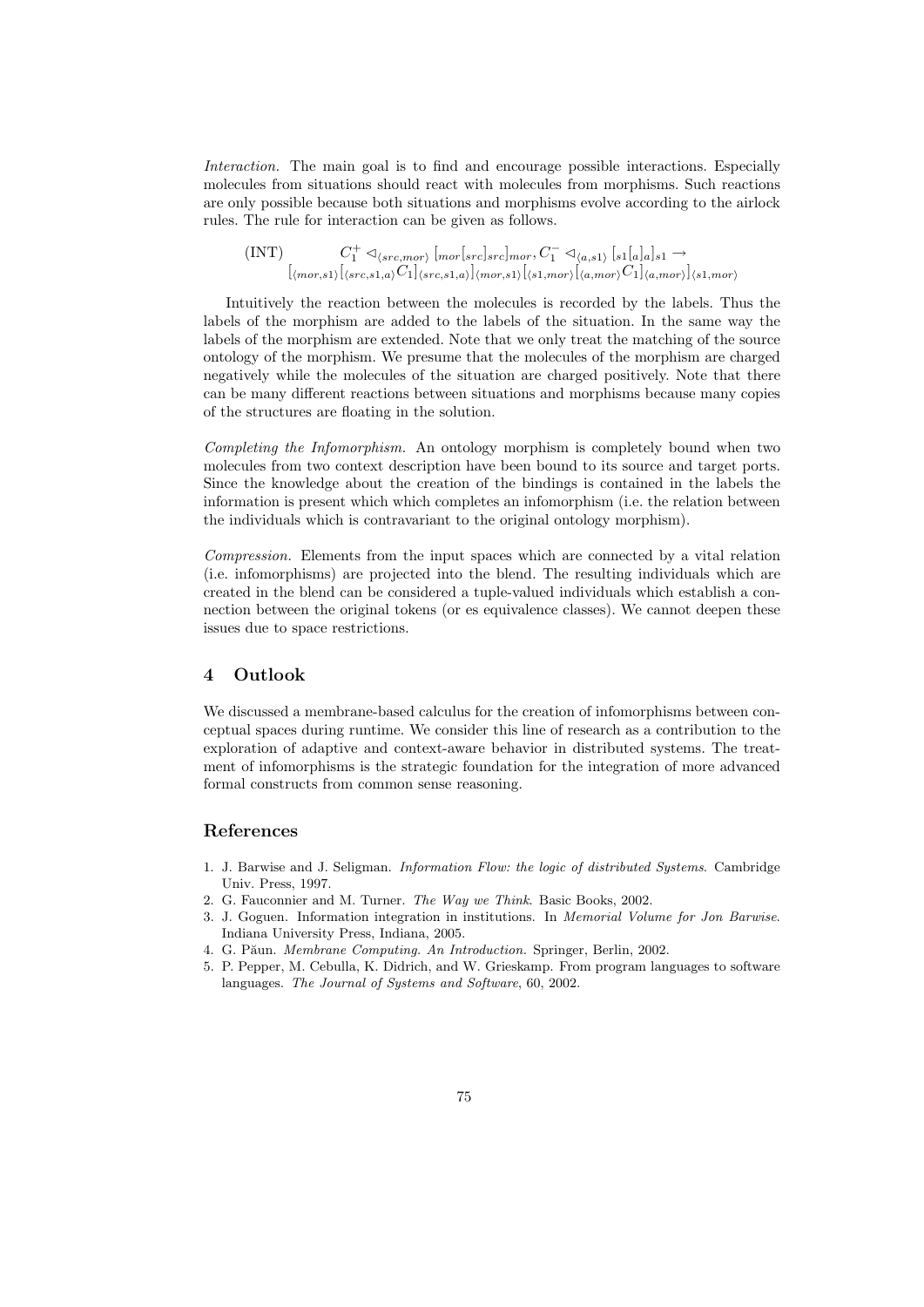# **Opinion nets for reasoning with uncertain context information**

Yves Vanrompay and Yolande Berbers

Department of Computer Science Katholieke Universiteit Leuven Belgium

**Abstract.** Context-aware systems must be able to deal with uncertain context information. We propose a generic context architecture and representation that incorporates the uncertainty of context elements in terms of upper and lower bounds of probabilities. It is shown how opinion nets can be used to reason with these upper and lower bound probabilities. In this way it is possible to combine ambiguous or conflicting context information that comes from different sources. Moreover, information coming from different sources can be combined with experience learned from the past in a clean way.

#### **1 Introduction**

Pervasive systems that can adapt to changing environments and availability of resources must be aware of their context. These systems sense and react to context. Most systems make the assumption that the context they use is completely accurate. However, the information about context may not come from a reliable source, may be out dated, not available or may be erroneous. Firstly, a contextaware system senses its context via a network of sensors working together. The resolutions, accuracies and formats of these sensors can differ from each other. The resulting sensed values can have conflicts and ambiguities. The second cause of uncertainty are the current limitations of the underlying reasoning systems that deduce high-level context information from low-level sensor data. Lastly, due to the asynchronicity of context acquisition and use of context we must deal with the imperfection and aging of the context information. A challenge for the development of real-life and commercial context-aware systems is therefore the ability to handle uncertain and ambiguous context information.

We propose a generic context architecture consisting of context synthesizers, providers and consumers. Context elements are represented as predicates, with which are associated upper and lower bound probabilities. Then opinion nets are used to reason with these probabilities. If the context comes from different sources contradictions and ambiguities can arise. It is shown how opinion nets can resolve conflicts and ambiguities by combining several probabilistic inputs to a single output.

This paper is organized as follows. In section 2 the context architecture and representation are described. In section 3 we introduce opinion nets and show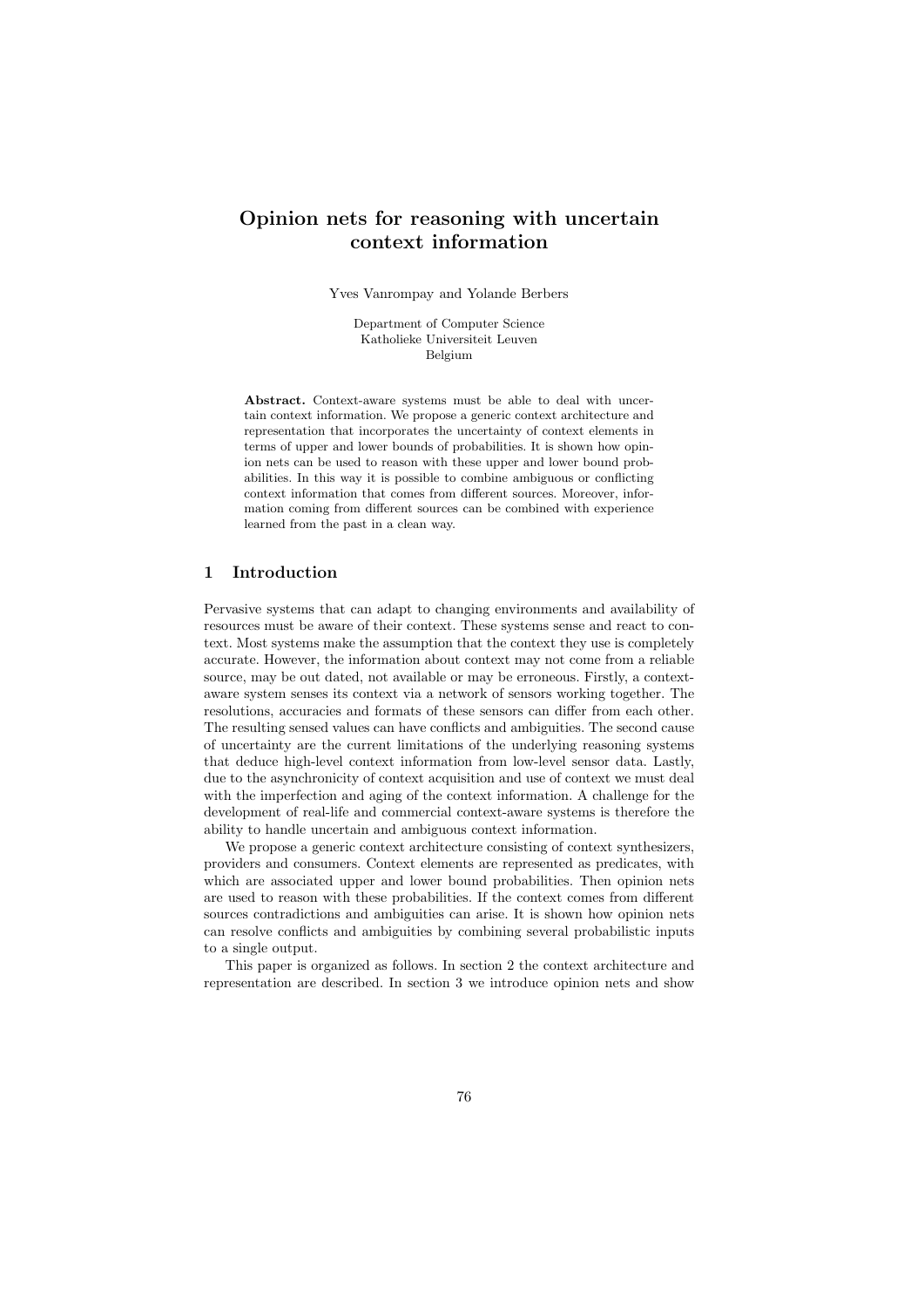how they can be of great value to deal with uncertainty in context-aware systems. Section 4 gives an overview of related work and compares it with the presented approach. Finally, section 5 gives an outline of future work and draws conclusions.

#### **2 Context architecture and representation**

The context architecture is a generic infrastructure inspired by Gaia [2]. It supports gathering contextual information from sensors, inferring higher level context and delivering context information to the correct entities. A context provider provides context information in a synchronous way. A context consumer or context synthesizer can invoke the provider in order to acquire information about context. A context synthesizer is an aggregator of context information from different sources. A context consumer is an entity that needs context data. A context consumer can retrieve context information by sending a request to the context provider. Every component can play more than one role. A component can be a context provider if it provides context data about a specific domain and at the same time a consumer if the component also needs data from other domains.

The general uncertainty model is based on predicates representing context elements or facts with associated confidence values. The predicate name describes the context element. The arguments are mostly of the form subjectobject or subject-verb-object, e.g. location(John, in, room3, lower, upper) or activity(room7, conference, lower, upper). The confidence values of the predicates are expressed as upper and lower bounds of probabilities. Alternatively we could express confidence values as a probabilistic value together with an accuracy measurement of the probability. We will call the confidence value an opinion.

#### **3 Opinion nets**

In a simple approach we could work with a singular probabilistic value to indicate the frequency that a predicate is true. However, in opinion nets [1] , each opinion is translated into a range of probability numbers. That range is specified as an upper and a lower bound on the probability of the predicate to be true.

Opinions coming from different sources can be tied together in several ways. The different sources could for example be one or more context providers and context synthesizers. The combining of the inputs to one output can be done in a context provider, synthesizer or consumer, depending on the requirements and structure of the application. The inputs of a context provider or synthesizer can also be put together with historical information that is learned from the past. In that way history can be taken into account and easily incorporated in the opinion net approach.

The advantage of working with upper and lower bounds is that we can work with imprecise probabilities. When there is not enough information to give an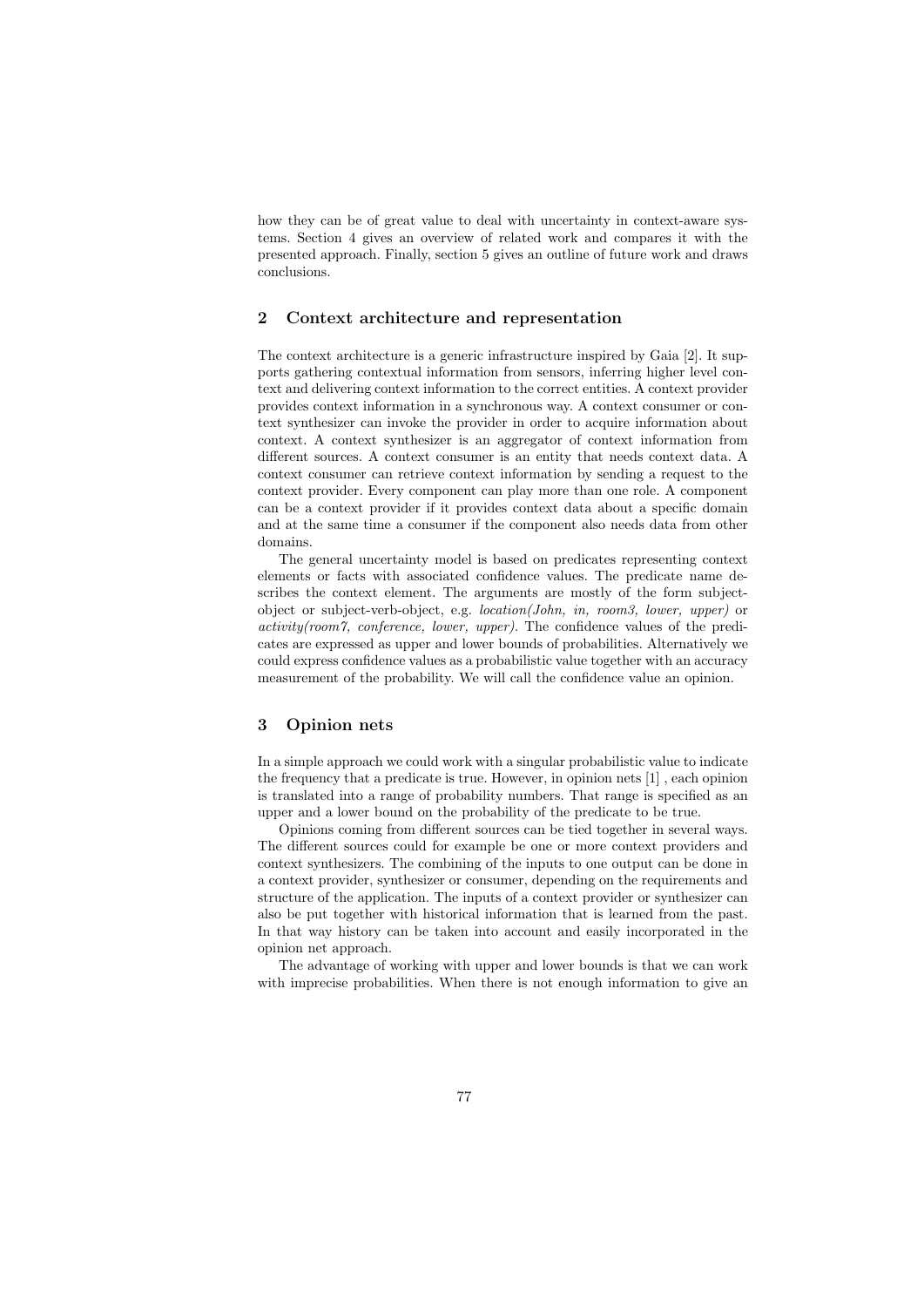exact probability, but if the system knows enough to say that the probability is definitely between 0.4 and 0.7, we can capture this with opinions. Also, ambiguous information can be presented in a straightforward way. Lastly, conflicting information that comes from different sources can be combined in a clean way by using opinion nets.

Figure 1 shows the different opinions and how they are put together, for clarity only for the lower bounds. The opinions can be propagated through opinion nets. The boxes are called constraint boxes, and they can be and or or boxes. The following constraint equations govern the action of the or boxes. A and B represent inputs and A or B represents an output. Then,  $l(A)$ ,  $l(B)$  and  $l(A)$  or B) are the lower bounds of the probabilities. Similarly  $u(A)$ ,  $u(B)$  and  $u(A)$  or B) represent the upper bounds of the probabilities.

$$
u(A) \le u(AorB)
$$
  
\n
$$
l(A) \ge l(AorB) - u(B)
$$
  
\n
$$
u(B) \le u(AorB)
$$
  
\n
$$
l(B) \ge l(AorB) - u(A)
$$
  
\n
$$
u(AorB) \le u(A) + u(B)
$$
  
\n
$$
l(AorB) \ge max[l(A), l(B)]
$$
  
\n(1)



**Fig. 1.** Forward propagation of lower bounds in an opinion net

The equations for the and operator are similar. The combination of these assertions and boxes is an opinion net. An opinion net is thus a numeric constraint net in which it is possible to keep track of a conclusion's probability.

#### **4 Related work**

There exist several approaches for dealing with uncertain, ambiguous and inconsistent context information. The Integrated Context Model proposed by Truong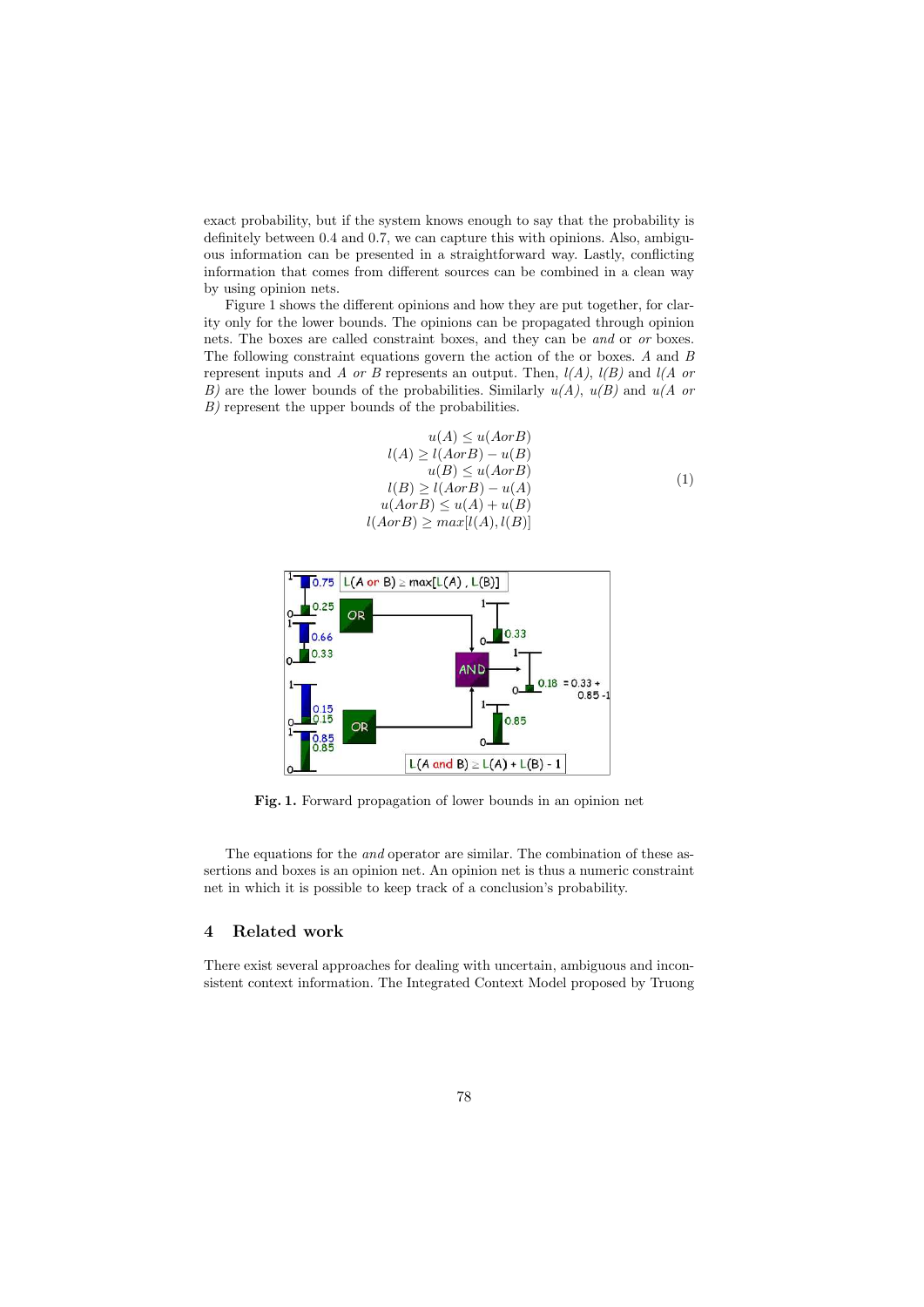[3] allows to construct a Bayesian Network for reasoning with context information. Although this technique deals with uncertain context information, there is no straightforward way to combine conflicting and ambiguous information that comes from different sources, which is possible with opinion nets.

Gaia [2] is a prototype pervasive computing middleware system that allows to reason about uncertainty. Several mechanisms like probabilistic logic, fuzzy logic and Bayesian Networks can be plugged in. Context information is represented as predicates. Each predicate is described as a class in an ontology defined in DAML+OIL. A confidence value between 0 and 1 is attached to a predicate. Since our context architecture and representation is based on Gaia, opinion nets could be plugged in as a reasoning mechanism in Gaia.

Several techniques can be used to deal with imperfect context. However, Dey and Mankoff [4] argue that in realistic scenarios not all ambiguity in the data can be removed. Moreover, certain human aspects of context cannot be sensed or inferred by technological means. Their proposal is to involve end users in removing the remaining ambiguities through a process called mediation. The uncertainty inherent to the context information is explicitly presented to the user. Mediation can be fitted well in our approach. The opinion of the user can be treated as an opinion next to that of the system or next to an opinion inferred from experience learned from the past. Then these opinions can be combined using opinion nets.

#### **5 Future work and Conclusions**

To validate our approach a simulation environment will be developed. Experiments with context information coming from different sources have to be carried out. A test scenario can be the introduction of a vague concept like proximity as a context element. Context-aware systems such as a portable touristic city guide are location-aware and can suggest a tourist to visit a touristic attraction that is nearby. Proximity however is a subjective measure of distance depending on the context of the tourist. How close an attraction is depends amongst others on whether the tourist is on foot or by car, what his mood is, whether he is really interested to see the attraction and so on. Opinions concerning the proximity of a location that come from different sources can be combined by an opinion net to a single output of a probability range.

Based on a context architecture and representation, we proposed the use of opinion nets to deal with uncertain, ambiguous and conflicting context information. This approach allows to resolve ambiguities and conflicts arising from information that comes from different sources in a natural way. Moreover, the reasoning mechanism with opinion nets is general in the sense that it can be plugged in into every context system that represents information with probabilities and accuracies. We believe that further research will show the usefullness of opinion nets for reasoning with uncertain context information.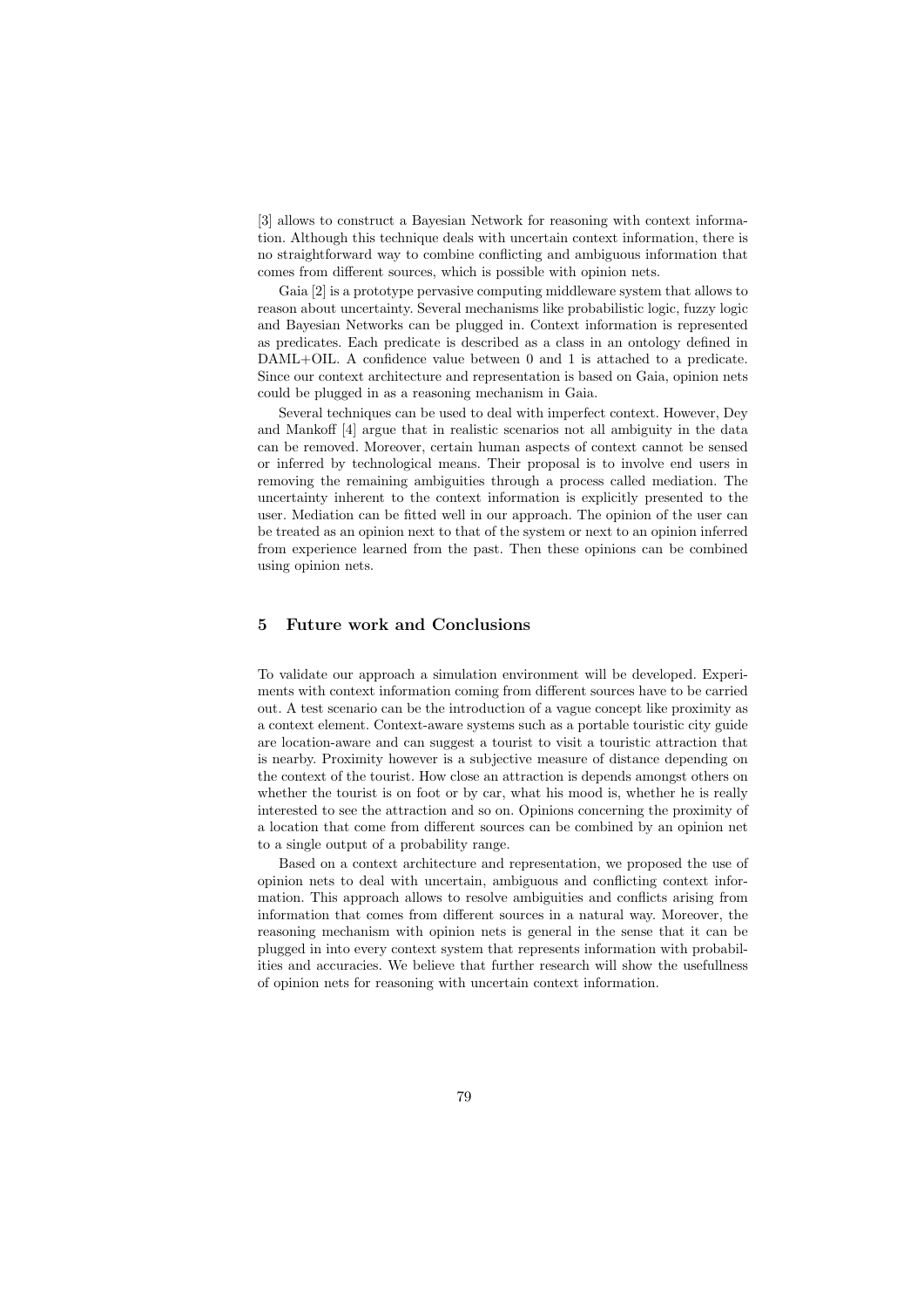# **References**

- 1. Patrick Henry Winston. Artificial Intelligence. Addison-Wesley, third edition, 1993 234–241
- 2. M. Roman et al.: A Middleware Infrastructure for Active Spaces. IEEE Pervasive Computing **1-4** (2002) 74–83
- 3. B. A. Truong, Y.-K. Lee, S.-Y. Lee: Modeling Uncertainty in Context-aware Computing. 4th Annual ACIS International Conference on Computer and Information Science (ICIS'05)
- 4. A. Dey, J. Mankoff: Designing Mediation for Context-Aware Applications. ACM Transactions on Computer-Human Interaction, Vol. 12, No. 1, March 2006, 53–80

This article was processed using the L<sup>AT</sup>EX macro package with LLNCS style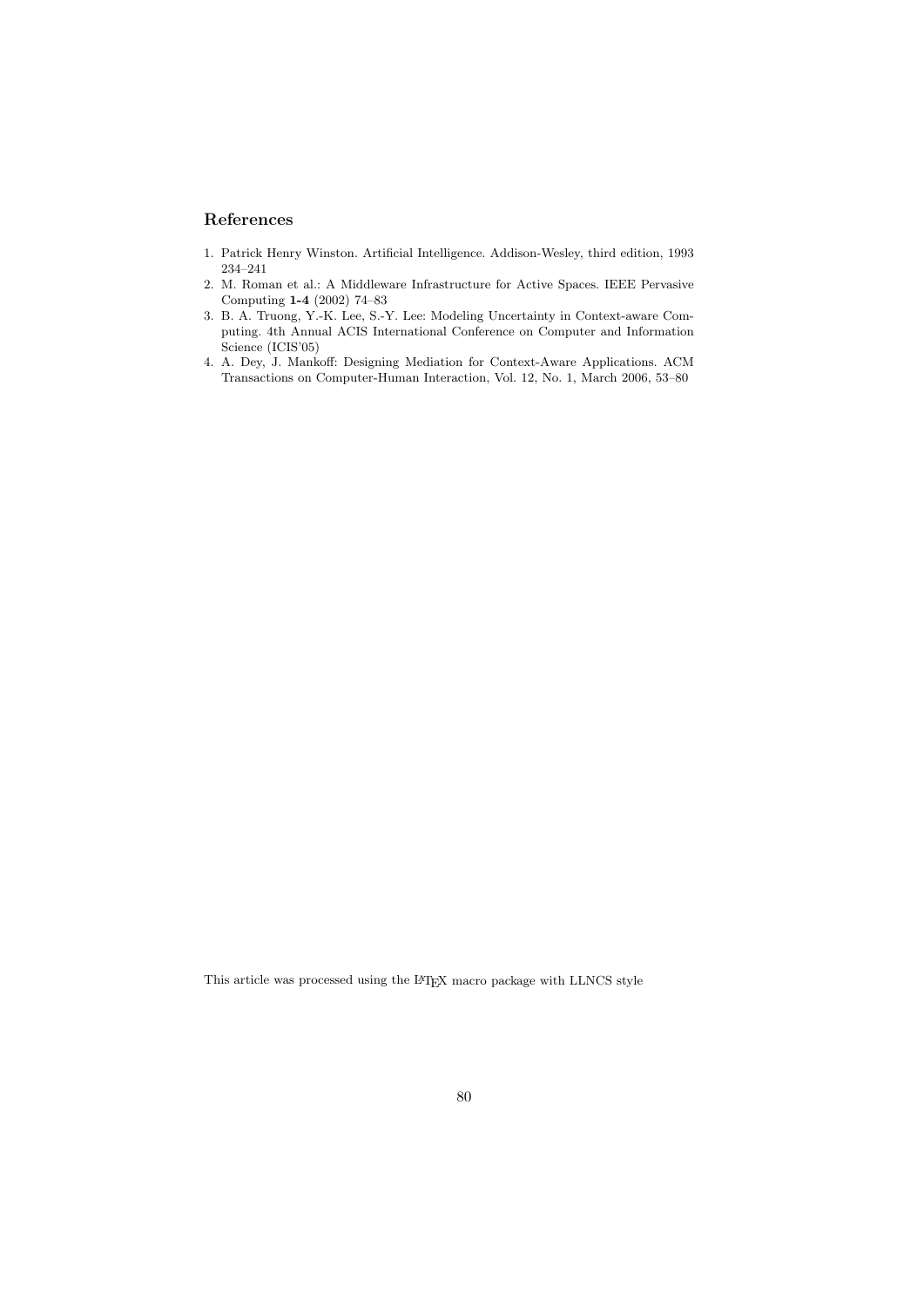# **Ontologies as Contexts for Constraint-Based Reasoning**

Richard J. Wallace, Tomas E. Nordlander, and Ioannis Dokas

Cork Constraint Computation Centre and Department of Computer Science University College Cork, Cork, Ireland email: {r.wallace,t.nordlander,i.dokas} @4c.ucc.ie

**Abstract.** We give a brief description of a system we are currently building that fulfils the promise of our title. This description also indicates why we are interested in the topic of contexts and ontologies.

# **1 Introduction**

Many problems involve finding a solution subject to certain constraints. Constraint programming is an important technique for modelling such problems, which supports combinations of inference and search that allow more efficient solving. However, this cleverness is obtained at a cost, since these methods normally required highly skilled specialists as well as a lengthy period of time for modelling and crafting of solvers.

The question we are interested in here is whether these methods can be embedded so that a layperson using such a system can make use of these methods without having to deal with them directly. In this case it is necessary that a constraint model - with at least a simple form - be built automatically, and that the solving process proceed without the user being aware of the particular kind of representation involved. What the user is aware of is the original problem, stated in everyday terms that he or she is familiar with.

In order to bring about this result, we are interesting in using ontologies to represent the problem in a simple, qualitative manner, which can also serve as the basis for deducing a more abstruse CSP model. The ontology, therefore, provides the context for constraint modelling and constraint-based reasoning. (In fact, it can provide many contexts as the following section will show.)

### **2 Description of an Ontology-and-Constraint Based System**

We are presently trying to implement our ideas in a product selection system called the Matchmaker. Product selection is carried out using a form of interaction in which the system presents individual products and the user critiques them. (This is called a "suggestion/correction cycle".) Internally, the problem of product selection is represented as a constraint satisfaction problem, but with each critique the representation is updated to conform to the additional constraints revealed on this cycle. (This scheme is presented in more detail in [1].)

The Matchmaker program is written in Java, and Protege-OWL is being used to build the product ontology. In its final form, the system will be web-based and the system therefore falls under the heading of e-commerce.